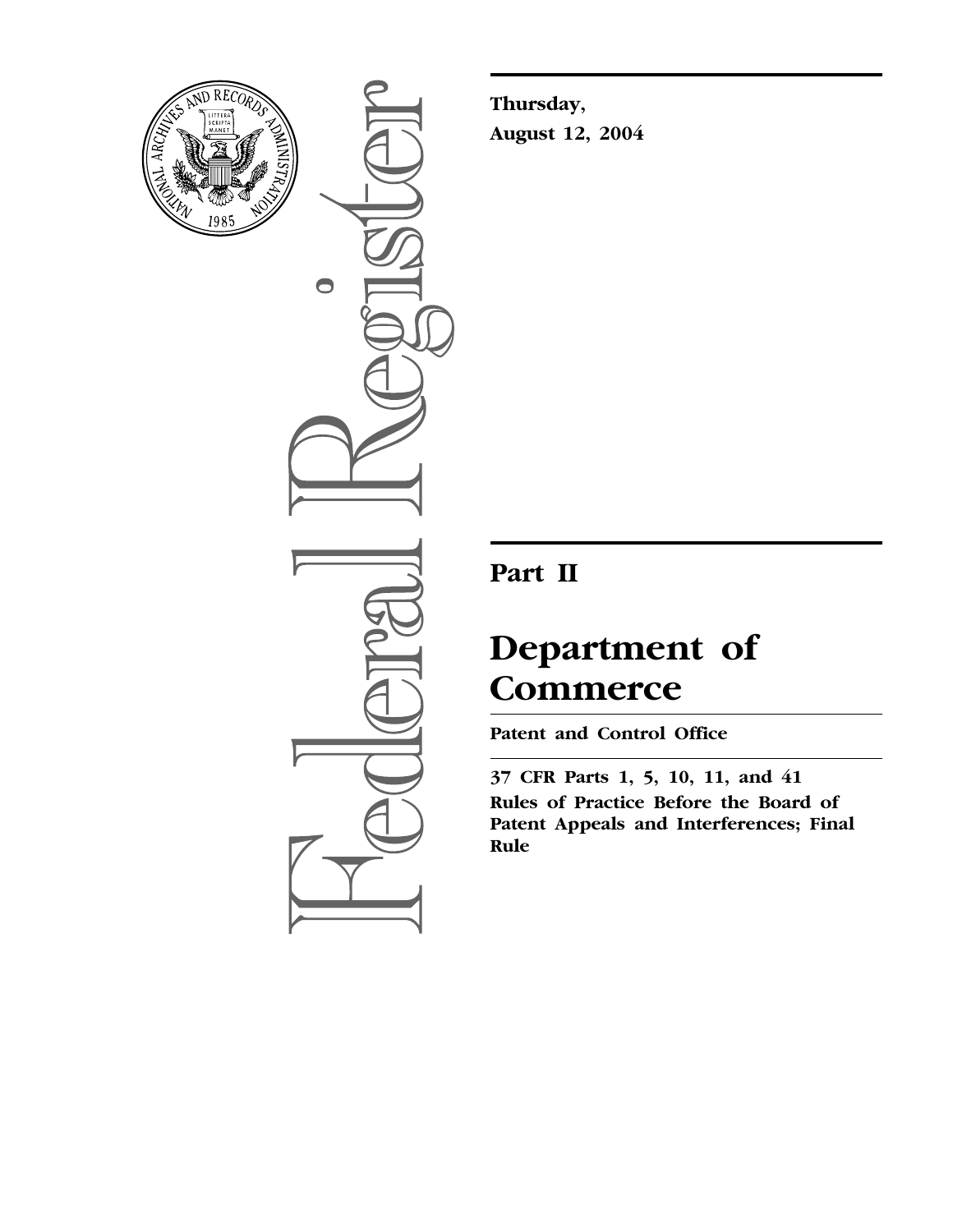## **DEPARTMENT OF COMMERCE**

## **Patent and Trademark Office**

**37 CFR Parts 1, 5, 10, 11, and 41** 

#### **RIN 0651–AB32**

## **Rules of Practice Before the Board of Patent Appeals and Interferences**

**AGENCY:** United States Patent and Trademark Office, Commerce. **ACTION:** Final rule.

**SUMMARY:** The Under Secretary of Commerce for Intellectual Property and Director of the United States Patent and Trademark Office consolidates and simplifies the rules governing practice before the Board of Patent Appeals and Interferences to reflect developments in case law, legislation, and administrative practice.

**DATES:** Effective date: September 13, 2004.

#### **FOR FURTHER INFORMATION CONTACT:**

*Appeals:* Jeffrey V. Nase or William F. Smith, 703–308–9797.

*Otherwise:* Richard Torczon, 703– 308–9797.

## **SUPPLEMENTARY INFORMATION:**

## **Background**

The Board of Patent Appeals and Interferences (Board) has significantly overhauled its operations to address concerns about the duration of proceedings before the Board. This final rule reflects these new procedures. A notice of proposed rule making on this topic was published in the **Federal Register** (68 FR 66648, Nov. 26, 2003) and in the Official Gazette of the United States Patent and Trademark Office (1277 OG 139, Dec. 23, 2003). Seventeen comments have been received in response to that notice.

#### **Explanation of changes**

In keeping with long-standing patent practice, rules in title 37, part 1, of the Code of Federal Regulations are denominated ''Rule x'' in this supplementary information.

Rules 1(a)(1)(iii), 5(e), and 8(a)(2)(i)(B), and subpart E of part 1, are removed to consolidate interference information in part 41, subparts D and E.

Rules 1(a)(1)(ii); 4(a)(2); 6(d)(9); 8(a)(2)(i)(C); 9(g); 11(e); 17(b); 36; 59(a)(1); 103(g); 112; 113(a); 114(d); 131(a)(1); 136(a)(1) and (a)(2); 181(a)(3); 191; 248(c); 292(a) and (c); 295(b); 302(b); 303(c); 304(a)(1) and (a)(2); 322(a)(3); 323; 324; 565(e); 701(c)(2)(ii); 703(a)(4), (b)(3)(ii), (b)(4), (d)(2), and (e); 704(c)(9); 959; and 993 are revised to

change cross-references to Board proceedings.

Rules 17(b)–(d) and (h) are revised to remove the Board fees, which will be relocated to § 41.20.

Rules 48(a)–(c) and (i) are revised, and Rule 48(j) added, to consolidate the cross-reference correction of inventorship for applications in contested cases before the Board.

Rules 55(a)(3) and (a)(4), and 136(b) are revised to eliminate the crossreferences to Board rules.

Rule 116 is amended to limit amendments after a final rejection or other final action (Rule 113) in an application or in an ex parte reexamination filed under Rule 510, or after an action closing prosecution (Rule 949) in an inter partes reexamination filed under Rule 913, to such amendments filed before or with any appeal to the Board under § 41.31 or § 41.61. Amendments after appeal currently treated under Rule 116 are moved to §§ 41.33 and 41.63. Pursuant to § 41.33(a), amendments filed after appeal and prior to the filing of the appeal brief will be treated under the same standard as Rule 116. The section title is revised to reflect the scope of the rule more accurately.

Rule 116(d) is amended to permit only an amendment canceling claims, where such cancellation does not affect the scope of any other pending claim in the proceeding, to be made in an inter partes reexamination proceeding after the right of appeal notice has issued under Rule 953, except as provided in Rule 981 or as permitted by § 41.77(b)(1).

Rule 116(e) is added to set forth a standard for treatment of an affidavit or other evidence submitted after a final rejection or other final action (Rule 113) in an application or in an ex parte reexamination filed under Rule 510, or in an action closing prosecution (Rule 949) in an inter partes reexamination filed under Rule 913, but before or with any appeal (§ 41.31 or § 41.61). The standard would be that such an affidavit or other evidence could be admitted upon a showing of good and sufficient reasons why the affidavit or other evidence is necessary and was not earlier presented. This standard is currently in effect under Rule 195 for an affidavit or other evidence submitted after appeal.

Rule 116(f) is added to prohibit affidavits and other evidence in an inter partes reexamination proceeding after the right of appeal notice under Rule 953, except as provided in Rule 981 or as permitted by  $\S 41.77(b)(1)$ .

Rule 191 is amended to direct appellants under 35 U.S.C. 134(a) or (b) to part 41.

Rules 192–196 are removed and reserved.

Rule 197 is amended by changing its title to ''Return of jurisdiction from the Board of Patent Appeals and Interferences; termination of proceedings'' to reflect the two remaining paragraphs of this section. The subject matter of paragraph (b) is moved to § 41.52 and the subject matter of paragraph (c) is moved to paragraph (b) of Rule 197. Paragraph (a) is amended to return of jurisdiction of the involved application or patent under ex parte reexamination proceeding to the examiner. Rule 41(d)(2), Fed. R. App. Procedure, controls when the mandate of the Court of Appeals will issue in the event that a party filed a petition for writ of certiorari to the United States Supreme Court. Unless a party petitioning for a writ of certiorari seeks and obtains a stay of the appellate court's mandate, proceedings will be considered terminated with the issuance of the mandate, as noted in Rule 197(b)(2).

Rule 198 is amended by changing its title to ''Reopening after a final decision of the Board of Patent Appeals and Interferences'' to reflect the substance of the section and to clarify that it applies when a decision by the Board of Patent Appeals and Interferences on appeal has become final for judicial review.

Rule 324(a) and (c) are revised, and Rule 324(d) added, to consolidate crossreferences to correction of inventorship for patents in contested cases before the Board.

Rule 959 is revised to direct inter partes reexamination participants to part 41 for information about appeals in such proceedings.

Rules 961–977 are removed to consolidate inter partes reexamination appeal information in part 41.

Rule 979 is amended by changing its title to ''Return of Jurisdiction from the Board of Patent Appeals and Interferences; termination of proceedings'' to reflect the two paragraphs of this section. Most of the subject matter of current paragraphs (a)– (g) is moved to §§ 41.79, 41.81 and 41.83. Paragraph (a) is amended to recite that jurisdiction over an inter partes reexamination proceeding passes to the examiner after a decision by the Board of Patent Appeals and Interferences upon transmittal of the file to the examiner, subject to each appellant's right of appeal or other review, for such further action as the condition of the inter partes reexamination proceeding may require, to carry into effect the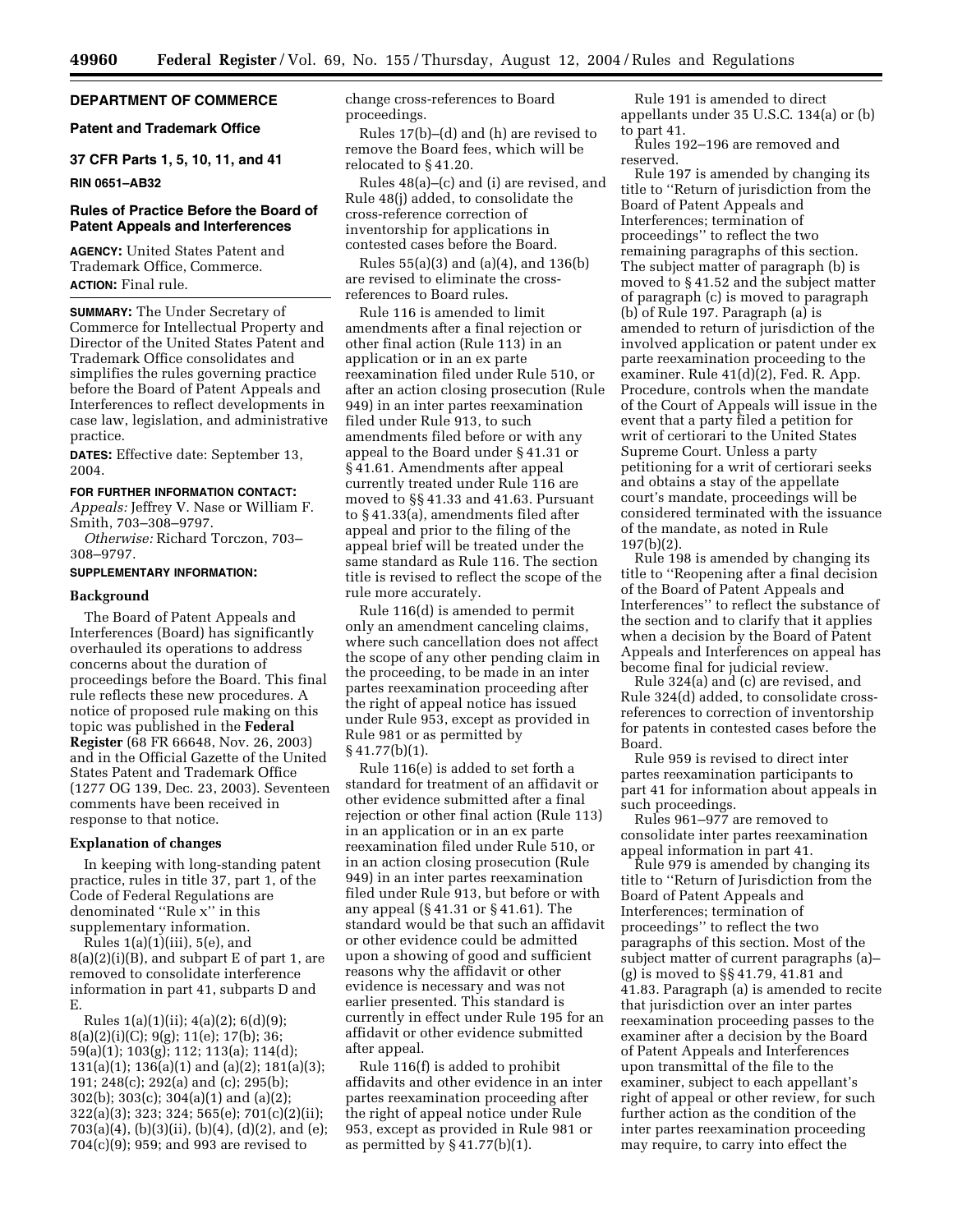decision of the Board of Patent Appeals and Interferences. Paragraph (b) is amended to state that upon decision on the appeal before the Board of Patent Appeals and Interferences, if no further appeal has been taken (Rule 983), the inter partes reexamination proceeding will be terminated and the Director will issue a certificate under Rule 997.

Rule 981 is amended by changing its title to ''Reopening after a final decision of the Board of Patent Appeals and Interferences'' to better reflect the substance of the section and to clarify that it applies when a decision by the Board of Patent Appeals and Interferences on appeal has become final for judicial review.

Under 37 CFR 5.3, no interference will be declared with an application under a national secrecy order.

In the enrollment and discipline rules, 37 CFR 10.23(c)(7) and 11.6(d) are amended to change the cross-references to the interference rules.

A new part 41 consolidates rules relating to Board practice and simplifies reference to such practices. The Board will continue the practice used in part 1 of this title of citing sections without the part number. In proceedings before the Board, a party may cite ''§ 41.x'' as ''Board Rule x''.

Subpart A states policies, practices, and definitions common to all proceedings before the Board.

Section 41.1 sets forth general principles for part 41. Section 41.1(a) defines the scope of rules. Section 41.1(b) mandates that the Board's rules be construed to achieve just, speedy, and inexpensive resolutions of all Board proceedings, following the model of Rule 601 and Federal Rule of Civil Procedure 1. Section 41.1(c) explicitly extends the requirement for decorum under Rule 3 to Board proceedings, including dealings with opposing parties.

Section 41.2 sets forth definitions for Board proceedings under part 41. The preamble to § 41.2 is based on the preamble of Rule 601, which cautions that context may give a defined word a different meaning.

The definition of ''Board'' covers three distinct situations. First, for the purposes of a final agency action committed to a panel of Board members, the definition is identical in scope to 35 U.S.C. 6(b). Second, the definition includes action by the Chief Administrative Patent Judge in matters delegated in these rules to the Chief Administrative Patent Judge. Third, the definition recognizes that non-final actions are often performed by officials other than a panel or the Chief Administrative Patent Judge.

The definition of ''Board member'' follows the definition in 35 U.S.C. 6(a), under which the Under Secretary of Commerce for Intellectual Property and Director of the United States Patent and Trademark Office, the Deputy Under Secretary of Commerce for Intellectual Property and Deputy Director of the United States Patent and Trademark Office, the Commissioner for Patents, and the Commissioner for Trademarks are ex officio members of the Board.

The phrase ''contested case'' includes patent interferences (35 U.S.C. 135(a)) and proceedings with interference-based procedures (42 U.S.C. 2182 and  $2457(d)$ ).

The term ''final'' is defined pursuant to 5 U.S.C. 704 to assist parties in determining when a Board action is ripe for judicial review.

The definition of ''hearing'' reflects the holding of In re Bose Corp., 772 F.2d 866, 869, 227 USPQ 1, 4 (Fed. Cir. 1985) that a party is entitled to judicial consideration of properly raised issues, but is not entitled to an oral argument or consideration of improperly raised issues.

The definitions of ''panel'' and ''panel proceeding'' reflects the minimum quorum established in 35 U.S.C. 6(b), which reserves action on patentability and priority to panels. 35 U.S.C. 6(b).

The term ''party'' sets forth a generic term for entities acting in a Board proceeding.

The delegation of petition authority to the Chief Administrative Patent Judge in § 41.3(a) is new as a rule, but follows a delegation already published in the Manual of Patent Examining Procedure (MPEP) at § 1002.02(f).

Under § 41.3(b)(1) decisions committed by statute to the Board are not subject to petitions for supervisory review. Review of such decisions come through a request for rehearing or through judicial review. The provision in § 41.3(b)(2) for petitions in contested cases to be decided by other officials reflects the MPEP's designation of other actions typical in the ordinary course of Board proceedings as ''petitions''. See MPEP § 1002.02(g) (various procedural decisions in interferences).

Section 41.3(c) reflects current practice in requiring payment of a standard petition fee.

Section 41.3(d) reflects the current practice of not staying any action for a petition for supervisory review in Rule 181(f).

Section 41.3(e) sets times for filing petitions. As with Rule 181(f), failure to file a timely petition is sufficient basis for dismissing or denying a motion.

Section 41.4(a) and (b) follow the requirements of Rules 136(b) and 645 in

providing rules for extensions of time and for acceptance of untimely papers. Section 41.4(c) points parties to timeliness rules that are related to Board proceedings, but not within the scope of the Board rules.

Section 41.5 provides a limited delegation to the Board under 35 U.S.C. 2(b)(2) and 32 to regulate the conduct of counsel in Board proceedings. Section 41.5(b) delegates to the Board the authority to conduct counsel disqualification proceedings while the Board has jurisdiction over a proceeding.

Section 41.6(a) relocates into part 41 the portions of Rule 14(e) that apply to the Board. Under § 41.6(a)(1) publicly available materials continue to be publicly available. Section 41.6(a)(2) sets forth the basis for making a determination under 35 U.S.C. 122(a) that special circumstances justify the publication of a Board action.

Section 41.6(b) generalizes to all Board proceedings the practice under Rule 11(e) of making the record of most interference proceedings publicly available eventually, although that availability might not occur until an involved patent application becomes available.

Section 41.7 recodifies the current practice of Rule 618 regarding duplicate papers and the expunging of papers, but generalizes it to all Board proceedings.

Section 41.8(a) reflects the practice under Rules 192(c)(1) and 602 regarding disclosure of the real parties-in-interest. Section 41.8(b) requires parties to provide notice of related proceedings.

Section 41.9 follows Rule 643 regarding action by an assignee to the exclusion of an inventor, but generalizes it to all Board proceedings.

Section 41.10 adds correspondence addresses for Board proceedings.

Section 41.11 codifies existing interference practice prohibiting ex parte communications about a contested case with an official actually conducting the proceeding, but generalizes the practice to include inter partes reexamination appeals as well.

Section 41.12 codifies existing interference practice regarding the citation of authority but generalizes the practice to all Board proceedings.

Section 41.20 consolidates the rules on fees associated with Board practice. Rules 22, 23, and 25–28, which govern fee practice before the Office generally, continue to apply in Board proceedings. Section 41.20(a) sets forth the petition fee, while paragraph (b) sets forth appeals-related fees.

Subpart B is added to set forth rules for the ex parte appeal under 35 U.S.C. 134 of a rejection in either a national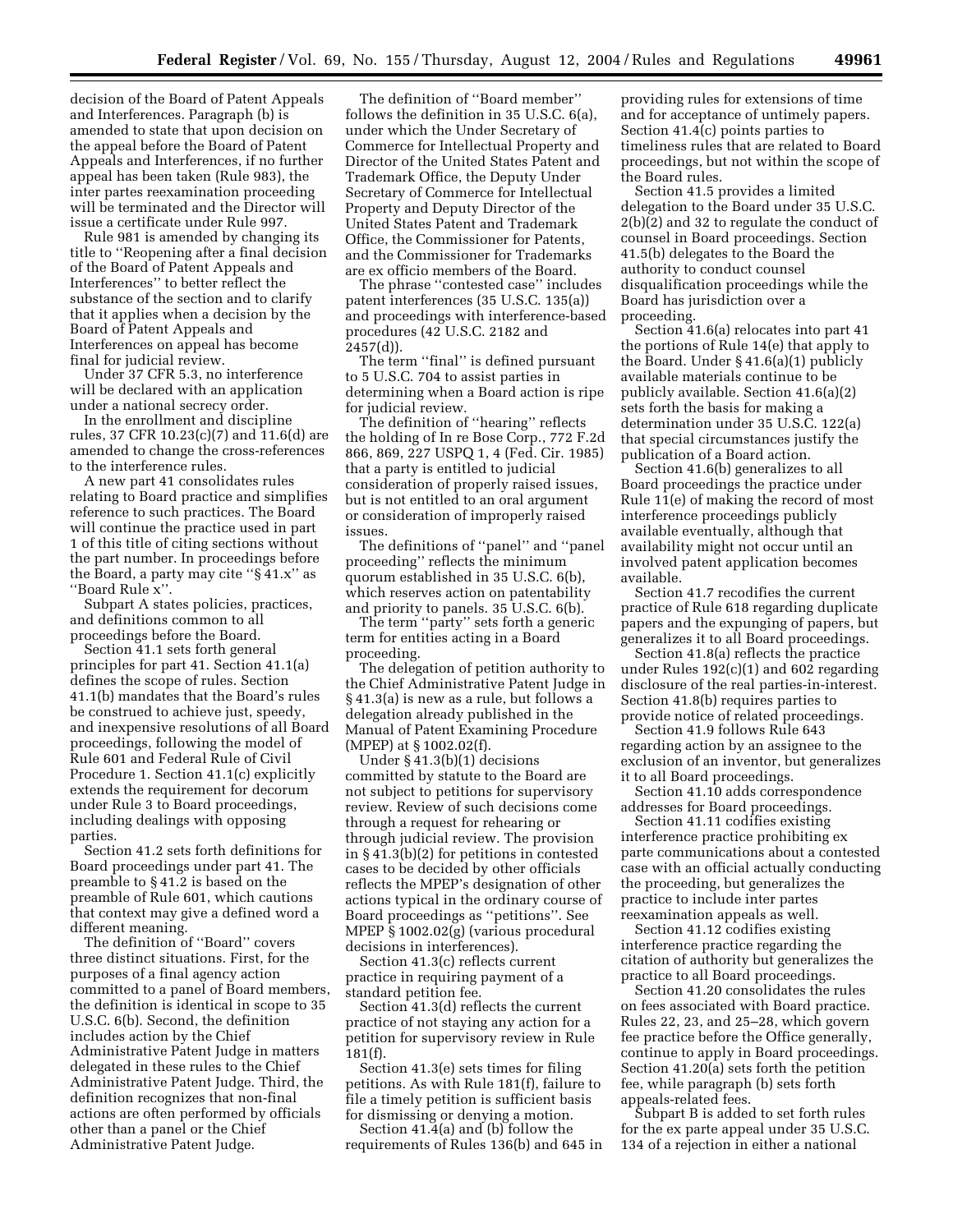application for a patent, an application for reissue of a patent, or an ex parte reexamination proceeding to the Board.

Section 41.30 sets forth definitions for Board proceedings under subpart B of part 41. The preamble to § 41.30 is based on a similar provision in the preamble of former Rule 601. The term 'proceeding" sets forth a generic term for a national application for a patent, an application for reissue of a patent, and an ex parte reexamination proceeding. The term ''applicant'' sets forth a generic term for either the applicant in a national application for a patent or the applicant in an application for reissue of a patent. The term ''owner'' sets forth a shorthand reference to the owner of the patent undergoing ex parte reexamination under Rule 510.

Section 41.31 is added to generally incorporate the requirements of former Rule 191(a)–(d). Paragraph (a) is subdivided into three parts to improve readability. Paragraph (d) is amended to refer only to the time periods referred to in paragraphs  $(a)(1)$ – $(a)(3)$  of this section, while the current extension of time requirements for Rules 192, 193, 194, 196 and 197, formerly provided in Rule 191(e), is relocated to §§ 41.37, 41.41, 41.47, 41.50 and 41.52.

Section 41.33 is added to replace the requirements of former Rules 116 and 195. Paragraph (a) provides that amendments filed after the date of filing an appeal pursuant to § 41.31(a)(1)– (a)(3) and prior to the date a brief is filed pursuant to § 41.37 may be admitted as provided in § 1.116. Thus, amendments after final but prior to appeal and amendments filed after appeal but prior to the date the brief is filed will be treated under the same standard (i.e, § 1.116). Paragraph (b) provides that amendments filed on or after the date of filing a brief pursuant to § 41.37 may be admitted: (1) to cancel claims, where such cancellation does not affect the scope of any other pending claim in the proceeding, or (2) to rewrite dependent claims into independent form. A dependent claim is rewritten into independent form by including all of the limitations of the base claim and any intervening claims. Thus, no limitation of a dependent claim can be excluded in rewriting that claim into independent form. Paragraph (c) provides that all other amendments filed after the date of filing an appeal pursuant to  $§ 41.31(a)(1)–(a)(3)$  will not be admitted except as permitted by §§ 41.39(b)(1),  $41.50(a)(2)(i)$ ,  $41.50(b)(1)$  and  $41.50(c)$ . Paragraph (d)(1) provides that affidavits or other evidence filed after the date of filing an appeal pursuant to  $§ 41.31(a)(1)–(a)(3)$  and prior to the date

of filing a brief pursuant to § 41.37 may be admitted if the examiner determines that the affidavits or other evidence overcomes all rejections under appeal and that there is a showing of good and sufficient reasons why the affidavit or other evidence is necessary and was not earlier presented. Paragraph (d)(2) provides that all other affidavits or other evidence filed after the date of filing an appeal pursuant to  $\S 41.31(a)(1)–(a)(3)$ will not be admitted except as permitted by §§ 41.39(b)(1), 41.50(a)(2)(i) and 41.50(b)(1). Paragraph (d) replaces the former practice of permitting such evidence based on a showing of good and sufficient reasons why such evidence was not earlier presented set forth in former Rule 195. The Office believes that prosecution should occur before the examiner prior to an appeal being filed, not after the case has been appealed pursuant to § 41.31(a)(1)–  $(a)(3)$ .

Section 41.35 is added to generally incorporate the requirements of former Rule 191(e). In addition, this section makes clear that jurisdiction over an application may be relinquished by the Board and the application returned to the examining operation to permit processing to be completed by the examining operation before the Board takes up the appeal for decision. This is consistent with the present practice of returning an appealed application to the examining operation where some matter requiring attention has been identified prior to assignment of the appeal number and docketing of the appeal. In addition, the Board is permitted to take other appropriate action to complete the file.

Section 41.37 is added to generally incorporate the requirements of former Rule 192. In addition, the following changes have been made:

(1) The title of the section has been changed from ''Appellant's brief'' to ''Appeal brief''.

(2) In paragraph (a), one copy of the brief is required rather than three copies consistent with the Office's move to an electronic file wrapper.

(3) In paragraph (a), the brief is required to be filed within two months from the date of the notice of appeal under § 41.31 even if the time allowed for reply to the action from which the appeal was taken is later, which overall simplifies docketing of the due date.

(4) In paragraph (c)(1)(i), a statement is required in the brief identifying by name the real party in interest even if the party named in the caption of the brief is the real party in interest. This provides appellant the necessary mechanism for complying with § 41.8(a) in an appeal to the Board.

 $(5)$  In paragraph  $(c)(1)(ii)$ , identification is required of all other prior and pending appeals, interferences or judicial proceedings known to appellant, the appellant's legal representative, or assignee which may be related to, directly affect or be directly affected by or have a bearing on the Board's decision in the pending appeal, as well as to set forth a mechanism for complying with § 41.8(b) in an appeal to the Board.

 $(6)$  In paragraph  $(c)(1)(iii)$ , both a statement of the status of all the claims in the proceeding (*e.g.*, rejected, allowed or confirmed, withdrawn, objected to, canceled) and an identification of those claims that are being appealed is required.

 $(7)$  In paragraph  $(c)(1)(v)$ , a concise explanation of the invention is required for each of the independent claims involved in the appeal, which explanation shall refer to the specification by page and line number, and to the drawings, if any, by reference characters. For each independent claim involved in the appeal and for each dependent claim argued separately under the provisions of paragraph  $(c)(1)(vii)$  of this section, every means plus function and step plus function as permitted by 35 U.S.C. 112, sixth paragraph, must be identified and the structure, material, or acts described in the specification as corresponding to each claimed function be set forth with reference to the specification by page and line number, and to the drawing, if any, by reference characters. The former requirement of Rule 192(c)(5) to set forth a concise explanation of the invention defined in the claims involved in the appeal by reference to the specification by page and line number, and to the drawings, if any, by reference characters was not being followed in a great number of briefs before the Board.

(8) In paragraph (c)(1)(vi), a concise statement listing each ground of rejection presented for review is required rather than issues for review. An example of a concise statement is ''Claims 1 to 10 stand rejected under 35 U.S.C. 102(b) as being anticipated by U.S. Patent No. X.''

(9) The grouping of claims requirement set forth in former Rule 192(c)(7) is removed. The general purpose served by former Rule 192(c)(7) is addressed in § 41.37(c)(1)(viii). The existing grouping of claims requirement has led to many problems such as (i) Grouping of claims across multiple rejections (*e.g.*, claims 1–9 rejected under 35 U.S.C. 102 over A while claims 10–15 are rejected under 35 U.S.C. 103 over A and the appellant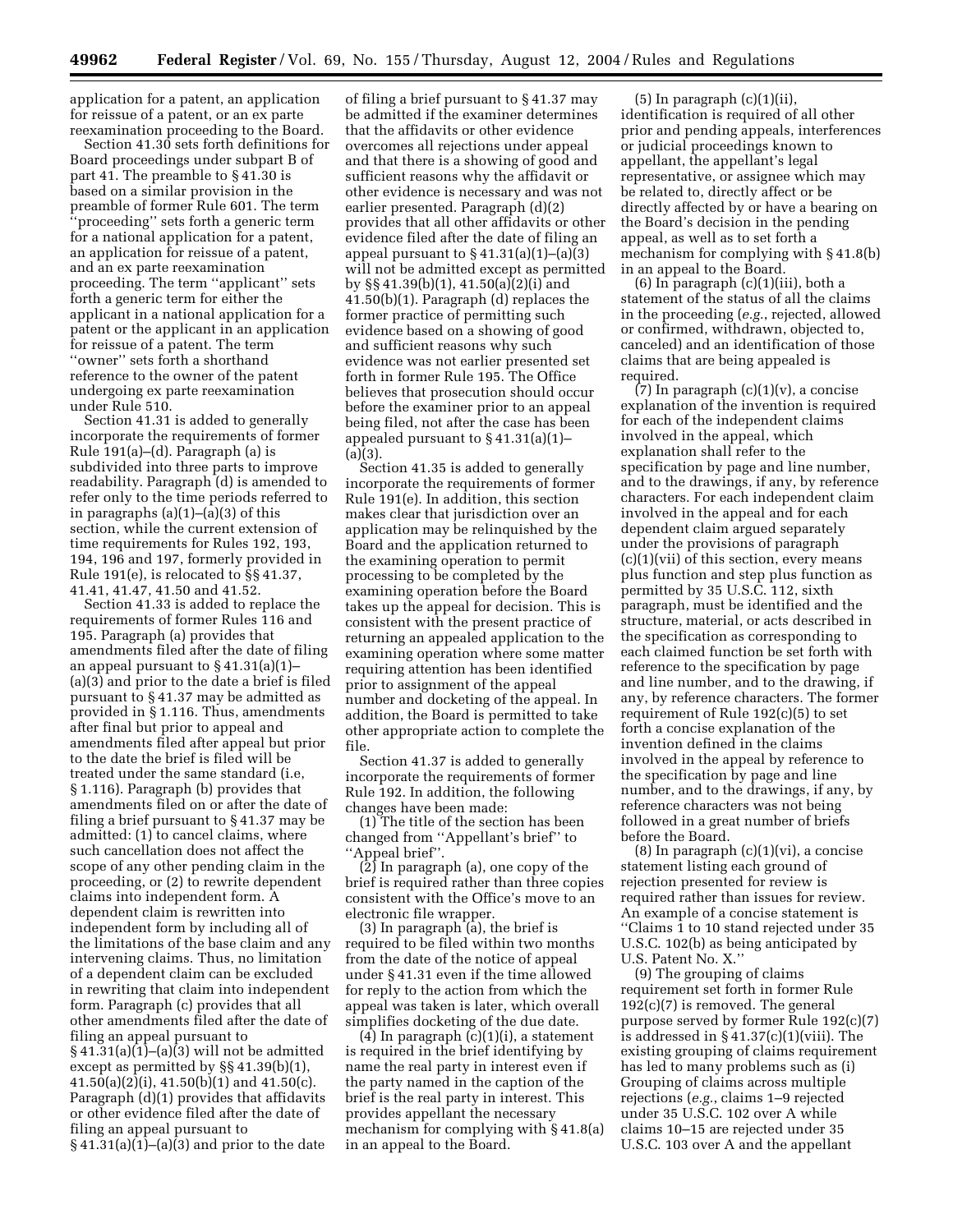states that claims 1–15 are grouped together); (ii) Claims being grouped together but argued separately (*e.g.*, claims 1–9 rejected under 35 U.S.C. § 102 over A, the appellant groups claims 1–9 together but then argues the patentability of claims 1 and 5 separately); and (iii) examiners disagreeing with the appellant's grouping of claims.

(10) In paragraph  $(c)(1)(vii)$ , any arguments or authorities not included in the brief or a reply brief filed pursuant to § 41.41 will be refused consideration by the Board, unless good cause is shown (requirement found in former Rule 192(a)), and a separate heading is required for each ground of rejection in place of the previous grouping of claims section of the brief. For each ground of rejection applying to two or more claims, the claims may be argued separately or as a group. When an appellant argues as a group multiple claims subject to the same ground of rejection, the Board may select a single claim from that group of claims and treat its disposition of a ground of rejection of that claim as applying to the disposition of that ground of rejection of all claims in the group of claims. Notwithstanding any other provision of this paragraph, an appellant's failure to argue separately claims that the appellant has grouped together constitutes a waiver of any argument that the Board must consider the patentability of any grouped claim separately. *See In re McDaniel*, 293 F.3d 1379, 1384, 63 USPQ2d 1462, 1465–66 (Fed. Cir. 2002) (interpreting former Rule 192(c)(7) to require separate treatment of separately rejected claims). Any claim argued separately should be placed under a subheading identifying the claim by number and claims argued as a group should be placed under a subheading identifying the claims by number. For example, if Claims 1 to 5 stand rejected under 35 U.S.C. 102(b) as being anticipated by U.S. Patent No. Y and appellant is only going to argue the limitations of independent claim 1, and thereby group dependent claims 2 to 5 to stand or fall with independent claim 1, then one possible heading as required by this subsection could be *Rejection under 35 U.S.C. 102(b) over U.S. Patent No. Y* and the optional subheading would be Claims 1 to 5. As another example, where claims 1 to 3 stand rejected under 35 U.S.C. 102(b) as being anticipated by U.S. Patent No. Z and the appellant wishes to argue separately the patentability of each claim, a possible heading as required by this subsection could be *Rejection under 35 U.S.C. 102(b) over U.S. Patent No. Z*, and the

optional subheadings would be *Claim 1, Claim 2,* and *Claim 3.* Under each subheading the appellant would present the argument for patentability of that claim.

 $(11)$  Paragraph  $(c)(1)(vii)$  states that ''Merely pointing out differences in what the claims cover is not an argument as to why the claims are separately patentable'', a statement in slightly different form appeared in former Rule 192(c)(7).

(12) Paragraph (c)(1)(vii) eliminates subparagraphs (i) through (v) of former Rule 192(c)(8) which related to the manner in which arguments were to be made. Although they provided useful advice as to what an effective argument ought to include, these provisions have often been ignored by appellants and, for the most part, have not been enforced as set forth in paragraph (d) of that rule.

(13) Paragraph  $(c)(1)(ix)$  is added to require appellant to include an evidence appendix of any evidence relied upon by appellant in the appeal with a statement setting forth where that evidence was entered in the record by the examiner so that the Board will be able to easily reference such evidence during consideration of the appeal.

 $(14)$  Paragraph  $(c)(1)(x)$  is added to require appellant to include a related proceedings appendix containing copies of decisions rendered by a court or the Board in any proceeding identified pursuant to paragraph (c)(1)(ii) of this section so that the Board can take into consideration such decisions.

(15) Paragraph (c)(2) is added to exclude any new or non-admitted amendment, affidavit or other evidence from being included in the brief.

(16) Paragraph (d) is added to provide that appellants will be notified of reasons for non-compliance and given a period of time to file an amended brief.

(17) Paragraph (e) is added to provide notice that the periods set forth in this section are extendable under the provisions of Rule 136 for patent applications and Rule 550(c) for ex parte reexamination proceedings. This provision appeared in former Rule 191(d).

Section 41.39 is added to generally incorporate requirements found in former Rule 193(a).

Section 41.39(a)(2) is added to permit a new ground of rejection to be included in an examiner's answer eliminating the former prohibition of new grounds of rejection in examiner's answers. Many appellants are making new arguments for the first time in their appeal brief (apparently stimulated by a former change to the appeal process that inserted the prohibition on new grounds of rejection in the examiner's answer). Because the current appeal rules only allow the examiner to make a new ground by reopening prosecution, some examiners have allowed cases to go forward to the Board without addressing the new arguments. Thus, the revision would improve the quality of examiner's answers and reduce pendency by providing for the inclusion of the new ground of rejection in an examiner's answer without having to reopen prosecution. By permitting examiners to include a new ground of rejection in an examiner's answer, newly presented arguments can now be addressed by a new ground of rejection in the examiner's answer when appropriate. Furthermore, if new arguments can now be addressed by the examiner by incorporating a new ground of rejection in the examiner's answer, the new arguments may be able to be addressed without reopening prosecution and thereby decreasing pendency.

It is envisioned that new grounds of rejection in examiner's answers would be rare, rather than a routine occurrence. The Office plans to issue instructions that will be incorporated into the MPEP requiring that any new ground of rejection made by an examiner in an answer must be personally approved by a Technology Center Director or designee and that any new ground of rejection made in an answer be prominently identified as such. It is the further intent of the Office to provide guidance to examiners that will also be incorporated into the MPEP as to what circumstances, *e.g.*, responding to a new argument or new evidence submitted prior to appeal, would be appropriate for entry of a new ground of rejection in an examiner's answer rather than the reopening of prosecution. Where, for example, a new argument(s) or new evidence cannot be addressed by the examiner based on the information then of record, the examiner may need to reopen prosecution rather than apply a new ground of rejection in an examiner's answer to address the new argument(s) or new evidence.

Paragraph (b) of § 41.39 is added to set forth the responses an appellant may make when an examiner's answer sets forth a new ground of rejection. Appellant is required within two months from the date of the examiner's answer containing a new ground of rejection either:

(1) To request that prosecution be reopened by filing a reply under Rule 111 with or without amendment or submission of affidavits (Rules 130, 131 or 132) or other evidence, which would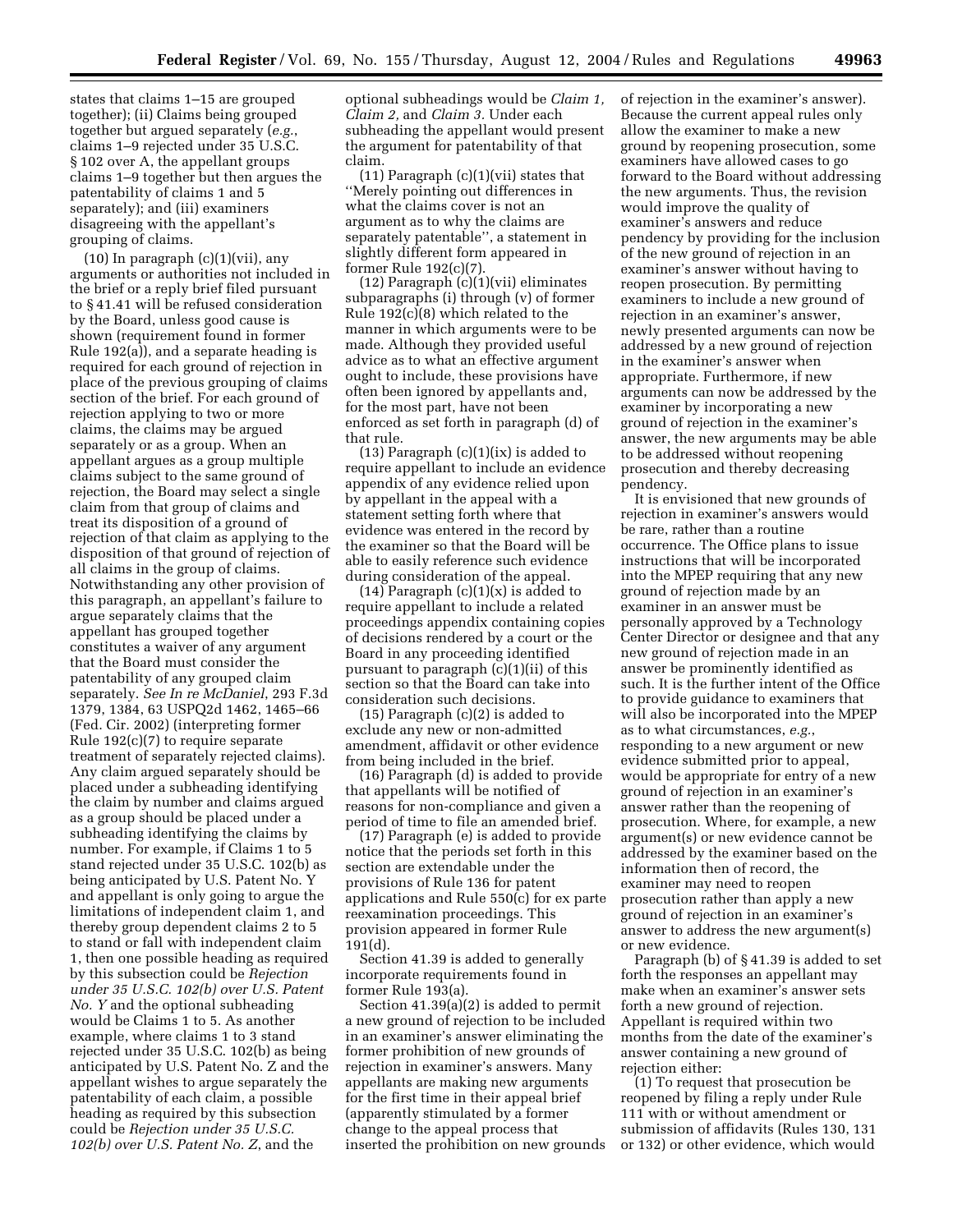result in prosecution being reopened before the examiner, or

(2) To file a reply brief under § 41.41, which would act as a request that the appeal be maintained. Such a reply brief could not be accompanied by any amendment, affidavit (Rules 130, 131, or 132) or other evidence. If such a reply brief were accompanied by any amendment or evidence, it would be treated as a request that prosecution be reopened before the examiner under paragraph (b)(1) of this section. Any reply brief would have to specify the error in each new ground of rejection as set forth in § 41.37(c)(1)(viii) and should generally follow the other requirements of a brief set forth in § 41.37(c).

If in response to the examiner's answer containing a new ground of rejection, appellant decides to reopen prosecution of the application before the examiner, the Office will treat the decision to reopen prosecution also as a request to withdraw the appeal. If appellant fails to exercise one of the two options within two months from the date of the examiner's answer, the appeal will be sua sponte dismissed (*i.e.*, terminated) as to the claims subject to the new ground of rejection.

Paragraph (c) of § 41.39 is added to provide notice that the period set forth in paragraph (b) of this section is extendable under the provisions of Rule 136(b) for patent applications and Rule 550(c) for ex parte reexamination proceedings. This provision appeared in former Rule 191(d).

Section 41.41 is added to generally incorporate requirements found in former Rule 193(b). In addition:

(1) Paragraph (a)(2) is added to make explicit that a reply brief cannot include any new or non-admitted amendment, affidavit or other evidence.

(2) Paragraph (b) is added to make clear that a reply brief not in compliance with paragraph (a) would not be considered. The examiner would notify the appellant in this event.

(3) Paragraph (c) is added to provide notice that the period set forth in this section would be extendable under the provisions of Rule 136(b) for patent applications and Rule 550(c) for ex parte reexamination proceedings. This provision appeared in former Rule 191(d).

Section 41.43 is added to permit the examiner to furnish a supplemental examiner's answer to respond to any new issue raised in the reply brief. This would dispense with the need for the Board to remand the proceeding to the examiner to treat any new issue raised in the reply brief. The MPEP will provide that each supplemental examiner's answer must be approved by

a Technology Center Director or designee. A supplemental examiner's answer may not include a new ground of rejection. If a supplemental examiner's answer is furnished by the examiner, the appellant is permitted to file another reply brief under § 41.41 within two months from the date of the supplemental examiner's answer.

The former prohibition against a supplemental examiner's answer in other than a remand situation is removed to permit use of supplemental examiner's answers where the examiner is responding only to new issues raised in the reply brief. As a consequence, the requirements pertaining to appellants when prosecution is reopened under former Rule 193(b)(2) are removed.

Section 41.43(a)(1) permits the examiner to furnish a supplemental examiner's answer to respond to any new issue raised in a reply brief. It should be noted that an indication of a change in status of claims (*e.g.*, that certain rejections have been withdrawn as a result of a reply brief) is not a supplemental examiner's answer and therefore would not give appellant the right to file a reply brief. Such an indication of a change in status may be made on form PTOL–90. The Office will develop examples to help the examiner determine what would or would not be considered a new issue warranting a supplemental examiner's answer. An appellant who disagrees with an examiner's decision that a supplemental examiner's answer is permitted under this rule may petition for review of the decision under Rule 181. Examples of new issues raised in a reply brief include the following:

*Example 1*: The rejection is under 35 U.S.C. 103 over A in view of B. The brief argues that element 4 of reference B cannot be combined with reference A as it would destroy the function performed by reference A. The reply brief argues that B is nonanalogous art and therefore the two references cannot be combined.

*Example 2*: Same rejection as in Example 1. The brief argues only that the pump means of claim 1 is not taught in the applied prior art. The reply brief argues that the particular retaining means of claim 1 is not taught in the applied prior art.

Paragraph (a)(1) of § 41.43 also sets forth the ability of the examiner to withdraw the final rejection and reopen prosecution as an alternative to the use of a supplemental examiner's answer. The primary examiner's decision to withdraw the final rejection and reopen prosecution to enter a new ground of rejection requires approval from the

supervisory patent examiner as currently set forth in MPEP 1208.02.

Paragraph (b) of § 41.43 permits appellant to file a supplemental reply brief in response to a supplemental examiner's answer within two months from the date of the supplemental examiner's answer. That two-month time period may be extended under the provisions of Rule 136(b) for patent applications and Rule 550(c) for ex parte reexamination proceedings as set forth in § 41.43(c).

Section 41.47 is added to generally incorporate the requirements of former Rule 194. In addition:

(1) Paragraph (b) requires the separate paper requesting the oral hearing to be captioned ''REQUEST FOR ORAL HEARING'' and sets forth that such a request can be filed within two months from the date of the examiner's answer or supplemental examiner's answer.

(2) Paragraph (d) is added to set forth the procedure for handling the request for oral hearing when an appellant has complied with all the requirements of paragraph (b) of this section. Since notice to the primary examiner is a matter internal to the Office, the requirement for notice to the primary examiner has been removed from the rule. It is anticipated that the primary examiner will be sent notice of the hearing time and date by e-mail.

(3) Paragraph (e)(1) is added to specifically provide that at the oral hearing (i) appellant may only rely on evidence that has been previously considered by the primary examiner and present argument that has been relied upon in the brief or reply brief except as permitted by paragraph (e)(2) of this section; (ii) the primary examiner may only rely on argument and evidence raised in the answer or a supplemental answer except as permitted by paragraph (e)(2) of this section; and (iii) that appellant opens and concludes the argument (*i.e.*, the order of the argument at the hearing is: Appellant opens, then the primary examiner argues, then the appellant concludes presuming that appellant has reserved some time for a concluding argument).

(4) Paragraph (e)(2) is added to specifically provide that upon a showing of good cause, appellant and/ or the primary examiner may rely on a new argument based upon a recent relevant decision of either the Board or a Federal Court.

(5) Paragraph (f) is added to incorporate the substance found in former Rule 194. Exemplary situations where the Board may decide no hearing is necessary include those where the Board has become convinced, prior to hearing, that an application must be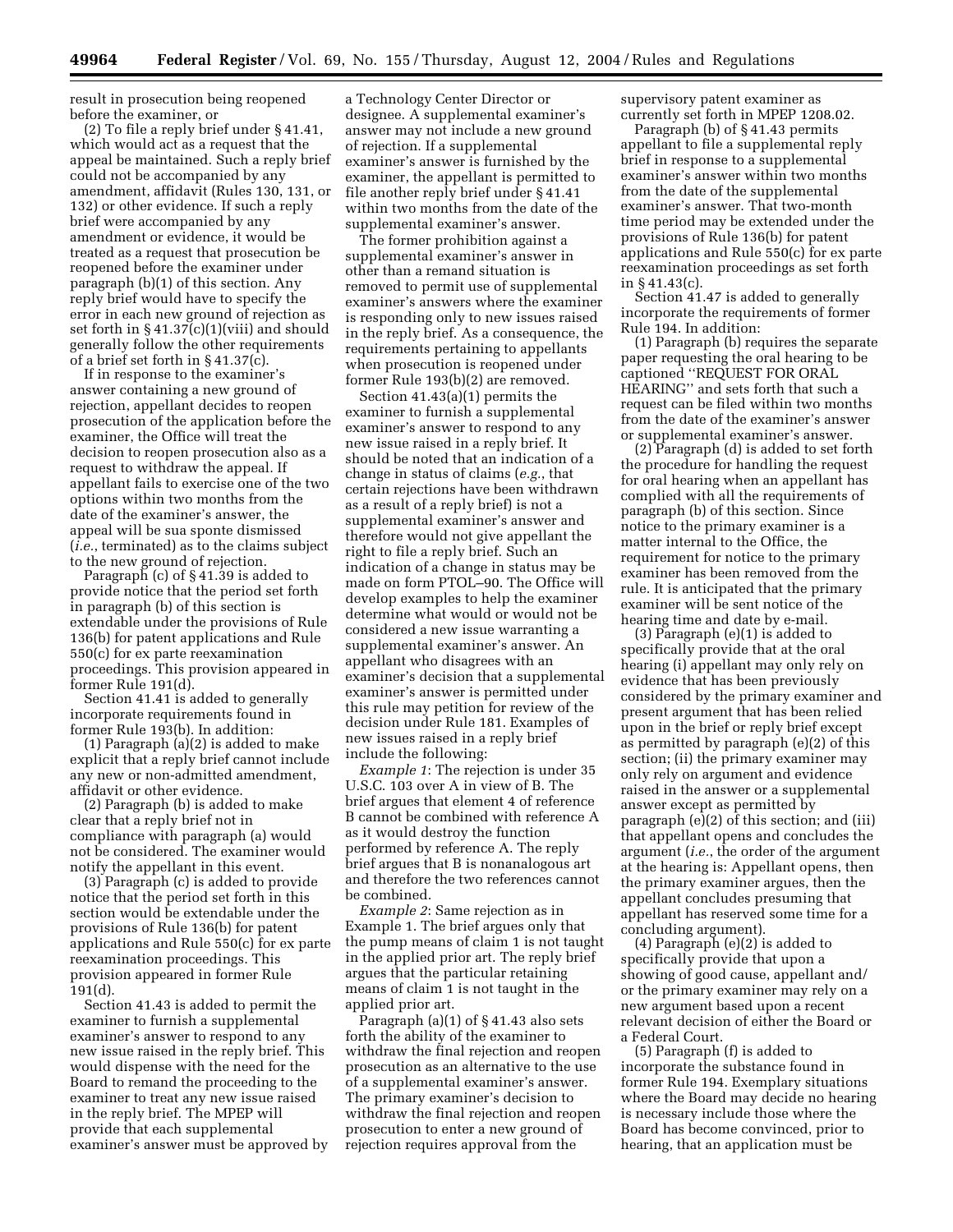remanded for further consideration prior to evaluating the merits of the appeal or that the examiner's position cannot be sustained in any event.

(6) Paragraph (g) is added to provide notice that the periods set forth in this section are extendable under the provisions of Rule 136(b) for patent applications and Rule 550(c) for ex parte reexamination proceedings. This provision appeared in former Rule 191(d).

Section 41.50 is added to generally incorporate the requirements of former Rule 196. In addition:

(1) Paragraph (a)(1) explicitly provides that the Board, in its principal role under 35 U.S.C. 6(b) of reviewing adverse decisions of examiners, may in its decision affirm or reverse the decision of the examiner in whole or in part on the grounds and on the claims specified by the examiner. The affirmance of the rejection of a claim on any of the grounds specified constitutes a general affirmance of the decision of the examiner on that claim, except as to any ground specifically reversed. The Board may also remand an application to the examiner.

(2) Paragraph (a)(2) is added to require appellant to respond to any supplemental examiner's answer issued in response to a remand from the Board to the examiner for further consideration of a rejection to avoid sua sponte dismissal of the appeal as to the claims subject to the rejection for which the Board has remanded the proceeding. Appellant must exercise one of the following two options to avoid such sua sponte dismissal of the appeal as to the claims subject to the rejection for which the Board has remanded the proceeding: (i) Request that prosecution be reopened before the examiner by filing a reply under Rule 111 with or without amendment or submission of affidavits (Rules 130, 131 or 132) or other evidence, or (ii) request that the appeal be maintained by filing a reply brief as provided in § 41.41. If such a reply brief is accompanied by any amendment, affidavit or other evidence, it shall be treated as a request that prosecution be reopened before the examiner under  $§ 41.50(a)(2)(i)$ . Any request that prosecution be reopened under this paragraph would be treated as a request to withdraw the appeal.

(3) Paragraph (b)(2) eliminates the provision relating to requests that the application or patent under ex parte reexamination be reheard, since that provision is included in § 41.52(a).

(4) Paragraph (c) provides that the opinion of the Board may include an explicit statement how a claim on appeal could be amended to overcome

a specific rejection and that when the opinion of the Board included such a statement, appellant would have the right to amend in conformity therewith. Such an amendment in conformity with such statement would overcome the specific rejection, but an examiner could still reject a claim so-amended, provided that the rejection constituted a new ground of rejection.

(5) Paragraph (d) provides that appellant's failure to timely respond to an order of the Board of Patent Appeals and Interferences could result in the dismissal of the appeal.

(6) Paragraph (f) is added to provide notice that the periods set forth in this section are extendable under the provisions of Rule 136(b) for patent applications and Rule 550(c) for ex parte reexamination proceedings. This provision appeared in former Rule 191(d).

Section 41.52 is added to generally incorporate the requirements of former Rule 197(b). In addition, paragraph (a)(1) incorporates the matter from former Rule 196(b)(2) relating to the request that the application or patent under ex parte reexamination be reheard. Arguments not raised in the briefs before the Board and evidence not previously relied upon in the brief and any reply brief(s) are not permitted in the request for rehearing except as permitted by paragraphs (a)(2) and (a)(3) of this section. In addition, the rule would permit the Board to simply deny a request for rehearing in appropriate cases rather than rendering a new opinion and decision on the request for rehearing. Paragraph (a)(2) provides that upon a showing of good cause, appellant may present a new argument based upon a recent relevant decision of either the Board or a Federal Court. Paragraph (a)(3) provides that new arguments responding to a new ground of rejection made pursuant to § 41.50(b) are permitted. Paragraph (b) is added to provide notice that the period set forth in this section is extendable under the provisions of Rule 136(b) for patent applications and Rule 550(c) for ex parte reexamination proceedings. This provision appeared in former Rule 191(d).

Section 41.54 is added to generally incorporate the requirements of former Rule 197(a).

Subpart C is added to provide rules for the inter partes appeal under 35 U.S.C. 315 of a rejection in an inter partes reexamination proceeding to the Board. This subpart does not apply to any other Board proceeding and is strictly limited to appeals in inter partes reexamination proceedings filed under 35 U.S.C. 311.

Section 41.60 sets forth definitions for Board proceedings under subpart C of part 41. The preamble to § 41.60 is based on a similar provision in the preamble of former Rule 601. The term ''proceeding'' provides a shorthand reference to an inter partes reexamination proceeding. The term ''owner'' provides a shorthand reference to the owner of the patent undergoing inter partes reexamination under Rule 915. The term ''requester'' provides a generic term to describe each party other than the owner who requested that the patent undergo inter partes reexamination under Rule 915. The term ''appellant'' provides a generic term for any party, whether the owner or a requester, filing a notice of appeal or cross appeal under § 41.61. If more than one party appeals or cross appeals, each appealing or cross appealing party is an appellant with respect to the claims to which his or her appeal or cross appeal is directed. The term "respondent" provides a generic term for any requester responding under § 41.68 to the appellant's brief of the owner, or the owner responding under § 41.68 to the appellant's brief of any requester. No requester may be a respondent to the appellant brief of any other requester. The terms ''appellant'' and ''respondent'' were defined in former Rule 962. The definition of the term ''filing'' provides a generic requirement that any document filed in the proceeding by any party must include a certificate indicating service of the document to all other parties to the proceeding as required by Rule 903.

Section 41.61 is added to generally incorporate the requirements of former Rule 959.

Sections 41.63(a) and (b) are added to replace the requirements of former Rule 116 with a prohibition of amendments submitted after the date the proceeding has been appealed pursuant to § 41.61, except for amendments permitted by § 41.77(b)(1) and amendments canceling claims where such cancellation does not affect the scope of any other pending claim in the proceeding. Section 41.63(c) replaces the requirements of former Rule 975 with a prohibition on the admission of affidavits and other evidence submitted after the case has been appealed pursuant to § 41.61 except as permitted by § 41.77(b)(1). This replaces the current practice of permitting such evidence based on a showing of good and sufficient reasons why such evidence was not earlier presented. The Office believes that prosecution of an application should occur before the examiner prior to an appeal being filed, not after the case has been appealed pursuant to § 41.61.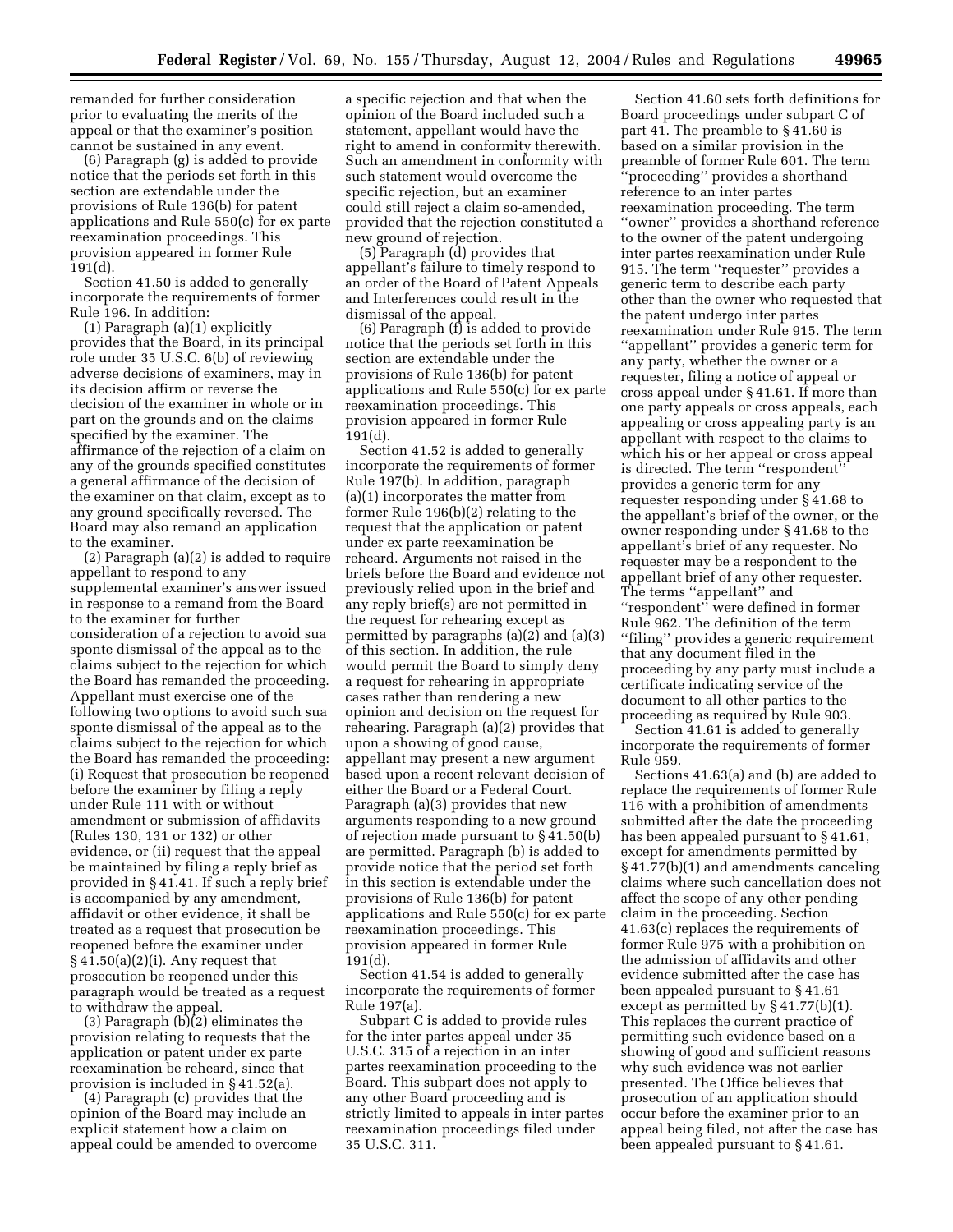Section 41.64 is added to generally incorporate the requirements of former Rule 961, but would make clear that jurisdiction over a proceeding may be relinquished and the proceeding returned to the examining operation to permit processing to be completed before the Board takes up the appeal for decision.

Section 41.66 is added to generally incorporate the requirements of former Rule 963.

Section 41.67 is added to generally incorporate the requirements of former Rule 965. In addition:

(1) In paragraph (a), one copy of the brief is required rather than three copies consistent with the Office's move to an electronic file wrapper.

(2) In paragraph (c)(1)(i), a statement in the brief is required identifying by name the real party in interest even if the party named in the caption of the brief is the real party in interest. This provides appellant the necessary mechanism of complying with § 41.8(a) in an appeal to the Board;

(3) In paragraph (c)(1)(ii), clear identification is required of all other prior and pending appeals, interferences or judicial proceedings known to appellant, the appellant's legal representative, or assignee which may be related to, directly affect or be directly affected by or have a bearing on the Board's decision in the pending appeal, as well as to provide a mechanism of complying with § 41.8(b) in an appeal to the Board.

(4) In paragraph (c)(1)(iii), both a statement of the status of all the claims in the proceeding (*e.g.*, rejected, allowed or confirmed, withdrawn, objected to, canceled) and an identification of those claims that are being appealed is required.

 $(5)$  In paragraph  $(c)(1)(v)$ , a concise explanation is required of the subject matter defined in each of the independent claims involved in the appeal and which concise explanation shall refer to the specification by page and line number, and to the drawings, if any, by reference characters. For each independent claim involved in the appeal and each dependent claim argued separately under the provisions of paragraph (c)(1)(vii) of this section, every means plus function and step plus function as permitted by 35 U.S.C. 112, sixth paragraph, must be identified and the structure, material, or acts described in the specification as corresponding to each claimed function be set forth with reference to the specification by page and line number, and to the drawing, if any, by reference characters.

 $(6)$  In paragraph  $(c)(1)(vi)$ , a concise statement is required listing each issue

presented for review. An example of a concise statement is claims 1 to 10 stand rejected under 35 U.S.C. 102(b) as being anticipated by U.S. Patent No. X.

(7) The grouping of claims requirement set forth in former Rule 965(c)(7) is removed. The general purpose served by former Rule 965(c)(7) is addressed in § 41.67(c)(1)(viii). The existing grouping of claims requirement has led to many problems as set forth above in the discussion of § 41.37.

 $(8)$  In paragraph  $(c)(1)(vii)$ , any arguments or authorities not included in a brief permitted in this section or filed pursuant to §§ 41.68 and 41.71 will be refused consideration by the Board, unless good cause is shown, and a separate heading is required for each ground of rejection in place of the previous grouping of claims section of the brief. For each ground of rejection applying to two or more claims, the claims may be argued separately or as a group. When an appellant argues as a group multiple claims subject to the same ground of rejection, the Board may select a single claim from that group of claims and treat its disposition of a ground of rejection of that claim as applying to the disposition of that ground of rejection of all claims in the group of claims. Notwithstanding any other provision of this paragraph, an appellant's failure to argue separately claims that appellant has grouped together would constitute a waiver of any argument that the Board must consider the patentability of any grouped claim separately. *See In re McDaniel,* 293 F.3d 1379, 1384, 63 USPQ2d 1462, 1465–66 (Fed. Cir. 2002) (interpreting analogous former Rule 192(c)(7) to require separate treatment of separately rejected claims). Any claim argued separately should be placed under a subheading identifying the claim by number and that claims argued as a group should be placed under a subheading identifying the claims by number.

(9) Paragraph  $(c)(1)(vii)$  states that ''Merely pointing out differences in what the claims cover is not an argument as to why the claims are separately patentable.'' This statement in slightly different form appeared in former Rule 965(c)(7).

(10) Paragraph (c)(1)(vii) eliminates subparagraphs (i) through (v) of former Rule 965(c)(8) which related to the manner in which arguments were to be made. Although providing useful advice as to what an effective argument ought to include, these provisions have often been ignored by appellants and, for the most part, have not been enforced as provided in former Rule 965(d).

 $(11)$  Paragraph  $(c)(1)(ix)$  is added to require appellant to include an evidence appendix of any evidence relied upon by appellant in the appeal with a statement setting forth where that evidence was entered in the record by the examiner so that the Board would be able to reference such evidence easily during their consideration of the appeal.

 $(12)$  Paragraph  $(c)(1)(x)$  is added to require appellant to include a related proceedings appendix containing copies of decisions rendered by a court or the Board in any proceeding identified pursuant to  $\S 41.67(c)(1)(ii)$  so that the Board can take into consideration such decisions.

(13) Paragraph (c)(2) is added to exclude any new or non-admitted amendment, affidavit or other evidence from being included in an appellant's brief.

Section 41.68 is added to generally incorporate requirements found in former Rule 967 and changes similar to those in § 41.67. In addition, paragraph (b)(2) excludes any new or non-admitted amendment, affidavit or other evidence from being included in a respondent's brief.

Section 41.69 is added to generally incorporate requirements found in former Rule 969.

Section 41.71 is added to generally incorporate requirements found in former Rule 971.

Section 41.73 is added to generally incorporate the requirements of former Rule 973. In addition:

(1) Paragraph (b) requires the separate paper requesting the oral hearing to be captioned ''REQUEST FOR ORAL HEARING'' and that such a request can be filed within two months from the date of the examiner's answer.

(2) Paragraph (d) is added to provide the procedure for handling the request for oral hearing in which a party has complied with all the requirements of paragraph (b) of this section. Since notice to the primary examiner is a matter internal to the Office, the requirement for notice to the primary examiner has been removed from the rule. It is anticipated that the primary examiner will be sent notice of the hearing time and date by e-mail.

(3) Paragraph (e)(1) is added to specifically provide that at the oral hearing (i) parties may only rely on evidence that has been previously considered by the primary examiner and present argument that has been relied upon in the briefs except as permitted by paragraph (e)(2) of this section; (ii) the primary examiner may only rely on argument and evidence relied upon in the answer except as permitted by paragraph (e)(2) of this section; and (iii)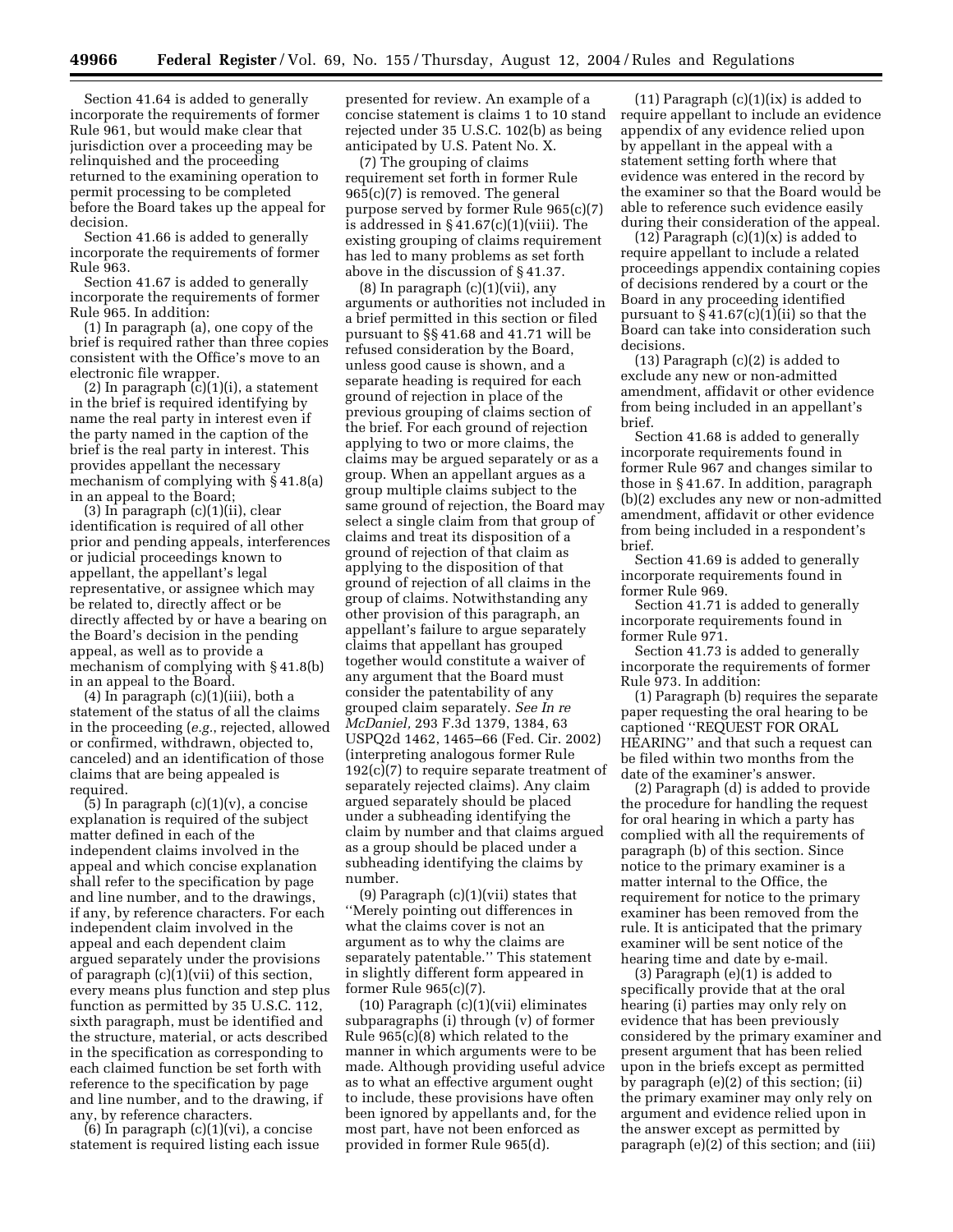that the Board will determine the order of the arguments presented at the oral hearing.

(4) Paragraph (e)(2) is added to specifically provide that upon a showing of good cause, appellant, respondent and/or the primary examiner may rely on a new argument based upon a recent relevant decision of either the Board or a Federal Court.

(5) Paragraph (f) is added to incorporate the substance found in former Rule 194. Exemplary situations where the Board might decide no hearing is necessary include those where the Board has become convinced, prior to hearing, that the proceeding must be remanded for further consideration prior to evaluating the merits of the appeal.

Section 41.77 is added to generally incorporate the requirements of former Rule 977.

Section 41.79 is added to generally incorporate the requirements of former Rule 979 concerning rehearing before the Board. Paragraph (b) generally incorporates the requirements of former Rule 979(d). Arguments not raised in the briefs before the Board and evidence not previously relied upon in the briefs are not permitted in the request for rehearing except as permitted by paragraphs (b)(2) and (b)(3) of this section. Paragraph (b)(2) provides that upon a showing of good cause, appellant and/or respondent may present a new argument based upon a recent relevant decision of either the Board or a Federal Court. Paragraph (b)(3) provides that new arguments responding to a new ground of rejection made pursuant to § 41.77(b) are permitted. Paragraph (c) generally incorporates the requirements of former Rule 979(b). Paragraph (d) generally incorporates the requirements of former Rule 979(c). Paragraph (e) generally incorporates the requirements of former Rule 979(g).

Section 41.81 is added to generally incorporate the requirements of former Rule 979(e).

Subpart D provides rules for contested cases before the Board. Contested cases are predominantly patent interferences under 35 U.S.C. 135(a), but also include United States Government ownership contests under 42 U.S.C. 2182(3) and 2457(d).

Section 41.100 defines two terms. The term ''business day'' is defined in a manner consistent with 35 U.S.C. 21(b) to exclude Saturday, Sunday, and Federal holidays, when the closure of the Board may affect the Board's, or a party's, ability to perform an action.

The term ''involved'' appears in 35 U.S.C. 135(a) with respect to claims and is implicitly defined in Rule 601(f) (for claims) and in Rule 601(l) (for applications), but is not explicitly defined in the current rules. The rule expressly defines ''involved'' as designating any patent application, patent, or claim that is the subject of the contested case.

Section 41.101 follows the practice in Rule 611(a) and (b) for notifying parties of a contested case. As a courtesy, the Board will make reasonable efforts to provide notice to all parties. Failure to maintain a current correspondence address may result in adverse consequences.

Section 41.102 requires completion of examination for most applications (and of reexamination for most patents) before the Board will institute a contested case.

Section 41.103 follows the file jurisdiction practice in Rules 614 and 615 except to generalize the temporary transfer of jurisdiction to include parts of the Office other than the examining corps, including, for example, the Office of Public Records. Such transfers of jurisdiction will generally be for short periods and for limited purposes.

Section 41.104(a) follows the practice of Rule 610(e), which permits an administrative patent judge wide latitude in administering interferences. The decision to waive a procedural requirement is committed to the discretion of the administrative patent judge.

Section 41.104(c) clarifies that any default times set by rule may be changed by order. ''Times'' in paragraph (c) includes both dates and durations.

Section 41.106 provides guidance for the filing and service of papers. Under § 41.106(a), papers to be filed are required to meet standards very similar to those required in patent prosecution, Rule 52(a), and in filings in the Court of Appeals for the Federal Circuit, Fed. R. App. P. 32. Section 41.106(a)(1) would permit a party to file papers in either A4 format or  $8\frac{1}{2}$ -inch  $\times$  11-inch format, but not to alternate between formats. At present, the Board prefers papers to be filed in  $8\frac{1}{2}$ -inch  $\times$  11-inch format because the present filing system is best adapted to this paper format.

Section 41.106(b) provides guidance specific to papers other than exhibits. Section 41.106(b)(1) codifies current practices for the cover sheet of a paper. Section 41.106(b)(2) requires holes at the top of the paper consistent with Local Civil Rule 5.1(f) (1999) of the United States District Court for the District of Columbia to facilitate entry of the paper in the administrative record. The bar in  $\S$  41.106(b)(3) against incorporation by reference and

combination of papers minimizes the chance that an argument will be overlooked and reduces abuses that arise from incorporation and combination.

Section 41.106(c) requires the filing of a working copy for the Board official administering the proceeding.

Section 41.106(d) provides additional guidance for special modes of filing. Section 41.106(d)(1) encourages the use of the EXPRESS MAIL<sup>®</sup> service of the United States Postal Service. Section 41.106(d)(2) permits other modes of filing.

Section 41.106(e)(1) requires papers to be served when they are filed if they have not already been served. Section 41.106(e)(3) provides for expedited service.

Section 41.106(f) provides rules for certificates of service. Section 41.106(f)(1) requires the certificate to be incorporated into each paper other than exhibits. When the exhibits are filed at the same time, the certificate may be incorporated into the exhibit list. See  $§$  41.154(d).

Section 41.108 requires each party to identify its counsel, if any. The rule also follows Rule 613(a), which permitted the Board to require the appointment of a lead counsel.

Section 41.109 follows Rule 612 in permitting parties to obtain copies of certain Office files directly related to the contested case. Section 41.109(c) requires a party that has not received copies of a requested file to notify the Board of the problem promptly.

Section 41.110(a) requires a single clean set of the claims, analogous to the requirement for amendments ''in clean form'' in Rule 121.

Section 41.120 provides for notice of requested relief and the basis for that relief in contested cases.

Section 41.121(a)(1) redefines motions practice under Rule 633(a), (b), (c)(2),  $(c)(3)$ ,  $(c)(4)$ ,  $(f)$  and  $(g)$  to focus more specifically on the central issue in the contested case. Section 41.121(a)(1)(iii) permits a motion for judgment in the contest, which can include an attack on standing as well as a motion for relief on the central issue of the contest. Section  $41.121(a)(2)$  and  $(a)(3)$  modifies the responsive motion and miscellaneous motion practice under Rules 633(i) and (j), 634, and 635 to ensure that the proceeding remains focused. Section  $41.121(a)(3)$  provides for miscellaneous motions, which would offer a mechanism for requesting relief on procedural issues and other issues tangential to patentability and priority.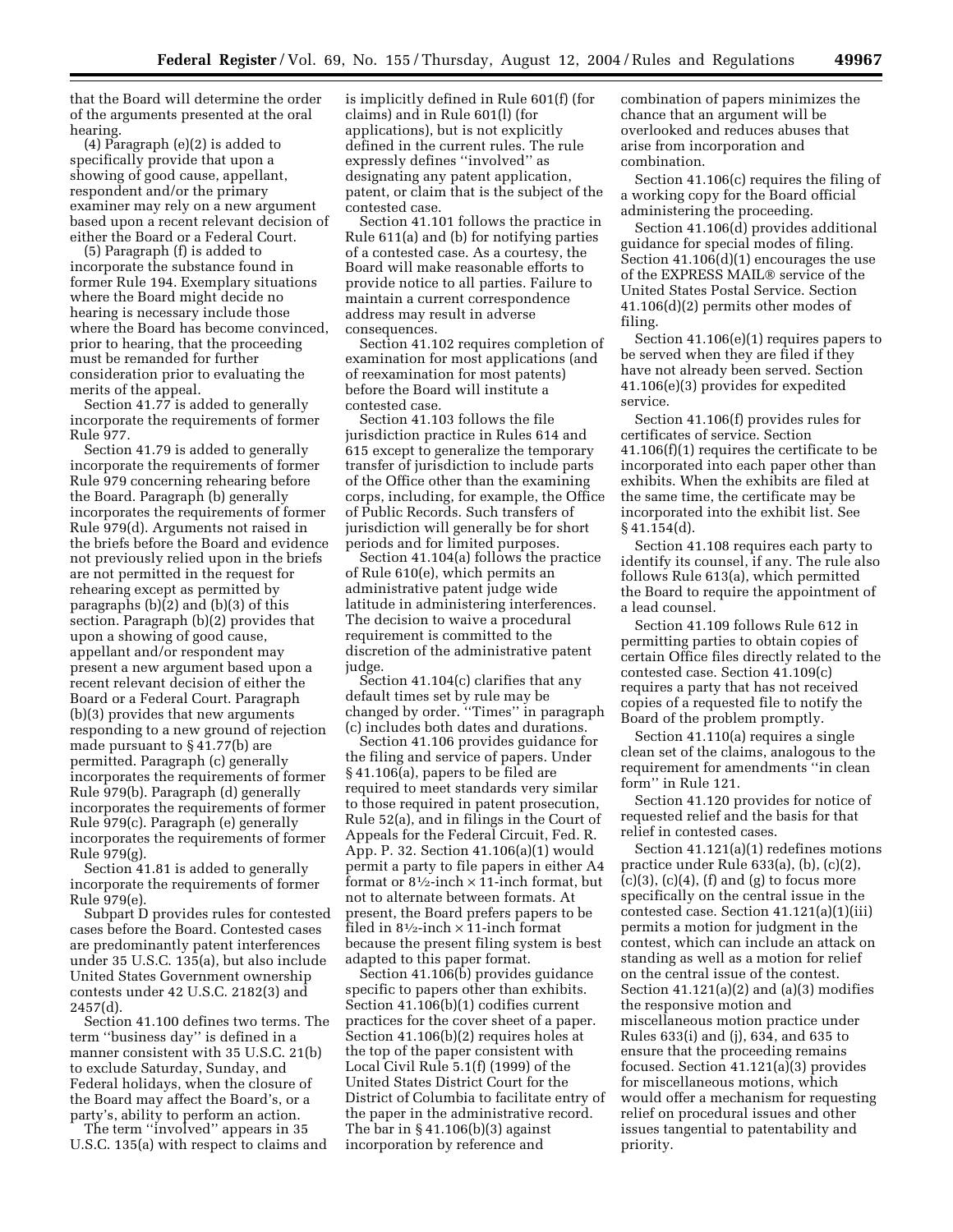Section 41.121(b) places the burden of proof on the moving party, following Rule 637(a) (2003).

Section 41.121(c)(1) follows Rule 637(a) regarding the general contents of motions, but would also codify the current practice of requiring a separate paper for each motion. The numbered paragraphs stating material facts in § 41.121(c)(1)(ii) should be short, ideally just a sentence or two, to permit the opposing party to admit or deny each fact readily. Under  $§$  41.121(c)(1)(iii), sloppy motion drafting is held against the moving party. Section 41.121(c)(2) requires the movant to make showings ordinarily required for the requested relief in other parts of the Office.

Section 41.121(d) allows the Board to raise questions of patentability.

Section 41.122 codifies the present practice regarding new arguments in replies.

Section 41.123(a) sets default times for filing motions. Section 41.123(b) provides requirements for miscellaneous motions.

A party may request an oral argument under § 41.124(a), but requests would not be automatically granted. Section 41.124(b), requires the parties to file three working copies of the papers to be considered for the panel if the hearing is set for a panel. Section 41.124(c) provides a default time of 20 minutes per party for oral arguments at the Board because they are not evidentiary hearings. Section 41.124(d) permits the use of demonstrative exhibits. Section 41.124(e) permits the transcription of the argument.

Section 41.125(a) maintains the discretion under current practice to address issues in an order that is both fair and efficient. Section 41.125(b) clarifies the current practice that a decision short of judgment is not final. Section 41.125(c) recodifies the time for requesting rehearing from Rule 640(c) and the procedural requirements of the last two sentences of Rule 655(a).

Section 41.126 recodifies the current arbitration practice.

Section 41.127(a)(1) recodifies the existing estoppel provision for interferences. Section 41.127(a)(2) restates the final disposal provision of Rule 663. Section 41.127(b) restates the conditions in Rule 662 under which the Board infers a concession of the contest. Section 41.127(c) restates the recommendation provision of Rule 659. Section 41.127(d) provides a time for requesting a rehearing.

Section 41.128(a) restates Rule 616 on sanctions, but adds the examples of misleading arguments and dilatory tactics to the list of reasons for sanctions. Section 41.128(b) restates the

list of sanctions provided in Rule 616, but adds a terminal disclaimer requirement as a sanction.

Section 41.150(a) restates the present policy of limited discovery, consistent with the goal of providing contested proceedings that are fast, inexpensive, and fair. Section 41.150(b) provides for automatic discovery of materials cited in the specification of an involved or benefit disclosure. Section 41.150(c) restates existing practice under Rule 687 regarding additional testimony.

Section 41.151 continues the practice under Rule 671(i) of making failure to comply with the rules a basis for challenging admissibility.

Section 41.152 continues the current practice of using the Federal Rules of Evidence in contested cases. Section 41.152(d) permits reliance on official notice and hearsay to determine the scope and effect of foreign law.

Section 41.153 restates the practice under Rule 671(d) of admitting Office records that are available to all parties without certification. Under § 41.154(a), each Office record cited as evidence would have to be submitted as an exhibit.

Section 41.154(a) restates Rule 671(a), which sets the form of evidence, and codifies the existing practice that all evidence must be submitted as an exhibit. Section 41.154(b) restates Rule 647 regarding translation of foreign language evidence. Section 41.154(c) sets forth additional formal requirements for exhibits consistent with current practice. An exhibit list is required under § 41.154(d).

Section 41.155 sets forth rules for objecting to evidence and responding to objections. Under § 41.155(b)(1), the default time for serving an objection to evidence other than testimony is five business days. Section 41.155(b)(2) permits a party that submitted evidence ten business days after service of the objection to cure any defect in the evidence. (Standing Order ¶ 14.2 provides two weeks.) The Board would not ordinarily address an objection unless the objecting party filed a motion to exclude under § 41.155(c). Section 41.155(d) provides for a motion in limine for a ruling on admissibility.

Section 41.156(a) requires a party seeking a subpoena to first obtain authorization from the Board. Section 41.156(b) imposes additional requirements on a party seeking testimony or production outside the United States because the use of foreign testimony generally increases the cost and complexity of the proceeding for both the parties and the Board.

Section 41.157 restates existing practice regarding the taking of

testimony. The time period for crossexamination set in § 41.157(c)(2) follows the current practice and sets a norm for the conference held under § 41.157(c)(1). Section 41.157(c)(3) clarifies the practice of providing documents in advance by limiting the practice to direct testimony. Since direct testimony is generally in the form of a declaration, the circumstance in which § 41.157(c)(3) would apply should rarely occur apart from compelled testimony. Section 41.157(d) codifies the existing requirement for a conference before a deposition with an interpreter.

Section 41.157(e) adopts ''officer'', the term used in 35 U.S.C. 23, to refer to the person qualified to administer testimony. The certification of § 41.157(e)(6)(vi) substantially adopts the standard of Rule 674 for disqualifying an officer from administering a deposition. Section 41.157(e)(7) requires the proponent of the testimony to file the transcript of the testimony.

Section 41.157(f) codifies the existing practice of requiring the proponent of testimony to pay the reasonable costs associated with making the witness available for cross examination, including the costs of the reporter and transcript.

Section 41.158 codifies the current practice regarding expert testimony and scientific tests and data.

Subpart E provides rules specific to patent interferences. Section 41.200(a) would specifically identify patent interferences as contested cases subject to the rules in subpart D.

Section 41.200<sup>(b)</sup> continues the practice under Rule 633(a) of looking at the applicant's specification to determine the meaning of a copied claim, not the specification from which the claim was copied.

Section 41.200(c) sets forth the policy now found in Rule 610(c) setting two years as the maximum normal pendency for patent interferences.

Section 41.201 sets forth definitions specific to patent interferences. The phrase ''accorded benefit'' is defined as the Board's designation of an application as providing a proper constructive reduction to practice for a party.

A definition is set forth for the phrase ''constructive reduction to practice'' because this phrase is used in the rules instead of ''earliest effective filing date'' to explain more precisely how benefit is accorded for the purpose of determining priority.

The term "count" is redefined to emphasize the relationship of the count to admissible proofs of priority under § 102(g).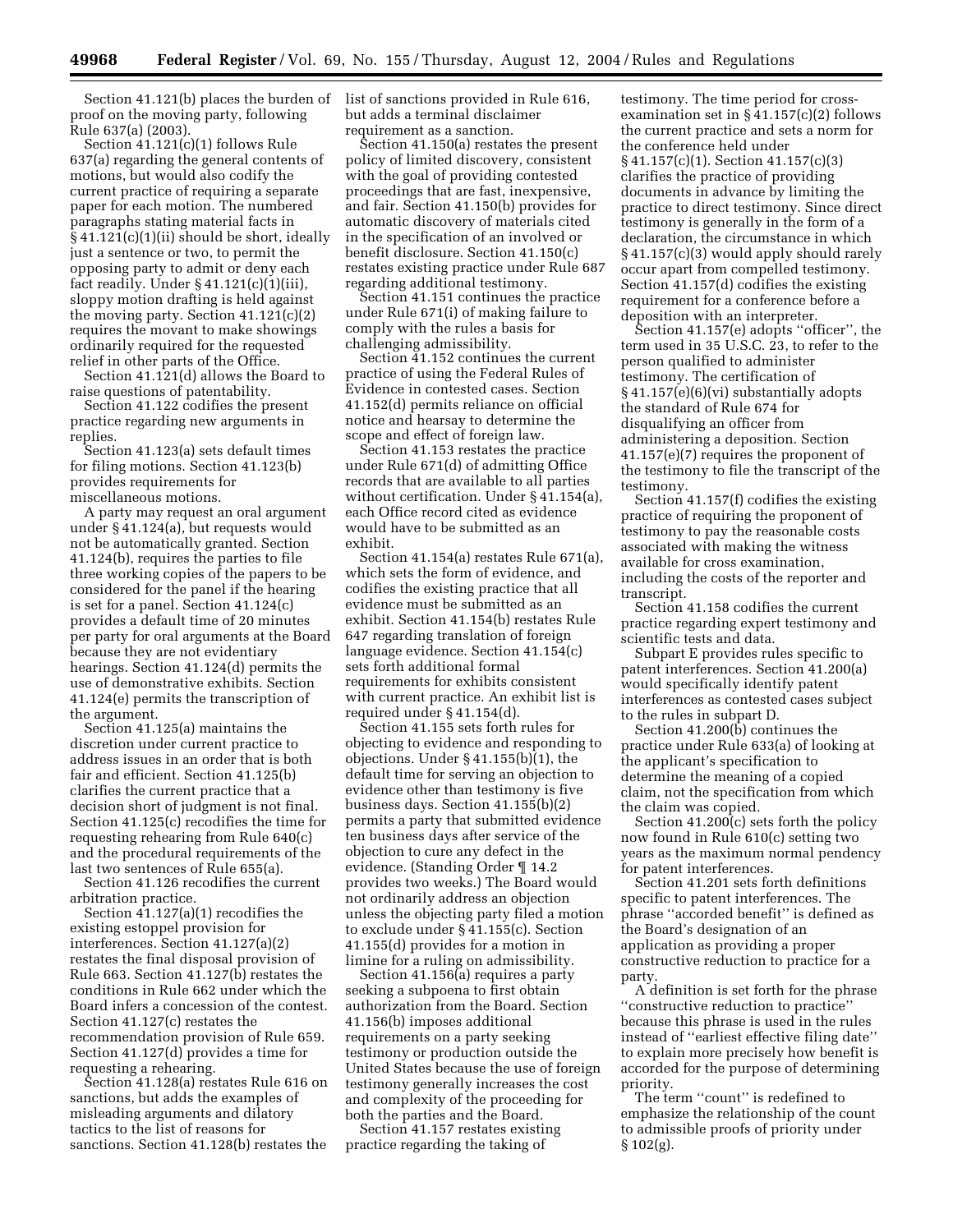The definition of ''involved claim'' is based on a similar definition in Rule 601(f) and is consistent with the definition of ''involved'' for contested cases in § 41.100 because only claims that correspond to the count are at risk in an interference, except to the extent a question is raised as to whether a claim that does not correspond should.

The definition of ''senior party'' would depart from the current definition in Rule 601(m) by focusing on the earliest constructive reduction to practice to determine which party, if any, is senior.

The phrase ''threshold issue'' is defined to include three specific issues that directly affect whether a party may participate in an interference. The first identified threshold issue is no interference-in-fact. The other two specifically identified issues, the bar under 35 U.S.C. 135(b) and lack of written description under 35 U.S.C. 112(1), are directed to the prevention of spuriously provoked interferences and would consequently be limited to motions from a party with a patent or published application against a party with an involved application.

Section 41.202(a) restates the requirements of Rules 604, 607, and 608 for applicants provoking an interference. Section 41.202(a)(5) continues the practice under Rule 633(a) of looking at the applicant's specification to determine the meaning of a copied claim, not the specification from which the claim was copied.

Section 41.202(c) restates the practice under Rule 605 of requiring an applicant to add a claim to provoke an interference, but adds requirements for applicants copying claims from patents.

Section 41.202(d) sets forth the basis for a summary proceeding when an applicant does not appear to be able to show it would prevail on priority. Section 41.202(d)(1) restates Rule 608, but eliminates the distinction between Rule 608(a) and Rule 608(b). Section 41.202(d)(2) restates Rule 617 by providing a basis for a summary proceeding on priority when the applicant fails to make a sufficient showing of priority. Under § 41.202(e), the showing must by itself, if unrebutted, warrant a determination of priority favorable to the applicant.

Section 41.203(a) states the standard for declaring a patent interference. The Director uses a two-way unpatentability test to determine whether claimed inventions interfere. Under § 41.203(b) an administrative patent judge declares the interference. Section 41.203(c) authorizes an administrative patent judge to redeclare the interference sua sponte or in response to a decision on

motions. Section 41.203(d) permits a party to suggest that an administrative patent judge exercise discretion to declare a new interference or to redeclare the existing interference to accommodate such files.

Section 41.204 would define notices of requested relief in interferences. Section 41.204(a) simplifies the formal requirements for the principal notice on priority, the preliminary statement (which is renamed a ''priority statement''). Section 41.204(b) codifies the existing practice of requiring a list of motions, but under the rule a party would ordinarily be limited to filing substantive motions consistent with its notice of requested relief. No default times is set for statements in § 41.204(c).

Section 41.205 restates practice under Rule 666 regarding the filing of settlement agreements and would implement the requirements of 35 U.S.C. 135(c). Section 205(a) incorporates Rule 661. In addition, § 41.205(a) provides that after a final decision is entered by the Board, an interference is considered terminated when no appeal (35 U.S.C. 141) or other review (35 U.S.C. 146) has been or can be taken or had. If an appeal to the U.S. Court of Appeals for the Federal Circuit (under 35 U.S.C. 141) or a civil action (under 35 U.S.C. 146) has been filed the interference is considered terminated when the appeal or civil action is terminated. A civil action is terminated when the time to appeal the judgment expires. An appeal to the U.S. Court of Appeals for the Federal Circuit, whether from a decision of the Board or a judgment in a civil action, is terminated when the mandate is issued by the Court. Rule 41(d)(2), Fed. R. App. Procedure, controls when the mandate of the Court of Appeals will issue in the event that a party filed a petition for writ of certiorari to the United States Supreme Court. Unless a party petitioning for a writ of certiorari seeks and obtains a stay of the appellate court's mandate, proceedings will be considered terminated with the issuance of the mandate, as noted in § 41.205(a).

Section 41.206 revises practice regarding commonly owned patents and applications in an interference to address cases involving a real party-ininterest with the ability to control the conduct of more than one party.

Section 41.207(a)(1) recodifies the presumption regarding order of invention from Rule 657(a). Section 41.207(a)(2) recodifies the evidentiary standards for proving priority stated in Rule 657(b) and (c), but restates the standard of Rule 657(c) in terms of the date of the earliest constructive reduction to practice.

Section 41.207(b) clarifies claim correspondence practice and explicitly states the effect of claim correspondence. Section 41.207(b)(1) reflects current practice under which patentability must be determined for claims, not counts. Under § 41.207(b)(2), a claim would correspond to the count if the subject matter of the claim would have been anticipated by or obvious (alone or in combination with prior art) in view of the subject matter of the count.

The presumption in § 41.207(c) restates the presumption in Rule 637(a) that prior art cited against an opponent is presumed to apply against the movant's claims.

Section 41.208(a) focuses substantive motions on the core questions of priority.

Section 41.208(b) places the burden of proof on the movant and provides guidance on how to satisfy the burden of going forward.

Section 41.208(c)(1) requires a movant seeking to add or amend a claim to show that the added or amended claim is patentable. Section 41.208(c)(2) similarly requires a movant seeking to add or amend a count to show that the count does not include unpatentable subject matter.

#### **Discussion of Comments**

#### *Generally*

Unless otherwise indicated, rule references are to rules within chapter I of title 37, Code of Federal Regulations. Comments directed to formal errors in the proposed rule making have been gratefully considered, but will not be separately discussed.

*Comment 1:* One comment suggests that the Board rules are confusing because some of them apply to activities that take place before an examiner rather than during the Board proceeding itself. The comment suggests that such rules be restored to Part 1 rather than moved to Part 41 as proposed.

*Answer:* The problem identified is common to any set of rules covering transitions or interfaces between separate processes. For instance, the Federal Rules of Appellate Procedure (FRAP) provide directions to the clerk of the district court on what to do (FRAP 3) before the appeal is docketed (FRAP 12(a)). A choice must be made between keeping such rules with the patent prosecution rules, moving them to the Board rules, or even creating an additional part.

The best choice is to keep such rules with the Board rules. At least one such rule is triggered in relation to every Board proceeding. For instance, § 41.37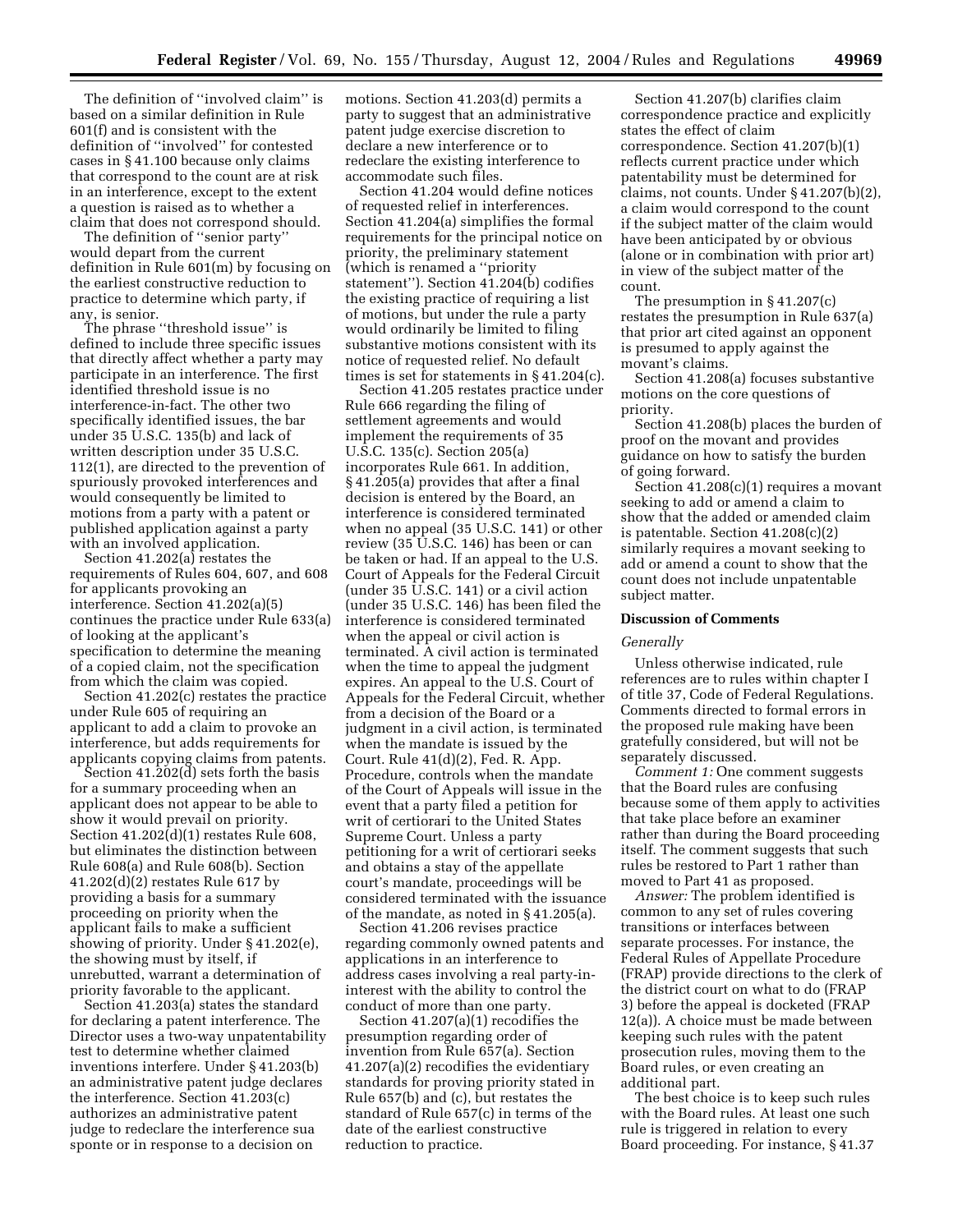(appeal briefs) will be implicated in the majority of ex parte appeals to the Board. By contrast, a Board proceeding occurs in only about 1% of all applications. Consequently, the connection of the rules in question to Board practice is much stronger than the connection to prosecution. As a convenience to applicants and other users of the rules, § 1.191 and § 1.959 direct attention to appropriate subparts of Part 41.

*Comment 2:* One comment notes that § 1.1(a)(1)(iii), which provides an address for patent interference correspondence was removed but was not replicated in Part 41.

*Answer:* The interference address was located in proposed § 41.106(d). In view of the confusion that the proposed approach caused for the person making the comment, both § 1.1(a)(1)(ii) and § 1.1(a)(1)(iii) (and the address portion of § 41.106(d)) have been moved to a new § 41.10. Section 1.1(a)(1)(ii) has been rewritten to direct readers to § 41.10.

*Comment 3:* One comment notes that  $§ 1.6(d)(9)$  and  $§ 1.8(a)(2)(i)(B)$ , which ban facsimiles and certificates of mailing in interferences, are removed. The comment suggests that the removal means these practices are now permitted.

*Answer:* Section 41.106 provides directions on filing papers with the Board in contested cases, including interferences. Sections 1.6(d)(9) and 1.8(a)(2)(i)(B) have been revised to direct readers to § 41.106.

*Comment 4:* One comment opposes moving § 1.14(e) to § 41.6 because the comment urges that this important function should remain under the control of the Director.

*Answer:* Several observations are in order. First, the rule is limited to Board actions, not all patent related matters. Second, the rule simply implements access that is already available under a variety of statutes. Third, the Board's administration of this provision occurs under a delegation from the Director and remains subject to the Director's ultimate supervision. Indeed, § 41.6(a)(2) expressly reserves to the Director the determination of whether special circumstances justify releasing information about an application otherwise entitled to confidentiality under 35 U.S.C. 122(a). With the advent of pre-grant publication under 35 U.S.C. 122(b), the vast majority of final Board decisions are soon expected to be routinely available at the time they are issued or shortly afterward. It is impracticable for the Director to administer disclosure of all of these decisions personally. The Board is the

logical delegate to administer disclosure of Board actions.

Section 1.11(e) has been amended to simplify the language of the rule and to provide a cross reference to § 41.6.

*Comment 5:* One comment opposes the additional discretion in § 1.14(e)(2) to publish petition decisions.

*Answer:* The only changes to § 1.14 intended in this rule making were ministerial deletions of references to decisions of the Board. Another rule making, 68 FR 38624, has changed § 1.14 in a way that appears to address the concerns of the comment.

*Comment 6:* One comment suggests that extension of time practice in the proposed rules is confusing because it is not always clear whether § 1.136 or § 41.4 would apply.

*Answer:* As proposed, § 41.4(c) explained that § 41.4 applied to Board proceedings, but not during prosecution or during the time for judicial review. The rule has been amended to clarify that § 41.4 applies when a matter is actually pending before the Board. For instance, an extension of time to file an appeal brief, which is due before jurisdiction transfers to the Board, would be subject to § 1.136, while a request for additional time to file a request for reconsideration of a Board decision would be subject to § 41.4.

*Comment 7:* Two comments suggest that § 1.292(a) be modified to permit delegation of the conduct of public use proceedings to the Board of Patent Appeals and Interferences.

*Answer:* This suggestion falls outside the scope of the present rule making, in which § 1.292(a) was included simply to change a cross reference. The comments have been forwarded to the Deputy Commissioner for Patent Examination Policy for further consideration. Note, however, that § 1.292(a) would permit such a delegation without amendment.

*Comment 8:* One comment suggests additional modifications to § 1.292(a) as well as to subpart D of part 41 to authorize action by a single Board member and to provide relief in proceedings under 42 U.S.C. 2182(4) and 2457(d).

*Answer:* Subpart D provides sufficient flexibility to permit such actions without amendment.

*Comment 9:* Three comments suggest that the cross-reference to § 41.121(a)(2) in §§ 1.322–1.324 is too narrow because it would only permit corrections in a responsive motion. The suggested cure is to generalize the reference to § 41.121(a) because the need to correct can arise at various times and may not be in response to anything filed in a contested case.

*Answer:* The comments' reasoning is consistent with the filing of a miscellaneous motion (§ 41.121(a)(3)), but not with the filing of a substantive motion (§ 41.121(a)(1)). Consequently, Rules 322 to 324 have been revised to refer to § 41.121(a)(2) and (3).

*Comment 10:* One comment suggests that § 1.565(e) be amended to reflect the balance between the need for special dispatch in reexaminations and the need for the Office to ensure orderly proceedings, citing *Ethicon* v. *Quigg,*  849 F.2d 1422, 7 USPQ2d 1152 (Fed. Cir. 1988).

*Answer:* The proposed revision of § 1.565(e) only changed the crossreference. The comment suggests a change that is outside the scope of this rule making. Nevertheless, the Office is keenly aware of the need for balance on this point.

#### *Part 41, Subpart A—General Provisions*

*Comment 11:* One comment suggests that the lack of paragraph designations in § 41.2 for each definition is confusing, particularly since subparagraphs are numbered.

*Answer:* The rule conforms to the guidance the Office of the Federal Register provides for drafting definitions. **Federal Register** Document Drafting Handbook section 8.15. Given that the defined terms are listed alphabetically and italicized, in practice the format should not be confusing.

*Comment 12:* One comment suggests that the definition of ''Board of Patent Appeals and Interferences'' in § 41.2, which includes both Board members and Board employees for non-final actions, is inconsistent with an Office rule making published 4 December 2003 at 68 FR 67818. The comment prefers the approach taken in this final rule. The comment is more relevant to the other rule making and has been forwarded to the Deputy Commissioner for Patent Examination Policy. Note that Board employees other than Board members are only defined as the Board for the purposes of non-final actions.

*Comment 13:* Two comments urge that § 41.3 creates confusion for petitions relating to rules in part 41 but arising while the Board does not have jurisdiction, for example, supervisory review of an examiner's answer for failure to comply with a rule.

*Answer:* Section 41.3 is amended to include a scope provision that limits its scope to actions by the Board or to proceedings pending before the Board.

*Comment 14:* One comment suggests that § 41.3(a) be amended to bar the Chief Administrative Patent Judge from delegating authority to enter a decision on a petition to a person who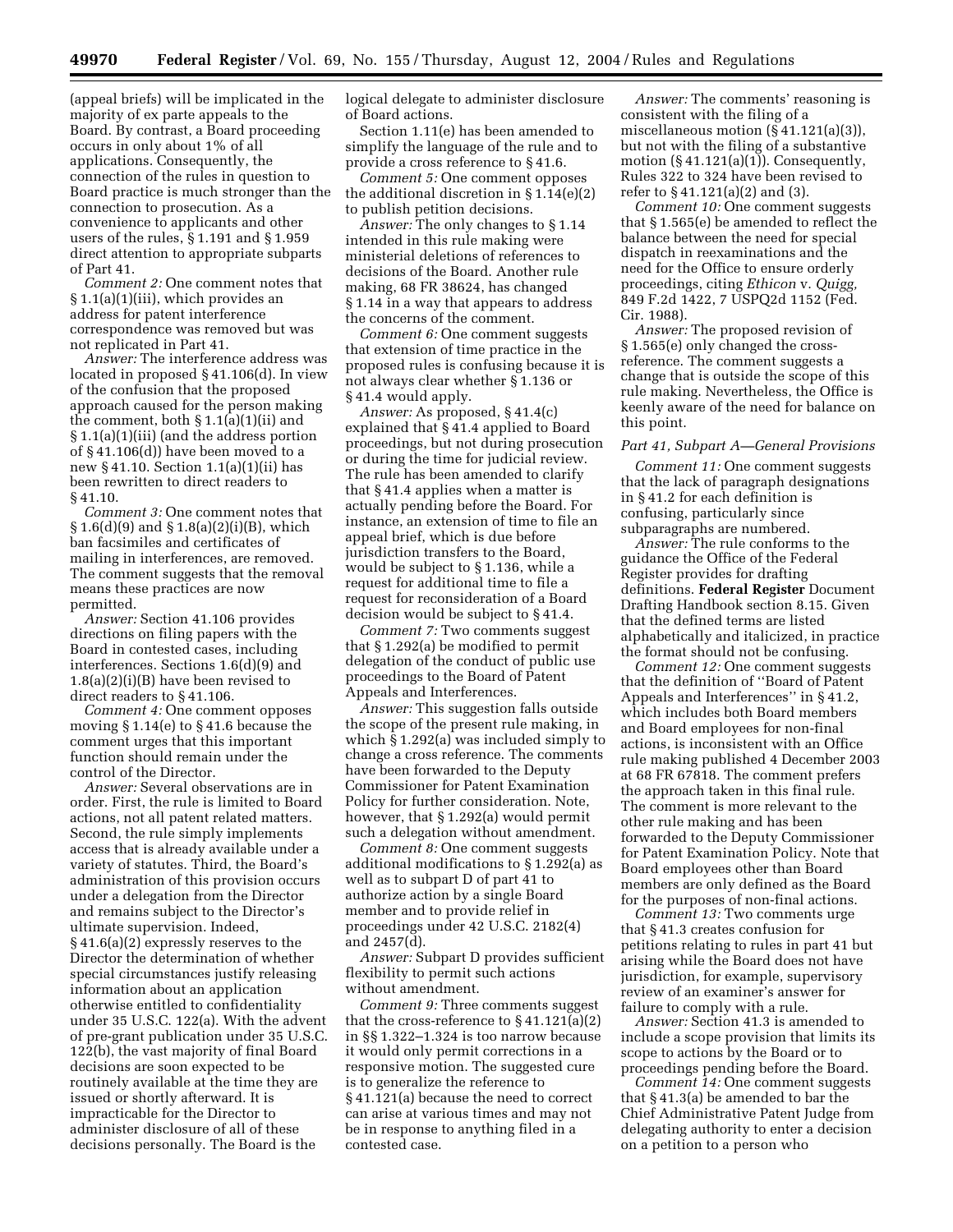participated in the matter being petitioned.

*Answer:* The suggestion involves matters of Board management, which are better treated in management documents like standard operating procedures.

*Comment 15:* One comment notes that proposed § 41.4(a) sets a ''good cause'' standard for obtaining an extension of time, whereas § 1.136(b), relating to non-fee extensions of time, sets a ''sufficient cause'' standard. The comment suggests either the commentary describe the differences, if any, between these two standards or adopt the ''sufficient cause'' standard in proposed § 41.4(a).

*Answer:* The ''good cause'' standard for obtaining an extension of time under § 41.4(a) will be maintained to distinguish it from the ''sufficient cause'' standard of § 1.136(b). An extension of time under § 41.4(a) for ''good cause'' is decided by the Board while an extension of time under § 1.136(b) for ''sufficient cause'' is decided outside of the Board. The ''good cause'' standard for obtaining an extension of time has previously been used by the Board in former § 1.645 (2003) and will be maintained even though there is little, if any, difference between the standards.

To establish good cause for a filing delay, a party must show that the delay was excusable under the circumstances and that the appellant exercised due diligence in attempting to meet the filing deadline. The factors bearing on whether there is good cause for an untimely filing include the length of the delay, knowledge of the time limit, circumstances beyond the party's control that affected its ability to comply with the deadline, the party's negligence, if any, and any unavoidable harm that might have prevented timely filing. Zamot v. MSPB, 332 F.3d 1374, 1377 (Fed. Cir. 2003).

*Comment 16:* One comment notes that extensions of time for certain deadlines in interferences can generally be obtained by stipulation according to the current Standing Order. The comment suggests changing proposed § 41.4(a) by adding at the end ''or Order of the Board''.

*Answer:* The practice of permitting stipulated changes is unaffected by this provision (which existed under § 1.645(a) (2003)). An authorized, stipulated change in a deadline is not an extension of the deadline. The suggested addition could create the misapprehension that the standard itself can be changed by order. The suggestion will not be adopted.

*Comment 17:* One comment states that proposed § 41.4(b) is particularly confusing in that it indicates that late filings ''will not be considered absent a showing of excusable neglect or a Board determination that consideration on the merits would be in the interest of justice.'' Under current practice, when a notice of appeal or appeal brief is filed late, an applicant has the option of petitioning to revive that application under § 1.137 by showing that the delay in filing an appropriate paper or fee was unavoidable or unintentional. The comment states that it is not clear from the proposed § 41.4(b) whether the provisions of § 1.137 will be available for late filings of papers and fees after a notice of appeal is filed, or in what circumstances they will be available.

*Answer:* Section 41.4(b) has been revised to reflect that a late filing that results in either an application becoming abandoned or a reexamination proceeding becoming terminated under §§ 1.550(d) or 1.957(b) or (c) will be excused if the application or reexamination proceeding is revived as set forth in § 1.137. A late filing that does not result in either an application becoming abandoned or a reexamination proceeding becoming terminated under §§ 1.550(d) or 1.957(b) or (c) will be excused upon a showing of excusable neglect or a Board determination that consideration on the merits would be in the interest of justice.

*Comment 18:* One comment objects to the provision in § 41.5(b) of a disqualification proceeding before the Board as ill-defined and beyond the Board's competence.

*Answer:* The disqualification proceeding already exists in contested cases (see now-removed § 1.613 (2003)) where it appears to have worked well. The objection may be based on a misapprehension that this provision governs suspension or exclusion from practice before the Office generally rather than the special case of a suspension or exclusion from a specific case before the Board. Disqualifications at the Board typically arise out of conflicts of interest and, consequently, are more of a feature of contested cases.

The advent of appeals in inter partes reexaminations makes this provision relevant to appeals, too. Moreover, a disqualification might be appropriate in an ex parte appeal, for instance, when a former Office employee appears as counsel in a case in which he or she acted while at the Office. Note that disqualification could be in addition to other appropriate sanctions under 37 CFR part 10.

Although the comment suggests unease with the level of due process the

disqualification proceeding would provide, at least two checks exist. A disqualification would not become final until the Chief Administrative Patent Judge certified the result. Counsel could seek to moot any disqualification by requesting to withdraw before the result is certified. If the Chief Administrative Patent Judge certifies the disqualification, the case becomes ripe for judicial review under 35 U.S.C. 32.

*Comment 19:* One comment opposes the requirement in § 41.5(c) that requires Board approval to withdraw as counsel in a Board proceeding.

*Answer:* The rule should not create any practical difference for counsel since approval is required for any withdrawal. The approval should come from the part of the agency with jurisdiction over the application or patent at the time of the withdrawal.

*Comment 20:* Two comments oppose § 41.7(a), which permits the Board to expunge unauthorized papers, because of the scope of the rule.

*Answer:* The rule has been clarified to state that it only applies to papers filed as part of a proceeding before the Board (§ 41.1(a)) or while the Board has jurisdiction over the file and will not be used to prune applications arbitrarily.

*Comment 21:* One comment suggests that expungement of papers under § 41.7(a) be limited to exceptional circumstances.

*Answer:* Violation of a rule or Board order, the triggers for expungement, should be an exceptional circumstance in patent practice.

*Comment 22:* One comment expresses concern that § 41.7(a) would prevent the entry of evidence and would result in an incomplete record. This, the comment suggests, would result in more judicial review being sought in district court rather than through direct appeal to the United States Court of Appeals for the Federal Circuit (Federal Circuit). The comment suggests that such filings are useful as a way to place papers in the record, knowing that they will not be considered by the Office, simply to get them in front of a court.

*Answer:* Such filings are not proper. Two remedies exist for expungement of a paper. In some cases, it may be appropriate to seek entry of new evidence in a district court under 35 U.S.C. 145 or 146. In most cases, however, the remedy would be to challenge the expungement directly by petition showing either that the paper was properly filed or that it should be retained in the interest of justice.

*Comment 23:* One comment recommends that a definition of ''Board proceeding'' be included in proposed § 41.2, to avoid possible inconsistencies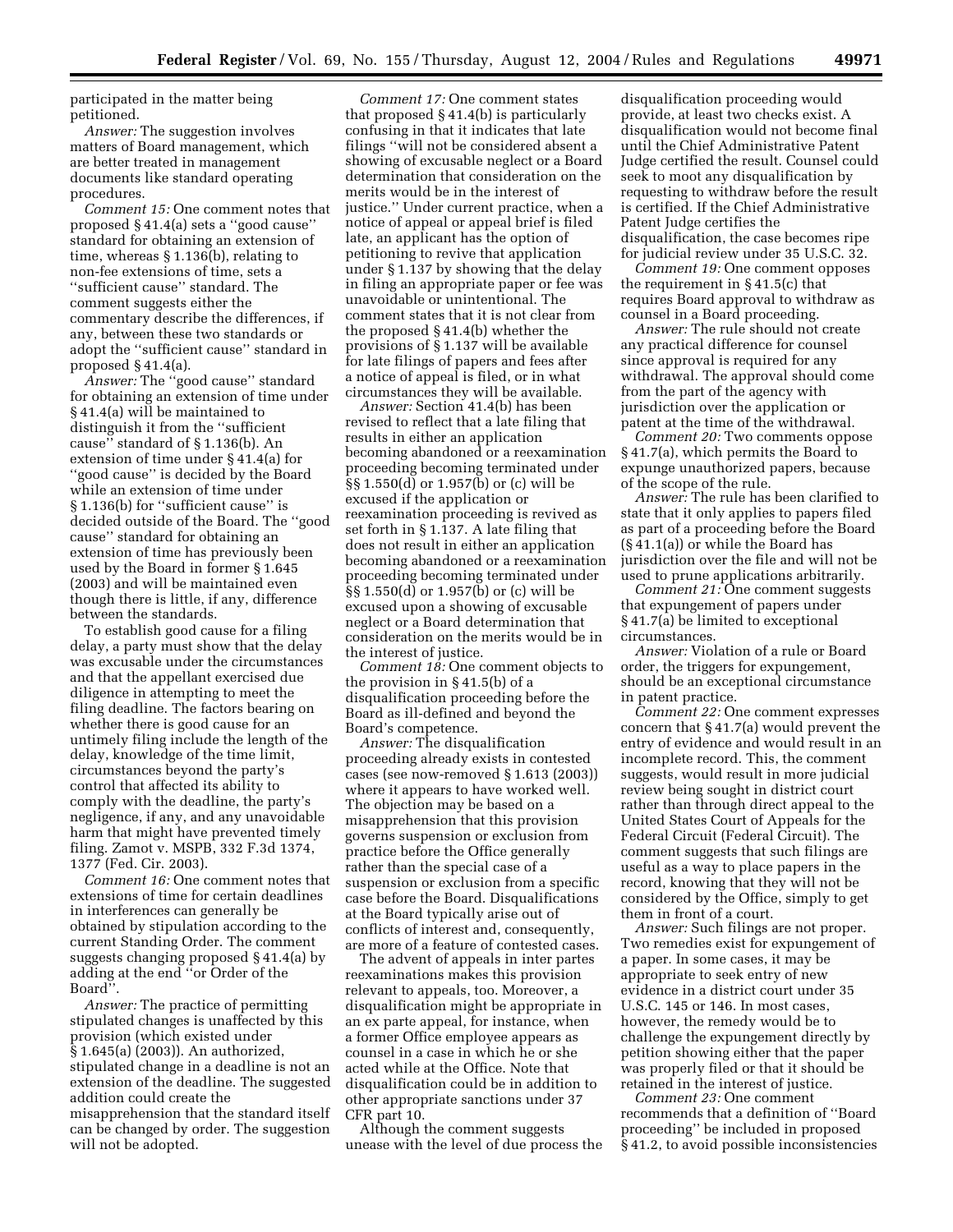between the requirements of proposed § 41.7(b) and those of proposed  $§ 41.37(c)(1)(ix).$ 

*Answer:* Section 41.7(b) has been changed to read ''A party may not file a paper previously filed in the same Board proceeding, not even as an exhibit or appendix, without Board authorization or as provided by rule'' so as to avoid an inconsistency with the requirement of  $\S 41.37(c)(1)(ix)$  to provide an appendix containing copies of evidence previously submitted and entered by the examiner.

*Comment 24:* One comment suggests that § 41.7(b) creates a burden by requiring a party to request entry of a duplicate paper that the Board may wish to have.

*Answer:* Parties should assume that the Board does not want the duplicate paper in the absence of a specific request or as provided by rule as discussed above.

*Comment 25:* Two comments suggest that § 41.8, which requires prompt reporting of changes in real party-ininterest or in related cases, is onerous as applied to appellants. In particular, they oppose the requirement to advise the Board of any change in the real partyin-interest or in related cases within 20 days of the change.

*Answer:* Section 41.8 has been reformatted so that the last clause referring to judicial review is now its own subsection. Proposed §§ 41.8(a) and (b) are now §§ 41.8(a)(1) and (a)(2), respectively.

The Federal Circuit requires any change in the real party-in-interest to be reported within seven days. Federal Circuit Rule (Fed. Cir. R.) 47.4(c). Section 41.8(a)(1) provides nearly triple the time the court provides in recognition of the greater number of appeals to the Board than to the court, but the Board needs to know such information just as much as the court does.

The burden to report changes in related cases is not onerous since most such changes are entirely under the control of the affected party. Such changes would include the filing of a continuation application claiming benefit of an application on appeal or the filing of a reissue application for a patent that is before the Board in a reexamination appeal. The amount of due diligence involved should be small for any party with an effective docketing system.

The last clause of  $\S 41.8(a)(2)$  is now § 41.8(b) to raise its profile, but has been limited to contested cases because it is in that context, particularly in the case of judicial review under 35 U.S.C. 146, where the problems arise. Lack of

adequate notice of judicial review in contested cases can result in applications that should be suspended pending the outcome of the judicial review being held abandoned or being allowed and other administrative complications.

*Comment 26:* One comment requests clarification of what constitutes a related case under § 41.8.

*Answer:* The requirement is substantially the same in scope as the requirement in Fed. Cir. R. 47.5. Nowremoved § 1.656(b)(2) (2003) also imposed a similar requirement. The Board needs to know of related cases for several reasons. First, awareness of related cases facilitates scheduling and panel assignment, which can increase efficiencies for both the Board and the party. Second, a decision in a related judicial or administrative case may affect the outcome in the case before the Board.

For instance, a definition of a claim term in a related case may limit or expand the scope for the same term in a case before the Board. See *Ballard Med. Prods.* v. *Allegiance Healthcare Corp.,* 268 F.3d 1352, 1362, 60 USPQ2d 1482, 1501 (Fed. Cir. 2001) (claim limitations need not be the same); *Augustine Med., Inc.* v. *Gaymar Indus., Inc.,* 181 F.3d 1291, 1300, 50 USPQ2d 1900, 1907 (Fed. Cir. 2000) (holding that the prosecution history of a parent application may limit the scope of a later application using the same term); *Elkay Mfg. Co.* v. *Ebco Mfg. Co.,* 192 F.3d 973, 980, 52 USPQ2d 1007, 1107, 1114 (Fed. Cir. 1999) (prosecution history can apply to claim in different subsequent patent). Claims in the related case might be estopped by an adverse judgment in the interference  $(\S 41.127(a)(1))$ . A party that is aware of a related case, but nevertheless fails to disclose the case may fall short of its duty of candor to the Office. If the facts of the other case are materially different, then the related case might have no material effect on the case before the Board. *Georgia-Pacific Corp.* v. *United States Gypsum Co.,* 195 F.3d 1322, 1333, 52 USPQ2d 1590, 1599 (Fed. Cir. 1999) (inconsistent positions did not affect outcome).

*Comment 27:* Five comments oppose § 41.11 (which was proposed as § 41.105), the bar on ex parte communications, as too restrictive.

*Answer:* Proposed § 41.105 has been moved to § 41.11 in subpart A and has been revised to refer to inter partes reexaminations under subpart C and contested cases under subpart D because the concern about ex parte communications in adversarial cases is common to both types of proceedings.

The bar on ex parte communications in § 41.11 is stricter than the bar on ex parte interviews in § 1.955. Section 1.955 allows ex parte communications with an official acting on the merits as long as the merits are not discussed during the ex parte communication. Section 41.11 bars all ex parte communications with all administrative patent judges and with any Board employee acting on the merits. Nonmerits ex parte communications may take place with other Board employees who are not acting on the merits of the case.

Section 41.11 is intended to be restrictive because experience has shown that ex parte communications are easily abused and easily shift from permissible topics to impermissible topics. The rule prohibits any ex parte contact about a pending case with an administrative patent judge because the administrative patent judge might be assigned to a panel in the proceeding.

*Comment 28:* Three comments urge that ex parte communications with Board staff can be helpful to practitioners without being injurious to the integrity of the proceeding. One comment recommends the establishment of a help desk. One of the comments suggested that the phrase ''Board employee conducting the proceeding'' be clarified.

*Answer:* The prohibition regarding other Board employees in § 41.11 has been clarified to say ''assigned to the proceeding'' to give parties a measure of confidence in contacting Board officials, other than administrative patent judges, that have not been expressly assigned to the case. As a general rule, support staff are not assigned to a proceeding. Other Board employees, like administrators, might be assigned an interlocutory role in a proceeding, but the party would have notice of the assignment. The Office agrees that informal contacts with support staff can be of great benefit to the parties. The rule is not intended to prohibit, and does not prohibit, such contacts.

*Comment 29:* Three comments note that the supplementary information in the notice of proposed rule making provides examples that appear to be more liberal than the rule. One of the comments recommended moving the examples from the supplementary information into the rule.

*Answer:* The examples are not exceptions to the rule. For example, when a party declines to participate in a hearing or conference, there is not an exception to the rule. Instead, it is a waiver by the non-participating party of the protections of the rule. A party cannot be permitted a heckler's veto on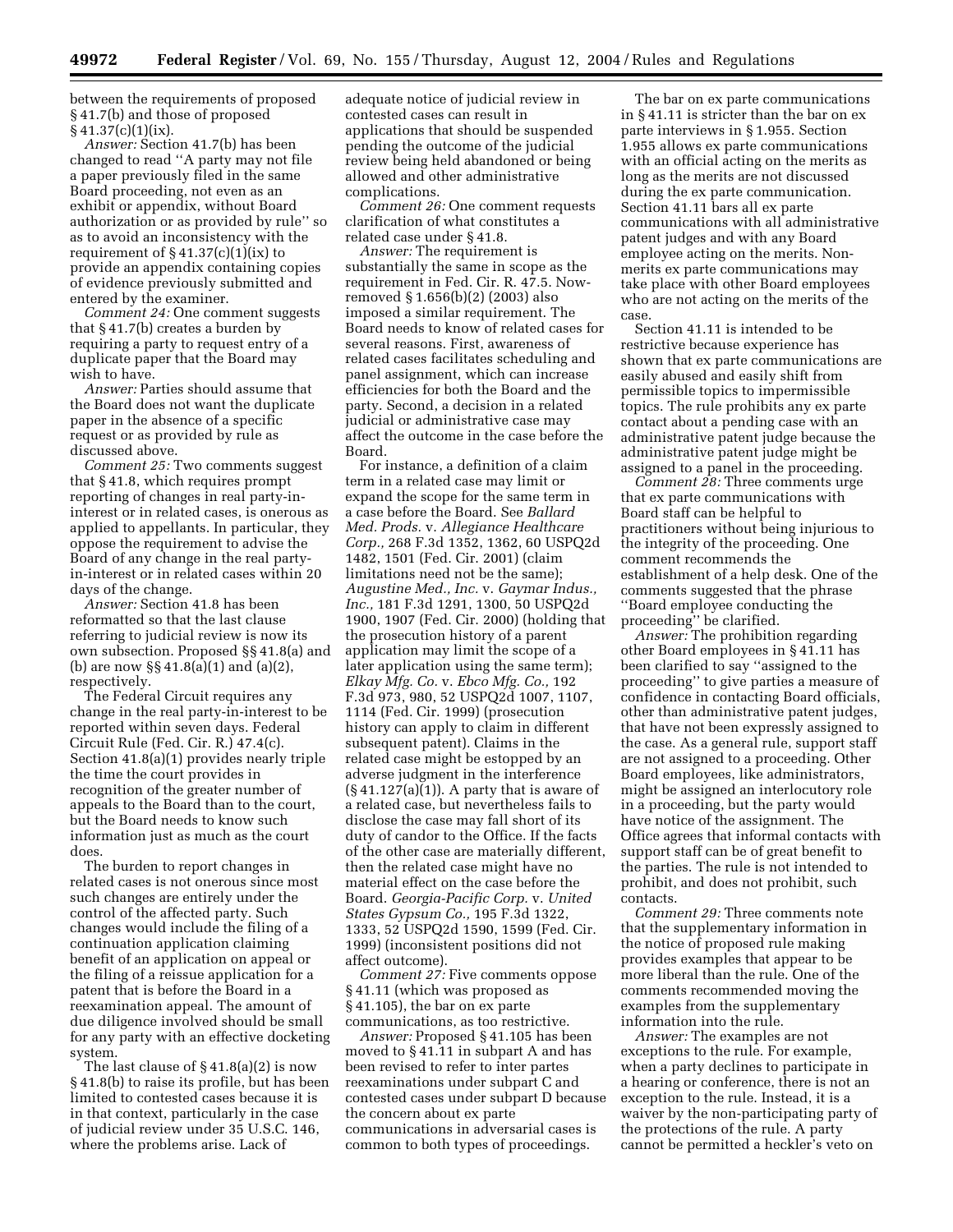the opposing party's ability to communicate with the Board. Even so, the Board will treat such one-sided communications with caution. For instance, a transcript of the communication may be required.

In another example, informing the Board in one proceeding of a related proceeding is not an ex parte communication about the contested case as long as the information does not extend beyond identifying information about the other proceeding. Such information is required under § 41.8.

Finally, citing a pending case in support of a more general proposition, again is not an ex parte communication about the contested case as long as the focus is on the general proposition and not on the merits of the cited case. For instance, citing a published opinion from a pending case has never been considered an ex parte communication. Similarly, a complaint to the Chief Administrative Patent Judge about delays in interferences generally, with a list of examples, is appropriate provided the complaint stays focused on the general problem of delays rather than issues in a particular cited proceeding. Any discussion of a particular aspect of a particular pending case must be treated formally in accordance with § 41.11.

*Comment 30:* One comment suggests that the rules were inconsistent in requiring parallel citation to the West Reporter System (West) and to the United States Patents Quarterly (USPQ) in contested cases,  $§$  41.106(b)(4)(ii)(B), but not in appeals.

*Answer:* Proposed § 41.106(b)(4) has been relocated to new § 41.12 in subpart A to eliminate the inconsistency.

*Comment 31:* Three comments note that the Federal Circuit has changed its rules to eliminate the requirement for parallel citations to a West reporter and the USPQ. Two of the comments object that parallel citation imposes additional costs on parties. Two of the comments express a preference for not using the USPQ. One of the comments notes that Westlaw, the on-line West service provides much more complete coverage of current Board decisions than does the USPQ. The comments do not address the use of any other reporter or database service.

*Answer:* None of the comments explain why the court made this change or explain how it is applicable to Board practice. Of the printed reporters, USPQ provides much better coverage of patent decisions relevant to Board practice than West does. The Board cites to the West system as a courtesy to its reviewing courts, but principally uses

the USPQ because of its greater relevance to Board practice.

If the Board were to eliminate the requirement for parallel citation, it would make more sense to eliminate the requirement to cite to the West system reporters. If citation to the USPQ were eliminated, the alternative would not be citation to West's printed reporters but to one of the on-line services, which would also raise issues of access and expense.

No reporter system is authoritative. *Hallco Mfg. Co.* v. *Foster,* 256 F.3d 1290, 1297 n.4, 59 USPQ2d 1346, 1350 n.4 (Fed. Cir. 2001) (relating an instance where the West reporter misprinted a paragraph, while the USPQ printed the decision correctly, and noting that only the court's print of the opinion is authoritative). Parallel citation thus also serves as a useful check on privately compiled reporters.

*Comment 32:* One comment notes that USPQ no longer provides very good coverage of Office decisions while many Board decisions are available through on-line services.

*Answer:* Most of the large volume of Board decisions that are available online are not properly citable as precedent. Consequently, the practical differences in coverage between Westlaw and the USPQ are less than the comment purports.

There is no ideal solution for which reporter system or systems should be required. This is a problem that confronts many adjudicative bodies. The Board has imposed a requirement on itself to cite both West reporters and the USPQ: the former to be responsive to the courts, the latter to address its own needs. The citation format used by parties before the Board must be consistent with Board practice.

*Comment 33:* One comment interprets proposed § 41.106(b)(4)(ii), now § 41.12(b), to bar citation to the Manual of Patent Examining Procedure (MPEP). The comment suggests that instead great weight should be given to the MPEP.

*Answer:* The rule does not bar citation to the MPEP. Rather the rule discourages the citation of authority that is not binding. Primary authority should be cited for legal issues in papers directed to the Board. Unless primary authority is unavailable, primary authority is always preferable to, and more persuasive than, any secondary authority.

*Comment 34:* One comment requested that the fee information in § 41.20 be restored to § 1.17, particularly since some of the § 41.20 fees must be paid before jurisdiction passes to the Board.

*Answer:* The fees were moved to part 41 to locate them with the rules that

require the fees. Note that trademarkspecific fees are located with the trademark rules in part 2. Crossreferences to § 41.20 in the Board rules that require the fees should prevent confusion about where the fees are located. A cross-reference has been added at § 1.17(b) to offer further guidance.

## *Part 41, Subpart B—Ex Parte Appeals*

*Comment 35:* One comment suggests that since appeals are a fairly common procedure, a notice of the changes to the appeal procedures should be mailed to each practitioner warning him or her of these changes.

*Answer:* The comment will not be adopted. A mailing of a notice of the changes to the appeal procedures to each practitioner is not required since it is each practitioner's responsibility under 37 CFR Part 10 to stay up-to-date on patent procedures. Nevertheless, the Board will attempt to mail a notice of the final rule making to every appellant with the docketing notice (see the Notice of revised appeal docketing procedures published in the July 2, 2002 OG) for several months.

*Comment 36:* One comment suggests that §§ 41.31(a)(1), (a)(2) and (a)(3) be amended to provide for appeal at any time after being twice or finally rejected, as appropriate, during pendency of the proceeding where no time period under § 1.134 is running. The comment states that the suggested change would ensure that § 41.31 would not be interpreted more restrictively than 35 U.S.C. 134, which sets forth no condition regarding when an appeal can be filed, apart from the requirements for claims being twice rejected (as in 35 U.S.C. 134(a)) or finally rejected (as in 35 U.S.C.134(b) and (c)). The comment also states that this amendment would prevent any potential inconsistency of the rules with the Board's precedential opinion, Ex *parte Lemoine*, 46 USPQ2d 1420, 1423 (BPAI 1994).

*Answer:* The suggestion will not be adopted. Sections 41.31(a)(1), (a)(2) and (a)(3) were proposed to generally incorporate the requirements of former § 1.191(a) (2003) and to subdivide § 1.191(a) into three parts to improve readability. Both former § 1.191(a) (2003) and §§ 41.31(a)(1), (a)(2) and (a)(3) are more restrictive than 35 U.S.C. 134 in that an appeal must be filed within the time period provided under § 1.134 for response to either a final rejection or a non-final rejection which rejects the claims for a second time, as appropriate. For example, an applicant for a patent whose claims have been twice rejected but not finally rejected, may appeal from the decision of the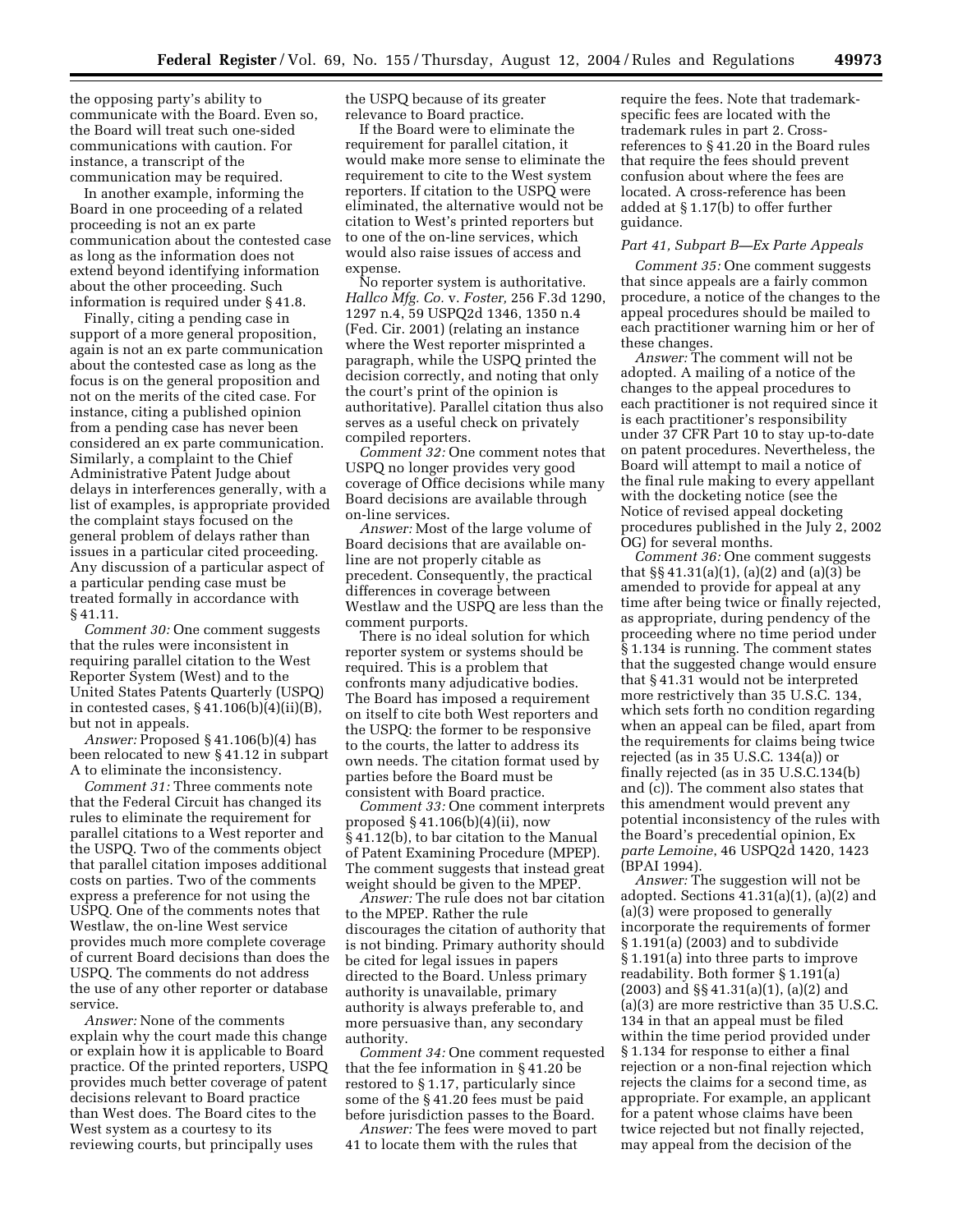examiner to the Board by filing a notice of appeal accompanied by the fee set forth in  $\S 41.20(b)(1)$  within the time period provided under § 1.134. However, if such an applicant files an amendment within the time period provided under § 1.134, the applicant may not file an appeal outside the time period provided under § 1.134. In such a situation, the applicant must wait for a new rejection by the examiner before an appeal can be filed.

*Comment 37:* One comment suggests that paragraphs  $(a)(1)$  and  $(a)(2)$  of § 41.31 be amended to remove the alternative clause (*i.e.*, ''or finally'') since this would make it clear that once the examiner rejects a claim for the second time (in the same application or in a continuing application), the decision as to whether to appeal the rejection or continue proceedings before the examiner will rest with the applicant. The comment notes that since a final rejection will never be made in a first rejection of a claim, the alternative language is not necessary and that the change is being suggested to reduce the periodic disputes between examiners and applicants as to whether an application under a non-final rejection was ripe for appeal.

*Answer:* The suggestion has been adopted. The Board's precedential opinion in *Ex parte Lemoine*, 46 USPQ2d at 1423, interpreted the language of 35 U.S.C. 134 that gives applicants the statutory right to an administrative appeal to mean that ''so long as the applicant has twice been denied a patent, an appeal may be filed.'' Thus, the alternative language of the proposed rule (*i.e.*, ''or finally (§ 1.113 of this title)'' is not necessary.

*Comment 38:* One comment suggests that § 41.31(a)(3) be deleted. The comment states that this would eliminate the requirement that the patent owner wait until an examiner makes a second or subsequent rejection final, before being permitted to file an appeal in a reexamination proceeding filed on or after November 29, 1999 and thus would restore to patentee the decision as to when to file an appeal in a reexamination proceeding that is subject to repeated rejections. The comment also notes that the deletion of § 41.31(a)(3) would simplify the regulations as there would no longer be a need to determine filing dates of reexamination proceedings under this section.

*Answer:* The suggestion will not be adopted. 35 U.S.C. 134(b) provides that ''[a] patent owner in any reexamination proceeding may appeal from the final rejection of any claim by the primary examiner to the Board of Patent Appeals

and Interferences, having once paid the fee for such appeal.'' According to the effective date provisions of Public Law 106–113, the provisions of 35 U.S.C. 134(b) apply to any reexamination proceeding filed on or after November 29, 1999. Accordingly, by law, the patent owner must wait until an examiner makes a second or subsequent rejection final, before being permitted to file an appeal in a reexamination proceeding and therefore both §§ 41.31(a)(2) and (a)(3) are necessary to inform a patent owner when an appeal in a reexamination proceeding may be taken.

*Comment 39:* One comment suggests that proposed § 41.33 be amended to refer to the ''date of filing an Appeal'' as opposed to referring to ''after the date the proceeding has been appealed.'' This change would ensure consistency with Office language used in other regulations relative to ''filing dates.'' The original language is confusing as it is not clear whether the date the ''proceeding has been appealed'' is the date typed by the Applicant on the Notice of Appeal, the date of the Certificate of Mailing affixed on a Notice of Appeal, or the date of filing accorded by the Office to the Notice of Appeal. Similarly, it is not clear what the date is that an amendment was ''submitted.'' Do certificates of mailing or certificates of facsimile transmission, impact on the date of ''submission'' or the date that ''the proceeding has been appealed''? A well accepted term like ''date of filing'' used consistently throughout the paragraph would avoid any possible confusion.

*Answer:* The suggestions have been adopted in § 41.33 and § 41.63.

*Comment 40:* One comment suggests that the word ''may'' be replaced with the word ''will'' in § 41.33. The comment states that this suggestion is made to avoid any possible confusion or abuse of the regulations by examiners and that there should be no flexibility given to examiners in entering minor cosmetic amendments as envisioned in this portion of the paragraph.

*Answer:* The suggestion will not be adopted. The use of the word ''may'' in § 41.33 rather then the word ''will'' is appropriate since it (1) is consistent with the current use of the word ''may'' in § 1.116; and (2) connotes that entry of amendments and evidence filed after appeal is not a matter of right but that such amendments and evidence filed after appeal may be admitted under certain circumstances set forth in the rule.

*Comment 41:* One comment notes that § 41.33(b) should also include a

reference to § 41.50(c) as to permitted amendments.

*Answer:* The suggestion has been adopted.

*Comment 42:* One comment suggests incorporating § 41.33(c) into § 41.33(b), and having § 41.33(b) refer both to ''amendments'' and ''affidavits or other evidence'' submitted after filing an appeal. The comment states that this change would avoid separate discussion of amendments, affidavits and other evidence.

*Answer:* The suggestion will not be adopted since the prohibition against these filings is no longer the same. See Comment 41.

*Comment 43:* Five comments assert that proposed § 41.33 would unduly restrict the types of amendments and evidence that can be made after a Notice of Appeal is filed. One suggested solution was to remove paragraphs (b) and (c) of § 41.33 and instead rely upon (or substitute) the provisions of § 1.116. A second suggested solution was to amend paragraphs (b) and (c) of § 41.33 to take effect once the appeal brief is filed. A third suggested solution was that amendments making claim(s) allowable be permitted thus resolving issues that would otherwise be appealed.

*Answer:* The comments have been adopted to the following extent. Amendments submitted on or after the date the proceeding has been appealed may be admitted as provided in § 1.116. Thus, amendments after final but prior to appeal and amendments filed after appeal but prior to the date the brief is filed will be treated under the same standard (i.e, § 1.116). Amendments filed on or after the date of filing a brief may be admitted only to cancel claims, where such cancellation does not affect the scope of any other pending claim in the proceeding, or to rewrite dependent claims into independent form. All other amendments submitted after the date the proceeding has been appealed will not be admitted except as permitted by §§ 41.39(b)(1), 41.50(a)(2)(i), 41.50(b)(1) and 41.50(c). Affidavits or other evidence submitted after the date the proceeding has been appealed and prior to the date a brief is filed overcoming all rejections under appeal may be admitted if the examiner determines that the affidavits or other evidence overcomes all rejections under appeal and a showing of good and sufficient reasons why the affidavit or other evidence is necessary and was not earlier presented. All other affidavits or other evidence submitted on or after the date the proceeding has been appealed will not be admitted except as permitted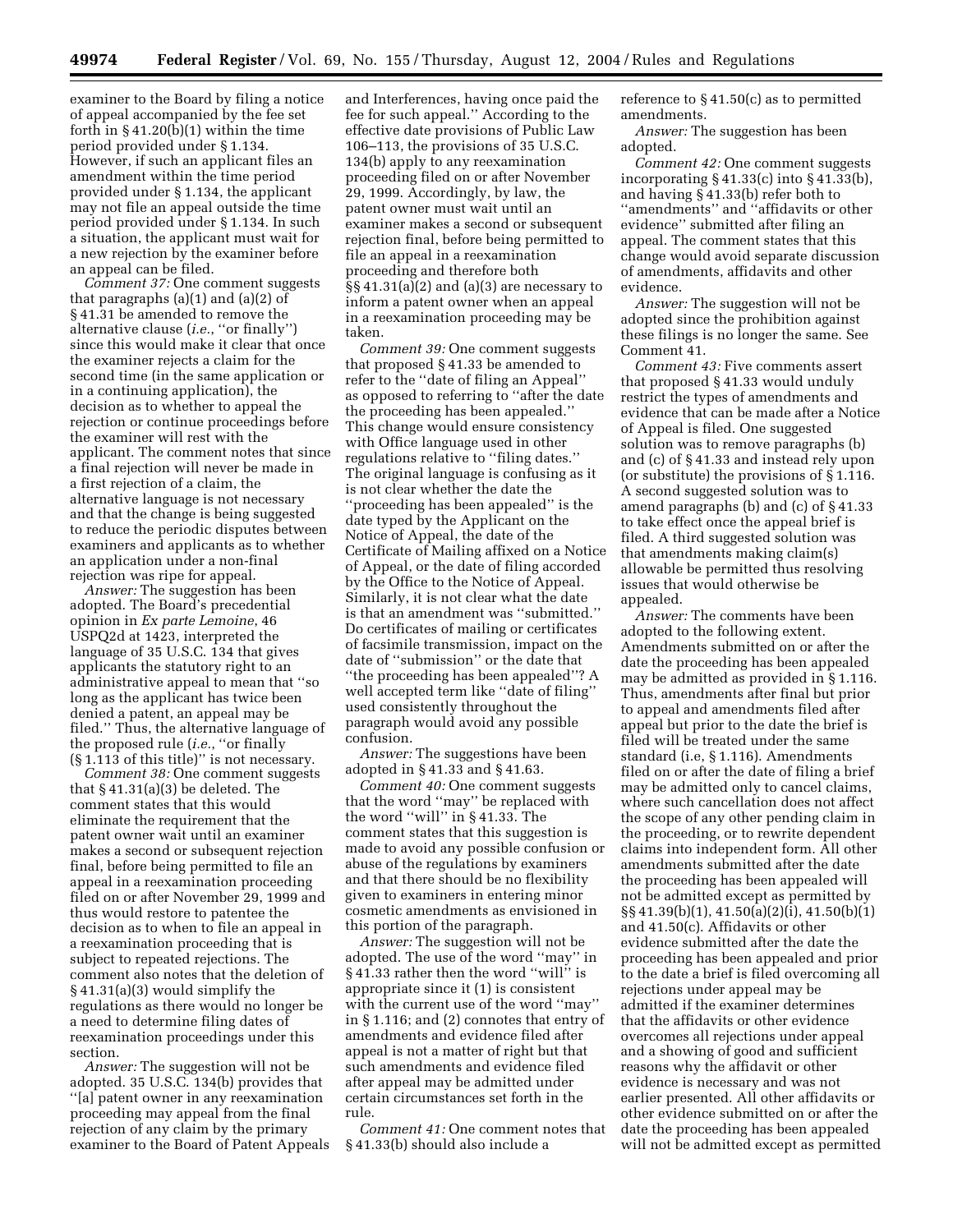by §§ 41.39(b)(1), 41.50(a)(2)(i) and  $41.50(b)(1)$ .

*Comment 44:* Two comments state that the proposed rules are unclear as to subsequent appeal procedures after prosecution is reopened subsequent to the filing of a first Notice of Appeal and Appeal Brief. Specifically, the comments question if prosecution is reopened under either § 41.39(b)(1), § 41.50(a)(2)(i) or § 41.50(b)(1), and a subsequent appeal is taken, would applicant be required to again pay the Notice of Appeal and Appeal Brief fees. The comments believe that this extra cost is unfair and burdensome to applicants because the reopening of prosecution would be the result of action by the examiner or the Board, not action by applicants. Accordingly, the comments suggest that provision should be made in the proposed rules that applicants need not twice pay the Notice of Appeal and Appeal Brief Fees in an application where those fees have already been paid but prosecution was then reopened.

*Answer:* The comment will not be adopted. The rule making did not propose to change the current procedures in this area. Currently, once a Notice of Appeal and Appeal Brief fee has been paid in a proceeding, a second Notice of Appeal and Appeal Brief fee will not be required except if a final Board decision has been made on the first appeal. For example, in an application for patent, a Notice of Appeal and Appeal Brief fees have been paid and the examiner reopens prosecution in a new Office action, new fees are not required for an applicant to appeal from that new Office action. Another example is in an application for patent, a Notice of Appeal and Appeal Brief fees have been paid and the Board in its decision makes a new ground of rejection and the applicant elects to reopen prosecution before the examiner, then new fees are required for an applicant to appeal from any new Office action by the examiner. The same procedures apply under the rules as implemented in this rule making.

*Comment 45:* One comment suggests that it ought to be made clear that the words of § 41.33, ''rewrite dependent claims into independent form,'' includes both of the following two situations: (1) In conjunction with the rewriting of a dependent claim in independent form, amendment(s) would be allowed changing the dependency of claims which had depended from the independent claim being canceled, and (2) rather than rewriting a dependent claim in independent form, an independent claim can be amended to incorporate therein the subject matter of

a dependent claim that has been identified by the examiner as being allowable.

*Answer:* The suggestion is adopted to the extent that the Manual of Patent Examining Procedure will provide that rewriting dependent claims into independent form as permitted under § 41.33 includes the following situations: (1) Rewriting a dependent claim in independent form by adding thereto the limitations of the parent claim(s); and (2) rewriting an independent claim to incorporate therein all the subject matter of a dependent claim, canceling the dependent claim and in conjunction therewith changing the dependency of claims which had depended from the dependent claim being canceled to the amended independent claim that incorporate therein all the subject matter of the now canceled dependent claim.

*Comment 46:* One comment suggests that  $\S 41.37(a)(1)$  be amended, as suggested for § 41.33, to reference the ''date of filing the notice of appeal,'' rather than the uncertainty that might be introduced by the phrase ''the date of the notice of appeal.''

*Answer:* The suggestion has been adopted.

*Comment 47:* One comment inquires if the ''date of the notice of appeal'' referred to in § 41.37(a) is the date the notice of appeal is signed, is filed, or is received by the Office.

*Answer:* As under current practice, the date of filing the notice of appeal is either (1) the date of deposit with the United States Postal Service if the provisions of 37 CFR § 1.10 are followed; or (2) the date of receipt by the Office.

*Comment 48:* One comment suggests that the clause ''or within the time allowed for reply to the action from which the appeal was taken, if such time is later'' be added at the end of paragraph 41.37(a)(1). The comment notes that this language currently appears in former § 1.192(a) (2003), and this additional time is a valuable option to applicants who file a notice of appeal with no intention of filing an appeal brief, but are filing the appeal simply to buy some additional time to permit the examiner to rule on an amendment filed under § 1.116. The comment states that any docketing benefits gained by the proposed change in this paragraph, as discussed by the proposed rule drafters, is far outweighed by the disadvantage to both applicants and the Office in having applicants file a brief simply as a strategy to maintain pendency, while the examiner renders a decision on an amendment filed under § 1.116.

*Answer:* The suggestion will not be adopted. The suggestion is based on the belief that the two-month period for filing an appeal brief that runs from the date of filing of the notice of appeal would expire before applicants have received a decision from the examiner on an amendment filed under § 1.116 (*i.e.*, an amendment filed after a final rejection but before or with the filing of a notice of appeal). It is expected that such a situation would be rare. In that rare situation, applicants can obtain an extension of time as provided in § 41.37(e). In addition, applicants can delay filing the notice of appeal until they have received a decision from the examiner on the amendment filed under § 1.116 especially if the amendment filed under § 1.116 is filed within two months from the date of mailing of any final rejection setting a three-month shortened statutory period for reply since it is Office policy (see MPEP 714.13) that if the advisory action is not mailed until after the end of the threemonth shortened statutory period, the period for reply to the final rejection for purposes of determining the amount of any extension fee will be the date on which the Office mails the advisory action advising applicant of the status of the application, but in no event can the period for reply to the final rejection extend beyond six months from the date of the final rejection.

*Comment 49:* One comment inquires how the real party in interest should be identified in the appeal brief when the application involved in the appeal is assigned to a subsidiary corporation which corporation is owned by either a parent corporation or a joint venture between corporations.

*Answer:* When an application is assigned to a subsidiary corporation, the real party in interest is both the assignee and either the parent corporation or corporations, in the case of joint ventures. One example of a statement identifying the real party in interest is: The real party in interest is XXXX corporation, the assignee of record, which is a subsidiary of a joint venture between YYYY corporation and ZZZZ corporation.

*Comment 50:* One comment suggests that a requirement to identify the real party in interest should be made in contested cases, perhaps as part of a renamed § 41.108.

*Answer:* Section 41.8 entitled ''Mandatory notices'' already requires that at the initiation of a contested case  $(S<sub>41.101</sub>)$ , and within 20 days of any change during the proceeding, a party must identify its real party-in-interest.

*Comment 51:* One comment suggests that the requirement in  $\S 41.37(c)(1)(ii)$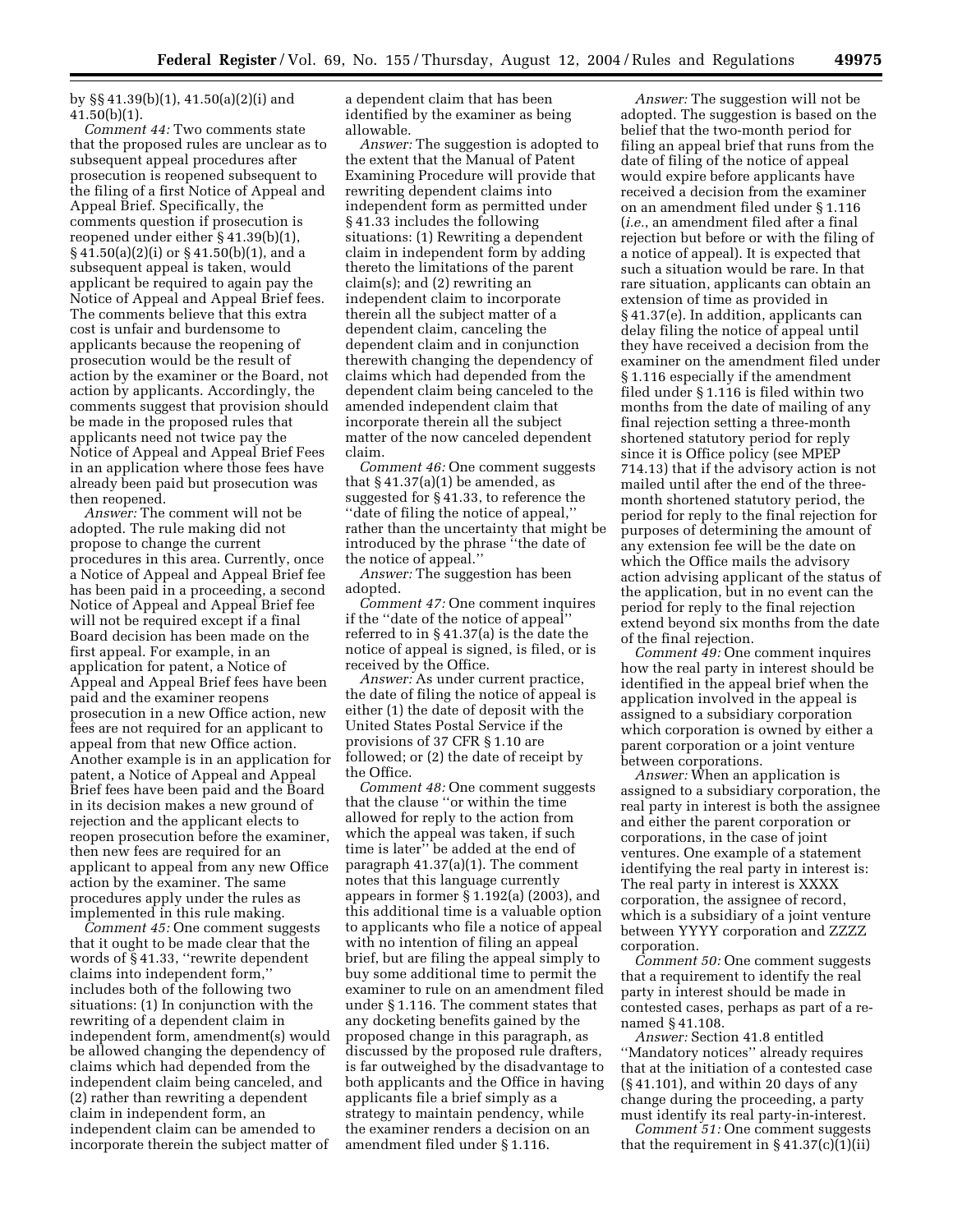to identify related proceedings is ambiguous with respect to its scope. The comment believes that read broadly, it would require an appellant to identify every precedential decision that might bear on the issues on appeal and could expose an appellant to unreasonable allegations of inequitable conduct.

*Answer:* The requirement in § 41.37(c)(1)(ii) to identify related proceedings does not require an appellant to identify prior proceedings involving unrelated parties including precedential decisions that might bear on the issues on appeal. The requirement in  $\S 41.37(c)(1)(ii)$  to identify related proceedings does require an appellant to identify every related proceeding (*e.g.*, commonly owned applications having common subject matter, claim to a common priority application).

*Comment 52:* One comment suggests that  $\S 41.37(c)(1)(iii)$  be deleted in its entirety, as it introduces an unnecessary additional burden on appellants with no discernible benefit to the Office. The comment states that since only rejected claims are subject to an appeal, there seems to be no benefit in identifying the status of claims that are not subject to appeal and that asking appellants to make this type of listing for claims that are not rejected and thus are not subject to appeal, would introduce a risk of inadvertent error by appellants and in any event, would likely be ignored by the examiner and the Board.

*Answer:* The suggestion will not be adopted. Section 41.37(c)(1)(iii) generally incorporates only the requirements of former § 1.192(c)(3) (2003) that a statement of the status of all the claims be presented and an identification of those claims that are being appealed. As such it does not introduce an unnecessary additional burden on appellants. Moreover, the benefit to the Office of this requirement is that the Board is directly informed as to the status of all the claims in the proceeding (*e.g.*, rejected, allowed or confirmed, withdrawn, objected to, canceled) and which of those claims that are being appealed. For example, should the Board have knowledge of any grounds not involved in the appeal for rejecting any pending claim, the Board under the authority of § 41.50(b) may make a new ground of rejection.

*Comment 53:* One comment expresses concern in regard to the requirement of proposed  $\S 41.37(c)(1)(v)$  that a concise explanation of the subject matter defined in each of the independent claims involved in the appeal be provided. Specifically the comment asks what is a concise statement, what is

required, does the explanation have to show how each claim is different, does the requirement apply to all drawings and embodiments, or only a representative drawing? The comment states that the Office deleted a similar requirement in 1992 relating to documents submitted in an IDS because ''concise explanation'' descriptions rarely communicated any useful information, improved the quality of patent examination but provided an opportunity to attack the patent on the grounds of inequitable conduct. The comment suggests that the requirement be clarified or dropped.

*Answer:* A patentability determination must be performed on a claim-by-claim basis. The first step in a patentability determination is to construe a given claim and determine its metes and bounds. ''Analysis begins with a key legal question—what is the invention *claimed*?'' since ''[c]laim interpretation \* \* \* will normally control the remainder of the decisional process.'' *Panduit Corp.* v. *Dennison Manufacturing Co.,* 810 F.2d 1561, 1567–68, 1 USPQ2d 1593, 1597 (Fed. Cir.), *cert. denied,* 481 U.S. 1052 (1987). The existing provisions of 37 CFR § 1.192(c)(5) (2003) are directed to providing a summary of the ''invention,'' not the claims. *See In re Hiniker Co.,* 47 USPQ2d 1523 (Fed. Cir. 1998): ''The invention disclosed in Hiniker's written description may be outstanding in its field, but the name of the game is the claim. *See* Giles Sutherland Rich, *Extent of Protection and Interpretation of Claims—American Perspectives,* 21 Int'l Rev. Indus. Prop.'' By statute, the Board reviews ''adverse decisions of examiners upon applications for patents.'' 35 U.S.C. 6(b). For the Board to reach an informed decision on the merits of a rejection presented for review, the record should reflect the respective positions of the examiner and appellant as to the scope of the claims. It is the experience of the Board that the prosecution and examination in a significant number of appeals forwarded for decision on appeal has taken place in the context of ''applicant's invention,'' not on a claimby-claim basis. Thus, the Board is oftentimes confronted with a record in which no significant claim construction has occurred. Those records are not susceptible to meaningful review and result in an inordinate number of remands.

The determination of how ''concise'' the explanation must be will need to be determined on a case-by-case basis. If the prosecution and examination has been based upon a discussion of the patentability of individual claims

instead of the ''invention,'' it is expected the explanation will be more ''concise'' than if the prosecution and examination has been conducted on the basis of the ''invention.'' As to what is required, the proposed rule states that reference to the specification by page and line number, and to the drawing, if any, by reference characters is required. Appellant may include any other information of record which will aid the Board in considering the subject matter of each independent claim. The explanation does not have to show how each claim is different. The purpose of the requirement is to aid the Board in considering the subject matter of the independent claims so that an informed review of the examiner's adverse determination of patentability can be made. Whether the explanation is limited to a single drawing or embodiment or is extended to all drawings and embodiments is a decision appellant will need to make.

The proposed concise explanation of the subject matter defined in each independent claim is different from a concise explanation of a reference. It is the applicant who is responsible for drafting claims and choosing the language and terms used to define the claimed invention. 35 U.S.C. 112(2) (''The specification shall conclude with one or more claims particularly pointing out and distinctly claiming the subject matter which the applicant regards as his invention.'') As the originator of the claim language, applicant should know what is intended by the various words and phrases used to define the claimed subject matter and thus, providing a concise explanation of the subject matter of each independent claim as proposed should not be an undue burden. This is in contrast to explaining the possible relevance of a document that may not have originated from applicant. Another difference is that the number of independent claims presented for review in an appeal is a matter directly within appellant's control, while appellant does not have control over the number of documents that should be cited to the Office.

The subject matter of each independent claim needs to be concisely explained for a number of reasons. For example, if the Board decides that a rejection is to be reversed for a given independent claim, the remaining independent claims must be reviewed to determine if the reasons for reversing the rejection of the first independent claim apply to the remaining independent claims. Furthermore, if appellant chooses to argue a group of claims which includes more than one independent claim, the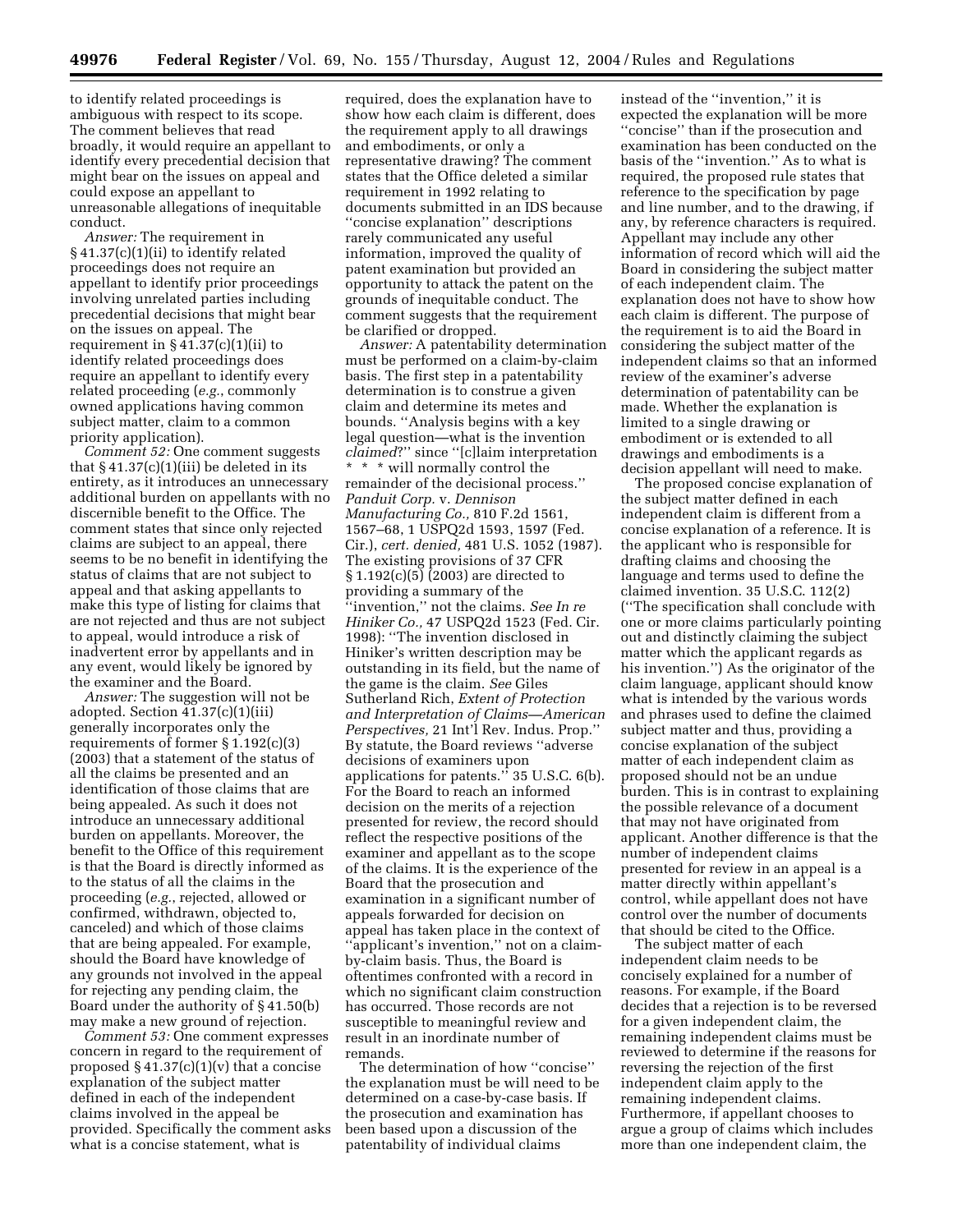Board will need to review, at the least, each independent claim to determine which claim will be selected as representative of the group. Apart from reviewing the examiner's adverse decision on patentability, the Board may also make new grounds of rejection pursuant to former § 1.196(b) (2003) or make an explicit statement that a claim would be allowable if amended under former § 1.196(c) (2003). The concise explanation of the subject matter of each independent claim will aid the Board in making these determinations.

*Comment 54:* Several comments address the provision of proposed  $§ 41.37(c)(1)(v)$  that every means plus function and step plus function as permitted by 35 U.S.C. 112(6) used in the claims be identified and the structure, material, or acts described in the specification as corresponding to each claimed function be set forth with reference to the specification by page and line number, and to the drawing, if any, by reference characters. A number of comments express concern that this requirement may result in a limiting claim construction or create prosecution history estoppel. The comments also take the position that the requirement would be unduly burdensome in that appellant would need to provide this analysis whether a claim limitation was in ''issue'' in the appeal. Another comment indicates that the proposed rule is not clear as to whether it applies to ''all drawings and embodiments, or only a representative drawing.'' Another comment expresses concern that the proposed rule may be subject to abuse, as where an examiner takes the position that claims that are not couched in means-plus-function terminology of 35 U.S.C. 112(6) are nevertheless subject to the provisions of that section and this proposed rule. Suggested changes include using the rule as a procedural tool rather than a substantive requirement or to require only the identification of one or more examples of the support for each independent or separately argued claim, rather than all examples of support for every claim. Another suggested change is that any issues in regard to the Board's need for such an identification in order to reach a reasoned decision be addressed by way of an order under the existing provisions of § 1.196(d) (2003).

*Answer:* The suggestion is adopted to the extent that every means plus function and step plus function as permitted by 35 U.S.C. 112(6) must be identified and the structure, material, or acts described in the specification as corresponding to each claimed function must be set forth with reference to the specification by page and line number,

and to the drawing, if any, by reference characters only for each independent claim involved in the appeal and for each dependent claim argued separately under the provisions of  $§41.37(c)(1)(vii)$ . Whether a statement made by an applicant during procurement of the patent from the Office results in an estoppel is a matter that is ultimately decided during proceedings outside the Office. The decision to grant the patent by the Office must be based upon a firm and clear understanding of the scope of the individual claims. If the prosecution and examination of claims involving issues under 35 U.S.C. 112(6) has been based upon individual claims and in accordance with the procedures set forth in MPEP 2181 for claim language involving issues under this section of the statute, it is anticipated that this aspect of the rule will be based upon the statements and determinations already of record and thus does not constitute a significant burden. See MPEP 2181 (explaining that the Office must apply 35 U.S.C. 112(6) in appropriate cases, and give claims their broadest reasonable interpretation, in light of and consistent with the written description of the invention in the application, citing *In re Donaldson*, 16 F.3d 1189, 1194, 29 USPQ2d 1845, 1850 (Fed. Cir.1994)). However, if the prosecution and examination has been based upon the ''invention'' and not individual claims, it may be that appellant will be making statements regarding claim scope for the first time during the appeal proceeding. To the extent this is seen as a burden or creating a possible estoppel, it may be that this is an indication that the case, while eligible for an appeal under the statute and the rules, may not be ready for an appeal.

The comments expressing concern that the proposed rule extends to 35 U.S.C. 112(6) limitations which are not in ''issue'' are presumably based upon the perspective that appellant and the examiner have agreed upon the correct construction of such characterized limitations during the prosecution and examination of the application up to the appeal stage, not that such characterized limitations have been ignored or not commented upon during the pre-appeal proceedings. If the former has occurred, it should not be an undue burden to provide the needed analysis. If the latter applies, appellant will need to directly address each limitation so that the record is clear as to where the underlying structure, steps or materials are described in the written description of the application so that the Board can understand the subject matter of the

individual claims presented for review. The suggestion that this provision apply only to the independent claims or claims that are separately argued is adopted.

Issues regarding whether the language chosen by applicant to define a claim limitation falls within 35 U.S.C. 112(6) are discussed in MPEP 2181. Whether specific claim language invokes the provisions of 35 U.S.C. 112(6) is a merits issue to the extent it involves the determination of claim scope. If an applicant believes that an examiner has not followed proper procedure, relief may be had by way of a petition under § 1.181.

The proposal to make this requirement a procedural tool instead of a substantive requirement is not adopted. Claim construction during any stage of a patentability determination is a substantive matter, not a procedural tool, as it controls the substantive application of the law and facts to the claim language under review.

*Comment 55:* A comment was made in regard to proposed  $\S 41.37(c)(1)(vii)$ that examiners will sometimes only reject the independent claims or make a ''jumbled'' rejection where it is not clear what arguments apply to which claims. Under these circumstances the comment believes that it is a burden to require appellant to provide separate argument for each and every dependent claim. The comment also states that ''it [the rule or the rejection?] pushes Applicants into the position of having to make potentially prejudicial statements regarding claims, where the Examiner has not initially met the burden of providing a prima facie case of obviousness. Where the grounds of rejection are of the nature that the Examiner has failed to indicate what grounds of rejection apply to a group of claims, Applicants should simply be able to say this, without thereby risking that the group of claims stands or falls together.'' A second comment expresses concern that failure of appellant to separately argue claims which appellant has grouped together shall constitute a waiver of any argument that the Board must consider the patentability of any grouped claim separately may impact the ultimate presumption of each claim in an issued patent under 35 U.S.C. 282, noting that the current rule does not contain any waiver provision.

*Answer:* Patentability must be decided on a claim-by-claim basis. Merits decisions of the Board in ex parte appeals must determine the patentability of individual claims, not whether an ''invention'' is patentable or a group of claims is patentable. Thus, the arguments in the Appeal Brief are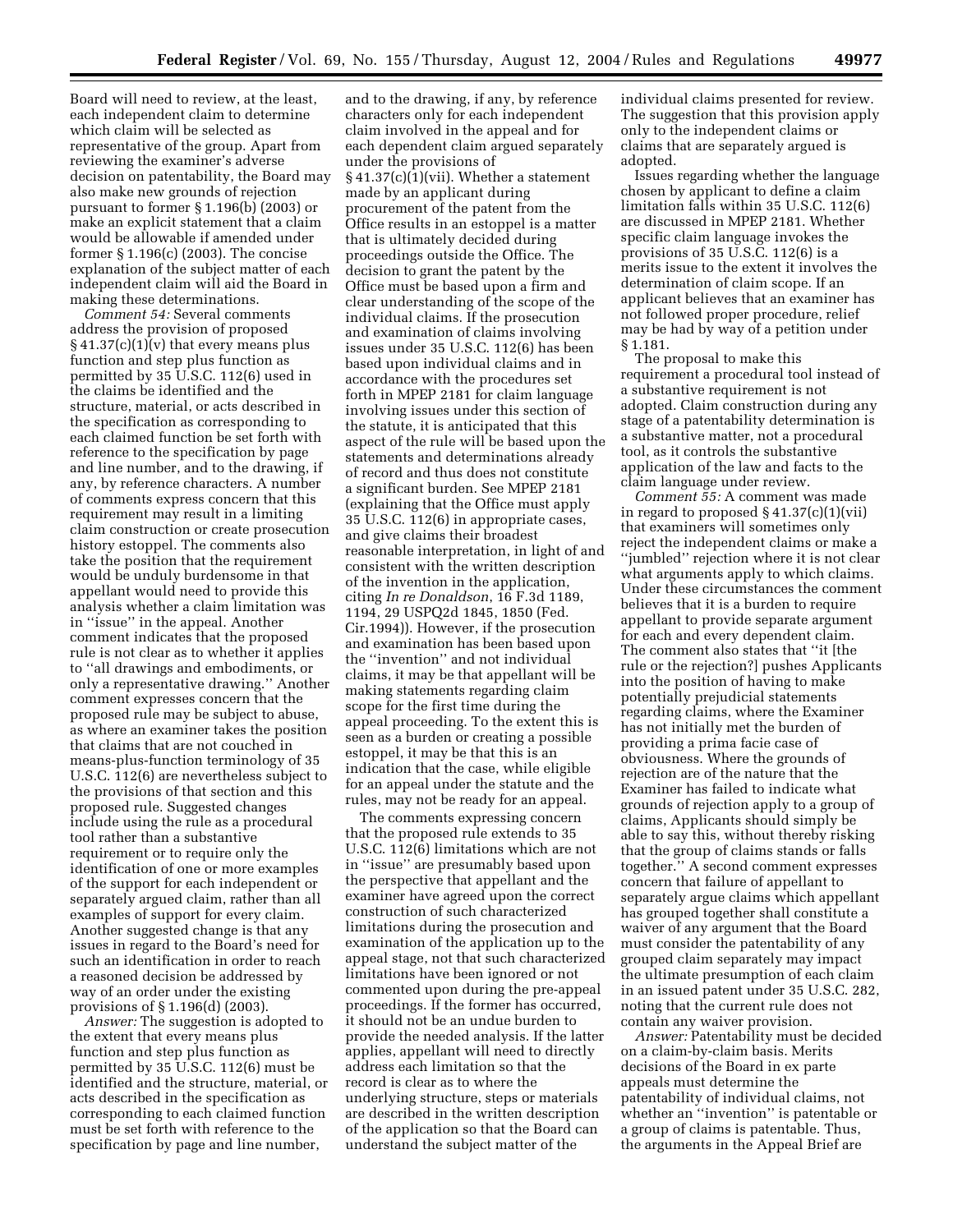preferably directed to individual claims. If appellant chooses to argue claims as a group as permitted, the Board will pick a single claim to decide the appeal to the group of claims as to that ground of rejection. If the prosecution and examination of a case has proceeded to the point of an appeal without applicant and the examiner discussing the merits of individual claims, that is an indication that the case is not ready for an appeal. If applicant believes that a rejection set forth in an Office action is ''jumbled'' or in any other manner does not clearly communicate the facts and reasons why the individual claims subject to the rejection are unpatentable, relief may be available by way of a petition under § 1.181.

The waiver provision of the proposed rule reflects the view expressed in In re McDaniel 63 USPQ2d 1462, 1468 (Fed. Cir. 2002) (Mayer, C.J. dissenting-inpart) that ''in stating that claims 53–64 stand or fall together, [McDaniel] has waived any argument that claims 55–57 are patentable for reasons independent of claim 53.''

*Comment 56:* One comment notes that each appeal is unique and that there ''is no good reason for making detailed requirements as to the form of presentation of explanations and arguments in an appeal brief'' as proposed in  $\S 41.37(c)(1)(vii)$ . The comment observes that the ''Office properly assumes that an examiner is capable of responding to any appeal brief under either the existing rule or the proposed rule each of which simply requires a written statement in answer to appellant's brief including such explanation of the invention claimed and of the references and grounds of rejection as may be necessary. The comment asks the questions ''Should not the same simple requirements be in effect as to the appeal brief? What's sauce for the goose should be sauce for the gander?''

*Answer:* The structure provided for by the requirements of § 41.37 ensures that Appeal Briefs will provide the information the Board needs to render an informed decision on the issues presented for review. While each appeal is unique in regard to the issues and arguments presented, there is certain information common to each appeal which is amenable to being provided by way of a prescribed format. The view expressed in the comment that examiners are under ''simpler requirements in preparing an Examiner's Answer than appellant is in preparing the Appeal Brief'' is misplaced. Detailed guidance to examiners as to procedural requirements in performing their duties

and preparing Office actions is typically contained in the MPEP, not the rules. The procedural requirements examiners must follow in preparing an Examiner's Answer are found in MPEP 1208.

*Comment 57:* One comment suggests that § 41.37(c)(1)(vii) be amended to add the word ''separate'' prior to 'patentability'' in the last sentence. The comment states that this would clarify that pointing out what a claim recites will not be considered an argument for ''separate'' patentability of a claim, since such an argument could in fact establish patentability of that claim without establishing ''separate'' patentability of the claim.

*Answer:* The suggestion to add the word ''separate'' prior to ''patentability'' in the last sentence has been adopted in  $\S 41.37(c)(1)(vii)$  and  $\S 41.67(c)(1)(vii)$ .

*Comment 58:* One comment inquires if the requirement in  $\S 41.37(c)(1)(ix)$  for an evidence appendix containing copies of any evidence submitted to the examiner and relied upon by the appellant in the appeal was inconsistent with the provision in § 41.7(b) that precludes a party from filing a paper previously filed in the same Board proceeding without Board authorization.

*Answer:* Section 41.7(b) has been amended so that the requirement in  $§ 41.37(c)(1)(ix)$  for an evidence appendix containing copies of any evidence submitted to the examiner and relied upon by the appellant in the appeal is consistent with the provisions of § 41.7(b).

*Comment 59:* One comment suggests that  $§ 41.37(c)(1)(ix)$  be amended to require identification of ''when the evidence was submitted into the record by Applicants or where in the record that evidence was entered in the record by the Examiner.'' The comment states that this suggestion was made since examiners will frequently not make a positive statement indicating approval of entry into the record of evidence presented by applicants. The comment states that absent specific indication by the examiner that any evidence submitted was refused entry, the evidence is presumed to have been entered as of the submission date. Thus, the suggested change would remove any ambiguity regarding how to comply with this requirement should the examiner not make an affirmative entry of the evidence.

*Answer:* The suggestion is not adopted. Evidence submitted after final rejection is not presumed to have been entered and must be specifically admitted by the examiner as set forth in § 1.116 as amended by this rule making. Evidence submitted either before the

first Office action or after a non-final rejection may be presumed to have been entered only when treated by an examiner in an Office action. Accordingly, the requirement of  $\S 41.37(c)(1)(ix)$  of a statement setting forth where in the record the evidence was entered in the record by the examiner is met by an explicit statement entering the evidence or implicitly by an Office action weighing the evidence. Prior to filing an appeal brief, if applicants have submitted evidence to the examiner and it is not clear if this evidence has been entered or not entered, appellants should contact the examiner to inquire as to the status of that evidence. For example, if a § 1.132 declaration is timely filed in response to non-final Office action and the next action by the examiner is a final rejection which does not mention the § 1.132 declaration, applicants should contact the examiner to inquire as to the status of the § 1.132 declaration before filing an appeal since a brief arguing that evidence is not permitted by § 41.37(c)(1)(ix). The likely result of such an inquiry would be a new Office action treating the § 1.132 declaration or being informed that the Office has no record of the § 1.132 declaration.

*Comment 60:* One comment requests clarification as to whether appendixes as required by §§ 41.37(c)(ix-x) are necessary at all when no evidence or related proceedings exist, or whether an appendix must be included with the indication ''none.''

*Answer:* Sections 41.37(c)(ix-x) require the appeal to contain an evidence appendix and a related proceedings appendix. If no evidence or related proceedings exist, an evidence appendix should be included with the indication ''none'' and a related proceedings appendix should be included with the indication ''none.'' In addition, a brief containing a Table of Contents indicating that no evidence appendix is part of the brief or that no related proceedings appendix is part of the brief would be acceptable under the Rule since it would clearly indicate that no evidence is being relied upon by the appellant in the appeal or that no related proceedings having decisions rendered by a court or the Board exist.

*Comment 61:* One comment states that it would be useful to have an example of a format and content for an appeal brief that would comply with the new regulations published with the notice of final rule making and ultimately incorporated into the Manual of Patent Examining Procedure.

*Answer:* An example of a format and content for an appeal brief is a brief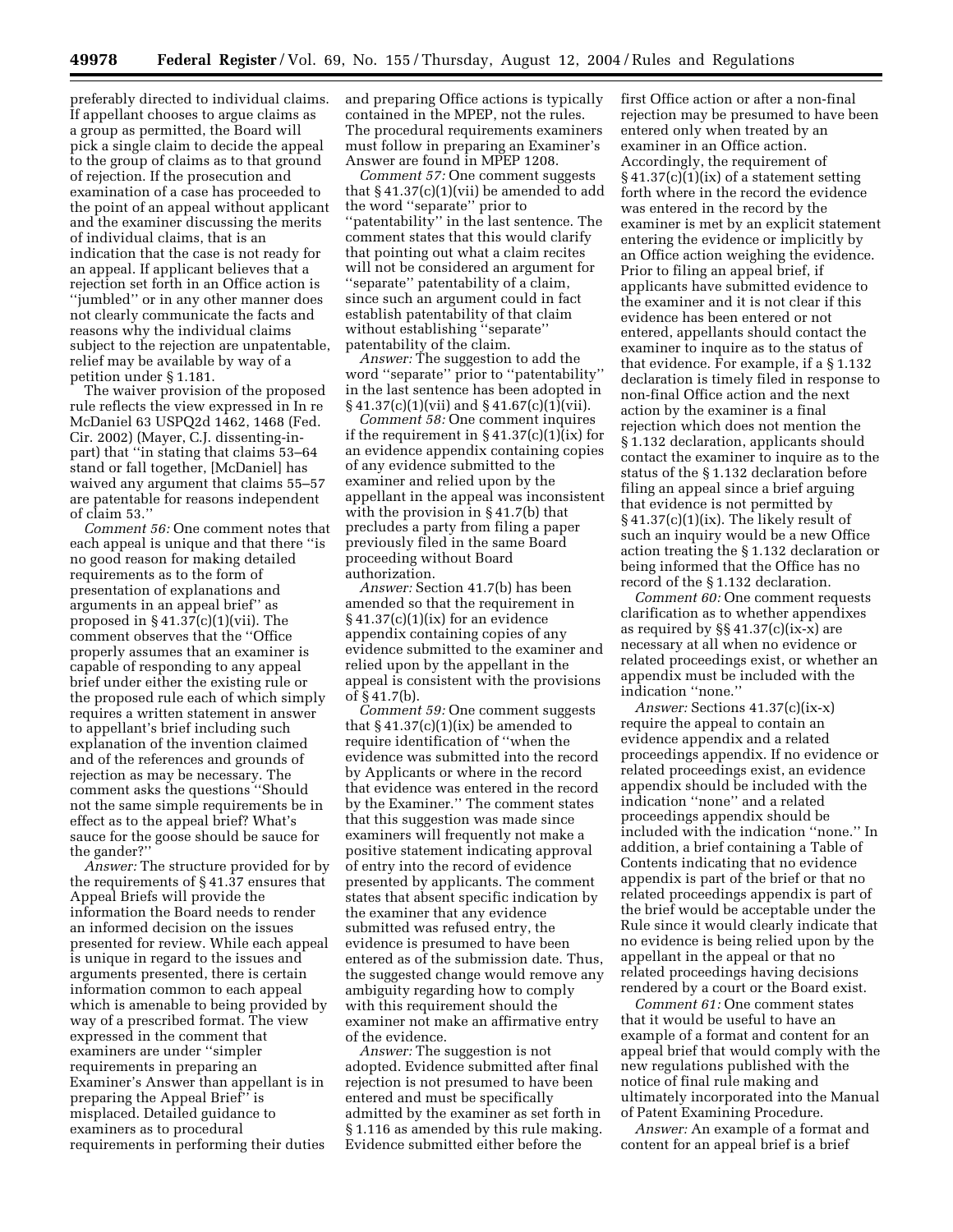containing the following items, with each item starting on a separate page:

(1) Identification page setting forth the applicant's name(s), the application number, the filing date of the application, the title of the invention, the name of the examiner, the art unit of the examiner and the title of the paper (*i.e.*, Appeal Brief)

(2) Table of Contents page(s)

(3) Real party in interest page(s)

(4) Related appeals and interferences page(s)

(5) Status of claims page(s)

(6) Status of amendments page(s)

(7) Summary of claimed subject matter page(s)

(8) Grounds of rejection to be reviewed on appeal page(s)

(9) Argument page(s)

(10) Claims appendix page(s)

(11) Evidence appendix page(s)

(12) Related proceedings appendix page(s).

*Comment 62:* One comment suggests that the reference to §§ 41.31–41.37 in § 41.39(a)(1) be changed to refer to § 41.31 or § 41.37.

*Answer:* The suggestion has been adopted. In addition, a similar change has been made to § 41.69(a)(1).

*Comment 63:* One comment recommends that § 41.39(a)(1) be amended to clarify the manner in which the Director will notify the public as to the time within which the primary examiner will be required to furnish a written answer to the appeal brief.

*Answer:* The comment will not be adopted. The Director currently notifies the public as to the time within which the primary examiner is expected to furnish a written answer to the appeal brief in the MPEP. Section 1208 of the MPEP provides that ''[t]he examiner should furnish the appellant with a written statement in answer to the appellant's brief within 2 months after the receipt of the brief by the examiner.''

*Comment 64:* Several comments suggest that any new ground of rejection be approved by the appeal conference in the Technology Center or by a Technology Center Director.

*Answer:* The suggestion is adopted to the extent that the MPEP will provide that each examiner's answer containing a new ground of rejection must be approved by a Technology Center Director or designee. An appeal conference is mandatory in all cases in which an acceptable appeal brief has been filed. The participants of the appeal conference should include (1) the examiner charged with the preparation of the examiner's answer, (2) a supervisory patent examiner (SPE), and (3) another examiner, known as conferee, having sufficient experience to

be of assistance in the consideration of the merits of the issues on appeal. During the appeal conference, the participants of the appeal conference will decide whether a new ground of appeal is appropriate. On the examiner's answer, the word ''conferees'' should be included, followed by the typed or printed names of the other appeal conference participants. The appeal conference participants will place their initials next to their name to make clear that the appeal conference has been held. A Technology Center Director or designee must also initial/approve an examiner's answer containing a new ground of rejection.

*Comment 65:* One comment suggests that allowing the examiner to institute a new ground of rejection in the examiner's answer is unfair to the appellant and the examiner should be required to reopen prosecution.

*Answer:* If the examiner institutes a new ground of rejection in the examiner's answer, then the appellant has two months to either request that prosecution be reopened by filing a reply under § 1.111 or file a reply brief under § 41.41, which would act as a request that the appeal be maintained. Accordingly, although the examiner may in limited situations institute a new ground of rejection on appeal, the appellant has the right to request that prosecution be reopened. An appellant may not wish to have prosecution reopened if the new ground of rejection is similar to a prior rejection or if the evidence of record is sufficient to address the rejection. Moreover, reopening prosecution may prolong examination without any benefit to the appellant.

*Comment 66:* One comment suggests that the new arguments are necessary in the appeal brief because the conferees and supervisors are more experienced than the examiner and if the case proceeds to the Board, the audience is an APJ, who has quite different qualifications than either the conferee or the supervisor. Moreover, the comment suggests that the rule is unnecessary because nothing in the rule prevents the examiner from responding to new arguments raised in the appeal brief.

*Answer:* Former § 1.193(a)(2) (2003) prohibited an examiner's answer from including a new ground of rejection except under very limited circumstances. Accordingly, an examiner could not respond to a new argument raised in an appeal brief by adding a new ground of rejection in the examiner's answer. Because the former appeal rules only allowed the examiner to make a new ground of rejection by reopening prosecution, some examiners have allowed cases to go forward to the Board without addressing the new argument. Section 41.39(a)(2) will improve the quality of examination and possibly reduce pendency by providing for the inclusion of a new ground of rejection in an examiner's answer.

*Comment 67:* One comment suggests that the Office should require the examiner making a new ground of rejection to acknowledge any mistakes the examiner may have made, explain the time and circumstances in which the new ground of rejection became known to the examiner, and explicitly point out to which arguments in the brief the new ground of rejection is responsive.

*Answer:* The suggestion will not be adopted. The making of a new ground of rejection in an examiner's answer is in itself an acknowledgment of an error made in the rejection under appeal. Requiring the examiner to explain the time and circumstances in which the new ground of rejection became known to the examiner and to explicitly point out to which argument in the brief the new ground of rejection is responsive would delay prosecution and be of little or no value in determining the appropriateness of the new ground of rejection. As set forth above, a Technology Center Director or designee must initial/approve an examiner's answer containing a new ground of rejection. The Technology Center Director or designee will be aware that allowing a new ground of rejection in an examiner's answer is not open-ended but is envisioned to be rare rather than a routine occurrence. In addition, the Office plans to issue instructions that will be incorporated into the MPEP as to what circumstances would be appropriate for entry of a new ground of rejection in an examiner's answer rather than reopening of prosecution.

*Comment 68:* One comment suggests that any new grounds of rejection be limited to new rejections made in response to an argument presented for the first time in an appeal brief.

*Answer:* The comment is not adopted. As set forth above, the Office plans to issue instructions that will be incorporated into the MPEP as to what circumstances would be appropriate for entry of a new ground of rejection in an examiner's answer rather than reopening of prosecution. An examiner will be permitted to make a new ground of rejection in an examiner's answer in the situation where an examiner obviously failed to include a dependent claim in a rejection.

For example, in the final rejection, claims 1, 13, and 27 were rejected under 35 U.S.C. 102(b) as being anticipated by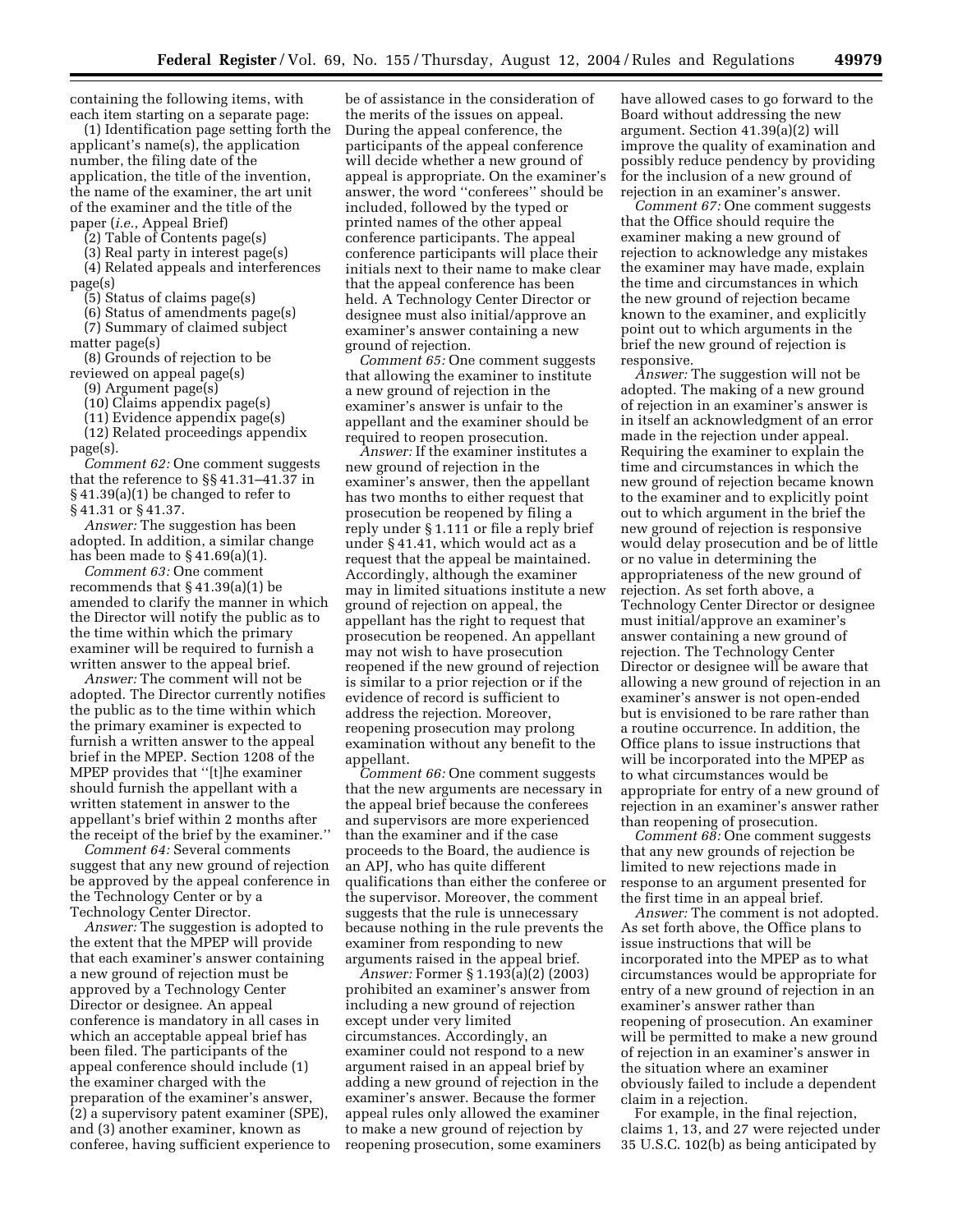U.S. Patent No. Y. Claim 27 depended upon claim 22 which depended upon claim 13 which depended upon claim 1. No rejection of claim 22 was set forth in the final rejection; however, the summary sheet of the final rejection indicated claims 1, 13, 22 and 27 as being rejected. In this situation, the examiner would be permitted to reject claim 22 under 35 U.S.C. 102(b) as being anticipated by U.S. Patent Y as a new ground of rejection in the examiner's answer. Accordingly, it would not be appropriate to limit new grounds of rejection to only a rejection made in response to an argument presented for the first time in an appeal brief.

Nevertheless, it will be the policy of the Office that, in general, if an appellant has previously submitted an argument during prosecution of the application and the examiner has ignored that argument, the examiner will not be permitted to add a new ground of rejection in the examiner's answer to respond to that argument but would be permitted to reopen prosecution, if appropriate.

*Comment 69:* Two comments suggests that if the Office introduces a new ground of rejection, then the appellant should have a full range of prosecution options available and not be limited to amendments and/or evidence responding to the new ground of rejection.

*Answer:* The options provided by § 41.39(b) to respond to a new ground of rejection in an examiner's answer give the appellant the choice of maintaining the appeal or reopening prosecution before the primary examiner. Moreover, if prosecution is reopened, it is reasonable to require that any amendment and/or evidence be responsive to the new ground of rejection. Any such responsive amendment and/or evidence may also be directed to claims not subject to the new ground of rejection. Furthermore, it is noted that the appellant can file a request for continued prosecution pursuant to § 1.114 and then the appellant would be able to submit an amendment and/or evidence directed only to claims unrelated to the new ground of rejection and have such considered by the examiner. Therefore, the appellant does have a full range of prosecution options.

*Comment 70:* Several comments suggest that although there may be circumstances where the introduction of a new ground of rejection is desirable, the situations where such new ground is introduced should be infrequent.

*Answer:* As noted in the proposed rule making, the change to permit new grounds of rejection in the examiner's

answer is envisioned to be a rare, rather than routine, occurrence. The Office will provide guidance to the examiners in the MPEP as to what circumstances would be appropriate for entry of a new ground of rejection in an examiner's answer rather than reopening prosecution.

*Comment 71:* One comment suggests that § 41.39(c) be changed to state that extensions under § 1.136(a) are not applicable only to the time period for filing a reply brief under § 41.39(b)(2), thereby permitting an appellant to obtain an appropriate extension of time under § 1.136(a) for filing of a response when re-opening prosecution under § 41.39(b)(1).

*Answer:* The comment will not be adopted. It is believed to be beneficial to applicant to provide a single mechanism to extend the two-month time period to respond to an examiner's answer containing a new ground of rejection. Having one extension of time provision if the applicant elects to reopen prosecution before the primary examiner and another extension of time provision if the applicant elects to maintain the appeal by filing a reply brief can easily cause problems especially when the applicant has not yet decided which course of action to follow.

*Comment 72:* One comment asks whether a reply brief filed in response to a new ground of rejection in accordance with § 41.39(b)(2) has to address only the new ground of rejection or all remaining grounds of rejection including those covered in the original appeal brief. The comment also states that it is not clear what is intended by the requirement that the appeal brief should follow the other requirements of a brief as set forth in  $§$  41.37(c).

*Answer:* A reply brief filed in response to a new ground of rejection in accordance with § 41.39(b)(2) only has to address the new ground of rejection. In such an instance, the reply brief should include the following items, with each item starting on a separate page, so as to follow the other requirements of a brief as set forth in  $§ 41.37(c):$ 

(1) Identification page setting forth the applicant's name(s), the application number, the filing date of the application, the title of the invention, the name of the examiner, the art unit of the examiner and the title of the paper (*i.e.*, Reply Brief)

(2) Status of claims page(s) (3) Grounds of rejection to be reviewed on appeal page(s) (4) Argument page(s)

However, a reply brief filed in response to a new ground of rejection in accordance with § 41.39(b)(2) can be a substitute brief replacing the original brief by responding to both the new ground of rejection and all remaining grounds of rejection covered in the original appeal brief. In such an instance, the reply brief must meet all the requirements of a brief as set forth in § 41.37(c).

*Comment 73:* One comment suggests that proposed § 41.41 be amended to allow a reply brief to include a new or non-admitted amendment, affidavit or other evidence upon a showing of good and sufficient reasons why they are necessary and were not earlier presented.

*Answer:* The suggestion is not adopted. An appeal should be decided upon a fixed record, not an everchanging one. While it is proposed to allow examiners to make a new ground of rejection once again, the appellant may request prosecution be reopened under proposed § 41.39(b)(1) to supplement the record. Absent a new ground of rejection in the Examiner's Answer, the record before the Board should remain fixed as of the date the appeal brief is filed so that a reasoned review of the record may efficiently take place.

*Comment 74:* Two comments express concern that the option of permitting a supplemental examiner's answer to respond to a new issue raised in a reply brief could be construed as to permit a supplemental answer in almost any case and lead to a repeated exchange between the examiner and the appellant that would not promote a just, speedy, or inexpensive resolution of the proceeding. One comment notes that there may be rare circumstances when such a supplemental examiner's answer is appropriate. That comment suggests that the number of supplemental examiner's answers be limited to one unless personally approved by the Commissioner for Patents or one of his deputies.

*Answer:* The suggestion is adopted to the extent that the MPEP will provide that each supplemental examiner's answer must be approved by a Technology Center Director or designee.

*Comment 75:* One comment suggests that the comments made in the background discussion of proposed § 41.43(a)(1) be changed to remove any prohibition on the right by the appellant to file a reply brief. The comment states that appellants should have the right to file a reply brief in any situation. The comment notes that the Office had an earlier procedure that specified situations in which reply briefs could be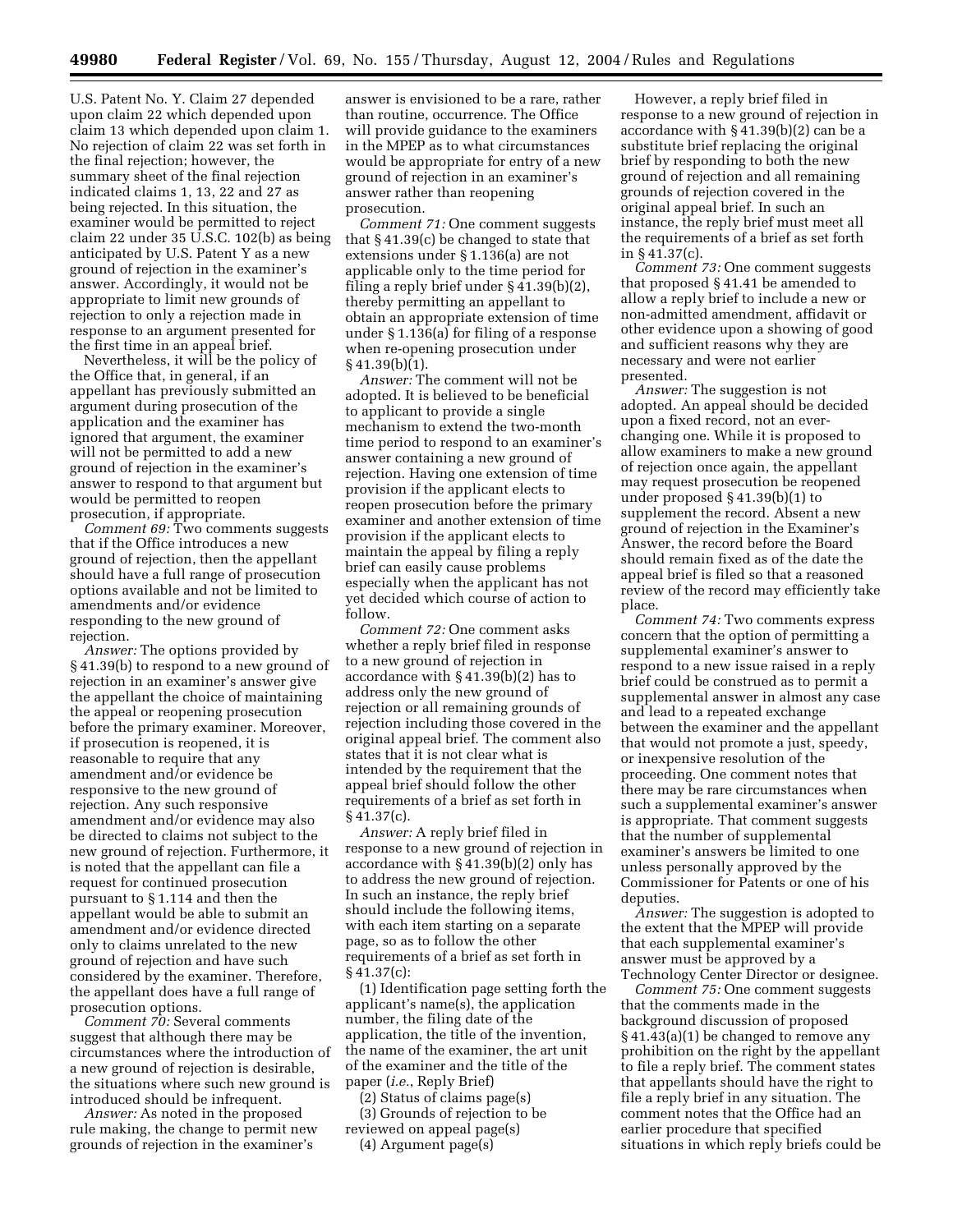filed and that this resulted in disputes and petition filings, where the examiner and the appellant disagreed as to whether the filing of a reply brief was permissible. The comment observes that the now-superseded rules no longer prohibited the filing of a reply brief and suggests that this practice should continue and that appellants should always be permitted to have the last word.

*Answer:* Former § 1.193(b) (2003) provided that an appellant may file a reply brief to an examiner's answer or a supplemental examiner's answer within two months from the date of such examiner's answer or supplemental examiner's answer. Section 41.41(a)(1) provides that an appellant may file a reply brief to an examiner's answer within two months from the date of the examiner's answer and § 41.43(b) provides that if a supplemental examiner's answer is furnished by the examiner the appellant may file another reply brief under § 41.41 to any supplemental examiner's answer within two months from the date of the supplemental examiner's answer. Thus, the rules continue to permit the appellant to always have the last word. That is, the appellant may always file a reply brief to an examiner's answer or a supplemental examiner's answer within two months from the date of such examiner's answer or supplemental examiner's answer. The background discussion of proposed § 41.43(a)(1) noted that an indication of a change in status of claims (*e.g.*, that certain rejections have been withdrawn as a result of a reply brief) is not a supplemental examiner's answer and therefore would not give the appellant the right to file a reply brief. This is not a change from current practice where an examiner is permitted to respond to a reply brief by indicating a change in status of claims (*e.g.*, that certain rejections have been withdrawn as a result of a reply brief) on form PTOL– 90. This indication of a change of status is not a supplemental examiner's answer and therefore the appellant has no right to file a further reply brief.

*Comment 76:* One comment suggests that the second sentence (An appeal decided on the briefs without an oral hearing will receive the same consideration by the Board as appeals decided after an oral hearing) of § 41.47(a) be deleted. The comment believes that the statement that an appeal without an oral hearing will be decided the same way as an appeal with an oral hearing denies the fact oral and written presentations differ in many respects and the fact that oral

presentations are not cut and dried like many written briefs.

*Answer:* The comment will not be adopted. While oral and written presentations do differ in many respects, an appeal decided on the briefs without an oral hearing does receive the same consideration by the Board as appeals decided after an oral hearing.

*Comment 77:* Four comments state that the proposed requirement of § 41.47(e) that at the oral hearing, the appellant may only rely on evidence that has been previously entered and considered by the primary examiner and present argument that has been relied upon in the brief or reply brief was too rigid. Most of the comments believe that an appellant should be able to make an argument not present in the briefs if good cause is shown such as new law or facts. One comment submits that demonstrative exhibits should not be precluded by this requirement.

*Answer:* Section 41.47(e) has been amended to permit the appellant and/or the primary examiner, upon a showing of good cause, to rely on a new argument based upon a recent relevant decision of either the Board or a Federal Court. In addition, a demonstrative exhibit (*e.g.*, a sample of the invention as shown in the application's drawings) solely directed to information of record that is not being relied upon to establish patentability is not precluded by this rule.

*Comment 78:* One comment states that there does not appear to be any limitation on the authority to cancel requested Oral Hearings as set forth in proposed § 41.47(f). The comment notes that the commentary to the proposed rule indicates that the rule would be applied where a remand to the Examiner is necessary or where the Examiner's position could not be sustained. The comment suggests that the rule could be clarified by adding, for example, ''in order to remand to the Examiner or to grant the requested relief'' after ''if the Board decides that a hearing is not necessary'' but before the comma. Another comment suggests that § 41.47(f) be amended after ''notify appellant'' to state ''and provide the appellant an opportunity to indicate whether or not to hold an oral hearing'' to make it clear that a party is entitled to an oral hearing if the party notifies the Board timely and pays the fee for an oral hearing.

*Answer:* The suggestions will not be adopted. The substance of § 41.47(f) is found in former § 1.194 (2003) and therefore no substantive change was proposed. Moreover, in a situation where the Board has decided that no hearing is necessary because the Board has become convinced, prior to hearing, that the examiner's position will be reversed or the proceeding needs to be remanded, there is no reason to provide the appellant with an opportunity to nevertheless hold an oral hearing. The Manual of Patent Examining Procedure will provide examples as to when it would be appropriate for the Board to decide that an oral hearing is not necessary. Currently, those examples include those where the Board has become convinced, prior to hearing, that an application must be remanded for further consideration prior to evaluating the merits of the appeal or that the examiner's position cannot be sustained in any event.

*Comment 79:* Three comments note that  $§ 41.50(a)(2)$  did not set any time limit for taking action to respond to a supplemental examiner's answer written in response to a remand by the Board for further consideration of a rejection.

*Answer:* The comment has been adopted. Section 41.50(a)(2) has been amended to provide a two-month period for response.

*Comment 80:* One comment requests that each action and decision of the Board should explicitly set forth the options, time limits, and extension of time practice available for taking further action.

*Answer:* The Board will consider including options, time limits, and extension of time practice in its decision.

*Comment 81:* Two comments inquire as to the justification for dismissal of an appeal of all claims (proposed §§ 41.50(a)(2) and 41.50(d)) rather than those that may be subject to a new rejection as in proposed § 41.39(b). One comment urged that in the absence of a compelling reason to treat these situations in a different manner that the Office adopt the practice that results in the dismissal of the appeal only as to the claims affected by the Office action. The other comment urged with respect to § 41.50(d) that the dismissal penalty for non-response be removed and that the Board be permitted to make any appropriate presumptions in view of the non-response.

*Answer:* We will adopt the suggestion to the following extent. Section 41.50(a)(2) has been amended to provide that if a supplemental examiner's answer is written in response to a remand by the Board for further consideration of a rejection pursuant to § 41.50(a)(1), the appellant must exercise one of two options to avoid sua sponte dismissal of the appeal as to the claims subject to the rejection for which the Board has remanded the proceeding.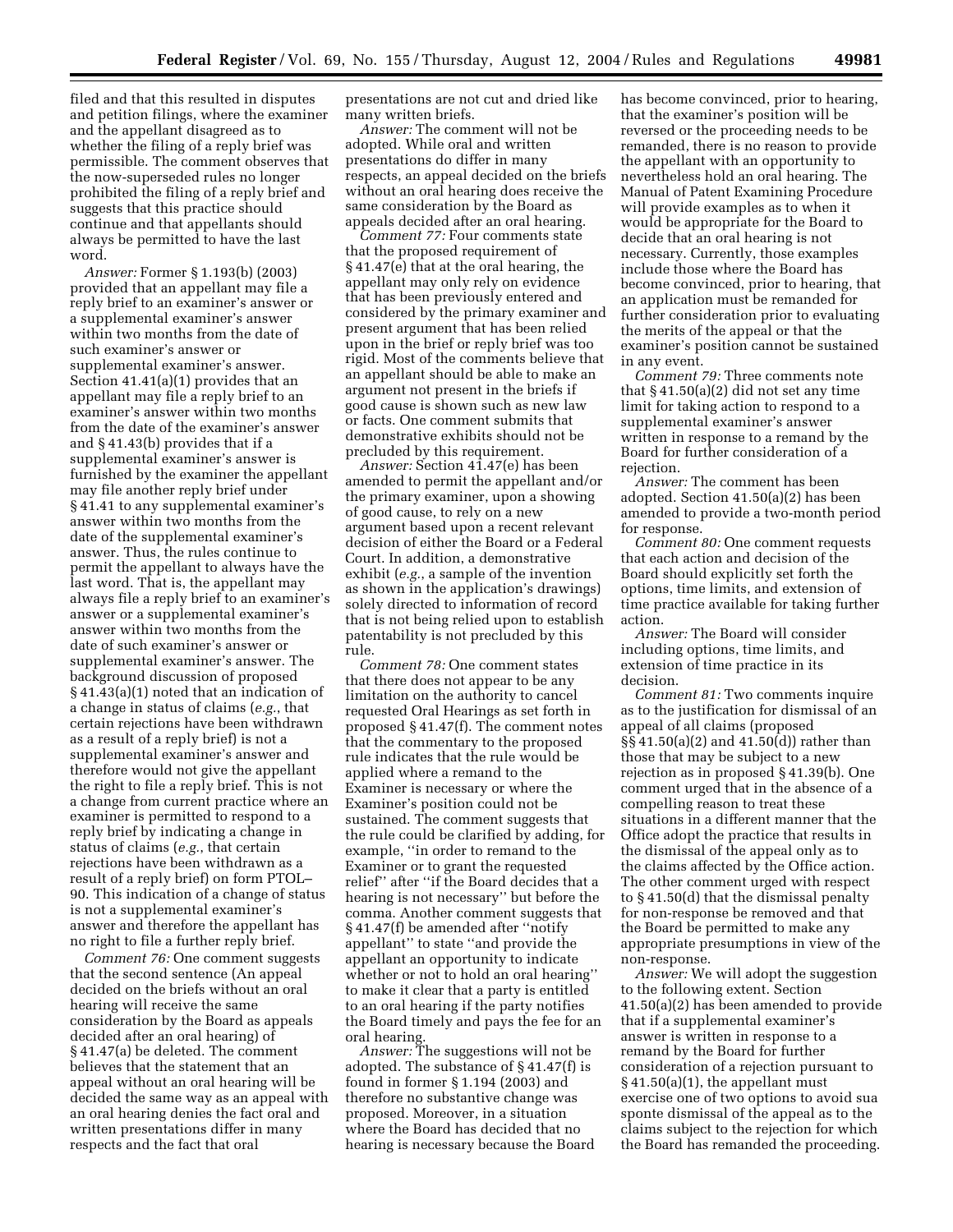Section 41.50(d) has not been amended since it provides that failure to timely comply with an order of the Board may result in the sua sponte dismissal of the appeal. Thus, the Board may take the action that is appropriate under the facts of each proceeding.

*Comment 82:* One comment notes that proposed §§ 41.35(c) and 41.50(a)(1) provide for remand of an application to the examiner. The comment urges the Board to exercise the remand authority in a manner that takes into appropriate account the possible patent term extension/adjustment consequences of a remand that is tantamount to a reversal of the rejections of at least one claim in an appeal. In taking actions to dispose of appeals, the comment states that the Board needs to be aware of and take into appropriate account the possible implications of its actions on eligibility for patent term extension/adjustment and seek to avoid taking action that would possibly deny some applicants potentially very valuable rights under 35 U.S.C. 154(b). As one example, the comment asserts that the Board should not remand an appeal to the examiner when the examiner has failed to establish a prima facie case of unpatentability, but instead the Board should reverse the rejection(s) and permit the examiner to take appropriate action when the file is returned to the jurisdiction of the examining group. Another comment suggests that the examples of situations where the Board may remand an appeal to the examiner made in the background discussion of proposed § 41.50(a)(2) be deleted and that the Board in fact discontinue the practice covered by the examples. The comment states that the Board is an impartial panel resolving disputes between appellants and examiners and that no special consideration should be given by the Board to an examiner's position. The comment states that the examiner must establish a prima facie case of anticipation or obviousness, which the appellant must persuasively demonstrate to be in error. The comment asserts that just as the Board would not give the appellant an opportunity to present a more persuasive traversal, the Board should not give an opportunity to the examiner to more clearly meet his or her burden. The comment expresses the view that if a prima facie case of unpatentability was not adequately made by the examiner, the rejection should be reversed.

*Answer:* The comments are not adopted. It is within the discretion of the panel of the Board deciding the appeal to determine the best course of action. A panel may conclude that the

best course of action in deciding a rejection is to either (1) remand to the examiner for further consideration of the rejection; (2) order the appellant to brief additionally a matter concerning the rejection; (3) reverse or vacate the rejection (with or without a remand to the examiner for further action); or (4) affirm the rejection. While the examples of situations where the Board may remand an appeal to the examiner made in the background discussion of proposed § 41.50(a)(2) could also be examples of situations where the Board may reverse the rejection, the Office believes that appellants' rights are protected in such a situation since appellants under the provisions of § 41.50(a)(2) can choose to respond to any supplemental examiner's answer written in response to a remand by the Board for further consideration of a rejection by either (1) requesting that prosecution be reopened before the examiner by filing a reply under § 1.111 of this title with or without amendment or submission of affidavits (§§ 1.130, 1.131 or 1.132 of this title) or other evidence; or (2) requesting that the appeal be maintained by filing a reply brief as provided in § 41.41. The panel of Administrative Patent Judges deciding the appeal will determine if and when a remand is appropriate. A final decision on appeal can only be reached when the record is susceptible to meaningful review. A significant number of remands result from cases that have been assigned to a merits panel for final decision where the record is unclear. For example, it has been the Board's experience that cases in which amendments and additional evidence have been filed during the appeal process including with the Reply Brief oftentimes have a confusing record. Sometimes the record does not indicate that the examiner considered the amendment and/or additional evidence or the record indicates that the amendment and/or additional evidence has been ''entered'' by the examiner without comment. Such cases need to be remanded/returned to the examiner to clarify the record as to the status of the amendment and/or additional evidence and if the material is entered have the examiner enter a substantive response. It may be that upon remand the examiner will determine upon a clarified record that the claims are patentable and pass the case to issue. It is expected that the proposed limits on the presentation of amendments and/or evidence after the notice of appeal (see § 41.33) has been filed will minimize such occurrences.

*Comment 83:* Two comments state that the proposed requirement of § 41.52(a) that in a request for rehearing the appellant may only rely on evidence that has been previously entered and considered by the primary examiner and present argument that has been relied upon in the brief or reply brief was too rigid. The comments believe that an appellant should be able to make an argument not present in the briefs if good cause is shown such as new law or facts.

*Answer:* Section 41.52(a) has been amended to permit the appellant, upon a showing of good cause, to rely on a new argument based upon a recent relevant decision of either the Board or a Federal Court.

## *Part 41, Subpart C—Inter Partes Appeals*

*Comment 84:* One comment points out that the recitation in proposed § 41.66(a) that, ''if any party to the proceeding is entitled to file an appeal or cross appeal but fails to timely do so,'' appellants brief will be due upon ''the expiration of time for filing (by the last party entitled to do so) such notice of appeal or cross appeal'' is confusing. The comment points out that it is not clear how an appellant A can know whether another party B will file a notice of appeal or cross appeal on the last day of the time period for filing same. If such a notice of appeal is then filed by party B, party A's appellant brief would be due two months from the date the notice of appeal is filed by party B, whereas if party B does not file it, party A's appellant brief would be due by party A's ''original'' last day for filing the appellant brief.

*Answer:* The comment has been adopted. The comment suggests that the rule, as proposed, was open to more than one interpretation, because it can be read to suggest that the brief is due upon ''the expiration of time for filing (by the last party entitled to do so) such notice of appeal or cross appeal.'' While a fair reading of the rule as proposed would be that the brief must be filed within two months from the latest filing of the last-filed notice of appeal or cross appeal, or within two months from the expiration of time for filing such notice of appeal or cross-appeal, the comment's interpretation is also tenable. Accordingly, in the interest of clarity the rule has been amended to more clearly state that the brief is due within two months from the latest filed notice of appeal or cross appeal or within two months from the expiration of the time for filing a notice of appeal or cross appeal, whichever is later.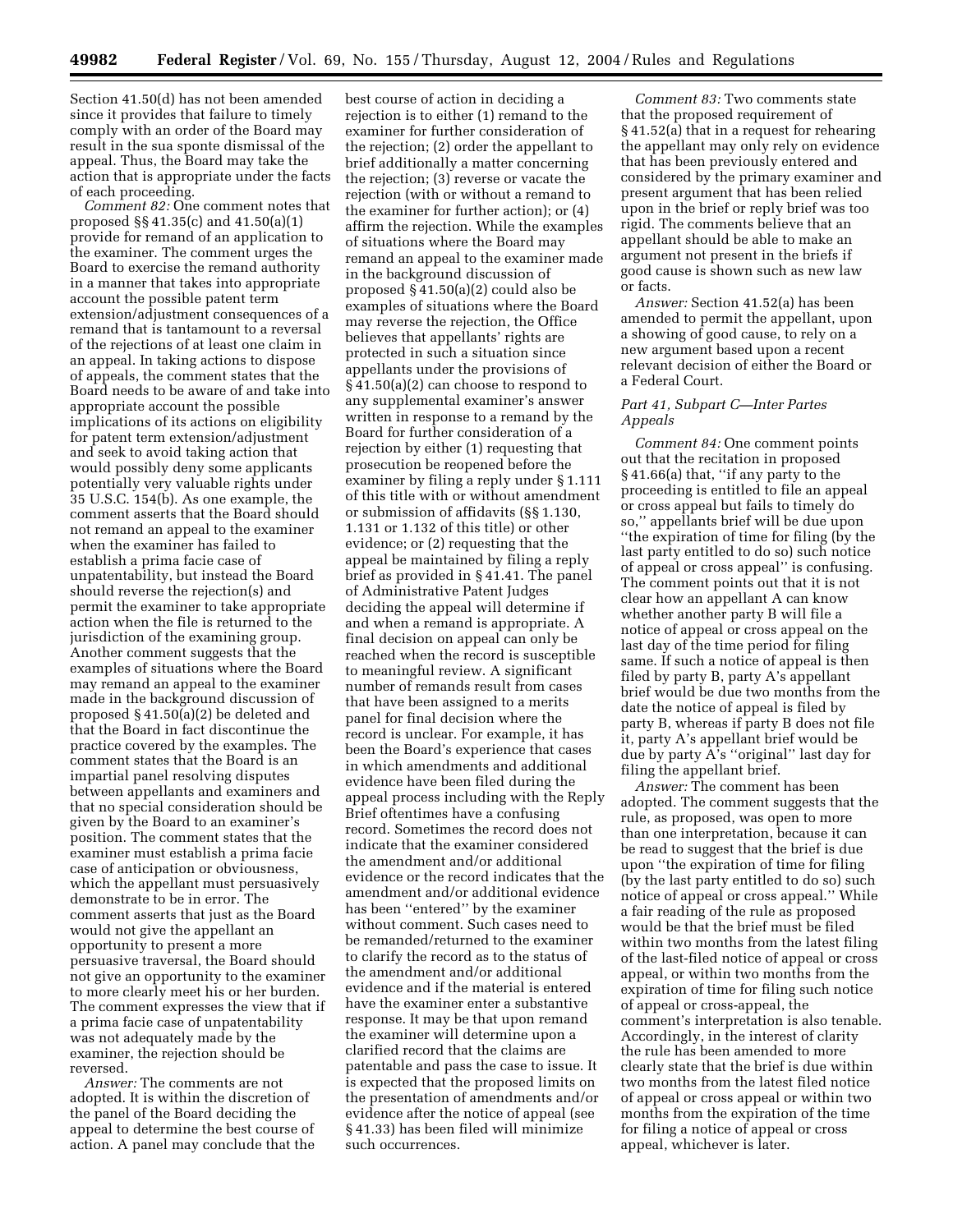*Comment 85:* One comment suggests that  $§$  41.68(a)(4) be amended by adding the word ''other'' to indicate that ''[a] requester's respondent brief may not address any brief of any other requester.'' The comment states that the requester should be able to refer to any arguments made in a previously filed brief by that same requester.

*Answer:* The comment has been adopted. The last sentence of former § 1.967(a) (2003) provided that ''a third party respondent brief may not address any brief of any other third party.'' This prohibition was to prevent multiple requesters from addressing the briefs of other requesters which would make the proceeding unmanageable. Former § 1.967 (2003) contained no prohibition preventing a requester from referring to its own previously filed brief. The word ''other'' was inadvertently omitted from the proposed § 41.68. Accordingly, the comment is adopted and the word ''other'' has been inserted in the rule as suggested.

*Comment 86:* One comment suggests that paragraphs (b) and (c) of § 41.69 be eliminated from the rule. The comment urges that the examiner should not be required to reopen prosecution if he or she is persuaded by the brief filed that a rejected claim is in fact patentable or that a claim found patentable is in fact unpatentable. The comment further suggests that proposed § 41.69(d) should be amended to require that ''any proposed new ground of rejection, or any proposed new determination not to make a proposed rejection, shall be stated by the examiner in a separate section of the examiner's *Answer*, and shall include reasons why the examiner has been persuaded to propose such new ground of rejection or new determination not to make a proposed rejection, referring to the corresponding arguments in the requester's or owner's briefs.''

*Answer:* The comment has not been adopted. Section 41.69 was proposed to generally incorporate the requirements of former § 1.969 (2003) which relate to the examiner's *Answer*. The rule making did not propose to change the current practice set forth in paragraphs (b) and (c) of § 41.69 and paragraphs (b) and (c) of former § 1.969 (2003). The comment has been forwarded to the Deputy Commissioner for Patent Examination Policy for further consideration.

#### *Part 41, Subpart D—Contested Cases*

*Comment 87:* One comment suggests that subpart D be modified to take title proceedings under 42 U.S.C. 2182(4) and 2457(d) into consideration. The comment does not suggest specific modification.

*Answer:* Subpart D is designed to address all contested proceedings that currently occur before the Board, including title proceedings under 42 U.S.C. 2182(4) and 2457(d). Title proceedings constitute a very small percentage of the overall number of contested cases (about 1%). If a need arises for special rules specific to the title cases, they would most likely be placed in a new subpart, just as subpart E addresses specific issues arising in patent interferences.

*Comment 88:* One comment suggests that § 41.102(a) is confusing since it suggests that examination must be complete before a contested case will be initiated, but that the declaration of an interference means that the question of priority has yet to be resolved. The comment urges that the phrase ''interfering subject matter \* \* \* which is patentable to the applicant subject to a judgment in an interference'' from § 1.607(b) (2003) be included in § 41.102(a).

*Answer:* Section 41.102(a) has been amended to include similar language to that suggested, but it has been generalized since subpart D is not limited to interferences. For instance, patentability might not be an issue in a title proceeding under 42 U.S.C. 2182(4) and 2457(d).

*Comment 89:* Two comments express concern that the filing of a reexamination could delay the initiation of a contested case.

*Answer:* A simultaneously pending reexamination and interference involving the same patent has been very rare. Section 41.102 provides the Board with the flexibility to tailor a specific solution to such occurrences as they arise. See also § 1.565(e) and § 1.993. The requirement under 35 U.S.C. 305 and 314(c) for special dispatch in reexaminations will inform any solution that the Board may craft.

*Comment 90:* Section 41.103 suspends action in any case involved in a contested case before the Board except as the Board may order. Two comments request that § 41.103 be modified to require the Board to provide notice of when the suspension is lifted.

*Answer:* The judgment in the involved case will constitute adequate notice that the suspension is no longer in effect. Moreover, the suspension only applies to involved files, not to ancillary files like benefit files, which may still be pending. A response to any outstanding Office action in an ancillary file should be timely filed to avoid abandonment.

*Comment 91:* Two comments oppose § 41.104(b), which allows an administrative patent judge to waive or suspend a rule in subpart D subject to

such conditions as the administrative patent judge may impose. Both comments fear that the rule will permit arbitrariness.

*Answer:* The rule does not authorize arbitrariness, which if it were to occur would be subject to correction. See § 41.125(c)(5). Moreover, the rule reflects current practice under the Standing Order at ¶ 21, under which an administrative patent judge may modify the Standing Order. The present rules incorporate many portions of the Standing Order and, consequently, incorporate the provision of the Standing Order that permits their modification.

There is a tension between adding so much detail in the rules that they become too constrictive and including so little that parties lack guidance about what is required. Section 41.104(b) is intended to strike a balance by letting the rules include more detail, and thus provide a basis for counseling clients, but also provide a remedy for when a rule does not facilitate the goal of an inexpensive, fast, and fair proceeding. See § 41.1(b). The responses that the Board has received regarding increased flexibility in interferences have been generally good. Rather than eliminate the flexibility provided in § 41.104, lest it be abused, it is better to address any abuse as it arises. No comment objected to § 41.104(c), which provides similar flexibility for the setting of times.

*Comment 92:* One comment discusses an instance under the previous rules in which, the comment suggests, a waiver occurred that was not fair.

*Answer:* Too few details were provided to make discussion of the example feasible. However, if a waiver is arbitrary or unfair, the injured party has a remedy before the Board, § 41.125(c)(5), and during subsequent judicial review. It is up to the party to preserve the issue and to pursue its remedies.

*Comment 93:* One comment is concerned that such waivers could change the substantive requirements for motions.

*Answer:* The Board has cautioned against confusing procedural requirements for motions set in the rules with the substantive requirements of the patent statutes and case law necessary to prevail in a motion. *Hillman* v. *Shyamala*, 55 USPQ2d 1220, 1221 (BPAI 2000). Moreover, only the general contested case rules in subpart D are subject to a § 41.104(b) waiver. The presumptions and showings required in subpart E are outside the scope of § 41.104(b).

*Comment 94:* One comment urges that a waiver provision in the rules is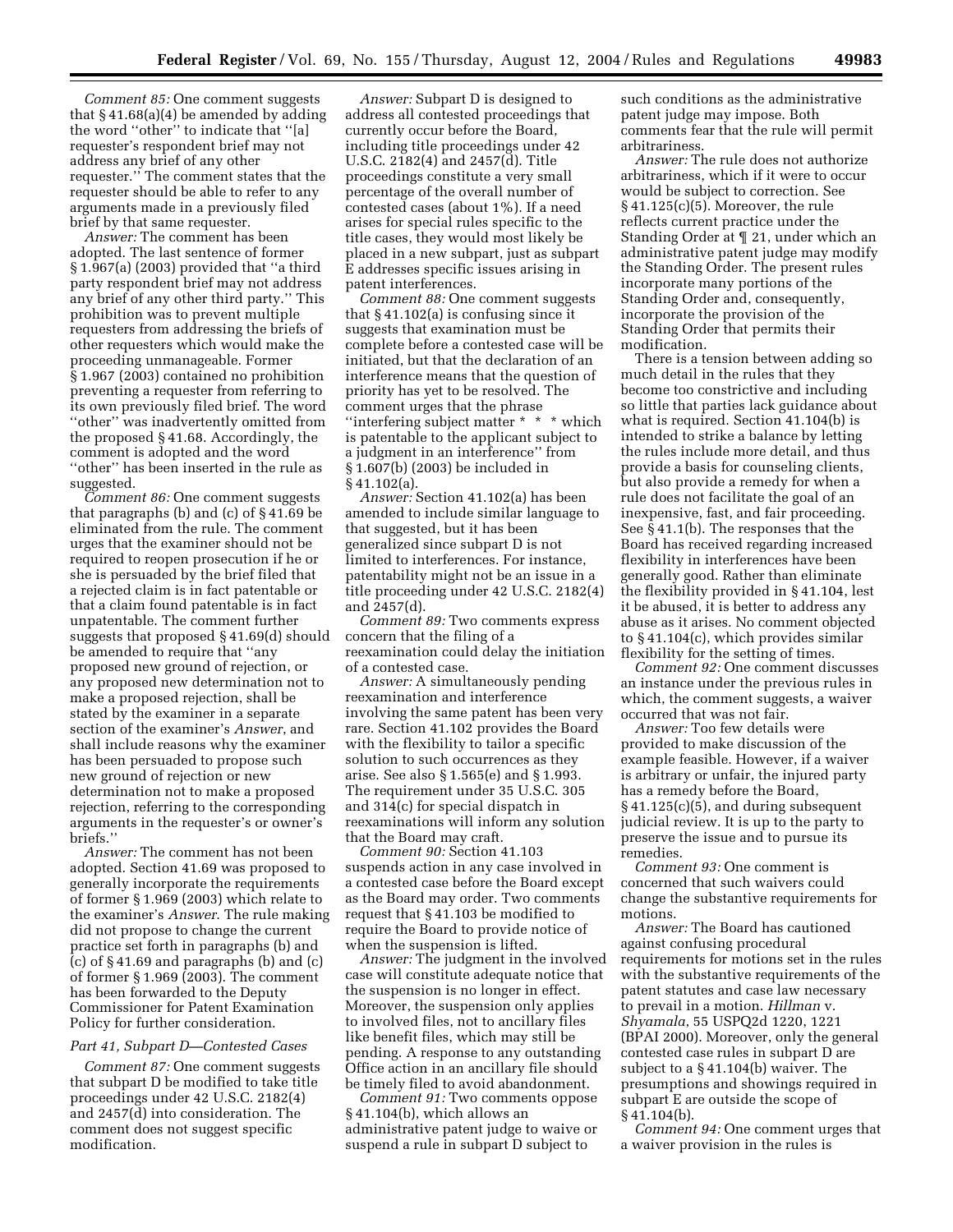contrary to administrative law, citing *United States* v. *Nixon*, 418 U.S. 683, 686 (1974).

*Answer:* The cited page has no bearing on waiver of rules. The case read as a whole supports the rule. At page 696, the Court explained that the Attorney General must comply with his own rule precisely because he had not reserved the power to act otherwise without changing the rule. In § 41.104(b), the rule specifically authorizes the Board to change a rule within subpart D. The rule is consistent with statute as well since a procedural requirement can be changed without notice and comment rule making. 5 U.S.C. 553.

*Comment 95:* One comment urges modification of § 41.106(a)(1), which requires all papers from a party to be the same size absent some compelling reason for a larger paper size. The comment suggests saying ''different'' rather than "larger".

*Answer:* Larger in this context means larger in any dimension that prevents reproduction without loss of detail. A smaller exhibit can be reproduced on standard (A4 or  $8\frac{1}{2} \times 11''$ ) paper without loss of detail. Indeed, it may sometimes be advisable to enlarge a small exhibit to take advantage of the additional space. Many larger exhibits can be effectively reduced to a standard paper size without loss of detail. The rule recognizes, however, that many exhibits will not be readily reduced to a standard paper size. Consequently, the rule provides parties with the flexibility to use a larger paper size when it is truly necessary.

*Comment 96:* Section 41.106(a)(2)(ii) requires papers to be double-spaced except for headings, signature blocks and certificates of service. One comment suggests that tables of contents should be added to the list of exceptions.

*Answer:* Section 41.106(a)(2)(ii) has been modified to include tables of contents, tables of authorities, and indices.

*Comment 97:* A second comment suggests additional formatting requirements, particularly a page limit or word count along the lines of Federal Rule of Appellate Procedure 32(a)(7).

*Answer:* The suggestion is outside the scope of what was proposed, but may be addressed in a pilot program or in a future rule making. For instance, in the electronic filing pilot program for interferences, word counts might be permitted as an incentive to parties to file text-searchable papers.

*Comment 98:* One comment opposes the requirement in  $\S 41.106(b)(1)(ii)$  and (b)(2) for a distinctive cover sheet and two-hole punched paper, respectively.

The comment suggests that the Board provide these formalities on its own.

*Answer:* These requirements were introduced to facilitate interference paper handling within the Board. Experience over the past five years, since these requirements were introduced, show a vast improvement over past practice. All of that improvement would be lost if the comment were adopted. As the supplementary information explained, these formalities are based on the practices of courts that regularly review Board decisions.

These requirements do not apply to interferences in the electronic filing pilot program and would not likely apply in any permanent electronic filing system. The Office expects to develop an electronic filing system for contested cases over the next several years. In the meantime, participation in the pilot program will permit a party to avoid these two formalities.

*Comment 99:* One comment opposes the prohibition in § 41.106(b)(3) on incorporation by reference from other papers and on combined papers.

*Answer:* Incorporation by reference and combination of papers are shortsighted remedies for a party. While they may reduce the length of a paper, they do so at the cost of obscuring the flow of the party's argument and often result in disjointed presentations lacking sufficient connecting explanation. Frustrating and confusing the decisionmaker is never a wise strategy. The rule prohibits a practice that parties would be well-advised to avoid in any case.

*Comment 100:* One comment urges that a rule is not the appropriate place for § 41.106(b) formalities because a petition would be required for relief.

*Answer:* The formal requirements in § 41.106(b) had previously been promulgated through the Standing Order. Whether in the Standing Order or in a rule in subpart D, the remedy would be the same: A miscellaneous motion  $(\S 41.121(a)(3))$  for relief from the requirement rather than a petition. Note that under § 41.104(a) waiver of a rule in subpart D can be granted on a motion. The reason for placing these requirements in the rule is to reflect the fact that they are presently required for nearly every paper in every case.

*Comment 101:* One comment seeks clarification of whether the extra copy required under § 41.106(c) applies to papers filed electronically.

*Answer:* Electronic filing is currently a pilot program and is administered under an additional order that waives the extra copy requirement. As noted above, electronic filing will likely eliminate many of the formalities now

associated with filing in paper. Once an electronic filing system for contested cases has been developed, it is expected that a rule will be proposed to address the separate requirements for such filings.

*Comment 102:* Two comments call for § 41.106(d) to address hand filing expressly. One of the comments requests adoption of the current practice permitting hand filing at the Board by 10 a.m. the next business day after the due date. The other comment recommends addressing hand filing with the Office mail room and overnight delivery services.

*Answer:* Section 41.106(d)(2) has been amended to list hand filing expressly along with electronic filing as a filing mode that the Board may authorize by order. Hand filing with the Office mail room is not equivalent to hand filing with the Board since even subtle mistakes in the way the paper is addressed can result in its being misdirected within the Office for long periods of time.

As a matter of policy, the Office has accepted the EXPRESS MAIL® service of the United States Postal Service as equivalent to hand filing with the Office. A properly addressed EXPRESS MAIL<sup>®</sup> filing is also likely to arrive promptly. Use of overnight delivery services and other forms of hand delivery to the Board will continue to be treated by order. Although the current practice of hand filing at the Board is popular, uncertainties regarding security and access to the new Board facilities in Alexandria, Virginia, counsel against codifying this practice at this time despite its present success.

*Comment 103:* One comment suggests clarifying § 41.106(e)(3) to state that overnight delivery is required as the alternative to EXPRESS MAIL<sup>®</sup>.

*Answer:* Other forms of prompt delivery might also be appropriate, including facsimile service or electronic service (with Board authorization). The purpose of the rule is to provide parties with some latitude in meeting the service requirement, while still requiring promptness. In any case, a party whose mode of service takes much more than a day may find its options limited by order.

*Comment 104:* Four comments request clarification of § 41.106(e)(4) about whether the date to be excluded from calculating response periods is the date of service or the date that service is received.

*Answer:* The rule has been amended to ''The date of service'' to be consistent with § 41.123 and § 41.155.

*Comment 105:* Section 41.106(f)(3)(i) requires a certificate of service to name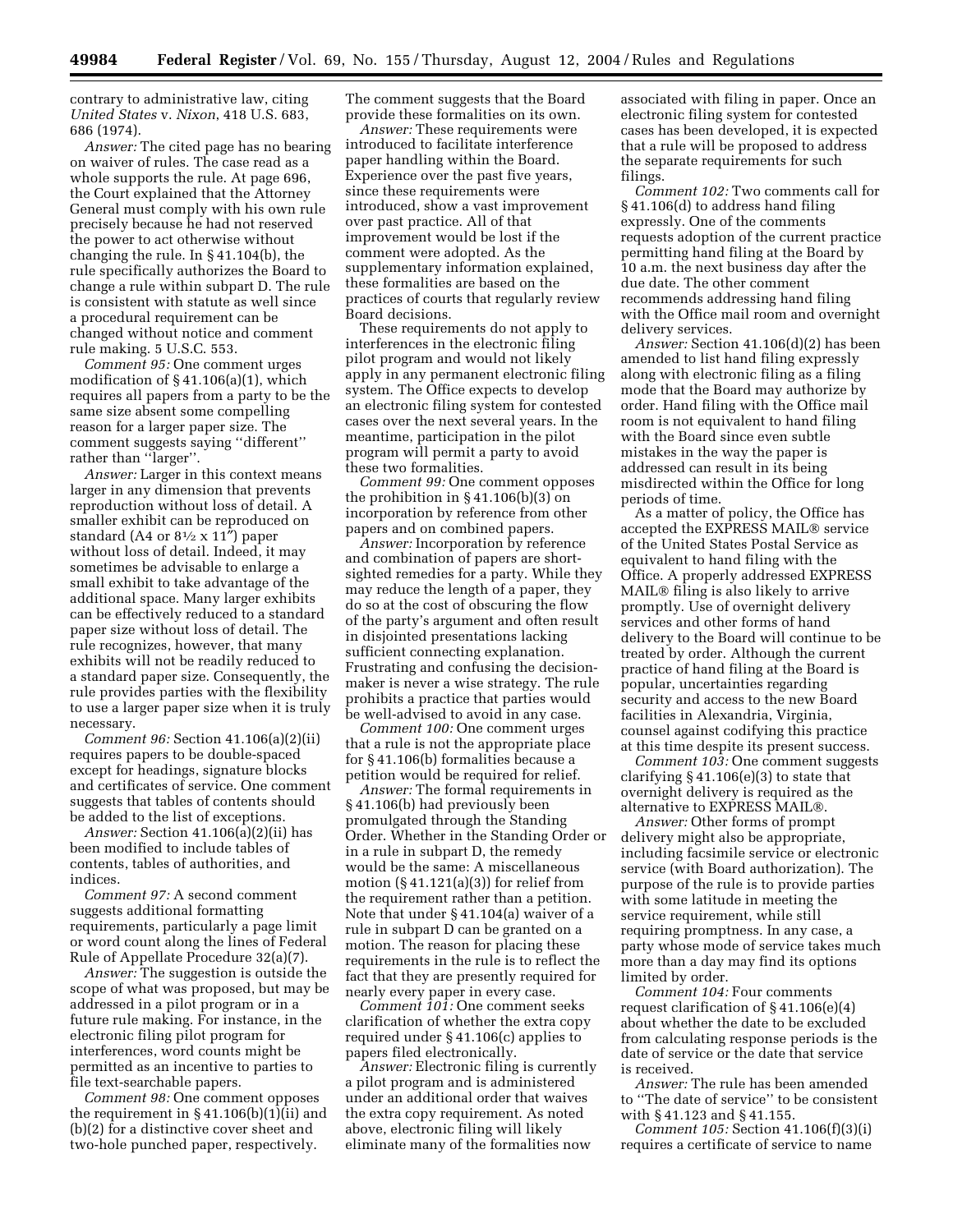each paper served. The comments suggest that the use of ''each'' is confusing since the paper named is the same paper that incorporates the certificate of service under § 41.106(f)(1).

*Answer:* The proposed rule referred to exhibits, which can be served as a group. To address the concern raised by the comments,  $§$  41.106 $(f)(3)(i)$ – $(iii)$  have been reordered to place paragraph (i) last. Moreover, the paragraph in question has been revised to say ''for exhibits filed as a group, the name and number of each exhibit served.''

*Comment 106:* One comment suggests that § 41.108, which addresses identification of counsel, include a reference to registered patent agents who are not attorneys.

*Answer:* Section 41.108 uses ''counsel'' to be consistent with § 41.5. Both rules are intended to include, not exclude, registered patent practitioners and any person recognized to act pro hac vice.

*Comment 107:* Section 41.109(a) does not retain the practice of § 1.612(a) (2003) of withholding access to § 1.131 and § 1.608 (2003) (now § 41.202(d)) declarations in involved applications. Three comments request that the practice be restored. Two of the comments suggest that the practice be restored for all unpublished applications, or equivalently that pre-29 November 2000 applications be grandfathered out of the rule. One comment suggests that the practice be restored for § 41.202(d) showings because, unlike § 1.131 declarations, they relate directly to the junior party's priority case without otherwise reflecting on patentability and thus, according to the comment, only serve to expose the junior party's priority case.

*Answer:* Part of the original intent of the rule change was to balance the playing field between applicants and patentees since any § 1.131 or § 1.608 (2003) declaration in a patent would be publicly available. In many cases, the junior party is a patentee so no showing will have been filed or it will already be publicly available. Moreover, while the declarations were removed under § 1.612(a) (2003), other papers that discussed the declarations were not, so the protection offered under the rule was not very extensive.

The difference suggested in one comment between declarations under § 1.131 and § 1.608 (2003) is not so great since in both cases the Office will have relied on the declaration to reach the conclusion that all patentability issues in the application other than priority have been resolved. The showing under § 41.202(d) does not require the

applicant to put on its entire priority case. It only need put on enough of a case to show priority assuming the opposing party puts on no case at all. Often this will be much less than the applicant could or ultimately will prove. For instance, if the applicant has a filing date of August 15, while the patentee's application was filed on August 7 with an inventor's declaration dated August 5, then a proof of conception before August 5 and diligence from at least August 4 will generally suffice.

In any case, starting later this year, these papers will be available over the internet in published applications with an image file wrapper. Soon it will not make sense to try to withhold a § 1.131 declaration or a § 41.202(d) showing in most cases because it will have already been publicly available.

There may be some instances when the paper has not been made public and an applicant could show undue prejudice if the paper were made available to its opponent. Such cases are best left to case-by-case development. An applicant may promptly move (§ 41.121(a)(3)) as soon as the interference is declared to have its § 41.202 showing withheld. If the Board grants a motion to withhold a § 41.202(d) showing, it will advise the Office of Public Records, which may then remove the showing from the file after it has been printed.

*Comment 108:* One comment suggests that § 41.109(a) permit the requesting of certified copies. According to the comment, the Office of Public Records currently fills requests for certified copies in interferences by sending uncertified copies, which the comment asserts are more likely to have missing pages.

*Answer:* Nothing in § 41.109(a) prevents a party from requesting a certified copy. The rest of the comment is directed to operation of the Office of Public Records, a matter outside the scope of this rule making, and would not be solved by changing the rule as requested. Instead, the comment has been referred to the Office of Public Records.

The image file wrapper, which is now the official record of the application within the Office, should be much less prone to copying mistakes. Consequently, if pages appear to be missing, the absence of those pages accurately reflects the official contents of the file.

*Comment 109:* Section 41.110(a) requires each party to file a clean copy of its involved claims. One comment suggests that the requirement include uninvolved claims in the involved

application or patent in case a party subsequently moves to add, or designate as corresponding to a count, one or more uninvolved claims.

*Answer:* The present rule strikes a balance between having a clear statement of the claims and imposing costs on parties by making a party responsible for its own involved claims. A clean copy of any claim to be added should be included with any motion to add the claim, § 41.110(c). Imposing the additional cost of providing clean copies for uninvolved claims against the possibility that one might be added would typically be an unnecessary added expense. Nothing in the rule bars a party from filing a clean copy of uninvolved claims as well if doing so would be easier for the party filing the clean copy.

*Comment 110:* One comment urges that annotated claims should not be required until preliminary motions, oppositions, and replies have been filed. A second comment suggests that annotated claims not be required until after preliminary motions have been decided. Four comments express concern about the potential estoppel effect of filing annotated claims.

*Answer:* Notice is a core function of a patent claim. *In re Morris*, 127 F.3d 1048, 1054, 44 USPQ2d 1023, 1028 (Fed. Cir. 1997). An applicant has wide latitude to claim its invention as it sees fit, but the vital notice function of claims imposes a corresponding duty to claim clearly and distinctly. *Id.*, 127 F.3d at 1056, 44 USPQ2d at 1029. An attempt to avoid prosecution estoppel is never a valid reason for an applicant to evade a clear indication of what its claim means. *Id.*, 127 F.3d at 1056, 44 USPQ2d at 1030. The suggestion that a party should not be accountable for the meaning of its claims is utterly inconsistent with the purpose and sound functioning of the patent system.

Claim annotation is vital to the efficient administration of contested cases because it provides the Board and opposing parties with a starting point for understanding how the party intends its claim to be read. It also serves as a stimulus for the parties to take a close look at their claims to see if there are latent problems that need to be addressed before motions are filed.

The Board expects the claim annotation to be complete and accurate. As a practical matter, the Board has permitted parties to point out additional support consistent with their claim annotation. In the event that a party makes a mistake, it can seek correction through a miscellaneous motion (§ 41.121(a)(3)). Parties moving to correct, and parties opposing such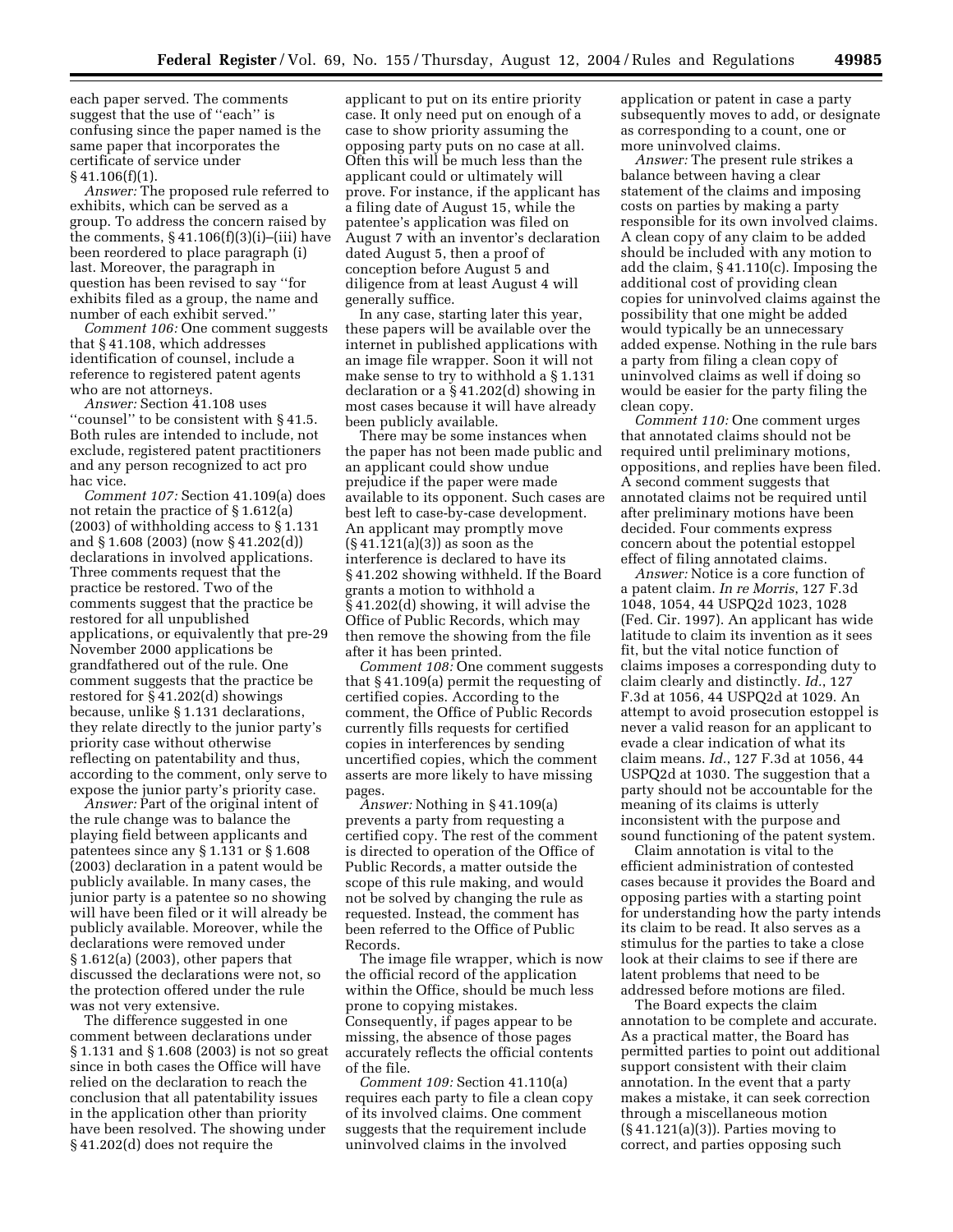motions, should note that prejudice to the opposing party will be an important element in deciding whether to grant relief.

*Comment 111:* One comment opposes what it contends is a requirement to submit annotated claims more than once.

*Answer:* The rule does not require more than one annotation for each claim. No additional annotations are required unless a claim is added or amended  $(\S 41.110(c)(3))$ . If a claim is added or amended, it is a new claim and requires annotation. Note that the requirement could be waived at a conference call discussing the motion; for instance, a minor grammatical amendment to a claim that has otherwise been properly annotated might not require a new annotation.

*Comment 112:* Three comments suggest that the phrase ''add a reissue claim'' in § 41.110(c) is either a mistake or too narrow.

*Answer:* Section 41.110(c) is amended to delete the word reissue. The intent of the rule is to require a clean copy, a claim chart showing written description, and an annotated copy (when applicable) of any added claim, including added claims in a reissue application.

*Comment 113:* One comment urges that the requirements of § 41.120(a), regarding the notice of bases for relief, is too vague, particularly given the consequences that attend such notices in  $§$  41.120(b) and (c). The comment suggests that the current motions list practice be adopted instead.

*Answer:* Section 41.120 authorizes the Board to require a notice outlining how a party intends to litigate a contested case. Since the type of notice will vary with the type of case, greater detail in the rule is not possible. Moreover, the notice is not automatically required except in the case of a priority statement under 41.204(a). Hence, when the Board requires such notice, it will also specify what must be shown.

*Comment 114:* One comment opposes § 41.120(b), which requires a party filing a notice of basis for relief to file only motions consistent with the notice. The comment considers the rule to be a trap for the unwary and particularly objects to the word ''ambiguities'', which may be construed against a party.

*Answer:* Under existing practice for preliminary statements, which are the closest present analog of the notices under § 41.120, a party would be strictly held to its alleged dates with ''[d]oubts as to definiteness or sufficiency of any allegation \* \* \* resolved against the party filing the statement'', § 1.629(a) (2003). Similarly, § 1.629(e) (2003)

noted that a preliminary statement was not evidence for a party, but left open the possibility that a party would be estopped from denying an allegation in its preliminary statement. Preliminary statements have been routinely used as admissions, for instance in the context of an order to show cause under § 1.640(d)(3) (2003). A comparable practice has existed with regard to § 1.608 (2003) declarations and summary judgment under § 1.617 (2003).

Section 41.120(b) does not change the requirements for finding an admission, but simply places a party on notice that its statements could be used as an admission.

*Comment 115:* One comment cites cases for the proposition that the standard for finding an admission is high. *Harner* v. *Barron,* 215 USPQ 743 (Comm'r Pats. 1981); *Flehmig* v. *Giesa,*  13 USPQ2d 1052 (BPAI 1989); *Suh* v. *Hoefle,* 23 USPQ2d 1321 (BPAI 1991); *Issidorides* v. *Ley,* 4 USPQ2d 1854 (BPAI 1985); *Ex parte McGaughey,* 6 USPQ2d 1334 (BPAI 1988). The comment does not, however, point to the parts of the cases that the comment considers to be inconsistent with the rule.

*Answer:* The cases provide examples where Board panels, or in one case a Commissioner reviewing the action of a Board employee, found a lack of an admission of the facts of the particular case. None creates a bar against finding admissions. The only effect that § 41.120(b) might have on these precedents is that, by placing the party explicitly on notice that its statements might be treated as an admission, it might make the showing of an admission somewhat easier.

*Comment 116:* One comment urges that the standard for correcting a notice of basis for relief in § 41.120(c) is like the standard for correcting a preliminary statement, and thus too strict for correcting motions lists.

*Answer:* Under § 41.204(a), the priority statement is a kind of notice of basis for relief, so the preliminary statement correction practice is appropriate in such cases. In other cases where the Board has required such notice and specified what must be shown, the strict interests-of-justice standard is also appropriate because the party has actual notice that it will be strictly bound. The rule does not prevent the Board from requiring other notices that are easier to correct.

*Comment 117:* One comment opposes § 41.121(a) because it views simultaneous filing of preliminary motions and priority motions as onerous and as unfair to the target of a provoked

interference. A second comment applauds the removal of the prohibition on simultaneous filing of preliminary and priority motions.

*Answer:* The rule does not require a change in current practice and ordinarily will not result in simultaneous filing of such motions. The Board will continue to set the times for filing motions (§ 41.123(a)), including setting different times for different motions.

Preliminary motions—those affecting threshold issues, count scope, and benefit—will generally precede any priority motion since a decision on such motions will affect the scope and complexity of any priority case that must be presented. The main effect of the rule is to have the priority case presented as a motion whenever it is filed. The Board will have the authority to advance consideration of priority issues in an appropriate case, but such cases are expected to be exceptional.

*Comment 118:* One comment views § 41.121(a)(1) as unduly circumscribing the Board's authority under 35 U.S.C. 135(a) to reach patentability questions in an interference. The comment suggests that a ''when justice requires'' test for reaching extrinsic patentability issues would be desirable.

*Answer:* The rule does not limit the Board's authority to address patentability questions as long as they relate to a change in the scope of the interference or to a change in the accorded benefit, or are otherwise likely to lead to judgment in the case. It does not seem likely that justice would require the Board to address a patentability issue that cannot otherwise be plausibly related to the issues in the contested case. If a patentability issue arises that cannot be reached under § 41.121, but should be reached in the interest of justice and is otherwise within the scope of the Board's authority, a party could seek relief under § 41.104 by filing a miscellaneous motion (§ 41.121(a)(3)).

*Comment 119:* One comment suggests that  $\S 41.121(a)(2)$  be amended to remove the authority to cancel a claim. The comment suggests that § 41.121(a)(2) is unfair because a patentee cannot cancel a claim. The comment indicates that the option of canceling a claim might be misunderstood by a party as being without cost.

*Answer:* A patentee can disclaim a claim under 35 U.S.C. 253.

Authorization to cancel a claim does not mean that no consequence would attach to the cancellation. For instance, cancellation of all involved claims would result in judgment against the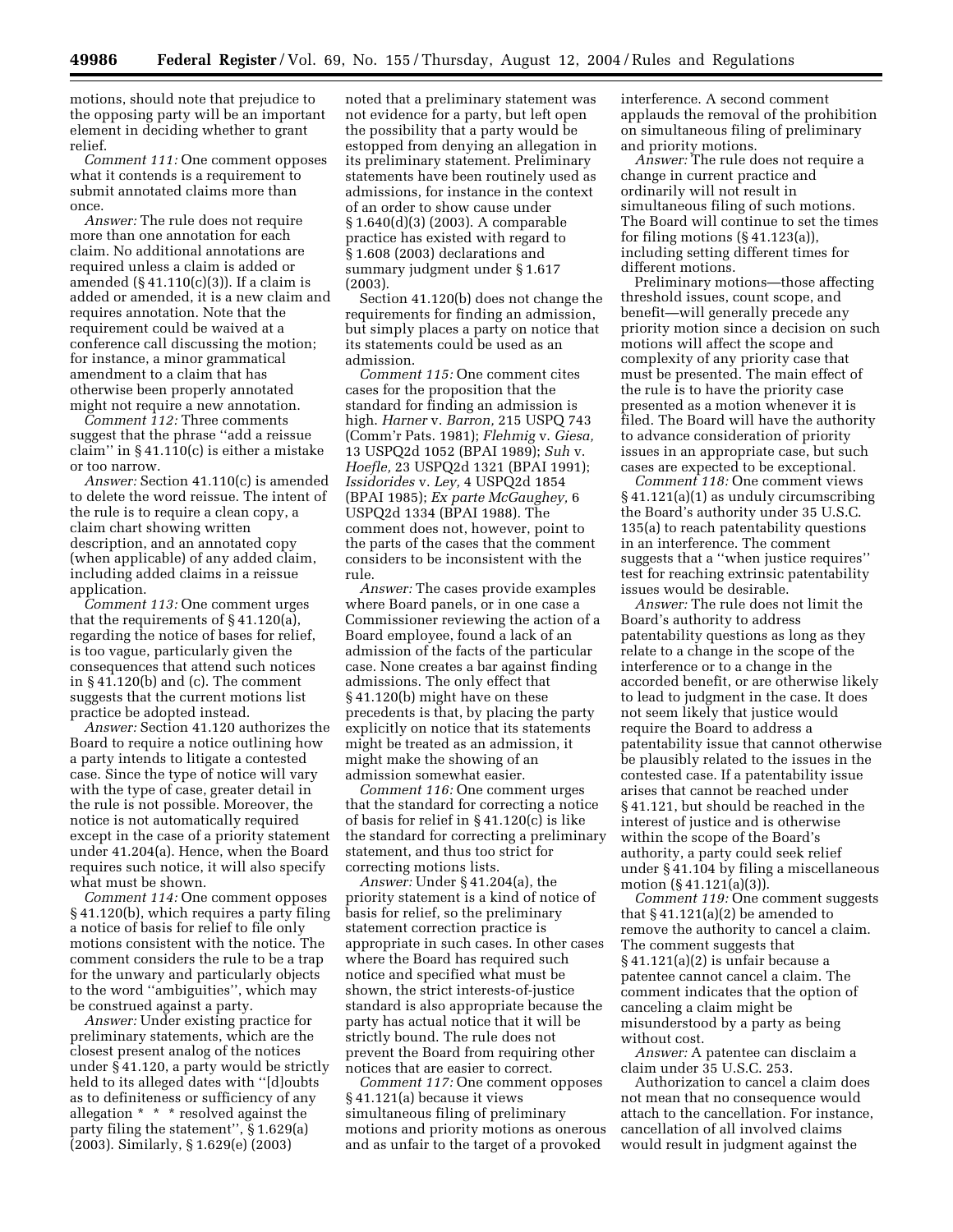canceling party  $(\S 41.127(b)(2))$ . Cancellation of a claim in response to a motion attacking the claim would be a concession of the issue with respect to that claim and would create an estoppel (§ 41.127(a)), just as amending a claim can create an estoppel. Section 41.121(a)(2) is amended to remove claim cancelling as an express option to avoid its being requested too casually, although cancellation and disclaiming remain options under the ''otherwise cure a defect'' provision of § 41.121(a)(2).

*Comment 120:* Three comments suggest that a preponderance of the evidence standard be added to § 41.121(b).

*Answer:* Not all issues arising by motion are subject to a preponderance of the evidence standard. For instance, a junior party that filed its application after a patent issued to the senior party would have to prove priority under the clear and convincing evidence standard (§ 41.207(a)(2)). The default evidentiary standard in civil proceedings is the preponderance of the evidence standard. *Price* v. *Symsek,* 988 F.2d 1187, 1193, 26 USPQ2d 1031, 1035 (Fed. Cir. 1993). Codifying the default standard, would require the rules to list every exception. Consequently, the suggestion is more likely to cause confusion than to resolve it.

*Comment 121:* One comment notes the elimination from § 41.121(c) of precise directions for specific kinds of motions like those found in § 1.637 (2003). The comment expresses the hope that the requirements of § 1.637 (2003) not linger as an unwritten requirement.

*Answer:* Section 41.121(c) contains general requirements for the contents of motions. Some § 1.637-like requirements were proposed in § 41.208, but most have not been adopted in this final rule.

Section 1.637 (2003) attempted to provide movants with enough detail to avoid summary dismissal or denial. In practice, however, the rule often proved to be either over-inclusive, adding unnecessary cost, or under-inclusive, leading to dismissal or denial anyway. See *Hillman,* 55 USPQ2d at 1221 (denying motion despite compliance with § 1.637 (2003) for failure to carry its burden of proof). Ultimately, a movant must prove its case substantively whether a rule like § 1.637 (2003) exists or not. The Board may develop practice notes as its experience with the new rules increases, in which case parties would be given notice of the practice notes.

*Comment 122:* One comment suggests that  $§$  41.121(c)(1)(ii) require that each

material fact be stated in a single sentence.

*Answer:* Material facts should be stated in a manner that permits the opposing party to admit or deny the fact readily. Multi-sentence facts place a burden on the opposing party to parse the stated fact for portions that can be admitted or denied. The result is a complex tangle that does not facilitate decision-making. Even long, compound sentences are abusive. Section 41.121(c)(1)(ii) has been amended to require a statement of facts.

Section 41.121(d) has been renumbered as § 41.121(f) and a new § 41.121(d) has been inserted to address the form and content of the statement of material facts. A single-sentence requirement for material facts is added at § 41.121(d)(1).

*Comment 123:* One comment suggests an amendment to  $\S 41.121(c)(1)(iii)$  to limit what it sees as the open-ended obligation of a party adding a claim in a contested case to address every rejection that could conceivably be made based on the prosecution history.

*Answer:* No such unlimited obligation exists. Generally, the obligation to ''prove patentability'' has been limited to showing compliance with the written description requirement of 35 U.S.C. 112(1) except where the party reasonably has actual notice that other patentability problems exist. Typically, such notice is provided by a prior rejection in the prosecution history of the involved application or patent or by a substantive motion by the opposing party.

If an opponent believes the movant has not met this burden, it should raise and explain the issue in its opposition. The Board views with disfavor oppositions that merely point out the problem and then do not explain it, hoping to enlist the Board's help in making the rejection. Finally, if a party believes that it did not have adequate notice of the problem, it should explain the lack of notice in its reply and then address the problem on the merits. In any case, it would be difficult to craft a rule that would cover all or even most of the possibilities that will arise.

*Comment 124:* Another comment suggests that the requirement in § 41.121(c)(1)(iii) for ''a detailed explanation of the significance of the evidence'' be met by citation to the specific numbered material fact or by citation to the specific portion of an exhibit.

*Answer:* The rule permits a party to cite to a particular material fact or portion of an exhibit, but mere citation to a fact is not an explanation of the fact. One purpose of an argument is to

provide context and meaning to the relevant facts. A party that simply cites to facts without explaining them is effectively recruiting the opposing party and the Board to make out its case. The burden for explaining what the evidence means and how it justifies the relief sought in the paper remains with the party filing the paper.

*Comment 125:* Section 41.121(c)(2) requires compliance with any rule in 37 CFR part 1 that would ordinarily govern the relief sought if it were sought outside the context of a contested case within the Board's jurisdiction. One comment suggests requiring that a party moving to add a reissue claim also file a reissue declaration or supplemental reissue declaration addressing the claim.

*Answer:* One problem with the suggestion is that the movant might not be the reissue applicant. Rules cannot address every possible contingency. A party that believes it is harmed by the opponent's inadequate reissue declaration can address the problem in its opposition or can move for relief in a miscellaneous motion (§ 41.121(a)(3)) prior to filing its opposition.

*Comment 126:* Section 41.121(c)(4) provides that any material fact not denied will be considered admitted. One comment suggests that a fact only be considered admitted if it is not denied and it is ''placed in issue by the parties or the Board''.

*Answer:* The first comment is not adopted because the mere inclusion of the stated fact in a paper places the fact in issue. Any other approach would lead to fruitless argument about whether a fact was placed in issue or not. If the comment is hinting that a party might use a statement of material fact to obtain an admission on an extraneous fact for ulterior purposes, the Board would like to be informed of such abuses as they occur.

*Comment 127:* One comment expresses concern about § 41.121(c)(4) because a party not otherwise obliged to respond to a statement of material fact (for instance, because it does not oppose the relief sought), might nevertheless feel obliged to file a paper in order to deny a stated fact it believes is wrong. The comment suggests that a party be permitted to respond ''not admitted'' to a fact that is not supported by the exhibits.

*Answer:* The comment is not adopted because a denial standing by itself can be helpful to the Board. The burden on a party to deny stated facts it believes are wrong is not very great. Moreover, a ''not admitted'' response is not helpful. If the party agrees with the fact despite the inadequacy of the exhibits,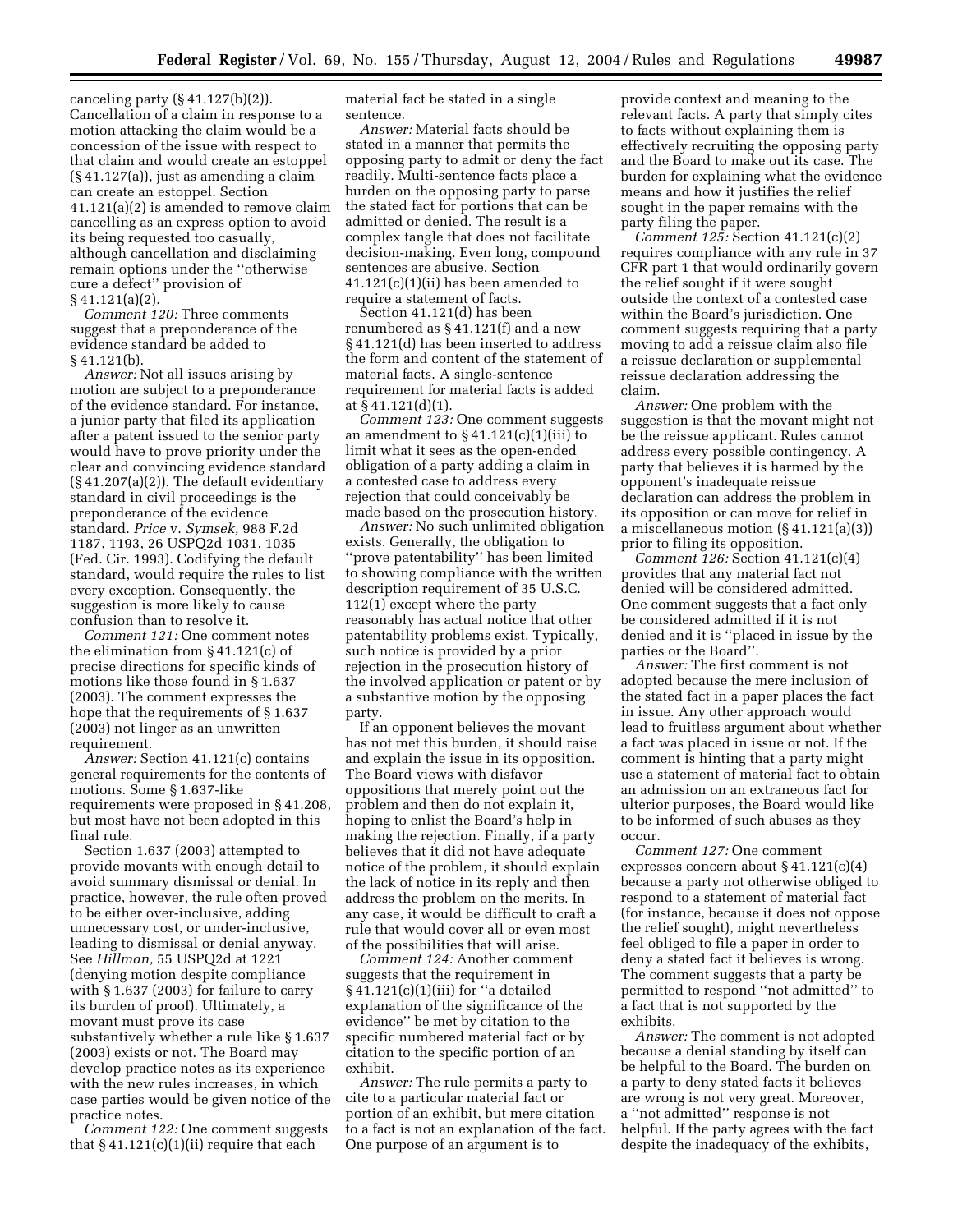then the proper course is to admit the fact or remain silent and let it be deemed admitted; otherwise, the party should deny the fact, if only to direct the Board's attention to the issue. Perhaps best of all, the party could alert the opposing party to the defect so that any flaw in the statement could be corrected before any response is due.

*Comment 128:* A new § 41.121(e) has been inserted to relocate the claim chart requirement of proposed § 41.208(d) into subpart D. Two comments address proposed § 41.208(d). One comment requests greater guidance on the form and content of the claim charts and on whether they count against any page limit. The other comment opposes the requirement as costly and of questionable use.

*Answer:* Claim charts permit a party to explain clearly and succinctly what it thinks a claim means in comparison to something else, such as another claim, a reference, or a specification. No form is specified in the rule because each party has an incentive to produce a clear claim chart that illustrates its point. The question about page limits is moot since the rules set no page limits.

*Comment 129:* Section 41.122 has been retitled ''Oppositions and replies'' and the content requirements of  $§ 41.121(c)(4)$  have been moved to a new § 41.122(a). Proposed § 41.122 is now § 41.122(b). As proposed, § 41.122 addressed new arguments in oppositions and replies. One comment objects to the second and third sentences of § 41.122 regarding new arguments in oppositions and replies. The comment expresses concern that the second sentence limits the scope of opposition argument, but the comment does not give an example of its concern.

*Answer:* The second sentence of what is now § 41.122(b) was confusing and not necessary. It has been deleted.

*Comment 130:* One comment expresses concern that the third sentence of what is now § 41.122(b), which addresses replies, actually permits new arguments in the reply because a movant could use the reply to cure defects in the motion first noted in the opposition. The comment prefers the wording in § 1.638(b) (2003).

*Answer:* Section 1.638(b) (2003) is susceptible to the same misreading the comment proposes for § 41.122(b). Under either rule, an argument first made in a reply would not be attributed to the motion, and thus would not cure the deficiency of the motion.

*Comment 131:* One comment proposes that replies should not be automatic, but rather should require separate Board authorization or other additional regulation to prevent abuse.

*Answer:* As a broad proposition, the Board has considerable authority in setting times and determining the course of the proceeding and thus authority to file an opposition or reply should be viewed as a default rather than a right. Indeed, § 41.123(b)(2) makes clear that oppositions are not automatic for miscellaneous motions. It is fairly common for a party to be advised that no opposition or reply will be authorized in cases where such filings would be moot. Nevertheless, the filing of oppositions and replies is the default practice in contested cases before the Board. The rule has been written to reflect the default practice.

*Comment 132:* One comment objects to the default times in § 41.123(a) for filing oppositions and responsive motions. The comment expresses concern that the default times are too short and may otherwise not be appropriate in many cases.

*Answer:* The default times are set as defaults in the event that no times are set by order. See § 41.104(c). The expectation is that the Board official assigned to administer a case will tailor times appropriate to each case. As in the current practice, responsive motions will typically be filed before any oppositions are required.

*Comment 133:* Three comments oppose § 41.123(b)(2), regarding default times for oppositions and replies for miscellaneous motions, which all three agree are too short and are unnecessary.

*Answer:* The default times in § 41.123(b)(2) are the same as the default times in Standing Order ¶ 13.10.2. In practice, there has not been a problem because most miscellaneous motions are unopposed or are resolved in a telephone conference. An opposed motion must be authorized, § 41.123(b)(1)(ii), in which case the parties can suggest that different times for the opposition and reply be set in the order authorizing the motion.

*Comment 134:* One comment suggests that a rule analogous to § 1.639 (2003) be added to require exhibits be filed and served with the paper relying on the exhibit.

*Answer:* A new § 41.123(c) has been added to provide as a default that an exhibit must be filed and served with the first paper citing the exhibit. An exhibit that has already been filed should not be filed again (§ 41.7(b)) and one that has been served need not be served again. The current practice is to defer the filing of most exhibits until a time shortly before the motions will be decided.

*Comment 135:* Two comments suggest that § 41.124(c) is unclear regarding whether a party has twenty minutes of

argument time for each issue or for all issues. The comments also suggest a mechanism for requesting additional time.

*Answer:* The default total time for oral argument for each party is twenty minutes regardless of the number of issues for which the argument has been granted. The Board may, however, authorize a different amount of time  $(\S 41.104(c))$ . As a practical matter, if questioning from the bench is active, then more time is accorded at the discretion of the presiding administrative patent judge. A party that knows in advance that it will need more time can seek more time by filing a miscellaneous motion (§ 41.121(a)(3)).

*Comment 136:* Two comments recommend that § 41.124(e) be amended to state that an oral argument transcript filed with the Board becomes part of the record.

*Answer:* Any paper that is properly filed becomes part of the record. Cf. § 41.7(a) providing for expungement from the record of improperly filed papers.

*Comment 137:* Two comments address § 41.125(a) regarding the order in which the Board addresses motions. One comment requests an opportunity for the parties to opine on the best order for consideration or to explain why deferral would make sense (or not).

*Answer:* At present, there are several mechanisms for expressing such opinions. Parties routinely mark papers as contingent on another motion, which implies an order for consideration. Moreover, the conferences for setting times often result in a discussion of whether the order for consideration of issues should be specified. For instance, threshold issues are often advanced to the point where briefing on threshold issues is completed before other motions are even filed. By contrast, antedating proofs related to patentability attacks under 35 U.S.C. 102(a) or (e), inventorship issues, and unenforceability issues are often deferred until the priority phase. Nothing in the rule bars or should even be viewed as discouraging parties from letting the Board know of a party's opinion on the order in which issues should be considered, provided that the parties keep in mind that the order is ultimately discretionary with the Board.

*Comment 138:* One comment suggests explicitly requiring the order to be ''reasonable''.

Answer: In this context, "reasonable" simply means no abuse of discretion. All Board discretionary actions are either reasonable or are subject to attack for abuse of discretion. Consequently, the amendment is superfluous.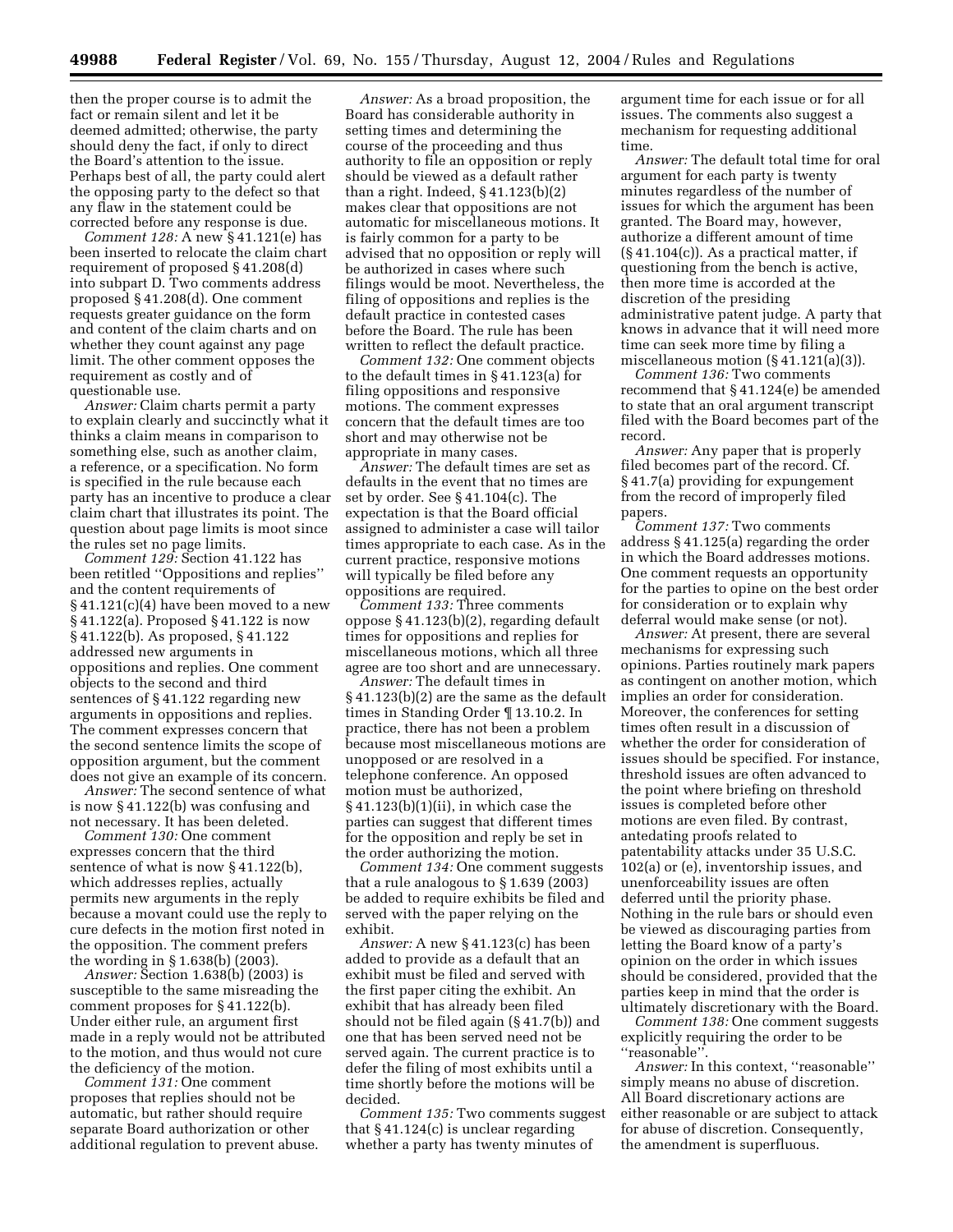*Comment 139:* One party suggests modifying § 41.125(c)(3)(ii) regarding the requirement that a rehearing request point specifically to ''the place where the matter was previously addressed in a motion, opposition, or reply''. According to the comment, the rule does not address instances where the Board reaches an issue sua sponte.

*Answer:* If a party believes that the Board improperly reached an issue sua sponte, then pointing out that the issue was not previously addressed in a motion, opposition, or reply would comply with  $§$  41.125(c)(3)(ii). The party would still need to identify what the Board misapprehended or overlooked in reaching its decision  $(\S 41.125(c)(3)(i))$ .

*Comment 140:* One comment seeks clarification on whether the estoppel in § 41.127(a) applies to a party that ''prevails'' on priority, but is held to have unpatentable claims.

*Answer:* A party that loses on patentability for an involved claim will receive an adverse judgment (that is, lose) on patentability for that claim and consequently will be estopped with regard to the patentability of the subject matter of that claim. Note that since priority is effectively a question of unpatentability under 35 U.S.C. 102(g)(1), one never prevails on priority in any absolute sense: one can only lose on the issue of priority. In re Kyrides, 159 F.2d 1019, 1022, 73 USPQ 61, 63 (CCPA 1947).

*Comment 141:* Two comments note that abandonment or disclaimer of the invention of the count, both grounds for adverse judgment under § 1.662 (2003), are omitted from § 41.127(b). One comment seeks clarification of the practical effect of the omission. The other comment suggests that the abandonment ground be restored.

*Answer:* The abandonment and disclaimer of the invention grounds were omitted as redundant with other grounds listed in § 41.127(b). Hence, their omission should have no practical effect beyond making the rule shorter.

*Comment 142:* One comment makes two suggestions regarding requests for reconsideration under § 41.127(d). The first parallels the comment on sua sponte Board action under § 41.125(c)(3)(ii).

*Answer:* As with § 41.125(c)(3)(ii), if the problem asserted is that the Board reached an issue that was not raised, then pointing out that it was not raised complies with § 41.127(d).

*Comment 143:* The second suggestion is that the tolling of the time for seeking judicial review be automatic rather than discretionary with the Board.

*Answer:* The last sentence regarding tolling has been removed because it is

unnecessary under current case law. A timely request for reconsideration automatically tolls the time for seeking judicial review. *In re Graves,* 69 F.3d 1147, 1151, 36 USPQ2d 1697, 1700 (Fed. Cir. 1995). Since the decision on rehearing on the judgment is itself a final decision from which judicial review may be sought, 35 U.S.C. 141, the decision on rehearing effectively resets the time for seeking judicial review.

*Comment 144:* One comment recommends that proposed § 41.128 regarding termination be restated to hold interferences to be merely suspended during the period of any judicial review. The comment opposes the rule as written because it places settlements during subsequent judicial review outside the purview of 35 U.S.C. 135(c). The comment is concerned that the rule creates a trap for parties settling during judicial review if a court subsequently disagrees with the Office's construction of 35 U.S.C. 135(c) and recommends that current Rule 661 be retained.

*Answer:* The Office has decided that, since termination has a meaning in 37 CFR part 1, subparts D and H, and in § 1.197, that differs from the meaning proposed in §§ 41.56, 41.83, and 41.128, confusion may result. Consequently, proposed §§ 41.56, 41.83, and 41.128 are deleted and § 41.129 is renumbered as § 41.128. Further, the text of former Rule 661 has been modified and incorporated into § 41.205(a) to define termination of an interference proceeding for purposes of 35 U.S.C. 135(c). Rule 41(d)(2), Fed. R. App. Procedure, controls when the mandate of the Court of Appeals will issue in the event that a party filed a petition for writ of certiorari to the United States Supreme Court. Unless a party petitioning for a writ of certiorari seeks and obtains a stay of the appellate court's mandate, proceedings will be considered terminated with the issuance of the mandate, as noted in Rule 197(b)(2) and 41.205(a).

*Comment 145:* One comment, while applauding the intent of now renumbered § 41.128(a) regarding sanctions, expresses concern that the word ''misleading'' in paragraph (a)(2) is too subjective and that the provision regarding dilatory tactics in paragraph (a)(3) is redundant with the other provisions of § 41.128(a).

*Answer:* While the word ''misleading'' calls for the exercise of judgment, it is no more subjective than "frivolous" which also occurs in paragraph (a)(2). Moreover, the sanction for misleading arguments addresses a problem distinct from frivolous arguments. The history of the use of sanctions at the Board

suggests that parties are appropriately restrained in requesting sanctions and that the Board is similarly restrained in applying them. Note that a frivolous charge that an opponent's argument is misleading would be sanctionable. Consequently, the inclusion of misleading arguments as a basis for sanctions is both necessary and unlikely to result in significant abuse.

The provision in paragraph (a)(3) for sanctioning dilatory tactics is not necessarily redundant. For instance, if a party requests and is granted a delay in good faith, but subsequently abuses the delay, there might not be a violation of paragraphs (a)(1) or (a)(2). In any case, the inclusion of a sanction for dilatory tactics emphasizes the Board's commitment to avoiding undue delays in light of the availability of patent term adjustments under 35 U.S.C.  $154(b)(1)(C)(i)$ .

*Comment 146:* One comment recommends that  $§$  41.150(b)(1)(i) be modified to add patent applications incorporated by reference into an involved patent or application to the list of materials that must be automatically served upon request.

*Answer:* The comment is adopted. *Comment 147:* One comment suggests that § 41.150(c) regarding additional discovery expressly state that the ''interests of justice'' must include (1) a showing that the evidence requested in discovery is not available to the movant and (2) a showing as to why the evidence requested in discovery is necessary to establish a prima facie basis for relief, so as to preclude discovery fishing expeditions.

*Answer:* As in the current practice, requests for additional discovery under § 41.150(c) must be authorized (usually in the form of a miscellaneous motion under  $\S 41.121(a)(3)$ , which has long offered sufficient protection against fishing expeditions.

Section 41.150(c) has been divided into two parts, with the addition of a paragraph (2) to restore the production of documents and things currently available under § 1.687(b) (2003).

Section 41.152 addresses when and how the Federal Rules of Evidence are applied. Section 41.156(c), regarding the determination of foreign law, has been relocated to § 41.152(d) because it can be an exception to the use of the Federal Rules of Evidence. Moreover, it is relevant to § 41.157 as well as § 41.156.

*Comment 148:* Four comments oppose the requirement in § 41.155(b)(1) for objections to be filed within five business days of service of evidence.

*Answer:* The time period is a default and can be extended on request (§§ 41.104(c) and 41.121(a)(3)). The five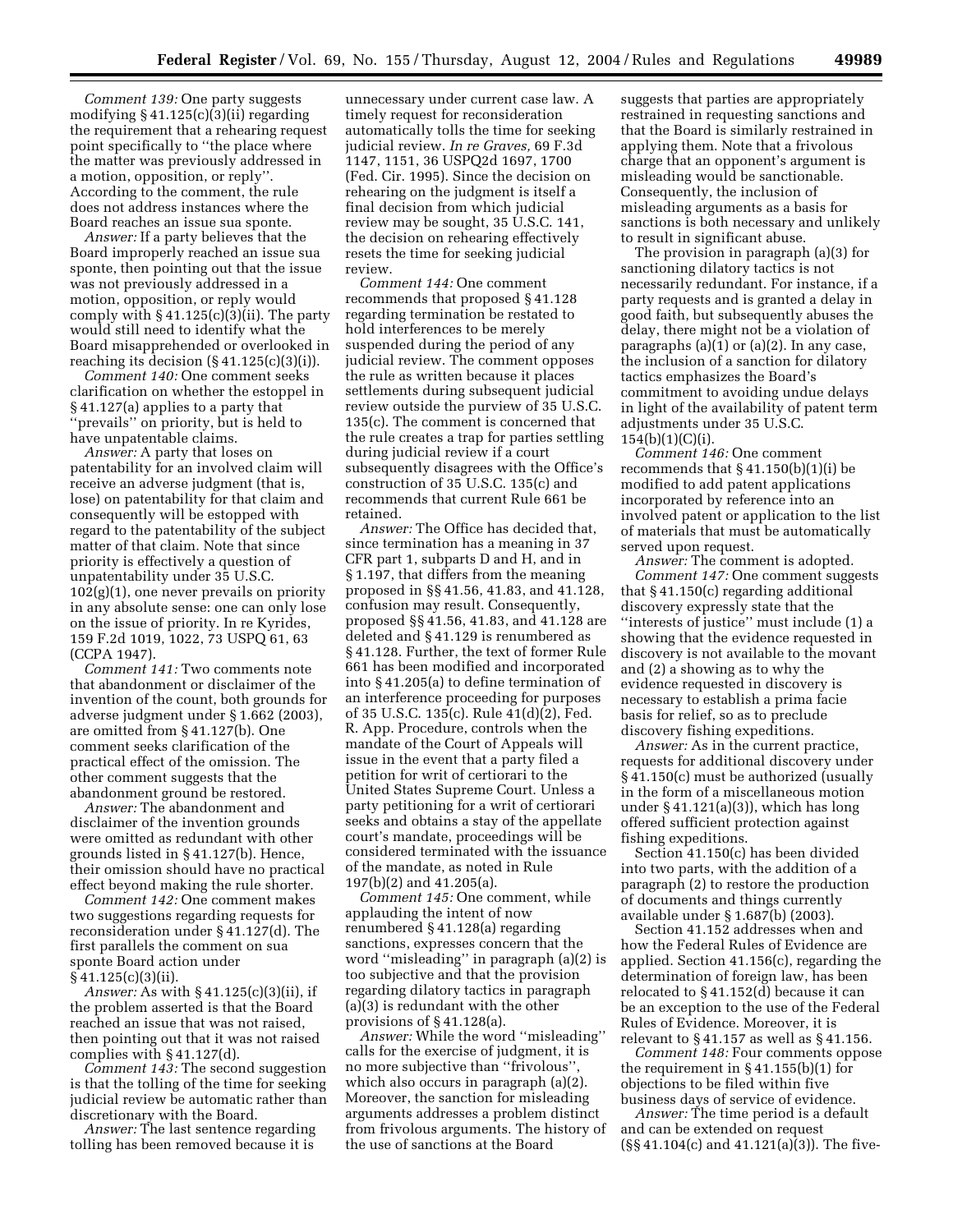day period has been part of the Standing Order (¶ 14.1.1) for five years. In that time, very few problems have arisen with the requirement.

*Comment 149:* One comment requested that the provision in Standing Order ¶ 14.1.2 that an objection not made on the record is deemed waived be included in § 41.155(b)(1).

*Answer:* The requirement is preserved in § 41.155(c), which requires a party filing a motion to exclude to point to where the objection was made in the record. An objection first raised in a motion to exclude would be untimely  $(\S 41.4(b)).$ 

*Comment 150:* One comment requests that § 41.155(b)(2), regarding the filing of supplemental evidence, be amended to clarify that additional supplementation is not permitted in response to an objection to the supplemental evidence.

*Answer:* The rules do not authorize a second objection. The party objecting should timely make all objections to the first evidence. The supplemental evidence will either cure the objections or it will fail to do so. If the party objecting believes the supplemental evidence does not cure the objection, then rather than file a second objection it should pursue its initial objection with a motion to exclude, explaining how the supplemental evidence failed to cure the defect.

*Comment 151:* One comment requested clarification of the relationship between § 41.156, which deals with compelled testimony and production, and § 41.150, which deals with discovery generally.

*Answer:* Since compelled testimony involves the issuance of a subpoena under 35 U.S.C. 24, it involves different considerations than other discovery and testimony.

*Comment 152:* One comment suggests that  $§$  41.157(b)(2)(ii), regarding testimony outside the United States, permit parties to stipulate to the taking of such testimony.

*Answer:* The agreement of the parties to take testimony in a foreign country is only one of many factors that influence whether such testimony might be authorized.

*Comment 153:* One comment states that some practitioners abuse the opportunity to note errata in testimony. The comment suggests modifying § 41.157 to require that any correction must accurately reflect the questions posed and the answers provided.

*Answer:* Modifying the rule will not make it so. If a correction materially alters testimony, it may be a falsification of the testimony and may expose the party or the counsel to sanctions. A

party who believes that an opponent's correction substantively changes the testimony should promptly bring the matter to the attention of the Board.

## *Part 41, Subpart E—Patent Interferences*

*Comment 154:* Section 41.200(b) provides a rule of construction for claims in interferences. One comment suggests a rule for interpreting counts in light of the involved specifications.

*Answer:* The count defines the interfering subject matter, which in turn depends on what the parties are claiming. Consequently, as with claims, the primary meaning of the count must be based on the plain language of the count, but the corresponding claims can set bounds on what the count reasonably means, particularly when the count is defined in terms of a party's claim. Since § 41.200(b) provides for reference to the specification in interpreting claims, by extension the involved specifications can influence the broadest reasonable construction of the count via the claim defining the count.

*Comment 155:* One comment suggests that definitions in § 41.201 be numbered as subsections.

*Answer:* As noted with regard to § 41.2, the Office of the Federal Register discourages numbering definitions.

*Comment 156:* Section 41.201 defines ''accorded benefit''. One comment inquires whether the definition of "accorded benefit" is intended to cover applications filed in foreign countries, particularly prior to the critical dates for the North American Free Trade Agreement and the Uruguay Round Agreement Amendments. As the comment notes, the definition is based on 35 U.S.C. 102(g).

*Answer:* The definition is limited to what would constitute a constructive reduction to practice under 35 U.S.C.  $102(g)(1)$ , taking into account other relevant statutes like 35 U.S.C. 104, as well as relevant case law. The point of the revised rule is to focus on priority proofs rather than the less relevant right to benefit under 35 U.S.C. 120 and related statutes.

*Comment 157:* Section 41.201 also defines ''constructive reduction to practice''. Five comments address this definition. They broke into three overlapping groups. One group expresses concern that the phrase ''constructive reduction to practice'' has come to have other meanings, which could lead to confusion.

*Answer:* The problem the first group identifies pervades patent law, where concepts are tightly, but not always smoothly, integrated. The new rules shifted away from discussing

constructive reduction to practice in terms of ''benefit'' because that term was causing confusion. The term ''benefit'' occurs much more commonly in the 35 U.S.C. 120 sense than in the interference sense. Unfortunately, all of the other candidates for succinctly expressing the key idea, like ''anticipation'', are also freighted with considerable noninterference implications. While ''reduction to practice'' is occasionally used in other contexts, its primary use has been associated with priority proofs. Hence the phrase ''constructive reduction to practice'' is the best choice, but the definition has been revised to tie it more closely with the idea of anticipation under 35 U.S.C. 102(g)(1). This change represents a clarification of, rather than a change to, the current practice.

*Comment 158:* A second group expresses concern that the scope of the rule could be read too narrowly, for instance, to exclude an express disclosure and enablement of a genus without any disclosure of a particular species within the genus when the subject matter of the count is generic.

*Answer:* This concern should also be resolved by refocusing the rule on anticipation. As with other forms of anticipation directed to claims, a constructive reduction to practice can be satisfied with a disclosure and enablement of the full scope of the count or with disclosure and enablement of a something within the scope of the count.

*Comment 159:* The final group suggests clarification of whether copendency in a chain of applications is required or that a requirement of copendency be included in the definition.

*Answer:* The requirement of copendency appears to be implicit in the law both by the exception for abandoned, suppressed, and concealed subject matter, and by the analogy to *In re Costello,* 717 F.2d 1346, 1350, 219 USPQ 389, 391 (Fed. Cir. 1983) (a 35 U.S.C. 102(e) case). The definition provided for ''earliest constructive reduction to practice'' makes clear that continuity is required. To clarify this point, the definition of ''earliest constructive reduction to practice'' has been relocated into, and amended to be consistent with, the revised definition of ''constructive reduction to practice''.

*Comment 160:* One comment suggests that the use of the phrase ''patentably distinct'' in the definition of ''count'' under § 41.201 could be confusing. The comment proposes a definition based on the test for interfering subject matter in § 41.203(a).

*Answer:* Two counts must be patentably distinct; if not, they define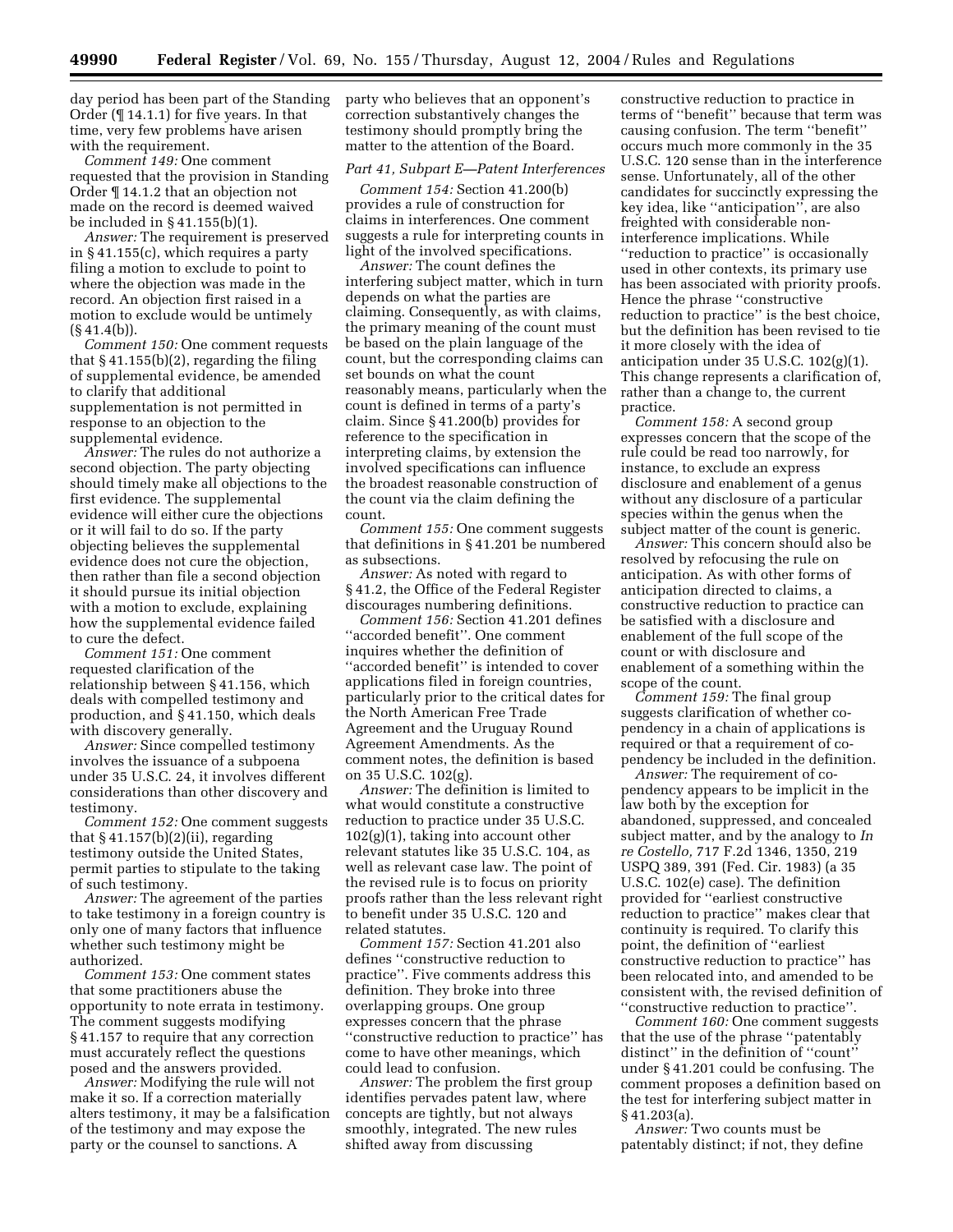the same invention and can only support a single count. The phrase patentably distinct comes from the case law dealing with separate counts in an interference. *Hester* v. *Allgeier,* 687 F.2d 464, 466, 215 USPQ 481, 482 (CCPA 1981). The phrase has an established meaning as a difference between subject matter that would have been neither anticipated nor obvious. *Aelony* v. *Arni,*  547 F.2d 566, 570, 192 USPQ 486, 490 (CCPA 1977). Patentable distinctness is a one-way test. It is sufficient if the subject matter of either count, treated as prior art, would not have anticipated or rendered obvious the subject matter of the other count. Two-way distinctness would also justify two counts, but is not required: it is more than what is required.

*Comment 161:* The comment further requests clarification on what date would apply for determining whether an additional reference was available to show obviousness.

*Answer:* Such a determination is outside the scope of this rule making and is better left to development through adjudication. Note that since a count controls what proofs are admissible, it will often be advisable to permit a second count at least until the facts surrounding priority are in the record.

*Comment 162:* One comment addresses the definition of ''threshold issue'' under § 41.201. It criticizes the narrowed application of 35 U.S.C. 135(b) as a threshold issue.

*Answer:* The 35 U.S.C. 135(b) bar and written description issues were defined as threshold issues to address perceived abuses of interference practice and, given their standing-like ability to end an interference quickly, have been defined narrowly for the purpose of threshold issues, without any intent to narrow them for the purposes of proving unpatentability generally.

In the case of a provoked interference, the 35 U.S.C. 135(b) bar and written description serve complementary functions. The 35 U.S.C. 135(b) bar is intended to provide a patentee (or published applicant) repose from any attack more than one year after issuance or publication of the interfering claim. In short, it bars a claim that an applicant might otherwise be entitled to receive had it been entered earlier.

The use of the 35 U.S.C. 135(b) bar as a threshold issue is limited to patents or applications of the movant because the entitlement to repose is personal to the patentee or published applicant. There is no third-party entitlement to repose, particularly since the movant asserting the bar may also believe it is also entitled to an interference with the

third-party patent or published application that triggers the bar. Nothing in the definition of ''threshold issue'' prevents the movant from raising the bar as an ordinary attack on patentability. The suggested clarification is unnecessary because the rule does not change the requirements for proving the bar, but rather limits the instances in which the bar will be treated as a threshold issue.

*Comment 163:* The comment questions the inclusion of written description as a threshold issue under § 41.201.

*Answer:* Written description addresses the problem complementary to repose under 35 U.S.C. 135(b): the claim was timely, but lacks an adequate written description. The use of written description as a threshold issue responds to the perception that some applicants would copy a claim simply to provoke interferences to obtain an inter partes administrative challenge to a patent, regardless of whether the applicant had actually invented the same subject matter as the patentee had claimed. See *Snitzer* v. *Etzel,* 531 F.2d 1062, 1065, 189 USPQ 415, 417 (CCPA 1976) (noting the great scrutiny under which copied claims have historically been placed).

The Office has been firm in its position that patent interferences are not generalized patent cancellation proceedings. The Office has proposed an enhanced post-grant review proceeding to fill the perceived need for such a proceeding. United States Patent and Trademark Office, The 21st Century Strategic Plan at 11 (updated 3 February 2003).

The provision for written description as a threshold issue has been amended to narrow it to provoked interferences since that is where the concern lies. The lack of an express suggestion of an interference under § 41.202(a) will not necessarily shield an applicant from a threshold motion. There will be no examination of an applicant's intent to provoke an interference where the opportunity to have done so is clear. Any other practice would open the practice to abuse and misconduct.

*Comment 164:* The comment questions whether enablement should also be a threshold issue.

*Answer:* Since the list of threshold issues is inclusive, it would permit additional issues to be treated as standing issues. Whether enablement is routinely such an issue is left to further development through adjudication. The current impression is that the enablement requirement appears to be less frequently abused, in the absence of a lack of written description, when provoking an interference.

Section 41.202(a)(2) has been modified to clarify that an applicant suggesting an interference must also propose at least one count (as defined in § 41.201) since an explanation of correspondence to the count is required in § 41.202(a)(3).

Section 41.202(a)(3) requires an applicant suggesting an interference to identify the claims that interfere and explain how they correspond to the suggested count. When the suggestion is made on the basis of a published application, the decision to declare an interference will be based on the claims pending in the published application at the time of the decision, which may differ from the published claims. Note that no interference will be declared until both applications have allowable claims that still interfere.

*Comment 165:* Section 41.202(a)(4) requires an applicant suggesting an interference provide a detailed explanation of why it will prevail on priority, while § 41.202(d) requires an actual showing of priority. One comment suggests that these two sections are inconsistent.

*Answer:* There is no inconsistency between the rules. Section 41.202(a)(4) is a general requirement that any applicant suggesting an interference provide an explanation of why it will prevail. If the applicant has the earliest effective filing date, the explanation should ordinarily be fairly simple. Section 41.202(d) addresses the case in which the applicant does not have the earlier effective filing date. In such a case, a more thorough showing is required because otherwise on the face of the record no interference is necessary to dispose of the interfering claim.

*Comment 166:* One comment suggests that  $§ 41.202(a)(6)'s$  requirement for a chart showing supporting disclosure for an embodiment within the scope of the interfering subject matter is too narrow since it does not address instances where there is disclosure of the entire interfering subject matter, but not of a specific embodiment.

*Answer:* The rule is modified to refer to a constructive reduction to practice within the scope of the interfering subject matter. Since the definition of constructive reduction to practice in § 41.201 has been clarified to reflect anticipation under 35 U.S.C. 102(g)(1), this change should also address the suggestion in this comment.

*Comment 167:* Three comments suggest that § 41.202(b), regarding patentees seeking interferences, include a reference to § 1.99. One suggests that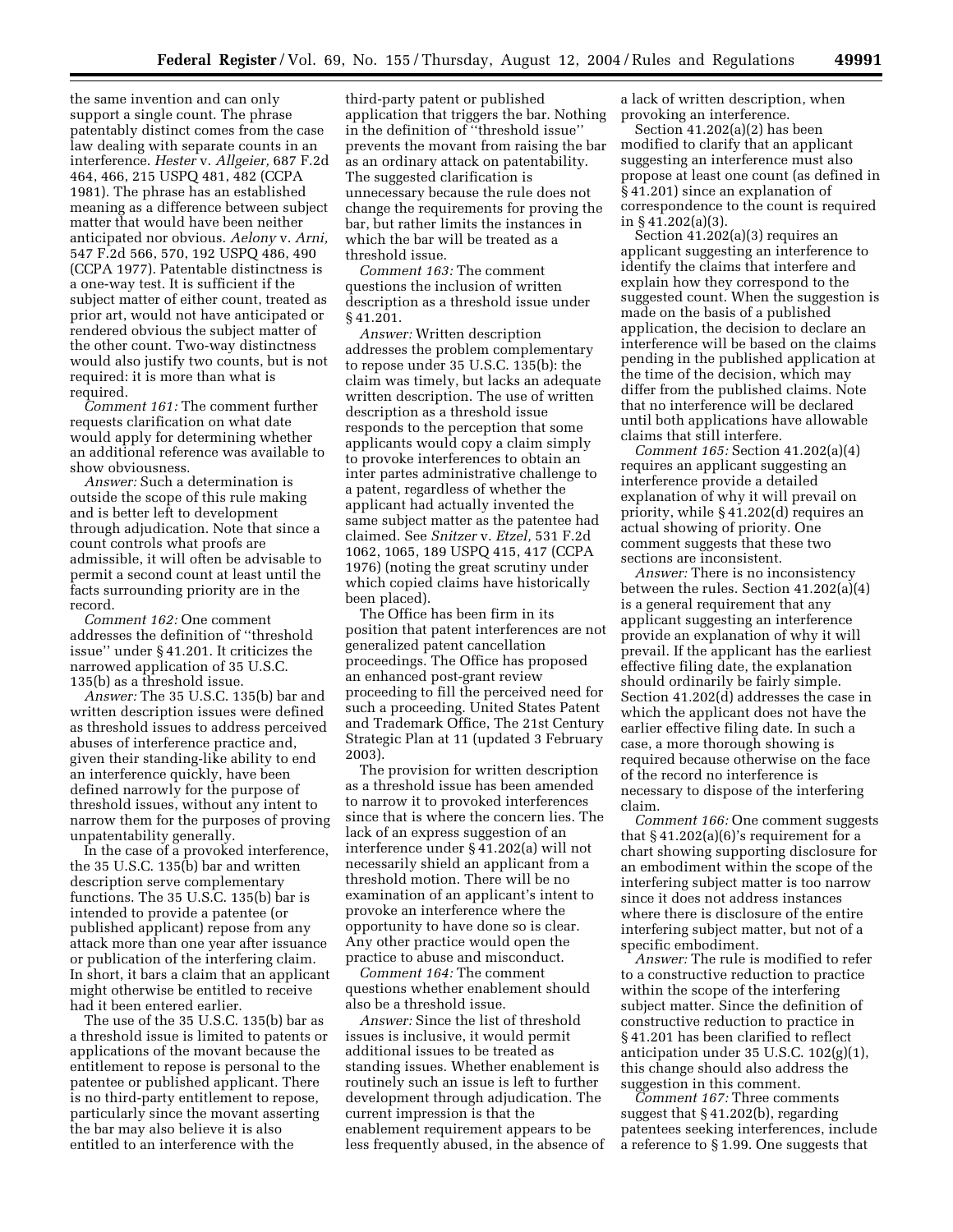§ 41.202(b) is too restrictive, while two of the comments suggest it might be inconsistent with the more restrictive § 1.99.

*Answer:* The rule is not intended to create, eliminate, or modify a remedy available under § 1.99 or § 1.291. The rule simply observes that the process for suggesting an interference is not available to a patentee and points to an alternative remedy. Section 41.202(b) is revised to clarify this intent and to point patentees to both § 1.99 and § 1.291.

*Comment 168:* One comment expresses concern about § 41.202(c), under which an examiner may require an applicant to add an interfering claim. The comment worries that the applicant is placed in an awkward position if an examiner suggests an interfering claim that the applicant believes is improper because it is not supported or because the examiner's reasoning is unclear.

*Answer:* The applicant's remedy in such a situation is to comply with the requirement, but also to add a better claim or to contest the requirement. See *In re Ogiue,* 517 F.2d 1382, 1390, 186 USPQ 227, 235 (CCPA 1975) (holding that refusal to copy a claim for which the applicant had support results in disclaimer). The requirement that an applicant either comply by adding the proposed claim or concede priority of the proposed subject matter is not new, see 37 CFR 1.605 (2003) and MPEP § 2305. Section 41.202(c) has been further modified to require showings like those under § 41.202(a)(2)–(a)(6) when the interference would be with a patent. Any dispute arising as to satisfaction of these added procedural requirements may be petitioned.

*Comment 169:* Three comments address the requirement under § 41.202(d) to show priority. Two of the comments suggest restoring some version of the reduced showing required under § 1.608(a) (2003) for an application with an effective filing date within three months of an interfering patent's effective filing date. A third comment suggests that a similar requirement be made of all junior patentees.

*Answer:* The three-month practice under § 1.608 (2003) was eliminated because it makes little sense in many circumstances. The comments assume that a fairly common practice prevails to spend a few months preparing applications. The argument fails for two reasons.

First, while it may be common generally, it does not appear to be common in all technologies and may be meaningless in the context of a particular case. Second, if we are to assume that the applicant spent three

months preparing an application, then we should also be able to make the same assumption about the earlier-filing interfering patent, in which case the assumption does little to address whether the applicant was the first to invent. See *Paulik* v. *Rizkalla,* 760 F.2d 1270, 1282, 226 USPQ 224, 232–33 (Fed. Cir. 1985) (Rich, J., concurring; making a similar point).

*Comment 170:* One comment suggests distinguishing between complex and simple technologies in § 41.202(d). The comment does not offer a definition of simple or complex technology.

*Answer:* Such a distinction would be unworkable in practice.

*Comment 171:* Another comment suggests waiting until the interference is initiated to require the showing under § 41.202(d).

*Answer:* A practice of waiting would require the declaration of an interference, with all of the costs associated with the declaration of an interference, that the applicant might not want to contest. Moreover, since an inadequate showing under § 41.202(d) is the trigger for a summary disposition under  $\S 41.202(d)(2)$ , delay in making the showing would drag out the pendency of the interference.

*Comment 172:* One comment suggests requiring a showing under § 41.202(d) from junior patentees as well.

*Answer:* In an interference, the Office does not have jurisdiction over the patent until after the interference is declared. Once the Board declares an interference, a junior party must make a priority statement under § 41.204(a). Normally, the priority statement is required early in the interference. Nothing in the rules prevents a summary proceeding for a patentee that cannot show an adequate date of priority in its priority statement. Moreover, nothing prevents the Board from expediting consideration of priority in such circumstances.

Section 41.202(e) addresses what evidence is sufficient to show priority. Paragraph (2) has been added to address a situation in which a showing cannot be made because the necessary evidence is not available without a subpoena. In such cases, a detailed proffer of the expected testimony or production may suffice.

*Comment 173:* Eight comments address § 41.203(a)'s definition for interfering subject matter. Seven oppose the rule, while one seeks clarification.

The seven that oppose would all prefer that the Board use a one-way test for interfering subject matter.

*Answer:* A one-way test is not workable since it would turn a large portion of rejections under 35 U.S.C.

102(a), 102(e), and 103(a) into interferences simply because the subject matter claimed in the prior art anticipated or rendered obvious the subject matter subsequently claimed.

The one-way practice has never been the standard for interfering subject matter. Although some comments suggest that the two-way test of § 41.203(a) originated with *Winter* v. *Fujita,* 53 USPQ2d 1234 (BPAI 1999), that decision only originated the use of the term ''two-way'' in the context of interfering subject matter. The two-way test itself has long been implicit in the test for no interference-in-fact: one-way patentable distinctness. *See,* e.g., *Aelony*  v. *Arni,* 547 F.2d 566, 570, 192 USPQ 486, 490 (CCPA 1977). It is worth noting that the test for interfering patents under 35 U.S.C. 291 had been framed in, if anything, even narrower terms than the test under § 41.203(a). See e.g., *Slip Track Sys.* v. *Metal Lite, Inc.,* 159 F.3d 1337, 1341, 48 USPQ2d 1055, 1058 (Fed. Cir. 1998) (''patents that claim identical subject matter'').

*Comment 174:* One comment suggests that the paradox of having a one-way test for both starting and ending an interference could be resolved if the test for no interference-in-fact only worked in one direction. That is, the movant must show that its claim is patentably distinct from the opponent's claim rather than showing that the opponent's claim is patentably distinct from the movant's claim. The example given is a genus claim that is anticipated by, but does not anticipate, another party's species claim.

*Answer:* The problem with this suggestion is that it cedes control over the interference to the party with the species claim, who can decide unilaterally whether to file for no interference-in-fact or not. The suggested directional test also ignores the Director's role under 35 U.S.C. 135(a) in deciding whether an interference exists or not.

Under the directional test, an interference would both exist and not exist. If the Director turns a blind eye to the fact that there is no interference-infact from one perspective, the Director has effectively enlisted on the species claimant's side. Such a result would, at a minimum, appear to be unfair.

*Comment 175:* Six comments urge that a one-way test is necessary so that a senior party applicant may attack a junior party patentee with a dominating claim.

*Answer:* The problem the comments identify as appropriate for an interference is instead a case of claim dominance. The remedy consequently is not an interference, but may be a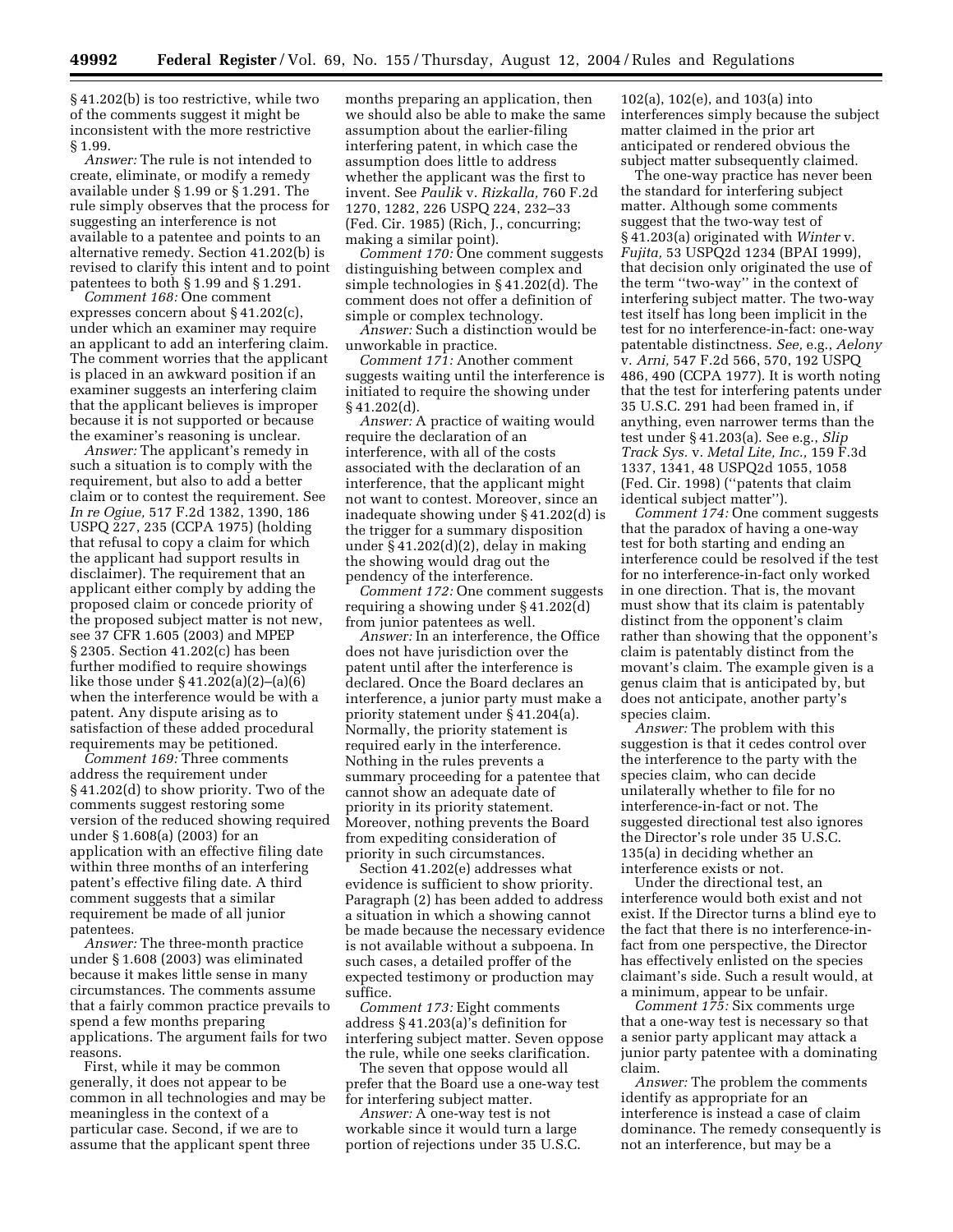reexamination or some other patentability or validity contest. The Office has proposed a post-grant review process that would provide an appropriate forum for addressing such concerns. United States Patent and Trademark Office, The 21st Century Strategic Plan at 11 (updated 3 February 2003). The Office remains steadfast in its position that an interference is not a post-grant cancellation proceeding.

*Comment 176:* One comment notes that foreign priority proofs are treated differently under 35 U.S.C. 102(g)(1) and (g)(2). According to the comment, this difference violates treaty obligations by placing the foreign patentee at a disadvantage under 35 U.S.C. 102(g)(2). The comment urges that the Office has the initial responsibility to provide a remedy by extending the jurisdiction for interferences to cover situations that otherwise only fall within 35 U.S.C.  $102(g)(2)$ .

*Answer:* Even assuming the comment is correct, the problem lies in the legislative decision to treat outcomes based on 35 U.S.C. 102(g)(1) and (g)(2) differently. The effect of following the comment's suggestion would be to eliminate a distinction that the statute was only recently amended to create. The only plausible reading of 35 U.S.C. 102(g) is that Congress intended foreign priority proofs to be treated differently depending on the situation in which the issue arises. Consequently, the comment would be more appropriately directed to Congress.

*Comment 177:* One comment seeks clarification about whether unpatentable claims, particularly claims that are unpatentable as the result of a threshold motion, would be taken into consideration in determining whether there are interfering claims.

*Answer:* Ordinarily, claims that are unpatentable would not be placed into an interference. See § 41.102; *Brenner* v. *Manson,* 383 U.S. 519, 528 n.12 (1966) (observing that when a claim is unpatentable on its face, a priority contest need not ''inexorably take place''). Similarly, if all interfering claims become unpatentable as a result of a threshold motion, judgment in the interference is justified. See *Berman* v. *Housey,* 291 F.3d 1345, 1351, 63 USPQ2d 1023, 1027 (Fed. Cir. 2002) (affirming a judgment against a party with claims barred by 35 U.S.C. 135(b)).

*Comment 178:* One comment suggests that § 41.203(b) be modified to have the notice of declaration set forth the basis for any claim correspondence or accorded benefit.

*Answer:* A similar effort was made in former § 1.609 (1998) to have the examiner explain the basis for

correspondence. The rule was subsequently withdrawn in the face of public complaints that it was delaying the declaration of interferences without providing much real benefit to the parties. While some explanation is required before a claim can be finally rejected, the declaration simply creates presumptions that are developed through motions. No party is subject to a rejection or cancellation of its claims without having had an opportunity to address the presumptions in the declaration.

*Comment 179:* Two comments address § 41.203(d) regarding the addition of a patent or application to the interference. One comment questions what happened to substituting applications under § 1.633(d) (2003) and also seeks guidance on when a motion to add a patent or an application would be timely.

*Answer:* The suggestion to add an application or a patent under § 41.203(d) could be raised any time, but is more likely to be granted if it is raised early in an interference. The intent of the rule is that it work like the decision to declare an interference, hence it only addresses the addition of a patent or application. A substitution of an application could be accomplished by moving to add a second application with an interfering claim and by cancelling the involved claims in the first application contingent on the addition of the second application to the interference.

*Comment 180:* A second comment notes that § 41.203(d) permits the addition of non-party applications or patents. While the comment approves, it suggests requiring the movant to show that the claims of the added patent or application are patentable.

*Answer:* The suggestion is not adopted. A proceeding in which the third party is not a participant is not a good place to explore the patentability of the third party's claims.

*Comment 181:* Five comments address § 41.204(a) regarding priority statements. Four of the comments urge that the rule would require too much information to be provided too early in the proceeding and suggest a return to current practice under §§ 1.621–1.628 (2003). One comment requests clarification about the nature and amount of documentary support required for the priority statement.

*Answer:* Section 41.204(a) is amended to clarify that any party that will put on a priority case must file a priority statement. It has also been amended to list specific requirements for the priority statement. Section 41.204(a) still requires the party to state the bases on

which it believes that it is entitled to relief. Such bases might include an intent to prove derivation or to move to be accorded benefit of an additional constructive reduction to practice.

*Comment 182:* One comment expresses concern that senior parties must file a priority statement and suggests that parties be bound by their preliminary statements.

*Answer:* Parties are bound by their preliminary statements (§ 41.120(b)). Senior parties do not have to file a priority statement if they do not intend to put on a priority case.

*Comment 183:* One comment suggests that § 41.204(b) regarding the statement of the basis for relief for substantive motions is redundant with § 41.121(c)(1). It recommends replacing the notice with a list of motions intended to be filed with the basis for each motion as is required under current practice.

*Answer:* The rule has been restated in terms of a motions list, although the list will require more detail than is often provided on current lists. The list is not a substitute for a motion, but it must provide sufficient detail to place the Board and the opponent on notice of the precise relief sought. The Board needs adequate notice to facilitate scheduling. Moreover, detailed motions lists can lead to other efficiencies, such as stipulations from the opponent.

*Comment 184:* One comment opposes § 41.207(a)(1) regarding the presumption of the order of invention for priority. According to the comment, if two parties have identical dates for constructive reduction to practice and neither elects to put on a priority case, then the rule suggests that both would lose, while the comment believes that a patent should issue to both.

*Answer:* The rule codifies case law that establishes that when both parties have the same date of constructive reduction to practice, neither party is entitled to a presumption of priority. *Van Otteren* v. *Hafner,* 278 F.2d 738, 740, 126 USPQ 151, 152 (CCPA 1960) (question of joint invention); *Lassman* v. *Brossi,* 159 USPQ 182, 184 (Bd. Int. 1967) (in which both parties lost when neither established priority).

*Comment 185:* One comment opposes the extension under  $\S 41.207(a)(2)$  of the clear and convincing evidence standard to instances where the junior party applicant first files after the publication of the senior party's application. According to the comment, the use of a higher evidentiary standard is tied to the presumption of patent validity under 35 U.S.C. 282.

*Answer:* The evidentiary standard for the priority case of an applicant that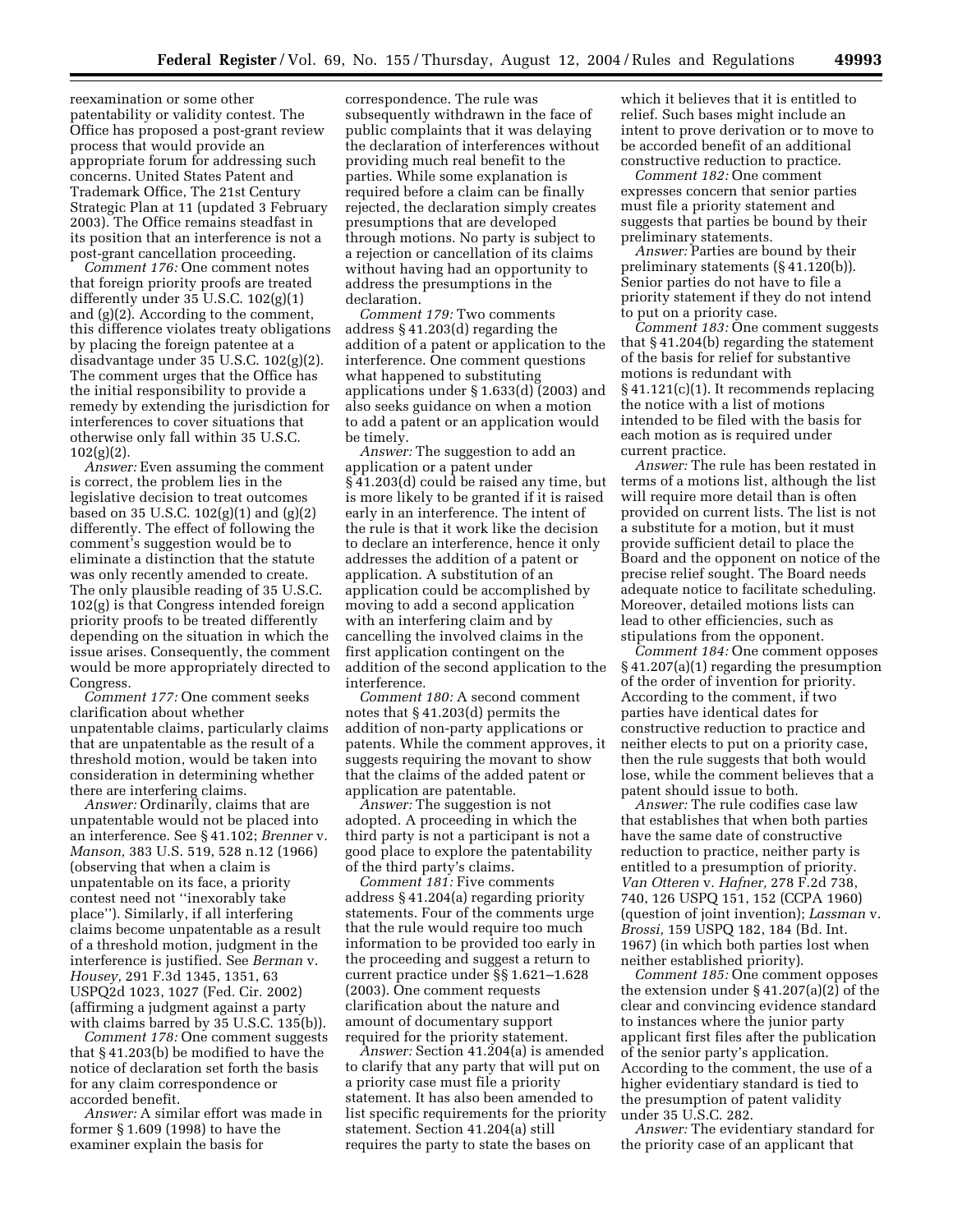filed after the opponent's patent issued is the clear and convincing evidence standard. *Price* v. *Symsek,* 988 F.2d 1187, 1190–91, 26 USPQ2d 1031, 1033 (Fed. Cir. 1993). In *Price,* the court rejected the previously applied beyond a reasonable doubt standard as inconsistent with intervening Supreme Court precedent. The court cited the presumption of validity as the reason for using a higher standard. The *Price*  decision did not purport to be instituting the use of a higher standard in such cases; rather, it was following older precedent. 988 F.2d at 1192 n.2, 26 USPQ2d at 1035 n.2. The older precedent provides reason to believe that the presumption of validity is not the only, or even the primary, reason for using a higher evidentiary standard.

The best reason for believing that the presumption of validity is not the primary basis for the higher evidentiary standard is that not all patents in interferences benefit from the higher standard. Indeed, the higher standard is the exception and not the rule. ''It is important to bear in mind that merely because one of the parties has an issued patent does not mean that the other party must prove his case by [a higher evidentiary standard].'' C.W. Rivise & A.D. Caesar, 3 Interference Law & Practice at section 467 (1947); accord *Bosies* v. *Benedict,* 27 F.3d 539, 541–42, 30 USPQ2d 1862, 1864(Fed. Cir. 1994) (distinguishing *Price*). Moreover, the higher standard does not apply to questions that do not bear directly on priority. 3 Interference Law & Practice at § 471; see also *In re Etter,* 756 F.2d 856, 857, 225 USPQ 1, 4 (Fed. Cir. 1985) (in banc) (clear and convincing evidence standard does not apply to patent claims under reexamination).

While *Price* rejected the older evidentiary standard, it did not reject the reasons the older precedent gave for using a higher standard. 988 F.2d at 1192 n.2 & text, 26 USPQ2d at 1035 n.2 & text. That precedent recognized various reasons for the higher standard. *Walker* v. *Altorfer,* 111 F.2d 164, 167, 45 USPQ 317, 320 (CCPA 1940) (one of the cases *Price* cites in n.2). Among the reasons discussed were concerns about spurring and the degradation of evidence after a long delay, 111 F.2d at 168, 45 USPQ at 320. Both of these factors apply in the case of published applications as well.

Typically applications are published 18 months after their earliest claimed benefit date, 35 U.S.C. 122(b)(1), so most late filers would have to have delayed at least 18 months. As the Court of Customs and Patent Appeals cautioned in *Horwath* v. *Lee,* 564 F.2d 948, 950, 195 USPQ 701, 704 (CCPA 1977) (also

cited in *Price* at n.2), an inventor should file promptly because a delay in filing raises the risk that intervening actions by another may deprive the inventor of a property right. See also 35 U.S.C. 102(e) (extending the definition of prior art to include published applications) and 35 U.S.C. 135(b) (extending the bar to include published applications).

Section  $41.207(a)(2)$  is consistent with the patent statutes in treating published applications like patents. Unlike the statutes, however, § 41.207(a)(2) does not create a bar to patentability, but simply extends the existing heightened scrutiny for late filers so that it is triggered by publication of an application as well as issuance of a patent. Use of the clear and convincing evidence standard also furthers the important policy goal of encouraging prompt filing.

*Comment 186:* One comment opposes § 41.207(b) with regard to claim correspondence. The comment gives the example of a generic claim that corresponds to both a generic count and a specific count in which there is a split award. In such a case, the generic claim would be unpatentable based on its correspondence to the species count, even though the party ''won'' the generic count. The comment distinguishes *In re Saunders,* 219 F.2d 455, 104 USPQ 394 (CCPA 1955), which was discussed in the notice of proposed rule making, because it was an ex parte appeal. The comment also points to *Ex parte Hardman,* 142 USPQ 329 (BPAI 1964) for the proposition that Saunders does not create a per se rule of unpatentability for generic claims in such cases.

*Answer:* Although the comment urges that the rule represents a change from current practice, the rule simply formalizes the effect of the estoppel arising out of cases like *In re Deckler,*  977 F.2d 1449, 1452, 24 USPQ2d 1448, 1449 (Fed. Cir. 1992), in which a party could not subsequently seek claims that were patentably indistinct from the subject matter of the count lost in the interference. As earlier discussed, no one ''wins'' a count because surviving a priority contest for one count does not mean that one is thereby entitled to a claim. *Kyrides,* 159 F.2d at 1022, 73 USPQ at 63.

In *Saunders*, a junior party could not claim a generic invention after losing a species count. Although the case was an ex parte appeal, it arose because Saunders was a junior party who had lost a species count, but not the generic count, making the *Saunders* case directly relevant. The case law has many examples of parties who having lost interferences try, with varying

degrees of success to either claim around (*e.g., In re Johnson,* 558 F.2d 1008, 194 USPQ 187 (CCPA 1977)) or to antedate (*e.g., In re Zletz,* 893 F.2d 319, 13 USPQ2d 1320 (Fed. Cir. 1989)) the subject matter of the lost count. *Hardman* was correct that *Saunders* did not create a per se rule of unpatentability for generic claims, but neither does § 41.207(b). It simply creates a presumption that must be addressed.

If a party with a generic claim that corresponds to a species count is concerned about the designation, its remedy is to move to have the generic claim designated as not corresponding to the species count. Often, the motion would be deferred until the priority phase and dismissed unless there were a split award on priority, in which case proof that the generic invention antedates the priority proofs for the lost species count would likely justify relief.

*Comment 187:* Nine comments oppose at least some aspect of the proposed presumption under § 41.207(d) of abandonment, suppression, or concealment when the party's effective filing date is more than one year after the party's actual reduction to practice.

*Answer:* The presumption has been deleted as unnecessary. Delays longer than 18 months will often result in a bar to patentability or heightened scrutiny  $(S41.207(a)(2))$  anyway so the proposed rule would not have been likely to change the outcome in many interferences.

Under a priority motions practice, abandonment, suppression, or concealment can be raised in the opposition to a priority motion. Any request for additional discovery (§ 41.150(c)) or motion for compelled testimony or production (§ 41.156(a)) should be filed promptly to ensure that it is reflected in the opposition.

*Comment 188:* One comment suggests adding a provision to § 41.208(a)(2) to address adding counts.

*Answer:* Section 41.208(a)(2) has been reworded to substitute ''definition of the interfering subject matter'' for the first occurrence of ''count''. The point of the rule is to focus parties on using substantive motions to define the range of admissible proofs for priority before the priority phase begins.

*Comment 189:* Three comments express alarm that priority is addressed as a motion under  $\hat{\S}$  41.208(a)(4). The principal concern appears to be that priority will routinely be decided at the same time as the preliminary motions.

*Answer:* The rules do not require priority to be decided simultaneously with the preliminary motions. Indeed,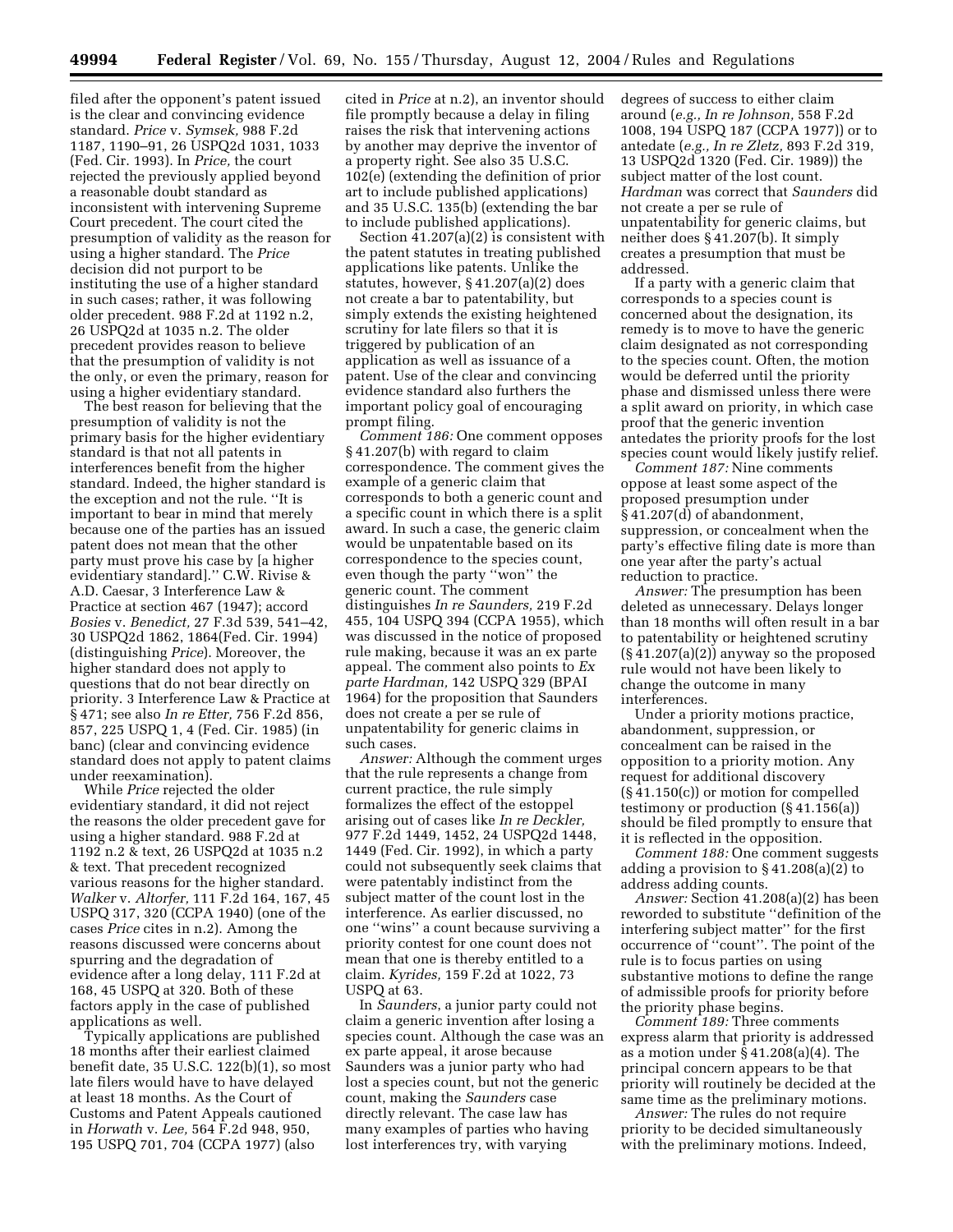the point of preliminary motions is to simplify the issues for consideration during the priority contest, for instance by better defining the patentable subject matter. Instead, the rules provide for contesting priority in the form of motions. On the other hand, the rules would permit priority to be taken up with, or instead of, preliminary motions in an appropriate case. The Board works out the details of how a given priority case will proceed on a case-by-case basis.

Motions practice is much more efficient than the current briefing practice since each movant must explain the evidence on which it relies rather than simply dumping it on the opposing party and waiting to see what can be made of it. Several interferences have already had priority contests in motions form. Typically, the junior party presents its motion along with its evidence of priority. The motion explains the evidence and gives the senior party an opportunity to see how the junior party is relying on the evidence. Next, the senior party presents its motion if it elects to present a case. Both parties then file oppositions and replies. A motions process eliminates the need for briefing after the evidence is served.

*Comment 190:* As noted previously, most of § 41.208(c) has not been adopted in the final rule. Like § 1.637 (2003), § 41.208(c) was plagued with problems of over- and under-inclusiveness. See *Hillman*, 55 USPQ2d at 1221. Section 41.208(c) is now limited to requiring a showing of patentability whenever a claim is proposed to be added or amended. Consequently, most of the comments on § 41.208(c) are moot.

Five comments address proposed § 41.208(c)(4)(ii), now part of § 41.208(c)(2), in which a party broadening the count must show the proposed count does not include prior art. Four comments address proposed § 41.208(c)(5)(i), now § 41.208(c)(1), in which a party adding a claim must show the patentability of the claim. One comment urges that the showing be limited to overcoming contrary positions taken during prosecution. The other comments oppose the rule as requiring the movant to prove a negative.

*Answer:* Section 41.208(c) is now limited to the requirement to show patentability. Any time a claim or count is added or amended, the movant must show that the claim or count does not run afoul of any known patentability problem. The comments are correct that the requirement often obliges the movant to prove a negative, but the alternative is to permit a movant to

create a patentability issue without addressing it until the reply brief. While a requirement to prove a negative should generally be avoided, sandbagging an opponent is never acceptable. Moreover, the rule is consistent with the duty of candor to the Office, particularly since the opposing party might not oppose the motion.

Not all showings of patentability require the proof of a negative. For instance, a movant adding a claim must show where the written description for the claim can be found  $(\S 41.110(c)(2))$ . Where a negative showing is required, a party may show that it is unaware of a basis for unpatentability. When an applicable patentability question has been raised during prosecution or in an opponent's motion, however, it is not onerous for the movant to address that specific question. This is particularly true for a responsive motion seeking to address an opponent's motion alleging unpatentability. The responsive motion cannot truly be responsive without explaining how it avoids the unpatentability.

For counts, the main concern arises when a count is broadened to include additional subject matter. Since a count defines the scope of proofs admissible to prove priority, it is necessary for the count to be patentable over the prior art. Otherwise, embodiments unpatentable over the prior art could be used to prove priority. As with claims, a party may show that it is unaware of prior art that would anticipate or render obvious the subject matter of the count.

*Comment 191:* One comment suggests that there be a rule in interferences comparable to § 1.56 and § 1.555 requiring candor toward the Office.

*Answer:* Such a rule falls outside the scope of this rule making and is, in any case, unnecessary. Litigants and their counsel always have a duty of candor toward a tribunal. This is particularly true when the litigant appears before the tribunal ex parte. American Bar Association, Model Rules of Professional Conduct 3.3(d). Since the Board can independently explore questions of patentability, § 41.121(f), even parties in a contested case stand before the Board in an ex parte capacity. *Cf. SmithKline Beecham Corp*. v. *Apotex Corp*., 365 F.3d 1306, 1321, 70 USPQ2d 1737, 1748 (Fed. Cir. 2004) (Gajarsa, J., concurring) (patentability can always be raised sua sponte). Moreover, the limited discovery in Board proceedings reduces the check usually available in adversarial proceedings, thus further increasing the duty of candor owed to the Office. Consequently, there is a duty of candor with or without a rule, and

the duty is high because of the nature of the proceeding.

The Office has proposed a disciplinary rule that is not as limited in scope as § 1.56 or § 1.555 as a basis for disciplining patent practitioners. 68 FR 69442, 69555, § 11.303(d). Rather than codify the existing duty of candor in yet another narrow context, the Board will rely on its authority to sanction misconduct (§ 41.128(a)) and to regulate counsel (§ 41.5) to address violations of the duty of candor that may arise in a contested case.

*Administrative Procedure Act*: The notable changes in this final rule are: (1) Consolidating ex parte appeal rules, inter partes reexamination appeal rules, and patent interference rules in a new part 41 of 37 CFR; (2) providing Subpart A of new part 41 to consolidate general provisions relating to the Board of Patent Appeals and Interferences and make them consistent across different proceedings; (3) providing an express delegation from the Director of the United States Patent and Trademark Office to the Chief Administrative Patent Judge to decide petitions arising in Board proceedings; (4) providing a delegation of limited authority to handle disqualifications under 35 U.S.C. 32 from the Director to the Chief Administrative Patent Judge; (5) providing Subpart B of new part 41 setting forth the rules of practice for ex parte appeals; (6) limiting amendments filed on or after the date of filing a brief; (7) changing the format and content of the appeal brief; (8) providing Subpart C of new part 41 setting forth the rules of practice for inter partes reexamination appeals; (9) providing Subpart D of new part 41 setting forth general rules of practice for contested cases, which currently are patent interferences (35 U.S.C. 135) and ownership (42 U.S.C. 2182 and 2457(d)); (10) providing Subpart E of new part 41 setting forth rules of practice specific to patent interferences; (11) clarifying issues regarding when there is an interference-in-fact, how claims correspond to a count, and how benefit of earlier applications is accorded; (12) providing that an applicant adding a claim to provoke an interference with a patent pursuant to a requirement by an examiner must provide additional details about the count, accorded benefit, and claim correspondence for the proposed interference, and (13) clarifying that a two-way unpatentability test is used to determine whether claimed inventions interfere.

The changes in this final rule relate solely to the procedure to be followed in filing and prosecuting a patent application, filing and prosecuting an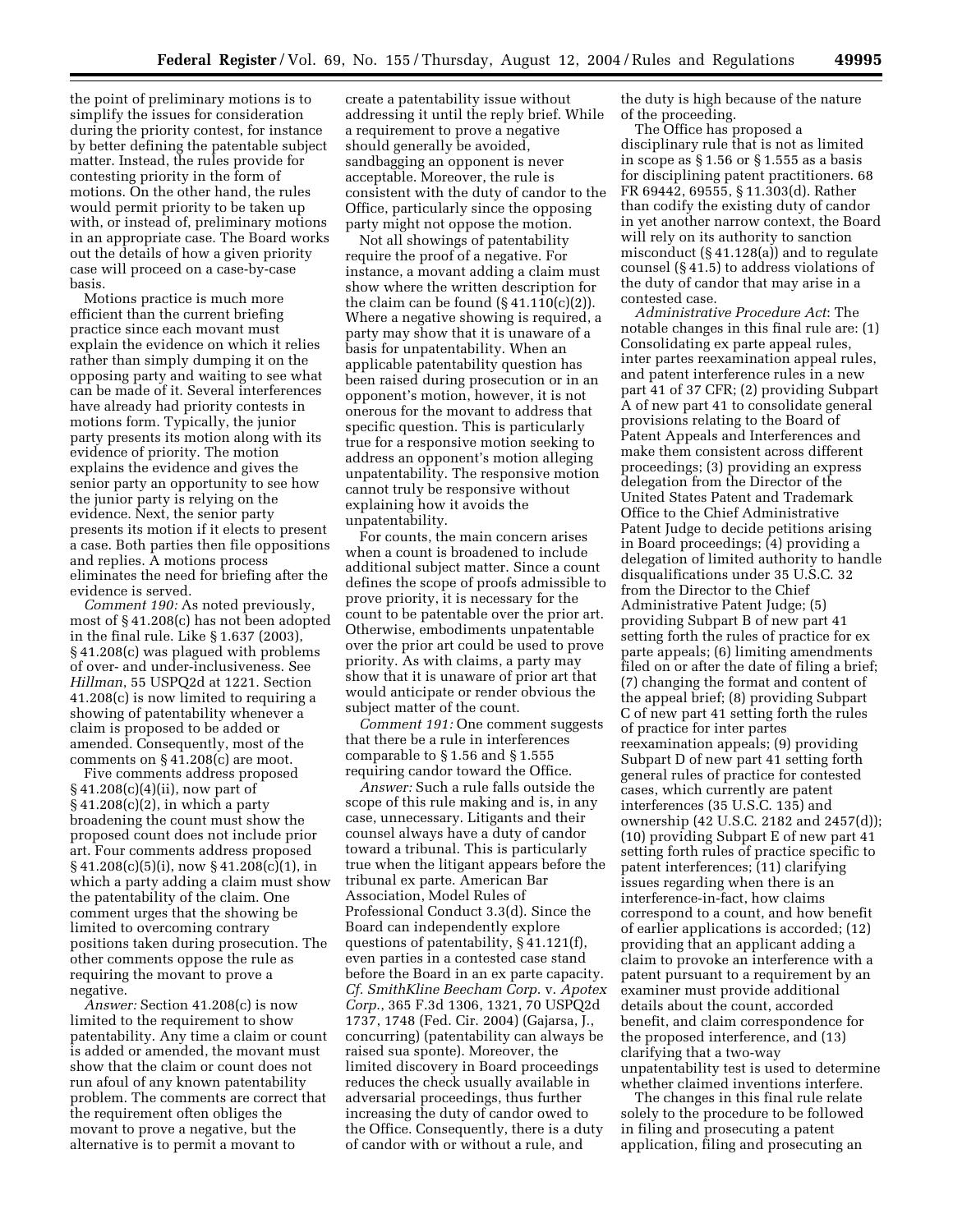appeal to the Board, and contested cases. Therefore, these rule changes involve interpretive rules, or rules of agency practice and procedure under 5 U.S.C. 553(b)(A), and prior notice and an opportunity for public comment were not required pursuant to 5 U.S.C. 553(b)(A) (or any other law). *See Bachow Communications Inc*. v. *FCC*, 237 F.3d 683, 690 (D.C. Cir. 2001) (rules governing an application process are ''rules of agency organization, procedure, or practice'' and exempt from the Administrative Procedure Act's notice and comment requirement); *Merck & Co., Inc*. v. *Kessler*, 80 F.3d 1543, 1549–50, 38 USPQ2d 1347, 1351 (Fed. Cir. 1996) (the rules of practice promulgated under the authority of former 35 U.S.C. 6(a) (now in 35 U.S.C. 2(b)(2)) are not substantive rules (to which the notice and comment requirements of the Administrative Procedure Act apply)); *Fressola* v. *Manbeck*, 36 USPQ2d 1211, 1215 (D.D.C. 1995) (''it is doubtful whether any of the rules formulated to govern patent and trade-mark practice are other than 'interpretative rules, general statements of policy, \* \* \* procedure, or practice' '' (quoting C.W. Ooms, *The United States Patent Office and the Administrative Procedure Act*, 38 Trademark Rep. 149, 153 (1948).

*Regulatory Flexibility Act:* As previously discussed, the changes in this final rule involve interpretive rules, or rules of agency practice and procedure, and prior notice and an opportunity for public comment were not required pursuant to 5 U.S.C. 553(b)(A) (or any other law). Because prior notice and an opportunity for public comment were not required for the changes in this final rule, a final Regulatory Flexibility Act analysis is also not required for the changes in this final rule. *See* 5 U.S.C. 603.

Nevertheless, the Office published a notice of proposed rule making in the **Federal Register**, 68 FR 66648 (Nov. 26, 2003), and in the Official Gazette of the United States Patent Office, 1277 OG 139 (Dec. 23, 2003), in order to solicit public participation with regard to this rule package. Pursuant to the notice of proposed rule making, the Deputy General Counsel for General Law of the United States Patent and Trademark Office certified to the Chief Counsel for Advocacy of the Small Business Administration under the provisions of section 605(b) of the Regulatory Flexibility Act that the proposed rule would not have a significant economic impact on a substantial number of small entities. No comments were received which referenced any impact the

proposed rules would have on small entities.

The Office receives approximately 350,000 patent applications annually. The final rules contained in this rule package apply to those applications where an appeal brief is filed with the Board and to those applications where an interference is suggested.

Approximately 7,300 appeal briefs are filed in the Office each year. Of this number, small entities file, on average, approximately 1,552 appeal briefs annually. For example, in Fiscal Year 2003, 1,717 small entities filed appeal briefs; in Fiscal Year 2002, 1,442 small entities filed appeal briefs; and in Fiscal Year 2001, 1,497 small entities filed appeal briefs. The average number of small entities affected by these rule changes is a very small percentage of the total number of applications processed by the Office (approximately 0.4%). These final rules do not impact a substantial number of small entities. Moreover, the fees associated with filing an appeal with the Board are set by statute and by previous rule makings, and have not been adjusted in any manner in the current rule making. The procedural rules contained in this rule making package do not increase the cost of filing or processing an appeal before the Board. Thus, these rules have no significant economic impact on small entities.

On average, about 109 interferences are declared in the Office each year. For example, in Fiscal Year 2003, 95 interferences were declared; in Fiscal Year 2002, 109 interferences were declared; and in Fiscal Year 2001, 124 interferences were declared. The Office does not maintain statistics to show the number of small entities that participate in interferences before the Office annually. Each interference involves two parties. Even assuming that every participant in an interference proceeding is a small entity (double the average number of interferences—about 218 per year), the average number of small entities possibly affected by these rule changes is a very small percentage of the total number of applications processed by the Office (approximately 0.0006%). These final rules do not impact a substantial number of small entities. Moreover, the fees associated with filing an interference with the Board are set by statute and by previous rule makings, and have not been adjusted in any manner in the current rule making. The procedural rules contained in this rule making package do not increase the cost of filing or processing an interference before the Board. Thus, these rules have no

significant economic impact on small entities.

Accordingly, the Deputy General Counsel for General Law of the United States Patent and Trademark Office has certified to the Chief Counsel for Advocacy of the Small Business Administration that changes contained in this final rule will not have a significant economic impact on a substantial number of small entities.

*Executive Order 13132*: This final rule does not contain policies with federalism implications sufficient to warrant preparation of a Federalism Assessment under Executive Order 13132 (Aug. 4, 1999).

*Executive Order 12866*: This final rule has been determined to be not significant for purposes of Executive Order 12866 (Sept. 30, 1993).

*Paperwork Reduction Act*: This final rule involves information collection requirements which are subject to review by the Office of Management and Budget (OMB) under the Paperwork Reduction Act of 1995 (44 U.S.C. 3501 *et seq.*).

Currently approved forms include PTO/SB/31 (Notice of appeal) and PTO/ SB/32 (Request for hearing), both of which were cleared under the OMB 0651–0031 collection, which will expire at the end of July 2006.

Notwithstanding any other provision of law, no person is required to respond to nor shall a person be subject to a penalty for failure to comply with a collection of information subject to the requirements of the Paperwork Reduction Act unless that collection of information displays a currently valid OMB control number.

#### **List of Subjects**

## *37 CFR Part 1*

Administrative practice and procedure, Biologics, Courts, Freedom of information, Inventions and patents, Reporting and recordkeeping requirements, Small businesses.

#### *37 CFR Part 5*

Classified information, Exports, Foreign relations, Inventions and patents.

## *37 CFR Part 10*

Administrative practice and procedure, Inventions and patents, Lawyers, Reporting and recordkeeping requirements.

## *37 CFR Part 11*

Administrative practice and procedure, Inventions and patents, Lawyers, Reporting and recordkeeping requirements.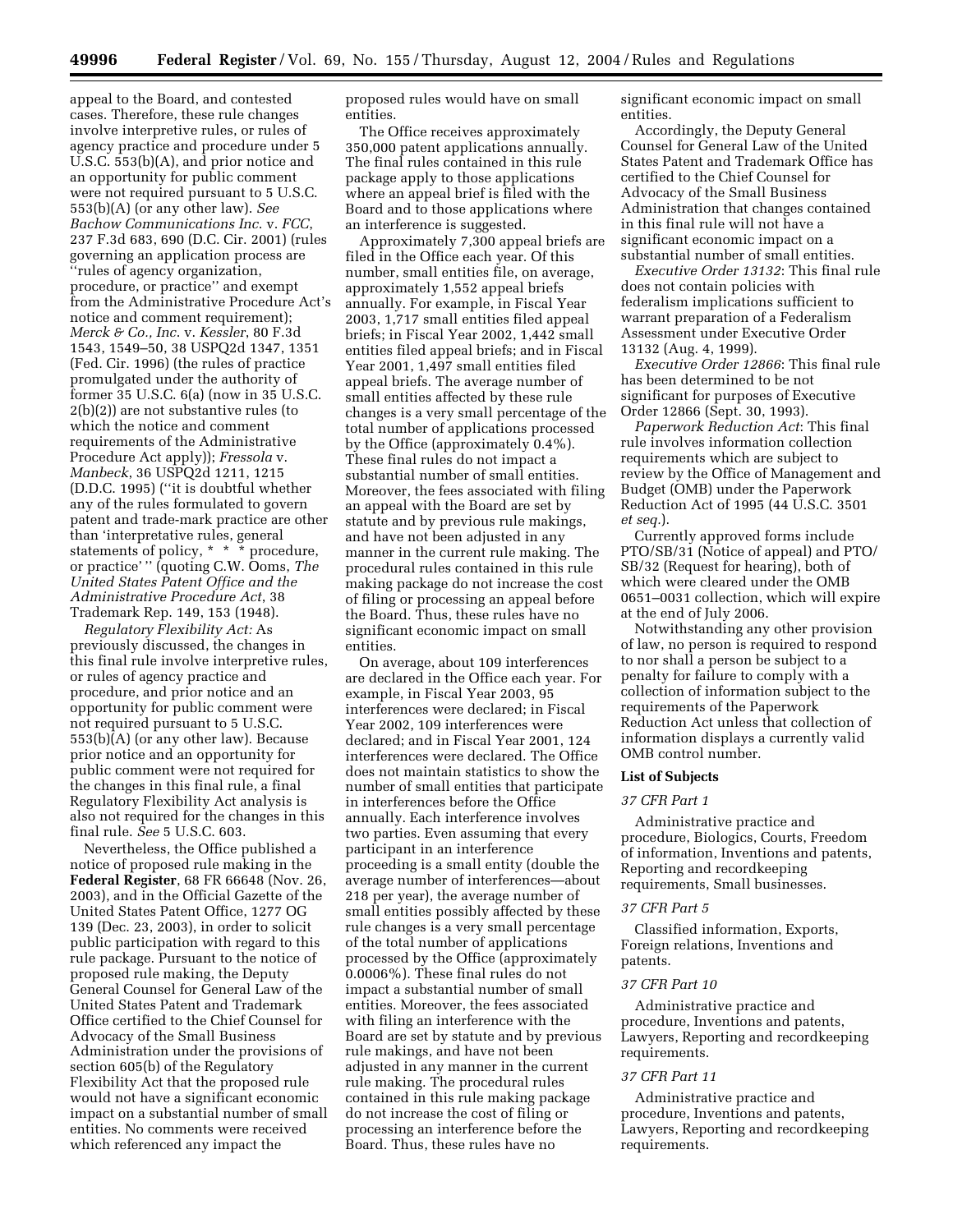## *37 CFR Part 41*

Administrative practice and procedure, Inventions and patents, Lawyers.

■ For the reasons stated in the preamble, the Under Secretary of Commerce for Intellectual Property and Director of the United States Patent and Trademark Office amends 37 CFR chapter I as follows:

## **PART 1—RULES OF PRACTICE IN PATENT CASES**

■ 1. The authority citation continues to read as follows:

**Authority:** 35 U.S.C. 2(b)(2), unless otherwise noted.

■ 2. Amend § 1.1 to remove paragraph (a)(1)(iii) and to revise paragraph  $(a)(1)(ii)$  to read as follows:

#### **§ 1.1 Addresses for non-trademark correspondence with the United States Patent and Trademark Office.**

 $(a) * * * *$ 

 $(1) * * * *$ 

(ii) *Board of Patent Appeals and Interferences*. See § 41.10 of this title. Notices of appeal, appeal briefs, reply briefs, requests for oral hearing, as well as all other correspondence in an application or a patent involved in an appeal to the Board for which an address is not otherwise specified, should be addressed as set out in paragraph (a)(1)(i) of this section. \* \* \* \* \*

■ 3. In § 1.4, revise paragraph (a)(2) to read as follows:

#### **§ 1.4 Nature of correspondence and signature requirements.**

 $(a) * * * *$ 

(2) Correspondence in and relating to a particular application or other proceeding in the Office. See particularly the rules relating to the filing, processing, or other proceedings of national applications in subpart B, §§ 1.31 to 1.378; of international applications in subpart C, §§ 1.401 to 1.499; of ex parte reexaminations of patents in subpart D, §§ 1.501 to 1.570; of extension of patent term in subpart F, §§ 1.710 to 1.785; of inter partes reexaminations of patents in subpart H, §§ 1.902 to 1.997; and of the Board of Patent Appeals and Interferences in part 41 of this title.

\* \* \* \* \*

## **§ 1.5 [Amended]**

■ 4. Remove and reserve § 1.5(e).

■ 5. Amend § 1.6 by revising paragraph (d)(9) to read as follows:

#### **§ 1.6 Receipt of correspondence.**

\* \* \* \* \*

 $(d) * * * *$ 

(9) In contested cases before the Board of Patent Appeals and Interferences except as the Board may expressly authorize.

\* \* \* \* \*

■ 6. Amend § 1.8 by removing and reserving paragraph (a)(2)(i)(B) and by revising paragraph (a)(2)(i)(C) to read as follows:

## **§ 1.8 Certificate of mailing or transmission.**

 $(a) * * * *$ 

 $(2) * * * *$  $(i) * * * *$ 

(C) Papers filed in contested cases before the Board of Patent Appeals and Interferences, which are governed by § 41.106(f) of this title;

\* \* \* \* \*

■ 7. In § 1.9, revise paragraph (g) to read as follows:

## **§ 1.9 Definitions.**

\* \* \* \* \*

(g) For definitions in Board of Patent Appeals and Interferences proceedings, see part 41 of this title. \* \* \* \* \*

■ 8. In § 1.11, revise paragraph (e) to read as follows:

## **§ 1.11 Files open to the public.**  \* \* \* \* \*

\* \* \* \* \*

(e) Except as prohibited in § 41.6(b), the file of any interference is open to public inspection and copies of the file may be obtained upon payment of the fee therefor.

■ 9. Amend § 1.14 by revising paragraph (e) to read as follows:

## **§ 1.14 Patent applications preserved in confidence.**

\* \* \* \* \* (e) *Decisions by the Director.* Any decision by the Director that would not otherwise be open to public inspection may be published or made available for public inspection if:

(1) The Director believes the decision involves an interpretation of patent laws or regulations that would be of precedential value; and

(2) The applicant is given notice and an opportunity to object in writing within two months on the ground that the decision discloses a trade secret or other confidential information. Any objection must identify the deletions in the text of the decision considered necessary to protect the information, or explain why the entire decision must be withheld from the public to protect such information. An applicant or party will be given time, not less than twenty days,

to request reconsideration and seek court review before any portions of a decision are made public under this paragraph over his or her objection. \* \* \* \* \*

■ 10. In § 1.17, remove and reserve paragraphs (c) and (d), and revise paragraphs (b) and (h) to read as follows:

#### **§ 1.17 Patent application and reexamination processing fees.**

\* \* \* \* \*

(b) For fees in proceedings before the Board of Patent Appeals and Interferences, see § 41.20 of this title. \* \* \* \* \*

(h) For filing a petition under one of the following sections which refers to this paragraph: \$130.00.

- § 1.12—for access to an assignment record.
- § 1.14—for access to an application.
- § 1.47—for filing by other than all the inventors or a person not the inventor.
- § 1.53(e)—to accord a filing date.
- § 1.59—for expungement of
- information.
- § 1.84—for accepting color drawings or photographs.
- § 1.91—for entry of a model or exhibit.
- § 1.102—to make an application special.
- § 1.103(a)—to suspend action in an application.
- § 1.138(c)—to expressly abandon an application to avoid publication.

§ 1.182—for decision on a question not specifically provided for.

- § 1.183—to suspend the rules.
- § 1.295—for review of refusal to publish a statutory invention
- registration.
- § 1.313—to withdraw an application from issue.
- § 1.314—to defer issuance of a patent.

§ 1.377—for review of decision refusing to accept and record payment of a maintenance fee filed prior to expiration of a patent.

§ 1.378(e)—for reconsideration of decision on petition refusing to accept delayed payment of maintenance fee in an expired patent.

§ 1.741(b)—to accord a filing date to an application under § 1.740 for extension of a patent term.

§ 5.12—for expedited handling of a foreign filing license.

§ 5.15—for changing the scope of a license.

§ 5.25—for retroactive license.

- § 104.3—for waiver of a rule in Part 104 of this title.
- \* \* \* \* \*

■ 11. Revise § 1.36 to read as follows: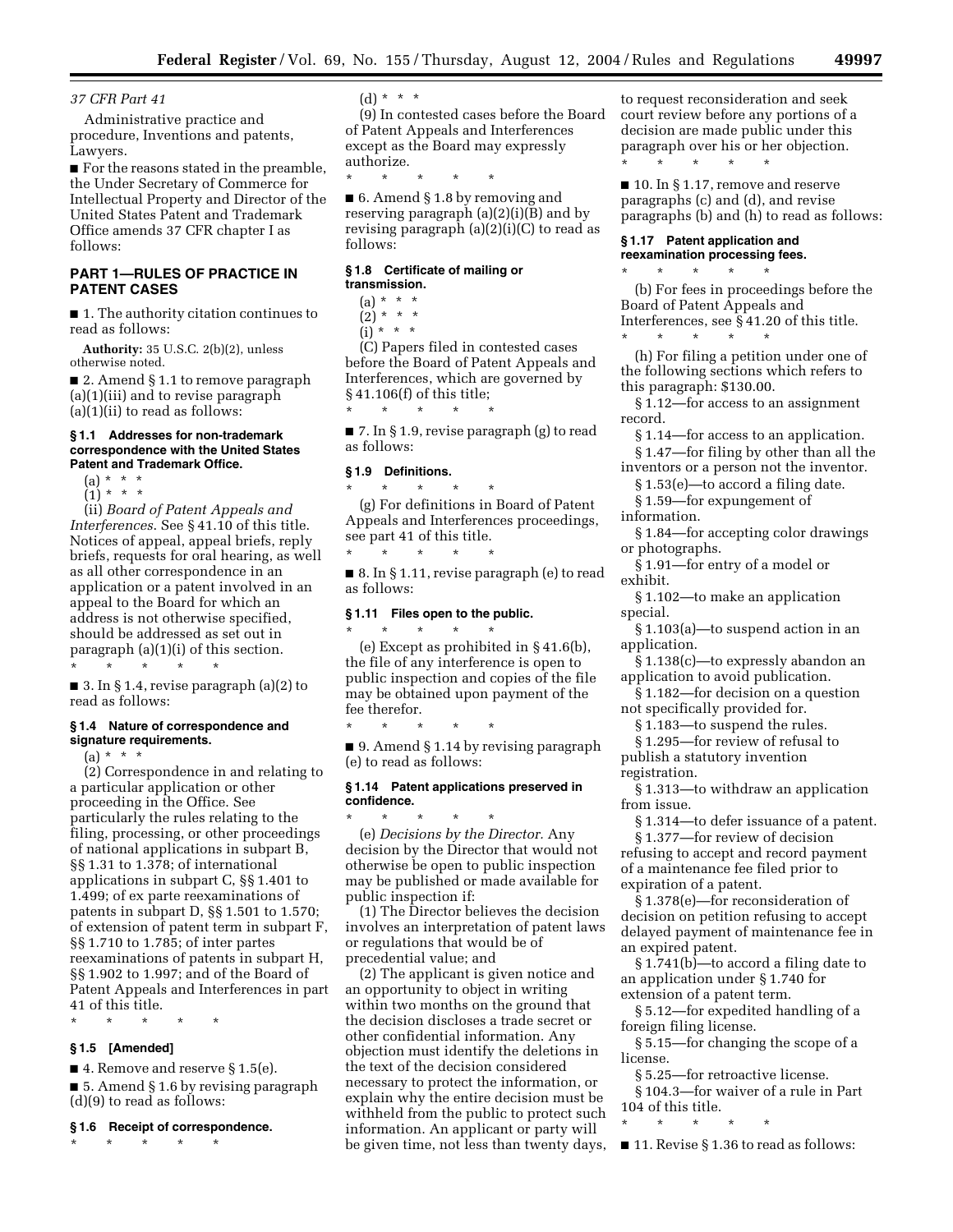#### **§ 1.36 Revocation of power of attorney; withdrawal of patent attorney or agent.**

(a) A power of attorney, pursuant to § 1.32(b), may be revoked at any stage in the proceedings of a case by an applicant for patent (§ 1.41(b)) or an assignee of the entire interest of the applicant. A power of attorney to the patent practitioners associated with a Customer Number will be treated as a request to revoke any powers of attorney previously given. Fewer than all of the applicants (or by fewer than the assignee of the entire interest of the applicant) may only revoke the power of attorney upon a showing of sufficient cause, and payment of the petition fee set forth in § 1.17(h). A registered patent attorney or patent agent will be notified of the revocation of the power of attorney. Where power of attorney is given to the patent practitioners associated with a Customer Number  $(\S 1.32(c)(2))$ , the practitioners so appointed will also be notified of the revocation of the power of attorney when the power of attorney to all of the practitioners associated with the Customer Number is revoked. The notice of revocation will be mailed to the correspondence address for the application (§ 1.33) in effect before the revocation. An assignment will not of itself operate as a revocation of a power previously given, but the assignee of the entire interest of the applicant may revoke previous powers of attorney and give another power of attorney of the assignee's own selection as provided in § 1.32(b).

(b) A registered patent attorney or patent agent who has been given a power of attorney pursuant to § 1.32(b) may withdraw as attorney or agent of record upon application to and approval by the Director. The applicant or patent owner will be notified of the withdrawal of the registered patent attorney or patent agent. Where power of attorney is given to the patent practitioners associated with a Customer Number, a request to delete all of the patent practitioners associated with the Customer Number may not be granted if an applicant has given power of attorney to the patent practitioners associated with the Customer Number in an application that has an Office action to which a reply is due, but insufficient time remains for the applicant to file a reply. See § 41.5 of this title for withdrawal during proceedings before the Board of Patent Appeals and Interferences.

■ 12. Amend § 1.48 by revising paragraphs (a), (b), (c) and (i), and adding paragraph (j), to read as follows:

#### **§ 1.48 Correction of inventorship in a patent application, other than a reissue application, pursuant to 35 U.S.C. 116.**

(a) *Nonprovisional application after oath/declaration filed.* If the inventive entity is set forth in error in an executed § 1.63 oath or declaration in a nonprovisional application, and such error arose without any deceptive intention on the part of the person named as an inventor in error or on the part of the person who through error was not named as an inventor, the inventorship of the nonprovisional application may be amended to name only the actual inventor or inventors. Amendment of the inventorship requires:

(1) A request to correct the inventorship that sets forth the desired inventorship change;

(2) A statement from each person being added as an inventor and from each person being deleted as an inventor that the error in inventorship occurred without deceptive intention on his or her part;

(3) An oath or declaration by the actual inventor or inventors as required by § 1.63 or as permitted by §§ 1.42, 1.43 or § 1.47;

(4) The processing fee set forth in § 1.17(i); and

(5) If an assignment has been executed by any of the original named inventors, the written consent of the assignee (see § 3.73(b) of this chapter).

(b) *Nonprovisional application—fewer inventors due to amendment or cancellation of claims.* If the correct inventors are named in a nonprovisional application, and the prosecution of the nonprovisional application results in the amendment or cancellation of claims so that fewer than all of the currently named inventors are the actual inventors of the invention being claimed in the nonprovisional application, an amendment must be filed requesting deletion of the name or names of the person or persons who are not inventors of the invention being claimed. Amendment of the inventorship requires:

(1) A request, signed by a party set forth in § 1.33(b), to correct the inventorship that identifies the named inventor or inventors being deleted and acknowledges that the inventor's invention is no longer being claimed in the nonprovisional application; and

(2) The processing fee set forth in § 1.17(i).

(c) *Nonprovisional application inventors added for claims to previously unclaimed subject matter.* If a nonprovisional application discloses unclaimed subject matter by an inventor or inventors not named in the

application, the application may be amended to add claims to the subject matter and name the correct inventors for the application. Amendment of the inventorship requires:

(1) A request to correct the inventorship that sets forth the desired inventorship change;

(2) A statement from each person being added as an inventor that the addition is necessitated by amendment of the claims and that the inventorship error occurred without deceptive intention on his or her part;

(3) An oath or declaration by the actual inventors as required by § 1.63 or as permitted by §§ 1.42, 1.43, or § 1.47;

(4) The processing fee set forth in § 1.17(i); and

(5) If an assignment has been executed by any of the original named inventors, the written consent of the assignee (see § 3.73(b) of this chapter).

(i) *Correction of inventorship in patent.* See § 1.324 for correction of inventorship in a patent.

\* \* \* \* \*

(j) *Correction of inventorship in a contested case before the Board of Patent Appeals and Interferences.* In a contested case under part 41, subpart D, of this title, a request for correction of an application must be in the form of a motion under  $\S 41.121(a)(2)$  of this title and must comply with the requirements of this section.

 $\blacksquare$  13. In § 1.55, revise paragraphs (a)(3) and (a)(4) to read as follows:

#### **§ 1.55 Claim for foreign priority.**

 $(a) * * * *$ 

(3) The Office may require that the claim for priority and the certified copy of the foreign application be filed earlier than provided in paragraphs (a)(1) or (a)(2) of this section:

(i) When the application becomes involved in an interference (see § 41.202 of this title),

(ii) When necessary to overcome the date of a reference relied upon by the examiner, or

(iii) When deemed necessary by the examiner.

(4)(i) An English language translation of a non-English language foreign application is not required except:

(A) When the application is involved in an interference (see § 41.202 of this title),

(B) When necessary to overcome the date of a reference relied upon by the examiner, or

(C) When specifically required by the examiner.

(ii) If an English language translation is required, it must be filed together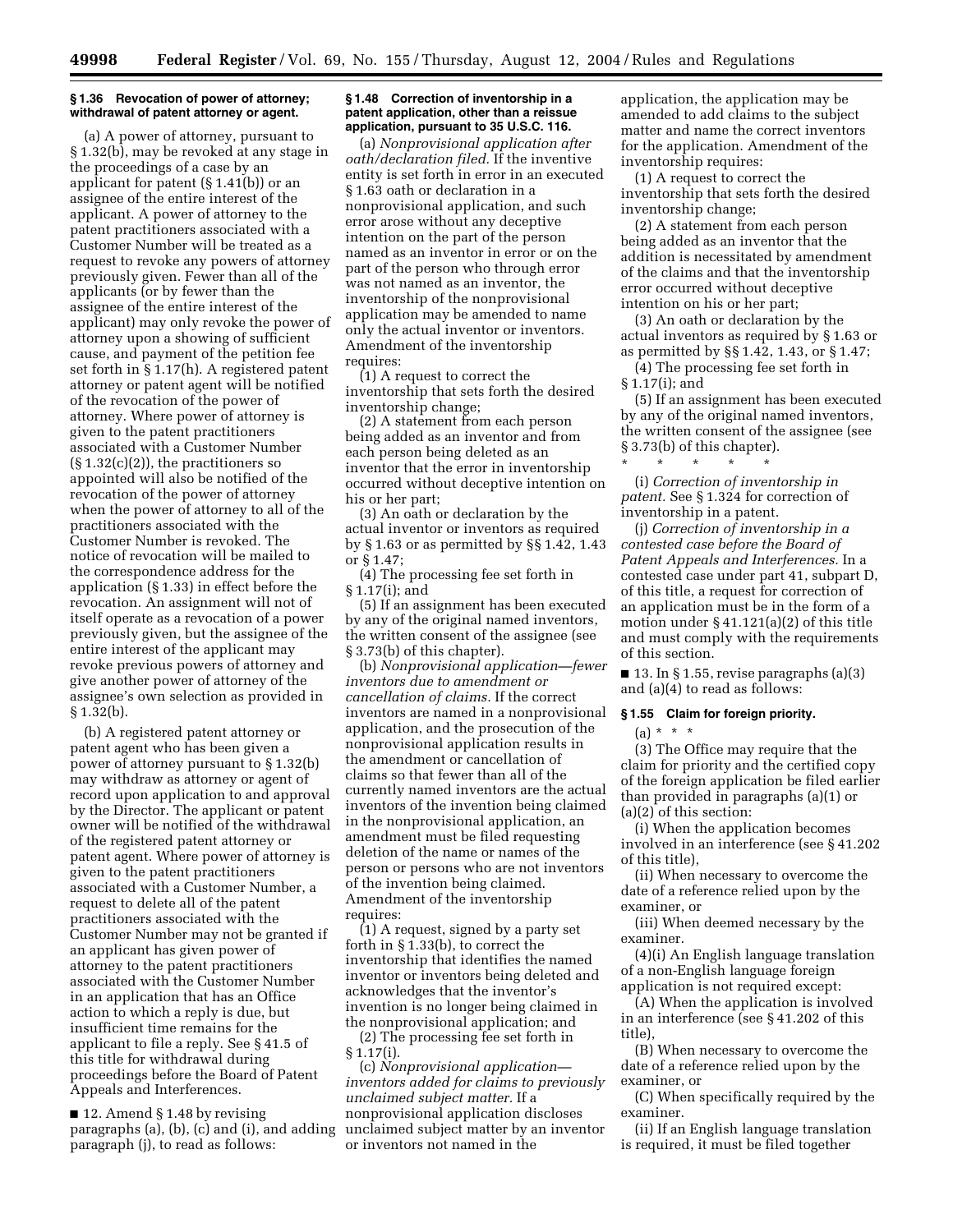with a statement that the translation of the certified copy is accurate.

\* \* \* \* \*

■ 14. In § 1.59, revise paragraph (a)(1) to read as follows:

## **§ 1.59 Expungement of information or copy of papers in application file.**

(a)(1) Information in an application will not be expunged, except as provided in paragraph (b) of this section or § 41.7(a) of this title.

\* \* \* \* \*

\* \* \* \* \*

 $\blacksquare$  15. In § 1.103, revise paragraph (g) to read as follows:

## **§ 1.103 Suspension of action by the Office.**

(g) *Statutory invention registration.*  The Office will suspend action by the Office for the entire pendency of an application if the Office has accepted a request to publish a statutory invention registration in the application, except for purposes relating to patent interference proceedings under part 41, subpart D, of this title.

■ 16. Revise § 1.112 to read as follows:

#### **§ 1.112 Reconsideration before final action.**

After reply by applicant or patent owner (§ 1.111 or § 1.945) to a non-final action and any comments by an inter partes reexamination requester (§ 1.947), the application or the patent under reexamination will be reconsidered and again examined. The applicant, or in the case of a reexamination proceeding the patent owner and any third party requester, will be notified if claims are rejected, objections or requirements made, or decisions favorable to patentability are made, in the same manner as after the first examination (§ 1.104). Applicant or patent owner may reply to such Office action in the same manner provided in § 1.111 or § 1.945, with or without amendment, unless such Office action indicates that it is made final (§ 1.113) or an appeal (§ 41.31 of this title) has been taken (§ 1.116), or in an inter partes reexamination, that it is an action closing prosecution (§ 1.949) or a right of appeal notice (§ 1.953).

■ 17. In § 1.113, revise paragraph (a) to read as follows:

## **§ 1.113 Final rejection or action.**

(a) On the second or any subsequent examination or consideration by the examiner the rejection or other action may be made final, whereupon applicant's, or for ex parte reexaminations filed under § 1.510, patent owner's reply is limited to appeal in the case of rejection of any claim

(§ 41.31 of this title), or to amendment as specified in § 1.114 or § 1.116. Petition may be taken to the Director in the case of objections or requirements not involved in the rejection of any claim (§ 1.181). Reply to a final rejection or action must comply with § 1.114 or paragraph (c) of this section. For final actions in an inter partes reexamination filed under § 1.913, see § 1.953.

■ 18. In § 1.114, revise paragraph (d) to read as follows:

#### **§ 1.114 Request for continued examination.**

\* \* \* \* \*

\* \* \* \* \* (d) If an applicant timely files a submission and fee set forth in § 1.17(e), the Office will withdraw the finality of any Office action and the submission will be entered and considered. If an applicant files a request for continued examination under this section after appeal, but prior to a decision on the appeal, it will be treated as a request to withdraw the appeal and to reopen prosecution of the application before the examiner. An appeal brief (§ 41.37 of this title) or a reply brief (§ 41.41 of this title), or related papers, will not be considered a submission under this section.

\* \* \* \* \*

■ 19. Revise § 1.116 to read as follows:

## **§ 1.116 Amendments and affidavits or other evidence after final action and prior to appeal.**

(a) An amendment after final action must comply with § 1.114 or this section.

(b) After a final rejection or other final action (§ 1.113) in an application or in an ex parte reexamination filed under § 1.510, or an action closing prosecution (§ 1.949) in an inter partes reexamination filed under § 1.913, but before or on the same date of filing an appeal (§ 41.31 or § 41.61 of this title):

(1) An amendment may be made canceling claims or complying with any requirement of form expressly set forth in a previous Office action;

(2) An amendment presenting rejected claims in better form for consideration on appeal may be admitted; or

(3) An amendment touching the merits of the application or patent under reexamination may be admitted upon a showing of good and sufficient reasons why the amendment is necessary and was not earlier presented.

(c) The admission of, or refusal to admit, any amendment after a final rejection, a final action, an action closing prosecution, or any related proceedings will not operate to relieve the application or reexamination

proceeding from its condition as subject to appeal or to save the application from abandonment under § 1.135, or the reexamination prosecution from termination under § 1.550(d) or § 1.957(b) or limitation of further prosecution under § 1.957(c).

(d)(1) Notwithstanding the provisions of paragraph (b) of this section, no amendment other than canceling claims, where such cancellation does not affect the scope of any other pending claim in the proceeding, can be made in an inter partes reexamination proceeding after the right of appeal notice under § 1.953 except as provided in § 1.981 or as permitted by § 41.77(b)(1) of this title.

(2) Notwithstanding the provisions of paragraph (b) of this section, an amendment made after a final rejection or other final action (§ 1.113) in an ex parte reexamination filed under § 1.510, or an action closing prosecution (§ 1.949) in an inter partes reexamination filed under § 1.913 may not cancel claims where such cancellation affects the scope of any other pending claim in the reexamination proceeding except as provided in § 1.981 or as permitted by § 41.77(b)(1) of this title.

(e) An affidavit or other evidence submitted after a final rejection or other final action (§ 1.113) in an application or in an ex parte reexamination filed under § 1.510, or an action closing prosecution (§ 1.949) in an inter partes reexamination filed under § 1.913 but before or on the same date of filing an appeal (§ 41.31 or § 41.61 of this title), may be admitted upon a showing of good and sufficient reasons why the affidavit or other evidence is necessary and was not earlier presented.

(f) Notwithstanding the provisions of paragraph (e) of this section, no affidavit or other evidence can be made in an inter partes reexamination proceeding after the right of appeal notice under § 1.953 except as provided in § 1.981 or as permitted by § 41.77(b)(1) of this title.

(g) After decision on appeal, amendments, affidavits and other evidence can only be made as provided in §§ 1.198 and 1.981, or to carry into effect a recommendation under § 41.50(c) of this title.

 $\blacksquare$  20. In § 1.131, revise paragraph (a)(1) to read as follows:

## **§ 1.131 Affidavit or declaration of prior invention.**

 $(a) * * * *$ 

(1) The rejection is based upon a U.S. patent or U.S. patent application publication of a pending or patented application to another or others which claims the same patentable invention as defined in § 41.203(a) of this title, in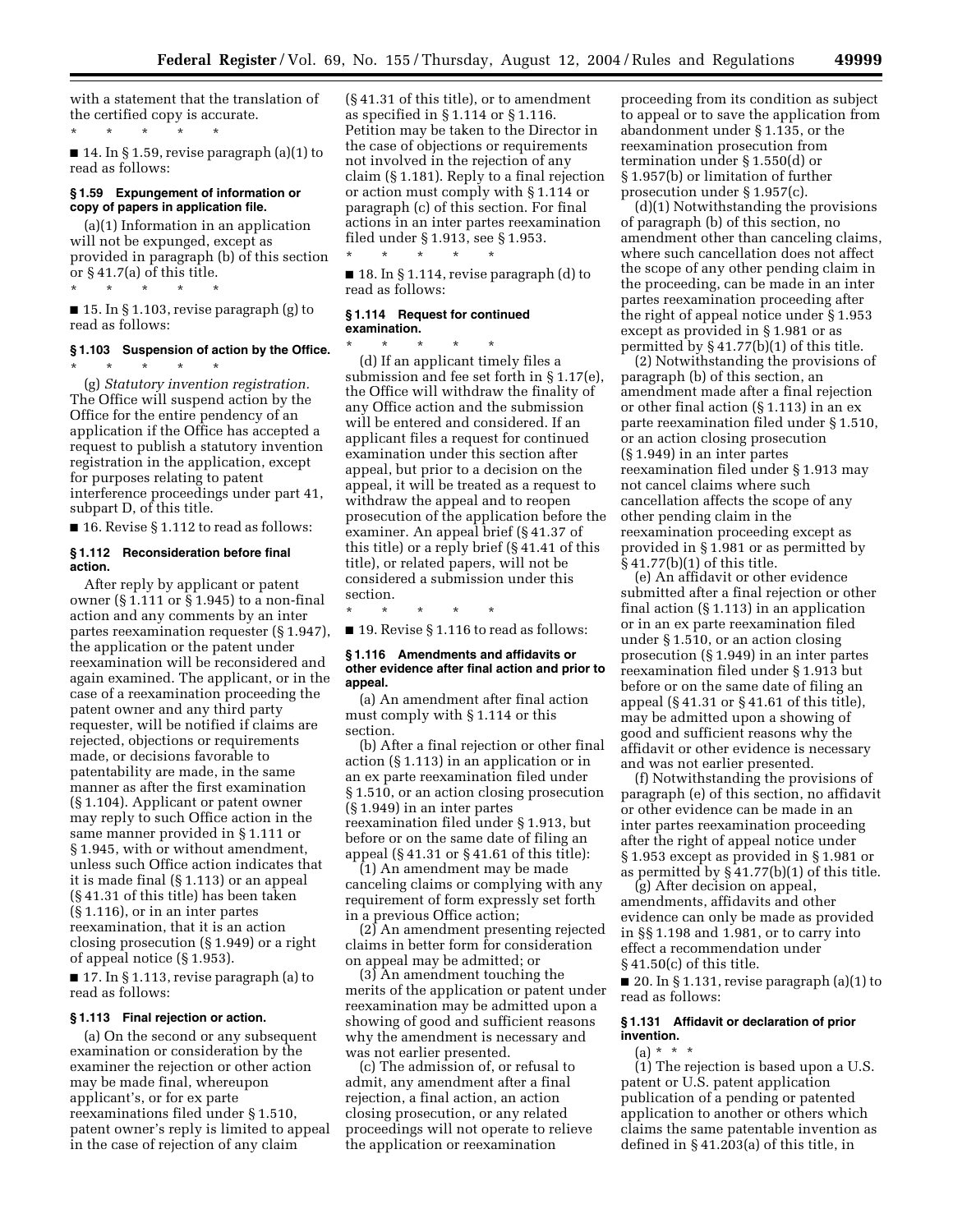which case an applicant may suggest an interference pursuant to § 41.202(a) of this title; or

\* \* \* \* \*

 $\blacksquare$  21. In § 1.136, revise paragraphs (a)(1), (a)(2), and (b) to read as follows:

## **§ 1.136 Extensions of time.**

(a)(1) If an applicant is required to reply within a nonstatutory or shortened statutory time period, applicant may extend the time period for reply up to the earlier of the expiration of any maximum period set by statute or five months after the time period set for reply, if a petition for an extension of time and the fee set in § 1.17(a) are filed, unless:

(i) Applicant is notified otherwise in an Office action;

(ii) The reply is a reply brief submitted pursuant to § 41.41 of this title;

(iii) The reply is a request for an oral hearing submitted pursuant to § 41.47(a) of this title;

(iv) The reply is to a decision by the Board of Patent Appeals and Interferences pursuant to § 1.304 or to § 41.50 or § 41.52 of this title; or

(v) The application is involved in a contested case (§ 41.101(a) of this title).

(2) The date on which the petition and the fee have been filed is the date for purposes of determining the period of extension and the corresponding amount of the fee. The expiration of the time period is determined by the amount of the fee paid. A reply must be filed prior to the expiration of the period of extension to avoid abandonment of the application (§ 1.135), but in no situation may an applicant reply later than the maximum time period set by statute, or be granted an extension of time under paragraph (b) of this section when the provisions of this paragraph are available. See § 1.304 for extensions of time to appeal to the U.S. Court of Appeals for the Federal Circuit or to commence a civil action; § 1.550(c) for extensions of time in ex parte reexamination proceedings, § 1.956 for extensions of time in inter partes reexamination proceedings; and §§ 41.4(a) and 41.121(a)(3) of this title for extensions of time in contested cases before the Board of Patent Appeals and Interferences.

\* \* \* \* \*

(b) When a reply cannot be filed within the time period set for such reply and the provisions of paragraph (a) of this section are not available, the period for reply will be extended only for sufficient cause and for a reasonable time specified. Any request for an extension of time under this paragraph

must be filed on or before the day on which such reply is due, but the mere filing of such a request will not affect any extension under this paragraph. In no situation can any extension carry the date on which reply is due beyond the maximum time period set by statute. See § 1.304 for extensions of time to appeal to the U.S. Court of Appeals for the Federal Circuit or to commence a civil action; § 1.550(c) for extensions of time in ex parte reexamination proceedings; and § 1.956 for extensions of time in inter partes reexamination proceedings.

\* \* \* \* \*

\* \* \* \* \*

 $\blacksquare$  22. In § 1.181, revise paragraph (a)(3) to read as follows:

## **§ 1.181 Petition to the Director.**

 $(a) * * *$ (3) To invoke the supervisory authority of the Director in appropriate circumstances. For petitions involving action of the Board of Patent Appeals and Interferences, see § 41.3 of this title.

■ 23. Revise § 1.191 to read as follows:

#### **§ 1.191 Appeal to Board of Patent Appeals and Interferences.**

Appeals to the Board of Patent Appeals and Interferences under 35 U.S.C. 134(a) and (b) are conducted according to part 41 of this title.

## **§§ 1.192, 1.193, 1.194, 1.195, and 1.196 [Removed and reserved].**

■ 24. Remove and reserve §§ 1.192 through 1.196.

■ 25. Revise § 1.197 to read as follows:

#### **§ 1.197 Return of jurisdiction from the Board of Patent Appeals and Interferences; termination of proceedings.**

(a) *Return of jurisdiction from the Board of Patent Appeals and Interferences.* Jurisdiction over an application or patent under ex parte reexamination proceeding passes to the examiner after a decision by the Board of Patent Appeals and Interferences upon transmittal of the file to the examiner, subject to appellant's right of appeal or other review, for such further action by appellant or by the examiner, as the condition of the application or patent under ex parte reexamination proceeding may require, to carry into effect the decision of the Board of Patent Appeals and Interferences.

(b) *Termination of proceedings.* (1) Proceedings on an application are considered terminated by the dismissal of an appeal or the failure to timely file an appeal to the court or a civil action (§ 1.304) except:

(i) Where claims stand allowed in an application; or

(ii) Where the nature of the decision requires further action by the examiner.

(2) The date of termination of proceedings on an application is the date on which the appeal is dismissed or the date on which the time for appeal to the U.S. Court of Appeals for the Federal Circuit or review by civil action (§ 1.304) expires in the absence of further appeal or review. If an appeal to the U.S. Court of Appeals for the Federal Circuit or a civil action has been filed, proceedings on an application are considered terminated when the appeal or civil action is terminated. A civil action is terminated when the time to appeal the judgment expires. An appeal to the U.S. Court of Appeals for the Federal Circuit, whether from a decision of the Board or a judgment in a civil action, is terminated when the mandate is issued by the Court.

■ 26. Revise § 1.198 to read as follows:

#### **§ 1.198 Reopening after a final decision of the Board of Patent Appeals and Interferences.**

When a decision by the Board of Patent Appeals and Interferences on appeal has become final for judicial review, prosecution of the proceeding before the primary examiner will not be reopened or reconsidered by the primary examiner except under the provisions of § 1.114 or § 41.50 of this title without the written authority of the Director, and then only for the consideration of matters not already adjudicated, sufficient cause being shown.

■ 27. In § 1.248, revise paragraph (c) to read as follows:

## **§ 1.248 Service of papers; manner of service; proof of service in cases other than interferences.**

\* \* \* \* \* (c) See § 41.105(f) of this title for service of papers in contested cases before the Board of Patent Appeals and Interferences.

■ 28. In § 1.292, revise paragraphs (a) and (c) to read as follows:

#### **§ 1.292 Public use proceedings.**

(a) When a petition for the institution of public use proceedings, supported by affidavits or declarations is found, on reference to the examiner, to make a prima facie showing that the invention claimed in an application believed to be on file had been in public use or on sale more than one year before the filing of the application, a hearing may be had before the Director to determine whether a public use proceeding should be instituted. If instituted, the Director may designate an appropriate official to conduct the public use proceeding,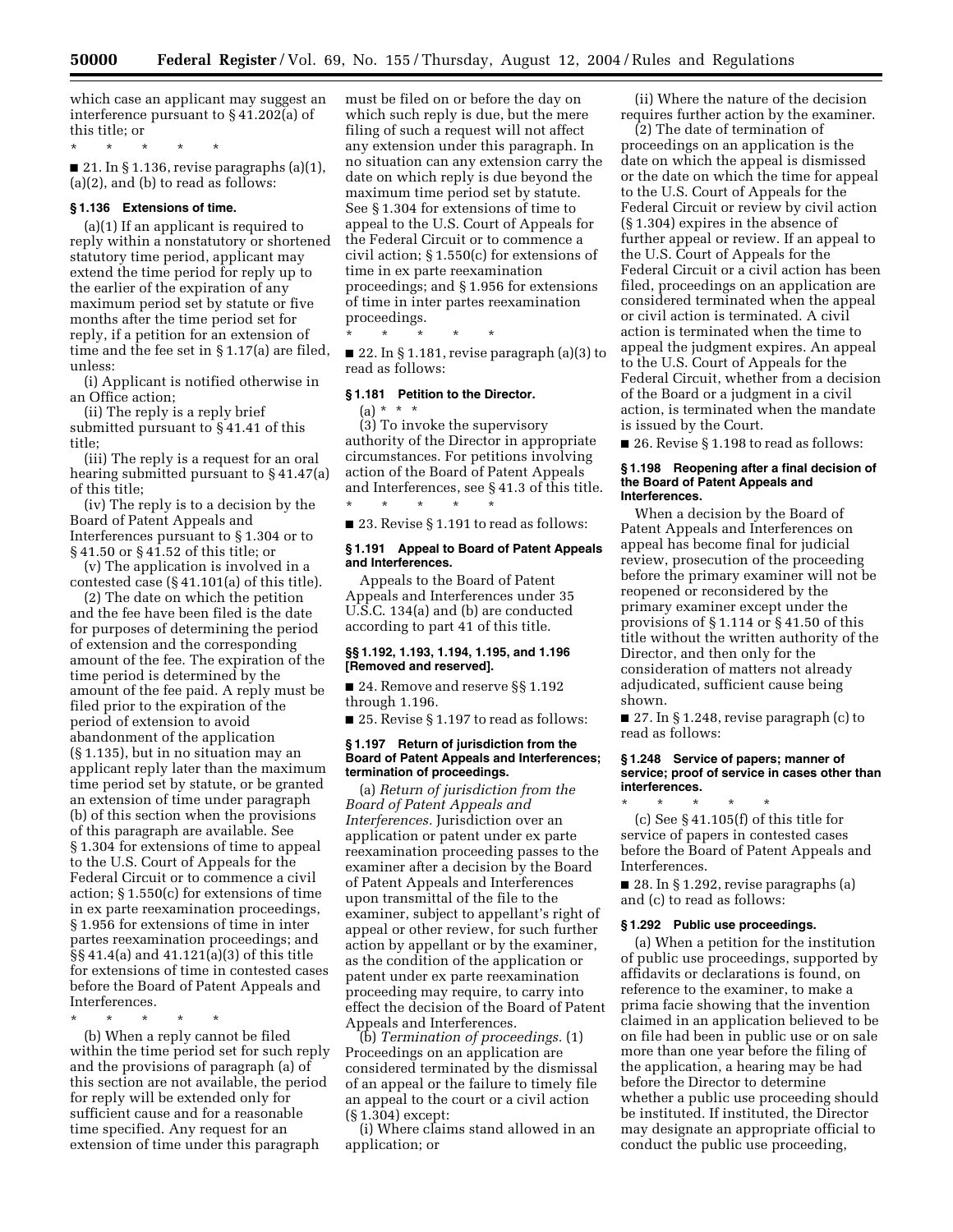including the setting of times for taking testimony, which shall be taken as provided by part 41, subpart D, of this title. The petitioner will be heard in the proceedings but after decision therein will not be heard further in the prosecution of the application for patent.

\* \* \* \* \* (c) A petition for institution of public use proceedings shall not be filed by a party to an interference as to an application involved in the interference. Public use and on sale issues in an interference shall be raised by a motion under  $§ 41.121(a)(1)$  of this title.  $\star$   $\qquad$   $\star$   $\qquad$   $\star$ 

■ 29. In § 1.295, revise paragraph (b) to read as follows:

#### **§ 1.295 Review of decision finally refusing to publish a statutory invention registration.**  \* \* \* \* \*

(b) Any requester who is dissatisfied with a decision finally rejecting claims pursuant to 35 U.S.C. 112 may obtain review of the decision by filing an appeal to the Board of Patent Appeals and Interferences pursuant to § 41.31 of this title. If the decision rejecting claims pursuant to 35 U.S.C. 112 is reversed, the request for a statutory invention registration will be approved and the registration published if all of the other provisions of § 1.293 and this section are met.

\* \* \* \* \*  $\blacksquare$  30. In § 1.302, revise paragraph (b) to read as follows:

#### **§ 1.302 Notice of appeal.**

 $\star$   $\qquad$   $\star$   $\qquad$   $\star$ 

(b) In interferences, the notice must be served as provided in § 41.106(f) of this title.

\* \* \* \* \* ■ 31. In § 1.303, revise paragraph (c) to read as follows:

## **§ 1.303 Civil action under 35 U.S.C. 145, 146, 306.**

\* \* \* \* \* (c) A notice of election under 35 U.S.C. 141 to have all further proceedings on review conducted as provided in 35 U.S.C. 146 must be filed with the Office of the Solicitor and served as provided in § 41.106(f) of this title.

\* \* \* \* \*  $\blacksquare$  32. In § 1.304, revise paragraphs (a)(1) and (a)(2) to read as follows:

## **§ 1.304 Time for appeal or civil action.**

(a)(1) The time for filing the notice of appeal to the U.S. Court of Appeals for the Federal Circuit (§ 1.302) or for commencing a civil action (§ 1.303) is

two months from the date of the decision of the Board of Patent Appeals and Interferences. If a request for rehearing or reconsideration of the decision is filed within the time period provided under § 41.52(a), § 41.79(a), or § 41.127(d) of this title, the time for filing an appeal or commencing a civil action shall expire two months after action on the request. In contested cases before the Board of Patent Appeals and Interferences, the time for filing a crossappeal or cross-action expires:

(i) Fourteen days after service of the notice of appeal or the summons and complaint; or

(ii) Two months after the date of decision of the Board of Patent Appeals and Interferences, whichever is later.

(2) The time periods set forth in this section are not subject to the provisions of § 1.136, § 1.550(c), or § 1.956, or of § 41.4 of this title.

\* \* \* \* \* ■ 33. In § 1.322, revise paragraph  $(a)(3)$  to read as follows:

## **§ 1.322 Certificate of correction of Office mistake.**

 $(a) * * * *$ 

(3) If the request relates to a patent involved in an interference, the request must comply with the requirements of this section and be accompanied by a motion under  $\S 41.121(a)(2)$  or § 41.121(a)(3) of this title.

■ 34. Revise § 1.323 to read as follows:

#### **§ 1.323 Certificate of correction of applicant's mistake.**

\* \* \* \* \*

The Office may issue a certificate of correction under the conditions specified in 35 U.S.C. 255 at the request of the patentee or the patentee's assignee, upon payment of the fee set forth in § 1.20(a). If the request relates to a patent involved in an interference, the request must comply with the requirements of this section and be accompanied by a motion under § 41.121(a)(2) or § 41.121(a)(3) of this title.

■ 35. Amend § 1.324 to revise paragraphs (a) and (c), and to add paragraph (d), to read as follows:

## **§ 1.324 Correction of inventorship in patent, pursuant to 35 U.S.C. 256.**

(a) Whenever through error a person is named in an issued patent as the inventor, or through error an inventor is not named in an issued patent and such error arose without any deceptive intention on his or her part, the Director may, on petition, or on order of a court before which such matter is called in question, issue a certificate naming only the actual inventor or inventors. A

petition to correct inventorship of a patent involved in an interference must comply with the requirements of this section and must be accompanied by a motion under  $\S 41.121(a)(2)$  or § 41.121(a)(3) of this title.

\* \* \* \* \*

(c) For correction of inventorship in an application, see §§ 1.48 and 1.497.

(d) In a contested case before the Board of Patent Appeals and Interferences under part 41, subpart D, of this title, a request for correction of a patent must be in the form of a motion under § 41.121(a)(2) or § 41.121(a)(3) of this title.

■ 36. In § 1.565, revise paragraph (e) to read as follows:

## **§ 1.565 Concurrent Office proceedings which include an ex parte reexamination proceeding.**  -<br>\* \* \* \* \*

(e) If a patent in the process of ex parte reexamination is or becomes involved in an interference, the Director may suspend the reexamination or the interference. The Director will not consider a request to suspend an interference unless a motion  $(\S 41.121(a)(3)$  of this title) to suspend the interference has been presented to, and denied by, an administrative patent judge, and the request is filed within ten (10) days of a decision by an administrative patent judge denying the motion for suspension or such other time as the administrative patent judge may set. For concurrent inter partes reexamination and interference of a patent, see § 1.993.

## **§§ 1.601 through 1.690 (Subpart E) [Removed]**

■ 37. Remove and reserve subpart E of part 1.

■ 38. In § 1.701, revise paragraph (c)(2)(ii) to read as follows:

**§ 1.701 Extension of patent term due to examination delay under the Uruguay Round Agreements Act (original applications, other than designs, filed on or after June 8, 1995, and before May 29, 2000).** 

- \* \* \* \* \*
	- (c) \* \* \*
	- $(2)^*$  \* \* \*

(ii) The number of days, if any, in the period beginning on the date of mailing of an examiner's answer under § 41.39 of this title in the application under secrecy order and ending on the date the secrecy order and any renewal thereof was removed;

\* \* \* \* \*

■ 39. In § 1.703, revise paragraphs  $(a)(4)$ ,  $(b)(3)(ii)$ ,  $(b)(4)$ ,  $(d)(2)$ , and  $(e)$  to read as follows: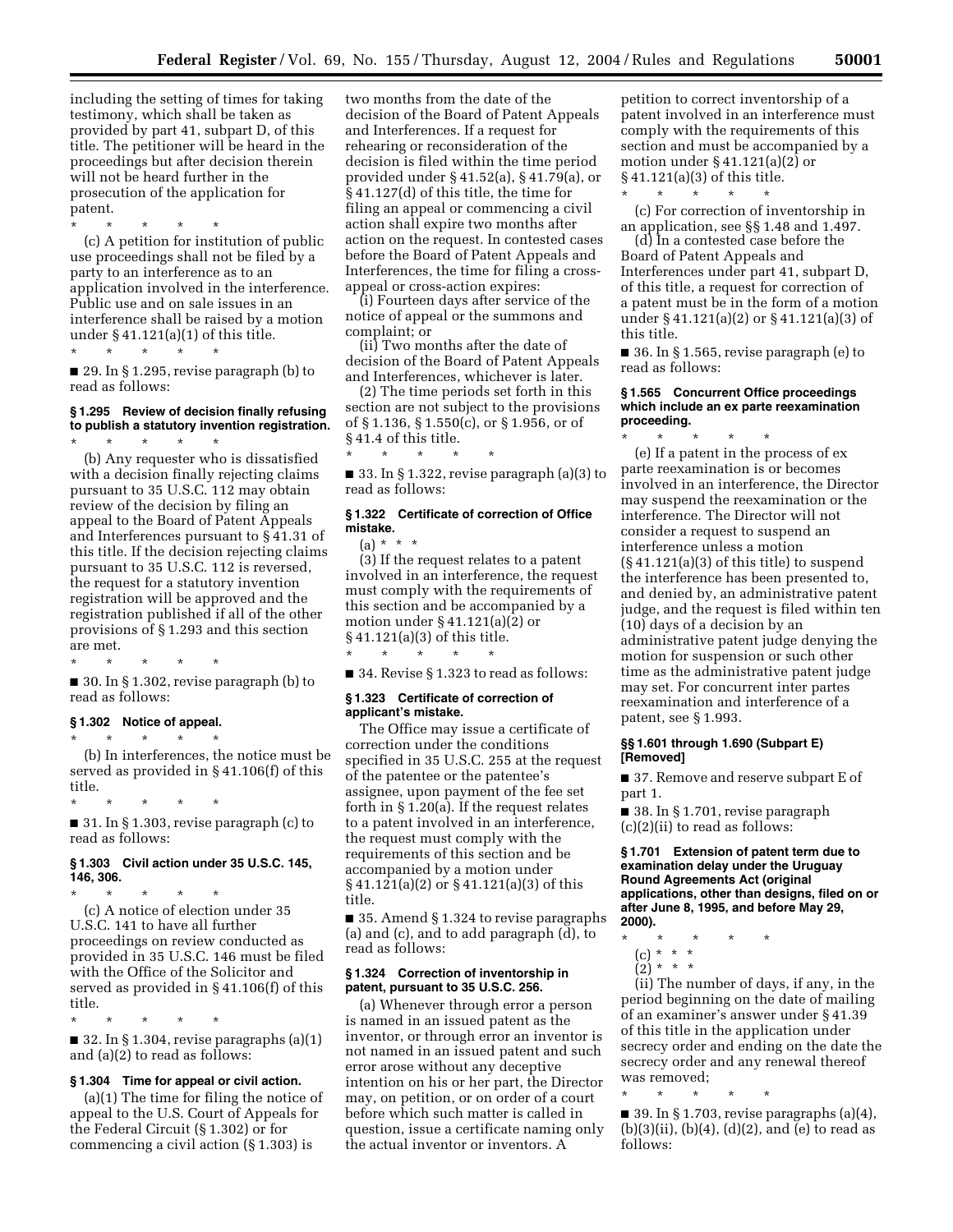#### **§ 1.703 Period of adjustment of patent term due to examination delay.**

 $(a) * * * *$ 

(4) The number of days, if any, in the period beginning on the day after the date that is four months after the date an appeal brief in compliance with § 41.37 of this title was filed and ending on the date of mailing of any of an examiner's answer under § 41.39 of this title, an action under 35 U.S.C. 132, or a notice of allowance under 35 U.S.C. 151, whichever occurs first;

- \* \* \* \* \*
- (b) \* \* \*
- $(3)^{*}$  \* \*

(ii) The number of days, if any, in the period beginning on the date of mailing of an examiner's answer under § 41.39 of this title in the application under secrecy order and ending on the date the secrecy order was removed;

\* \* \* \* \* (4) The number of days, if any, in the period beginning on the date on which a notice of appeal to the Board of Patent Appeals and Interferences was filed under 35 U.S.C. 134 and § 41.31 of this title and ending on the date of the last decision by the Board of Patent Appeals and Interferences or by a Federal court in an appeal under 35 U.S.C. 141 or a civil action under 35 U.S.C. 145, or on the date of mailing of either an action under 35 U.S.C. 132, or a notice of allowance under 35 U.S.C. 151, whichever occurs first, if the appeal did not result in a decision by the Board of Patent Appeals and Interferences.

\* \* \* \* \* (d) \* \* \*

(2) The number of days, if any, in the period beginning on the date of mailing of an examiner's answer under § 41.39 of this title in the application under secrecy order and ending on the date the secrecy order was removed; \* \* \* \* \*

(e) The period of adjustment under § 1.702(e) is the sum of the number of days, if any, in the period beginning on the date on which a notice of appeal to the Board of Patent Appeals and Interferences was filed under 35 U.S.C. 134 and § 41.31 of this title and ending on the date of a final decision in favor of the applicant by the Board of Patent Appeals and Interferences or by a Federal court in an appeal under 35 U.S.C. 141 or a civil action under 35 U.S.C. 145.

\* \* \* \* \*

 $\blacksquare$  40. In § 1.704, revise paragraph (c)(9) to read as follows:

## **§ 1.704 Reduction of period of adjustment of patent term.**

\* \* \* \* \*

 $(c) * * * *$ 

(9) Submission of an amendment or other paper after a decision by the Board of Patent Appeals and Interferences, other than a decision designated as containing a new ground of rejection under § 41.50(b) of this title or statement under § 41.50(c) of this title, or a decision by a Federal court, less than one month before the mailing of an Office action under 35 U.S.C. 132 or notice of allowance under 35 U.S.C. 151 that requires the mailing of a supplemental Office action or supplemental notice of allowance, in which case the period of adjustment set forth in § 1.703 shall be reduced by the lesser of:

(i) The number of days, if any, beginning on the day after the mailing date of the original Office action or notice of allowance and ending on the mailing date of the supplemental Office action or notice of allowance; or

(ii) Four months; \* \* \* \* \*

■ 41. Revise § 1.959 to read as follows:

#### **§ 1.959 Appeal in inter partes reexamination.**

Appeals to the Board of Patent Appeals and Interferences under 35 U.S.C. 134(c) are conducted according to part 41 of this title.

#### **§§ 1.961, 1.962, 1.963, 1.965, 1.967, 1.969, 1.971, 1.973, 1.975, and 1.977 [Removed and reserved]**

■ 42. Remove and reserve §§ 1.961 through 1.977.

■ 43. Revise § 1.979 to read as follows:

## **§ 1.979 Return of Jurisdiction from the Board of Patent Appeals and Interferences; termination of proceedings.**

(a) Jurisdiction over an *inter partes*  reexamination proceeding passes to the examiner after a decision by the Board of Patent Appeals and Interferences upon transmittal of the file to the examiner, subject to each appellant's right of appeal or other review, for such further action as the condition of the *inter partes* reexamination proceeding may require, to carry into effect the decision of the Board of Patent Appeals and Interferences.

(b) Upon judgment in the appeal before the Board of Patent Appeals and Interferences, if no further appeal has been taken (§ 1.983), the *inter partes*  reexamination proceeding will be terminated and the Director will issue a certificate under § 1.997 terminating the proceeding. If an appeal to the U.S. Court of Appeals for the Federal Circuit has been filed, that appeal is considered terminated when the mandate is issued by the Court.

■ 44. Revise § 1.981 to read as follows:

#### **§ 1.981 Reopening after a final decision of the Board of Patent Appeals and Interferences.**

When a decision by the Board of Patent Appeals and Interferences on appeal has become final for judicial review, prosecution of the *inter partes*  reexamination proceeding will not be reopened or reconsidered by the primary examiner except under the provisions of § 41.77 of this title without the written authority of the Director, and then only for the consideration of matters not already adjudicated, sufficient cause being shown.

■ 45. Revise § 1.993 to read as follows:

#### **§ 1.993 Suspension of concurrent interference and inter partes reexamination proceeding.**

If a patent in the process of inter partes reexamination is or becomes involved in an interference, the Director may suspend the inter partes reexamination or the interference. The Director will not consider a request to suspend an interference unless a motion under § 41.121(a)(3) of this title to suspend the interference has been presented to, and denied by, an administrative patent judge and the request is filed within ten (10) days of a decision by an administrative patent judge denying the motion for suspension or such other time as the administrative patent judge may set.

## **PART 5—SECRECY OF CERTAIN INVENTIONS AND LICENSES TO EXPORT AND FILE APPLICATIONS IN FOREIGN COUNTRIES**

■ 45a. The authority citation for part 5 continues to read as follows:

**Authority:** 35 U.S.C. 2(b)(2), 41, 181–188, as amended by the Patent Law Foreign Filing Amendments Act of 1988, Pub. L. 100–418, 102 Stat. 1567; the Arms Export Control Act, as amended, 22 U.S.C. 2571 *et seq.*; the Atomic Energy Act of 1954, as amended, 42 U.S.C. 2011 *et seq.*; the Nuclear Non Proliferation Act of 1978; 22 U.S.C. 3201 *et seq.*; and the delegations in the regulations under these Acts to the Director (15 CFR 370.10(j), 22 CFR 125.04, and 10 CFR 810.7).

■ 46. In § 5.3, revise paragraph (b) to read as follows:

## **§ 5.3 Prosecution of application under secrecy orders; withholding patent.**

\* \* \* \* \* (b) An interference will not be declared involving a national application under secrecy order. An applicant whose application is under secrecy order may suggest an interference (§ 41.202(a) of this title), but the Office will not act on the request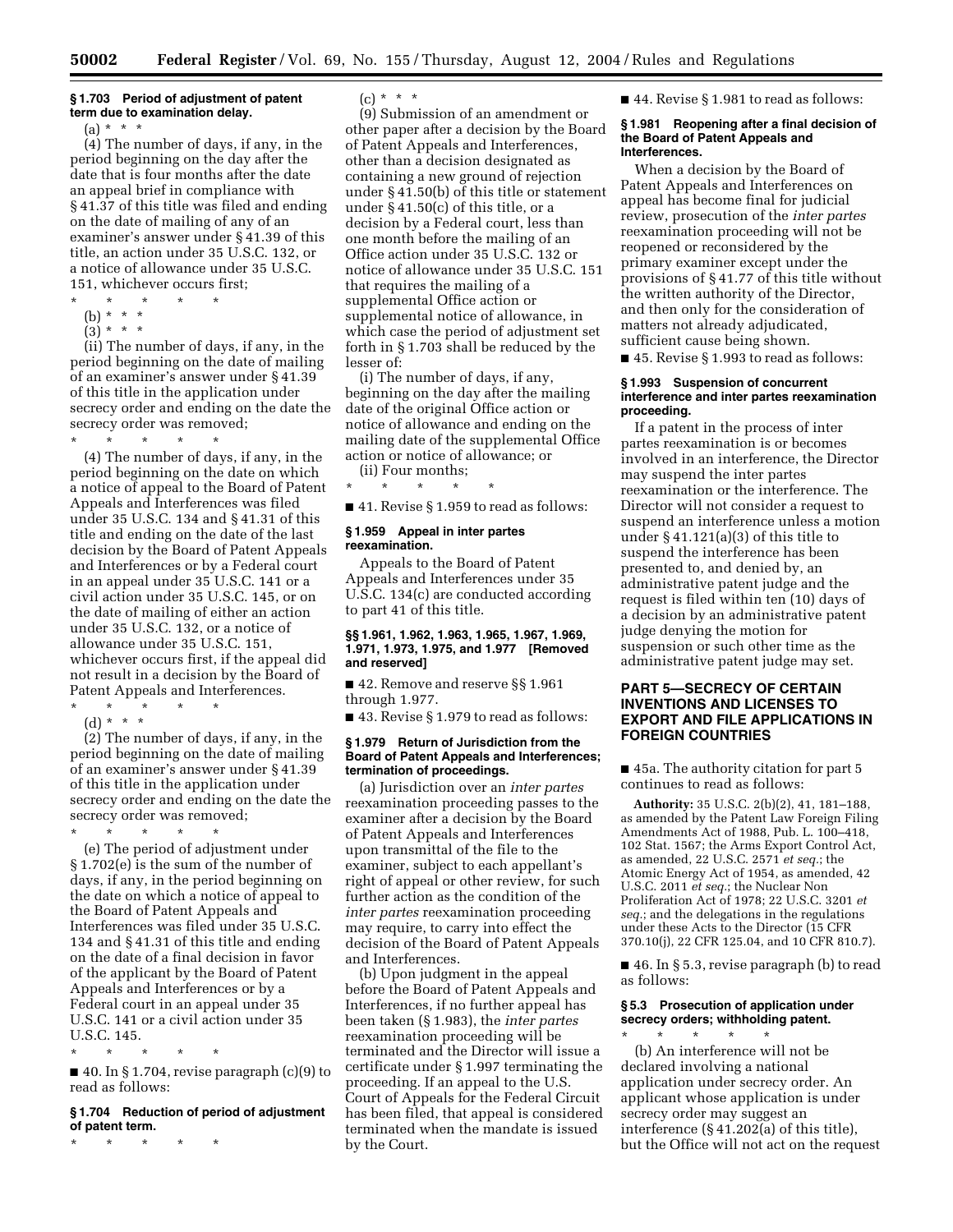while the application remains under a secrecy order.

\* \* \* \* \*

## **PART 10—REPRESENTATIVE OF OTHERS BEFORE THE PATENT AND TRADEMARK OFFICE**

■ 46a. The authority citation for part 10 continues to read as follows:

**Authority:** 5 U.S.C. 500, 15 U.S.C. 1123; 35 U.S.C. 2(b)(2), 31, 32, 41.

 $\blacksquare$  47. In § 10.23, revise paragraph (c)(7) to read as follows:

## **§ 10.23 Misconduct.**

\* \* \* \* \*

(c) \* \* \* (7) Knowingly withholding from the Office information identifying a patent or patent application of another from

which one or more claims have been copied. See  $\S 41.202(a)(1)$  of this title. \* \* \* \* \*

## **PART 11—REPRESENTATION OF OTHERS BEFORE THE PATENT AND TRADEMARK OFFICE**

■ 47a. The authority citation for part 11 continues to read as follows:

**Authority:** 5 U.S.C. 500, 15 U.S.C. 1123; 35 U.S.C.  $2(b)(2)(D)$ , 32.

■ 48. In § 11.6, revise paragraph (d) to read as follows:

#### **§ 11.6 Registration of attorneys and agents.**

\* \* \* \* \* (d) *Board of Patent Appeals and Interferences matters*. For action by a person who is not registered in a proceeding before the Board of Patent Appeals and Interferences, see § 41.5(a) of this title.

■ 49. Add part 41 to subchapter A to read as follows:

**Authority:** 35 U.S.C. 2(b)(2), 3(a)(2)(A), 21, 23, 32, 41, 134, 135.

## **PART 41—PRACTICE BEFORE THE BOARD OF PATENT APPEALS AND INTERFERENCES**

## **Subpart A—General Provisions**

- Sec.<br>41.1 41.1 Policy.<br>41.2 Definit
- Definitions.
- 41.3 Petitions.<br>41.4 Timelines
- 41.4 Timeliness.<br>41.5 Counsel
- 41.5 Counsel.<br>41.6 Public ay
- Public availability of Board records.
- 41.7 Management of the record.<br>41.8 Mandatory notices.
- Mandatory notices.
- 41.9 Action by owner.
- 41.10 Correspondence addresses.
- 41.11 Ex parte communications in inter partes proceedings.
- 41.12 Citation of authority.

41.20 Fees.

#### **Subpart B—Ex Parte Appeals**

- 41.30 Definitions.<br>41.31 Appeal to B
- Appeal to Board.
- 41.33 Amendments and affidavits or other evidence after appeal.<br>41.35 Iurisdiction over approaches
- Jurisdiction over appeal.
- 41.37 Appeal brief.
- 41.39 Examiner's answer.<br>41.41 Reply brief.
- 41.41 Reply brief.<br>41.43 Examiner's 1
- 41.43 Examiner's response to reply brief.<br>41.47 Oral hearing.
- Oral hearing.
- 41.50 Decisions and other actions by the Board.
- 41.52 Rehearing.
- 41.54 Action following decision.

## **Subpart C—Inter Partes Appeals**

- 
- 41.60 Definitions.<br>41.61 Notice of ap Notice of appeal and cross appeal to Board.
- 41.63 Amendments and affidavits or other evidence after appeal.
- 41.64 Jurisdiction over appeal in inter partes reexamination.
- 41.66 Time for filing briefs.
- 41.67 Appellant's brief.
- 41.68 Respondent's brief.
- 41.69 Examiner's answer.
- 41.71 Rebuttal brief.
- 
- 41.73 Oral hearing. Decisions and other actions by the Board.
- 
- 41.79 Rehearing. Action following decision.

#### **Subpart D—Contested Cases**

- 41.100 Definitions.<br>41.101 Notice of pr
- 41.101 Notice of proceeding.<br>41.102 Completion of examin
- Completion of examination.
- 41.103 Jurisdiction over involved files.
- 41.104 Conduct of contested case.<br>41.106 Filing and service.
- Filing and service.
- 41.108 Lead counsel.<br>41.109 Access to and
- Access to and copies of Office
- records.<br>41.110 Fili
- 41.110 Filing claim information.<br>41.120 Notice of basis for relief. 41.120 Notice of basis for relief.<br>41.121 Motions.
- Motions.
- 41.122 Oppositions and replies.
- 41.123 Default filing times.<br>41.124 Oral argument.
- 41.124 Oral argument.<br>41.125 Decision on mo
- 41.125 Decision on motions.<br>41.126 Arbitration.
- Arbitration.
- 41.127 Judgment.
- 41.128 Sanctions.<br>41.150 Discovery.
- Discovery.
- 41.151 Admissibility.
- 41.152 Applicability of the Federal Rules of Evidence.<br>41 153 Recou
- Records of the Office.
- 41.154 Form of evidence.
- 41.155 Objection; motion to exclude; motion in limine.
- 41.156 Compelling testimony and production.
- 41.157 Taking testimony.
- 41.158 Expert testimony; tests and data.

## **Subpart E—Patent Interferences**

- 41.200 Procedure; pendency.
- 
- 41.201 Definitions.<br>41.202 Suggesting 41.202 Suggesting an interference.<br>41.203 Declaration.
	- Declaration.
- 41.204 Notice of basis for relief.<br>41.205 Settlement agreements.
- Settlement agreements.

41.206 Common interests in the invention.

**Subpart A—General Provisions** 

courtesy and decorum in all

**§ 41.2 Definitions.** 

case.

interactions with other parties.

to proceedings under this part:

proceedings before the Board, including

*Affidavit* means affidavit, declaration under § 1.68 of this title, or statutory declaration under 28 U.S.C. 1746. A transcript of an ex parte deposition may be used as an affidavit in a contested

Unless otherwise clear from the context, the following definitions apply

*Board* means the Board of Patent Appeals and Interferences and includes:

(ii) In a proceeding under § 41.3, the Chief Administrative Patent Judge or another official acting under an express

(2) For non-final actions, a Board member or employee acting with the

*Board member* means the Under Secretary of Commerce for Intellectual Property and Director of the United States Patent and Trademark Office, the Deputy Under Secretary of Commerce for Intellectual Property and Deputy Director of the United States Patent and Trademark Office, the Commissioner for

Patents, the Commissioner for Trademarks, and the administrative

An appeal in an inter partes

*Contested case* means a Board proceeding other than an appeal under 35 U.S.C. 134 or a petition under § 41.3.

reexamination is not a contested case. *Final* means, with regard to a Board action, final for the purposes of judicial review. A decision is final only if: (1) *In a panel proceeding*. The decision is rendered by a panel,

patent judges.

(1) For a final Board action: (i) In an appeal or contested case, a

panel of the Board.

delegation from the Chief Administrative Patent Judge.

authority of the Board.

(a) *Scope*. Part 41 governs proceedings before the Board of Patent Appeals and Interferences. Sections 1.1 to 1.36 and 1.181 to 1.183 of this title also apply to practice before the Board, as do other sections of part 1 of this title that are incorporated by reference into part 41. (b) *Construction*. The provisions of Part 41 shall be construed to secure the just, speedy, and inexpensive resolution of every proceeding before the Board. (c) *Decorum*. Each party must act with

41.207 Presumptions.

**§ 41.1 Policy.** 

41.208 Content of substantive and responsive motions.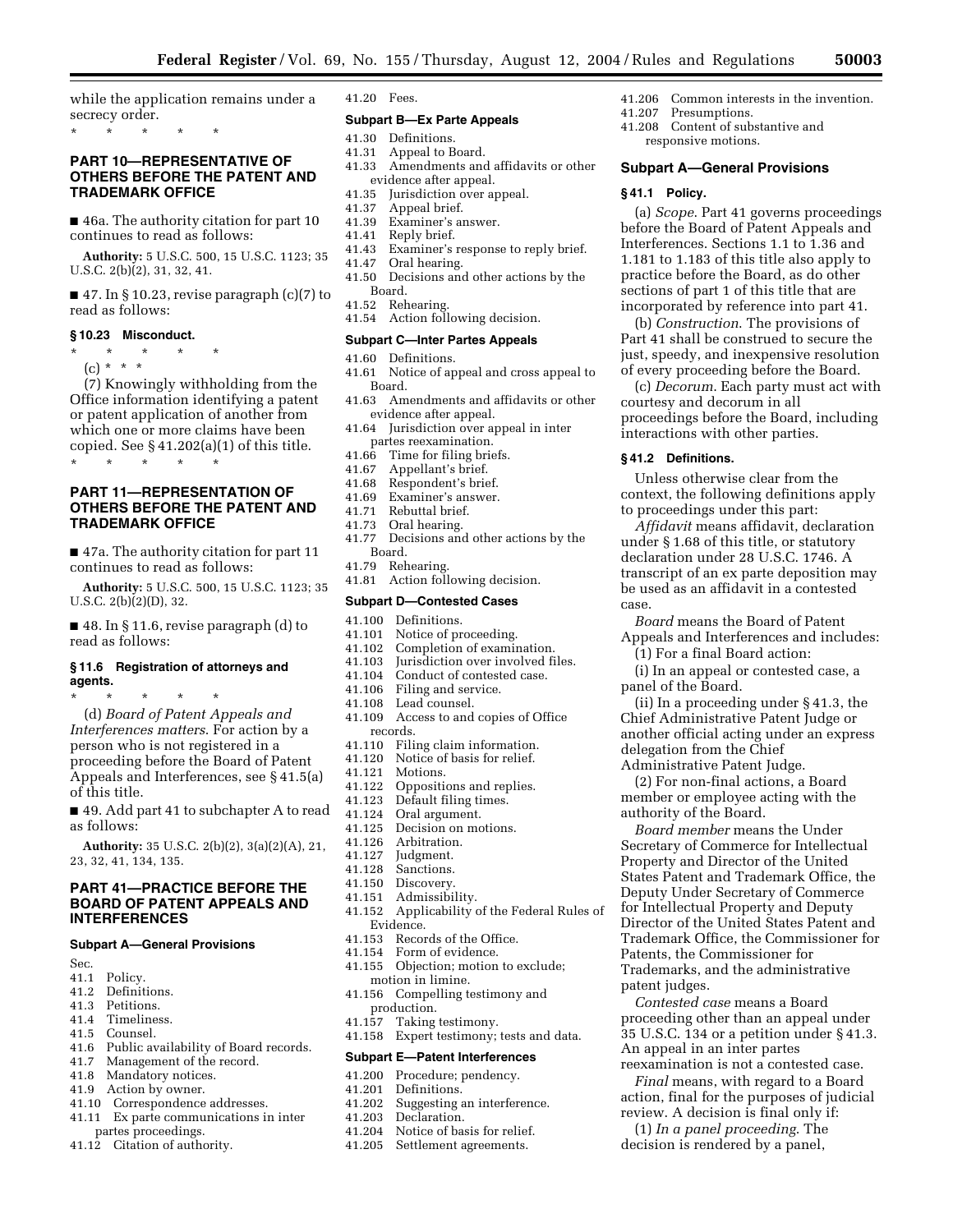disposes of all issues with regard to the party seeking judicial review, and does not indicate that further action is required; and

(2) *In other proceedings*. The decision disposes of all issues or the decision states it is final.

*Hearing* means consideration of the issues of record. *Rehearing* means reconsideration.

*Office* means United States Patent and Trademark Office.

*Panel* means at least three Board members acting in a panel proceeding.

*Panel proceeding* means a proceeding in which final action is reserved by statute to at least three Board members, but includes a non-final portion of such a proceeding whether administered by a panel or not.

*Party,* in this part, means any entity participating in a Board proceeding, other than officers and employees of the Office, including:

(1) An appellant;

(2) A participant in a contested case;

(3) A petitioner; and

(4) Counsel for any of the above, where context permits.

## **§ 41.3 Petitions.**

(a) *Deciding official*. Petitions must be addressed to the Chief Administrative Patent Judge. A panel or an administrative patent judge may certify a question of policy to the Chief Administrative Patent Judge for decision. The Chief Administrative Patent Judge may delegate authority to decide petitions.

(b) *Scope*. This section covers petitions on matters pending before the Board (§§ 41.35, 41.64, 41.103, and 41.205); otherwise, see §§ 1.181 to 1.183 of this title. The following matters are not subject to petition:

(1) Issues committed by statute to a panel, and

(2) In pending contested cases, procedural issues. See § 41.121(a)(3) and § 41.125(c).

(c) *Petition fee*. The fee set in § 41.20(a) must accompany any petition under this section except no fee is required for a petition under this section seeking supervisory review.

(d) *Effect on proceeding*. The filing of a petition does not stay the time for any other action in a Board proceeding.

(e) *Time for action*. (1) Except as otherwise provided in this part or as the Board may authorize in writing, a party may:

(i) File the petition within 14 calendar days from the date of the action from which the party is requesting relief, and

(ii) File any request for reconsideration of a petition decision within 14 calendar days of the decision on petition or such other time as the Board may set.

(2) A party may not file an opposition or a reply to a petition without Board authorization.

#### **§ 41.4 Timeliness.**

(a) *Extensions of time*. Extensions of time will be granted only on a showing of good cause except as otherwise provided by rule.

(b) *Late filings*. (1) A late filing that results in either an application becoming abandoned or a reexamination proceeding becoming terminated under §§ 1.550(d) or 1.957(b) or (c) of this title may be revived as set forth in § 1.137 of this title.

(2) A late filing that does not result in either an application becoming abandoned or a reexamination proceeding becoming terminated under §§ 1.550(d) or 1.957(b) or (c) of this title will be excused upon a showing of excusable neglect or a Board determination that consideration on the merits would be in the interest of justice.

(c) *Scope*. This section governs all proceedings before the Board, but does not apply to filings related to Board proceedings before or after the Board has jurisdiction, such as:

(1) Extensions during prosecution (see § 1.136 of this title),

(2) Filing of a brief or request for oral hearing (see §§ 41.37, 41.41, 41.47,

41.67, 41.68, 41.71 and 41.73), or

(3) Seeking judicial review (see §§ 1.301 to 1.304 of this title).

#### **§ 41.5 Counsel.**

While the Board has jurisdiction: (a) *Appearance pro hac vice*. The Board may authorize a person other than a registered practitioner to appear as counsel in a specific proceeding.

(b) *Disqualification*. (1) The Board may disqualify counsel in a specific proceeding after notice and an opportunity to be heard.

(2) A decision to disqualify is not final for the purposes of judicial review until certified by the Chief Administrative Patent Judge.

(c) *Withdrawal*. Counsel may not withdraw from a proceeding before the Board unless the Board authorizes such withdrawal. See § 10.40 of this title regarding conditions for withdrawal.

(d) *Procedure*. The Board may institute a proceeding under this section on its own or a party in a contested case may request relief under this section.

(e) *Referral to the Director of Enrollment and Discipline*. Possible violations of the disciplinary rules in part 10 of this title may be referred to the Office of Enrollment and Discipline for investigation. See § 10.131 of this title.

## **§ 41.6 Public availability of Board records.**

(a) *Publication*. (1) *Generally*. Any Board action is available for public inspection without a party's permission if rendered in a file open to the public pursuant to § 1.11 of this title or in an application that has been published in accordance with §§ 1.211 to 1.221 of this title. The Office may independently publish any Board action that is available for public inspection.

(2) *Determination of special circumstances*. Any Board action not publishable under paragraph (a)(1) of this section may be published or made available for public inspection if the Director believes that special circumstances warrant publication and a party does not, within two months after being notified of the intention to make the action public, object in writing on the ground that the action discloses the objecting party's trade secret or other confidential information and states with specificity that such information is not otherwise publicly available. If the action discloses such information, the party shall identify the deletions in the text of the action considered necessary to protect the information. If the affected party considers that the entire action must be withheld from the public to protect such information, the party must explain why. The party will be given time, not less than twenty days, to request reconsideration and seek court review before any contested portion of the action is made public over its objection.

(b) *Record of proceeding*. (1) The record of a Board proceeding is available to the public unless a patent application not otherwise available to the public is involved.

(2) Notwithstanding paragraph (b)(1) of this section, after a final Board action in or judgment in a Board proceeding, the record of the Board proceeding will be made available to the public if any involved file is or becomes open to the public under § 1.11 of this title or an involved application is or becomes published under §§ 1.211 to 1.221 of this title.

#### **§ 41.7 Management of the record.**

(a) The Board may expunge any paper directed to a Board proceeding, or filed while an application or patent is under the jurisdiction of the Board, that is not authorized under this part or in a Board order, or that is filed contrary to a Board order.

(b) A party may not file a paper previously filed in the same Board proceeding, not even as an exhibit or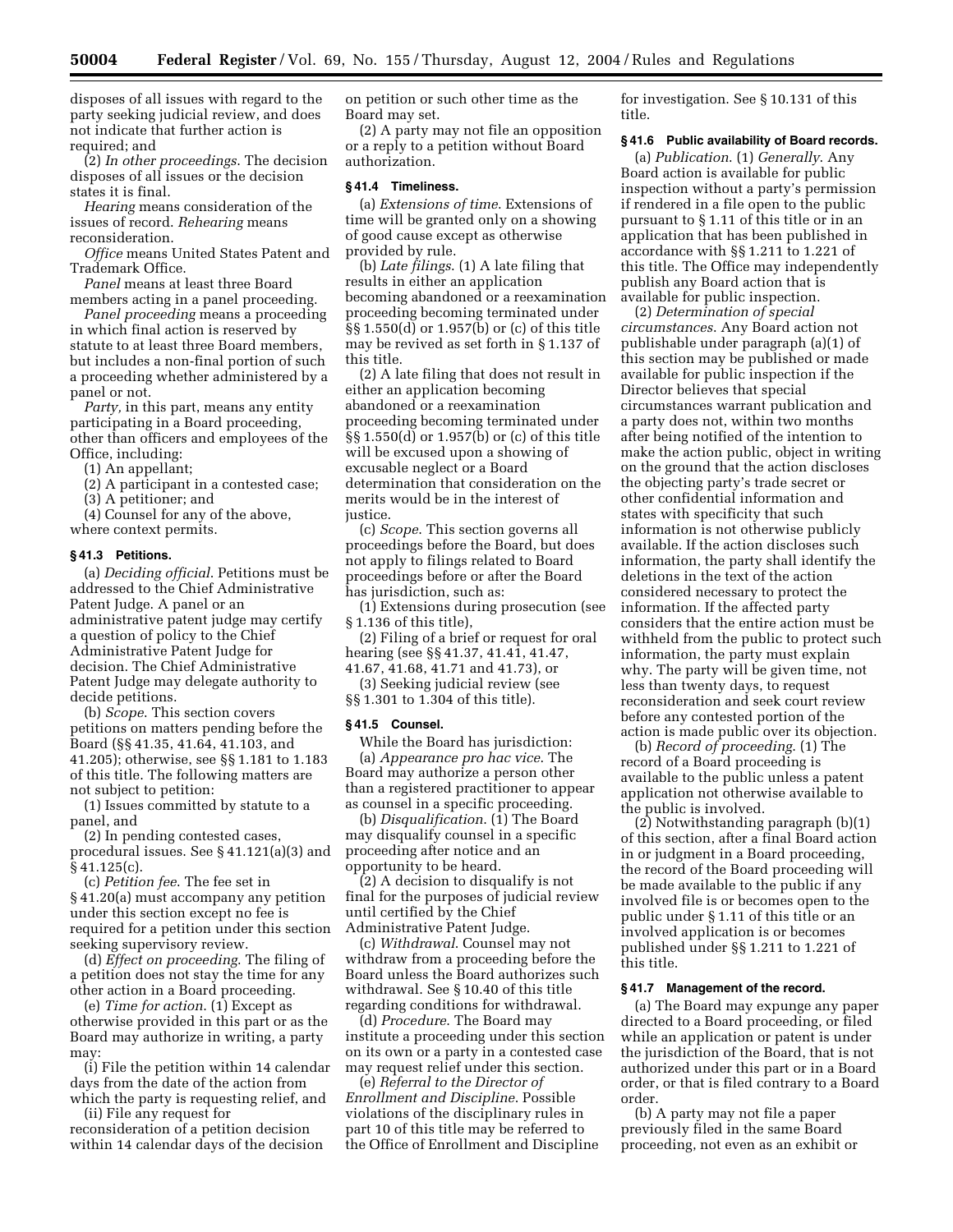appendix, without Board authorization or as required by rule.

#### **§ 41.8 Mandatory notices.**

(a) In an appeal brief (§§ 41.37, 41.67, or 41.68) or at the initiation of a contested case (§ 41.101), and within 20 days of any change during the proceeding, a party must identify:

(1) Its real party-in-interest, and

(2) Each judicial or administrative proceeding that could affect, or be affected by, the Board proceeding.

(b) For contested cases, a party seeking judicial review of a Board proceeding must file a notice with the Board of the judicial review within 20 days of the filing of the complaint or the notice of appeal. The notice to the Board must include a copy of the complaint or notice of appeal. See also §§ 1.301 to 1.304 of this title.

#### **§ 41.9 Action by owner.**

(a) *Entire interest*. An owner of the entire interest in an application or patent involved in a Board proceeding may act in the proceeding to the exclusion of the inventor (see § 3.73(b) of this title).

(b) *Part interest*. An owner of a part interest in an application or patent involved in a Board proceeding may petition to act in the proceeding to the exclusion of an inventor or a co-owner. The petition must show the inability or refusal of an inventor or co-owner to prosecute the proceeding or other cause why it is in the interest of justice to permit the owner of a part interest to act in the proceeding. An order granting the petition may set conditions on the actions of the parties during the proceeding.

## **§ 41.10 Correspondence addresses.**

Except as the Board may otherwise direct,

(a) *Appeals*. Correspondence in an application or a patent involved in an appeal (subparts B and C of this part) during the period beginning when an appeal docketing notice is issued and ending when a decision has been rendered by the Board, as well as any request for rehearing of a decision by the Board, shall be mailed to: Board of Patent Appeals and Interferences, United States Patent and Trademark Office, PO Box 1450, Alexandria, Virginia 22313–1450. Notices of appeal, appeal briefs, reply briefs, requests for oral hearing, as well as all other correspondence in an application or a patent involved in an appeal to the Board for which an address is not otherwise specified, should be addressed as set out in § 1.1(a)(1)(i) of this title.

(b) *Contested cases*. Mailed correspondence in contested cases (subpart D of this part) shall be sent to Mail Stop INTERFERENCE, Board of Patent Appeals and Interferences, United States Patent and Trademark

Office, PO Box 1450, Alexandria, Virginia 22313–1450.

#### **§ 41.11 Ex Parte communications in inter partes proceedings.**

An ex parte communication about an inter partes reexamination (subpart C of this part) or about a contested case (subparts D and E of this part) with a Board member, or with a Board employee assigned to the proceeding, is not permitted.

## **§ 41.12 Citation of authority.**

(a) Citations to authority must include:

(1) *For any United States Supreme Court decision*, a United States Reports citation.

(2) *For any decision other than a United States Supreme Court decision*, parallel citation to both the West Reporter System and to the United States Patents Quarterly whenever the case is published in both. Other parallel citations are discouraged.

(3) *Pinpoint citations* whenever a specific holding or portion of an authority is invoked.

(b) Non-binding authority should be used sparingly. If the authority is not an authority of the Office and is not reproduced in one of the reporters listed in paragraph (a) of this section, a copy of the authority should be filed with the first paper in which it is cited.

#### **§ 41.20 Fees.**

|                                                                                                       | \$130.00 |
|-------------------------------------------------------------------------------------------------------|----------|
| (b) Appeal fees. (1) For filing a notice of appeal from the examiner to the Board:                    |          |
|                                                                                                       | 165.00   |
|                                                                                                       | 330.00   |
| (2) In addition to the fee for filing a notice of appeal, for filing a brief in support of an appeal: |          |
|                                                                                                       | 165.00   |
|                                                                                                       | 330.00   |
| (3) For filing a request for an oral hearing before the Board in an appeal under 35 U.S.C. 134:       |          |
|                                                                                                       | 145.00   |
|                                                                                                       | 290.00   |

## **Subpart B—Ex Parte Appeals**

## **§ 41.30 Definitions.**

In addition to the definitions in § 41.2, the following definitions apply to proceedings under this subpart unless otherwise clear from the context:

*Applicant* means either the applicant in a national application for a patent or the applicant in an application for reissue of a patent.

*Owner* means the owner of the patent undergoing ex parte reexamination under § 1.510 of this title.

*Proceeding* means either a national application for a patent, an application for reissue of a patent, or an *ex parte*  reexamination proceeding. Appeal to the Board in an *inter partes* 

reexamination proceeding is controlled by subpart C of this part.

#### **§ 41.31 Appeal to Board.**

(a) *Who may appeal and how to file an appeal*. (1) Every applicant, any of whose claims has been twice rejected, may appeal from the decision of the examiner to the Board by filing a notice of appeal accompanied by the fee set forth in  $\S 41.20(b)(1)$  within the time period provided under § 1.134 of this title for reply.

(2) Every owner of a patent under *ex parte* reexamination filed under § 1.510 of this title before November 29, 1999, any of whose claims has been twice rejected, may appeal from the decision of the examiner to the Board by filing

a notice of appeal accompanied by the fee set forth in § 41.20(b)(1) within the time period provided under § 1.134 of this title for reply.

(3) Every owner of a patent under *ex parte* reexamination filed under § 1.510 of this title on or after November 29, 1999, any of whose claims has been finally (§ 1.113 of this title) rejected, may appeal from the decision of the examiner to the Board by filing a notice of appeal accompanied by the fee set forth in  $\S 41.20(b)(1)$  within the time period provided under § 1.134 of this title for reply.

(b) The signature requirement of § 1.33 of this title does not apply to a notice of appeal filed under this section.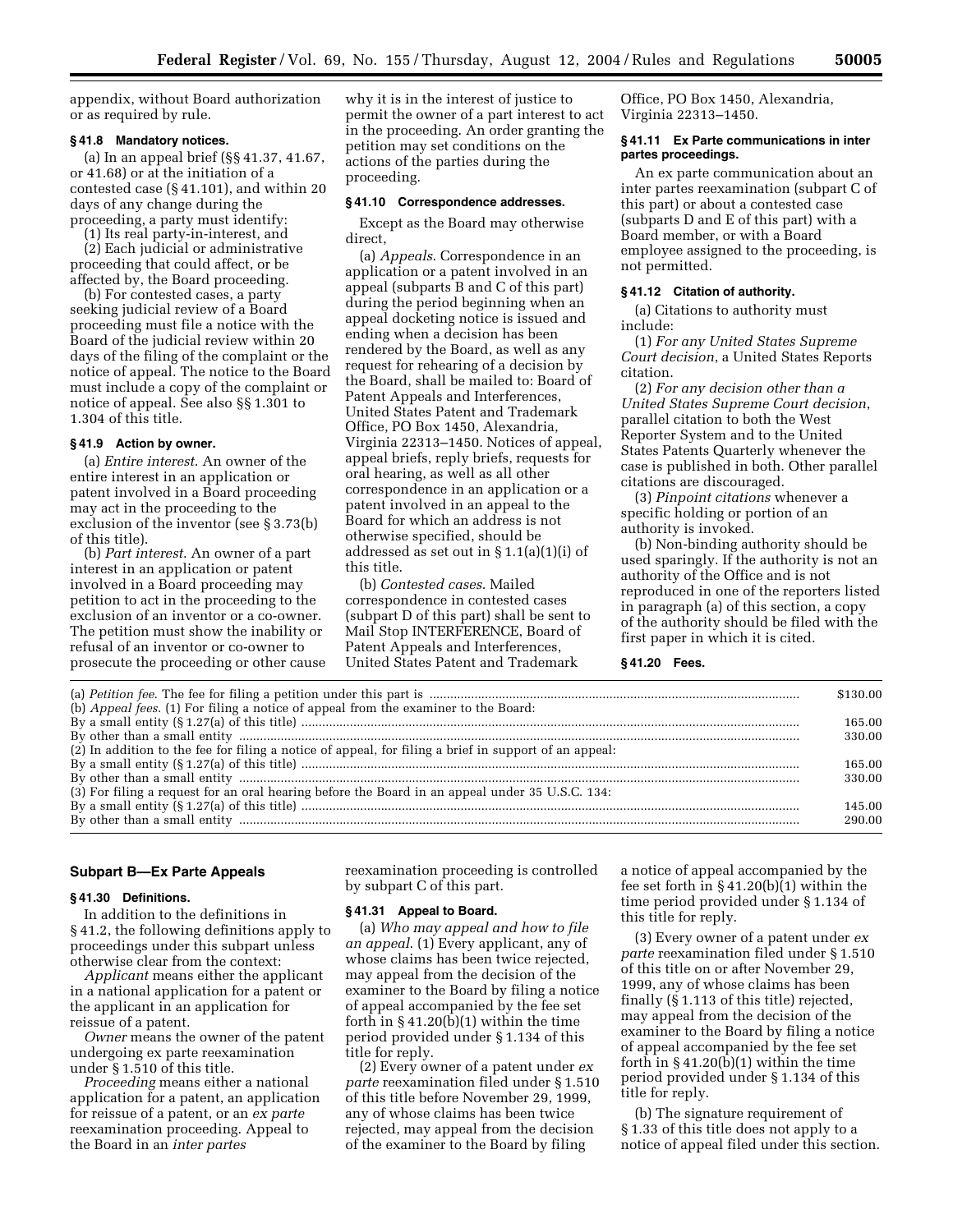(c) An appeal, when taken, must be taken from the rejection of all claims under rejection which the applicant or owner proposes to contest. Questions relating to matters not affecting the merits of the invention may be required to be settled before an appeal can be considered.

(d) The time periods set forth in paragraphs (a)(1) through (a)(3) of this section are extendable under the provisions of § 1.136 of this title for patent applications and § 1.550(c) of this title for ex parte reexamination proceedings.

## **§ 41.33 Amendments and affidavits or other evidence after appeal.**

(a) Amendments filed after the date of filing an appeal pursuant to  $\S 41.31(a)(1)$ through (a)(3) and prior to the date a brief is filed pursuant to § 41.37 may be admitted as provided in § 1.116 of this title.

(b) Amendments filed on or after the date of filing a brief pursuant to § 41.37 may be admitted:

(1) To cancel claims, where such cancellation does not affect the scope of any other pending claim in the proceeding, or

(2) To rewrite dependent claims into independent form.

(c) All other amendments filed after the date of filing an appeal pursuant to § 41.31(a)(1) through (a)(3) will not be admitted except as permitted by §§ 41.39(b)(1), 41.50(a)(2)(i), 41.50(b)(1) and 41.50(c).

(d)(1) An affidavit or other evidence filed after the date of filing an appeal pursuant to  $\S 41.31(a)(1)$  through  $(a)(3)$ and prior to the date of filing a brief pursuant to § 41.37 may be admitted if the examiner determines that the affidavit or other evidence overcomes all rejections under appeal and that a showing of good and sufficient reasons why the affidavit or other evidence is necessary and was not earlier presented has been made.

(2) All other affidavits or other evidence filed after the date of filing an appeal pursuant to  $\S$  41.31(a)(1) through (a)(3) will not be admitted except as permitted by §§ 41.39(b)(1), 41.50(a)(2)(i) and 41.50(b)(1).

#### **§ 41.35 Jurisdiction over appeal.**

(a) Jurisdiction over the proceeding passes to the Board upon transmittal of the file, including all briefs and examiner's answers, to the Board.

(b) If, after receipt and review of the proceeding, the Board determines that the file is not complete or is not in compliance with the requirements of this subpart, the Board may relinquish jurisdiction to the examiner or take

other appropriate action to permit completion of the file.

(c) Prior to the entry of a decision on the appeal by the Board, the Director may sua sponte order the proceeding remanded to the examiner.

## **§ 41.37 Appeal brief.**

(a)(1) Appellant must file a brief under this section within two months from the date of filing the notice of appeal under § 41.31.

(2) The brief must be accompanied by the fee set forth in  $\S 41.20(b)(2)$ .

(b) On failure to file the brief, accompanied by the requisite fee, within the period specified in paragraph (a) of this section, the appeal will stand dismissed.

(c)(1) The brief shall contain the following items under appropriate headings and in the order indicated in paragraphs  $(c)(1)(i)$  through  $(c)(1)(x)$  of this section, except that a brief filed by an appellant who is not represented by a registered practitioner need only substantially comply with paragraphs  $(c)(1)(i)$  through  $(c)(1)(iv)$  and  $(c)(1)(vii)$ through  $(c)(1)(x)$  of this section:

(i) *Real party in interest*. A statement identifying by name the real party in interest.

(ii) *Related appeals and interferences*. A statement identifying by application, patent, appeal or interference number all other prior and pending appeals, interferences or judicial proceedings known to appellant, the appellant's legal representative, or assignee which may be related to, directly affect or be directly affected by or have a bearing on the Board's decision in the pending appeal. Copies of any decisions rendered by a court or the Board in any proceeding identified under this paragraph must be included in an appendix as required by paragraph  $(c)(1)(x)$  of this section.

(iii) *Status of claims*. A statement of the status of all the claims in the proceeding (*e.g.*, rejected, allowed or confirmed, withdrawn, objected to, canceled) and an identification of those claims that are being appealed.

(iv) *Status of amendments*. A statement of the status of any amendment filed subsequent to final rejection.

(v) *Summary of claimed subject matter*. A concise explanation of the subject matter defined in each of the independent claims involved in the appeal, which shall refer to the specification by page and line number, and to the drawing, if any, by reference characters. For each independent claim involved in the appeal and for each dependent claim argued separately under the provisions of paragraph

 $(c)(1)(vii)$  of this section, every means plus function and step plus function as permitted by 35 U.S.C. 112, sixth paragraph, must be identified and the structure, material, or acts described in the specification as corresponding to each claimed function must be set forth with reference to the specification by page and line number, and to the drawing, if any, by reference characters.

(vi) *Grounds of rejection to be reviewed on appeal*. A concise statement of each ground of rejection presented for review.

(vii) *Argument*. The contentions of appellant with respect to each ground of rejection presented for review in paragraph (c)(1)(vi) of this section, and the basis therefor, with citations of the statutes, regulations, authorities, and parts of the record relied on. Any arguments or authorities not included in the brief or a reply brief filed pursuant to § 41.41 will be refused consideration by the Board, unless good cause is shown. Each ground of rejection must be treated under a separate heading. For each ground of rejection applying to two or more claims, the claims may be argued separately or as a group. When multiple claims subject to the same ground of rejection are argued as a group by appellant, the Board may select a single claim from the group of claims that are argued together to decide the appeal with respect to the group of claims as to the ground of rejection on the basis of the selected claim alone. Notwithstanding any other provision of this paragraph, the failure of appellant to separately argue claims which appellant has grouped together shall constitute a waiver of any argument that the Board must consider the patentability of any grouped claim separately. Any claim argued separately should be placed under a subheading identifying the claim by number. Claims argued as a group should be placed under a subheading identifying the claims by number. A statement which merely points out what a claim recites will not be considered an argument for separate patentability of the claim.

(viii) *Claims appendix*. An appendix containing a copy of the claims involved in the appeal.

(ix) *Evidence appendix*. An appendix containing copies of any evidence submitted pursuant to §§ 1.130, 1.131, or 1.132 of this title or of any other evidence entered by the examiner and relied upon by appellant in the appeal, along with a statement setting forth where in the record that evidence was entered in the record by the examiner. Reference to unentered evidence is not permitted in the brief. See § 41.33 for treatment of evidence submitted after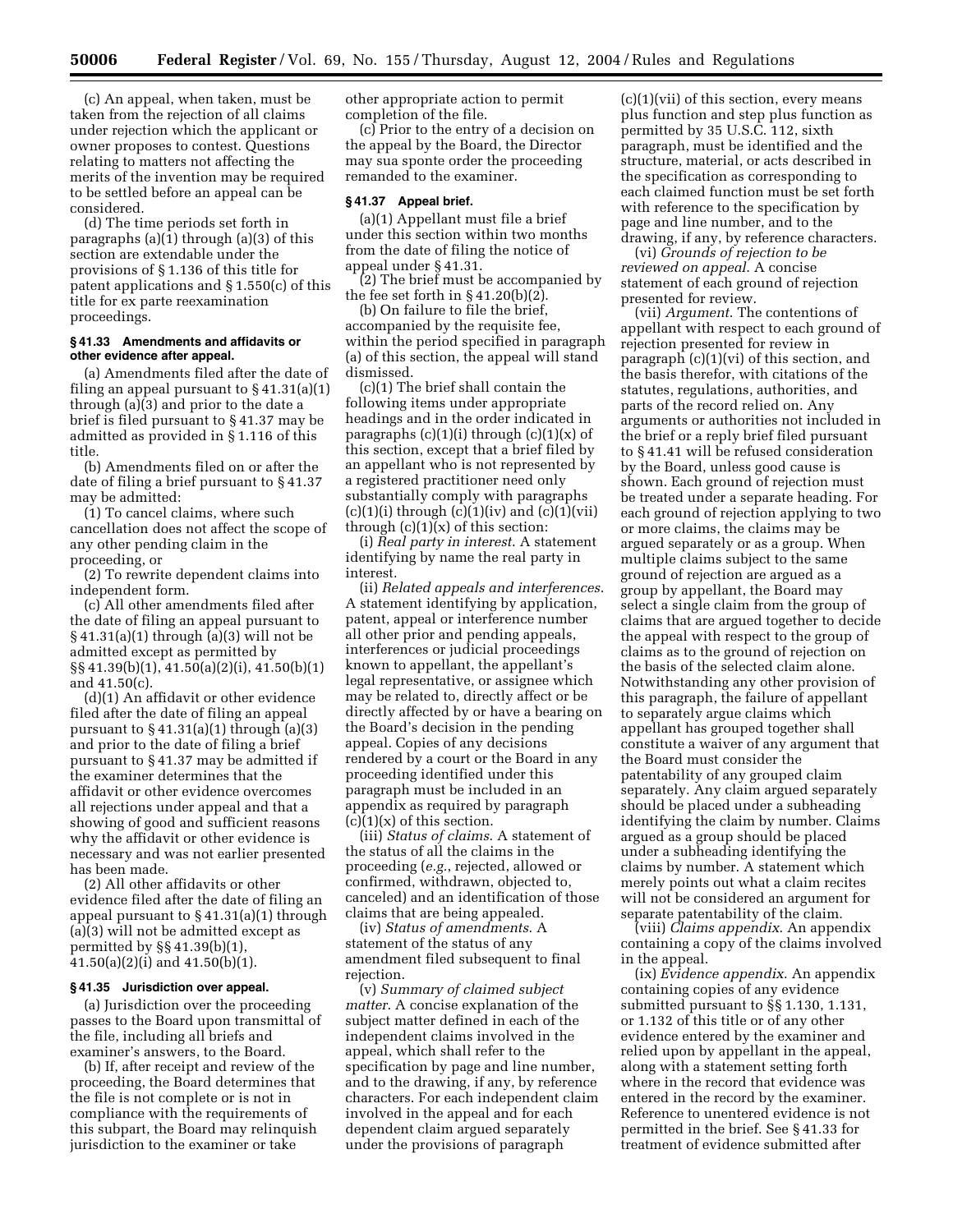appeal. This appendix may also include copies of the evidence relied upon by the examiner as to grounds of rejection to be reviewed on appeal.

(x) *Related proceedings appendix*. An appendix containing copies of decisions rendered by a court or the Board in any proceeding identified pursuant to paragraph (c)(1)(ii) of this section.

(2) A brief shall not include any new or non-admitted amendment, or any new or non-admitted affidavit or other evidence. See § 1.116 of this title for amendments, affidavits or other evidence filed after final action but before or on the same date of filing an appeal and § 41.33 for amendments, affidavits or other evidence filed after the date of filing the appeal.

(d) If a brief is filed which does not comply with all the requirements of paragraph (c) of this section, appellant will be notified of the reasons for noncompliance and given a time period within which to file an amended brief. If appellant does not file an amended brief within the set time period, or files an amended brief which does not overcome all the reasons for noncompliance stated in the notification, the appeal will stand dismissed.

(e) The time periods set forth in this section are extendable under the provisions of § 1.136 of this title for patent applications and § 1.550(c) of this title for ex parte reexamination proceedings.

#### **§ 41.39 Examiner's answer.**

(a)(1) The primary examiner may, within such time as may be directed by the Director, furnish a written answer to the appeal brief including such explanation of the invention claimed and of the references relied upon and grounds of rejection as may be necessary, supplying a copy to appellant. If the primary examiner determines that the appeal does not comply with the provisions of §§ 41.31 and 41.37 or does not relate to an appealable action, the primary examiner shall make such determination of record.

(2) An examiner's answer may include a new ground of rejection.

(b) If an examiner's answer contains a rejection designated as a new ground of rejection, appellant must within two months from the date of the examiner's answer exercise one of the following two options to avoid sua sponte dismissal of the appeal as to the claims subject to the new ground of rejection:

(1) *Reopen prosecution*. Request that prosecution be reopened before the primary examiner by filing a reply under § 1.111 of this title with or without amendment or submission of

affidavits (§§ 1.130, 1.131 or 1.132 of this title) or other evidence. Any amendment or submission of affidavits or other evidence must be relevant to the new ground of rejection. A request that complies with this paragraph will be entered and the application or the patent under ex parte reexamination will be reconsidered by the examiner under the provisions of § 1.112 of this title. Any request that prosecution be reopened under this paragraph will be treated as a request to withdraw the appeal.

(2) *Maintain appeal*. Request that the appeal be maintained by filing a reply brief as set forth in § 41.41. Such a reply brief must address each new ground of rejection as set forth in  $\S 41.37(c)(1)(vii)$ and should follow the other requirements of a brief as set forth in § 41.37(c). A reply brief may not be accompanied by any amendment, affidavit (§§ 1.130, 1.131 or 1.132 of this title) or other evidence. If a reply brief filed pursuant to this section is accompanied by any amendment, affidavit or other evidence, it shall be treated as a request that prosecution be reopened before the primary examiner under paragraph  $(b)(1)$  of this section.

(c) Extensions of time under § 1.136(a) of this title for patent applications are not applicable to the time period set forth in this section. See § 1.136(b) of this title for extensions of time to reply for patent applications and § 1.550(c) of this title for extensions of time to reply for ex parte reexamination proceedings.

#### **§ 41.41 Reply brief.**

(a)(1) Appellant may file a reply brief to an examiner's answer within two months from the date of the examiner's answer.

(2) A reply brief shall not include any new or non-admitted amendment, or any new or non-admitted affidavit or other evidence. See § 1.116 of this title for amendments, affidavits or other evidence filed after final action but before or on the same date of filing an appeal and § 41.33 for amendments, affidavits or other evidence filed after the date of filing the appeal.

(b) A reply brief that is not in compliance with paragraph (a) of this section will not be considered. Appellant will be notified if a reply brief is not in compliance with paragraph (a) of this section.

(c) Extensions of time under § 1.136(a) of this title for patent applications are not applicable to the time period set forth in this section. See § 1.136(b) of this title for extensions of time to reply for patent applications and § 1.550(c) of this title for extensions of time to reply for ex parte reexamination proceedings.

#### **§ 41.43 Examiner's response to reply brief.**

(a)(1) After receipt of a reply brief in compliance with § 41.41, the primary examiner must acknowledge receipt and entry of the reply brief. In addition, the primary examiner may withdraw the final rejection and reopen prosecution or may furnish a supplemental examiner's answer responding to any new issue raised in the reply brief.

(2) A supplemental examiner's answer responding to a reply brief may not include a new ground of rejection.

(b) If a supplemental examiner's answer is furnished by the examiner, appellant may file another reply brief under § 41.41 to any supplemental examiner's answer within two months from the date of the supplemental examiner's answer.

(c) Extensions of time under § 1.136(a) of this title for patent applications are not applicable to the time period set forth in this section. See § 1.136(b) of this title for extensions of time to reply for patent applications and § 1.550(c) of this title for extensions of time to reply for ex parte reexamination proceedings.

#### **§ 41.47 Oral hearing.**

(a) An oral hearing should be requested only in those circumstances in which appellant considers such a hearing necessary or desirable for a proper presentation of the appeal. An appeal decided on the briefs without an oral hearing will receive the same consideration by the Board as appeals decided after an oral hearing.

(b) If appellant desires an oral hearing, appellant must file, as a separate paper captioned ''REQUEST FOR ORAL HEARING,'' a written request for such hearing accompanied by the fee set forth in § 41.20(b)(3) within two months from the date of the examiner's answer or supplemental examiner's answer.

(c) If no request and fee for oral hearing have been timely filed by appellant as required by paragraph (b) of this section, the appeal will be assigned for consideration and decision on the briefs without an oral hearing.

(d) If appellant has complied with all the requirements of paragraph (b) of this section, a date for the oral hearing will be set, and due notice thereof given to appellant. If an oral hearing is held, an oral argument may be presented by, or on behalf of, the primary examiner if considered desirable by either the primary examiner or the Board. A hearing will be held as stated in the notice, and oral argument will ordinarily be limited to twenty minutes for appellant and fifteen minutes for the primary examiner unless otherwise ordered.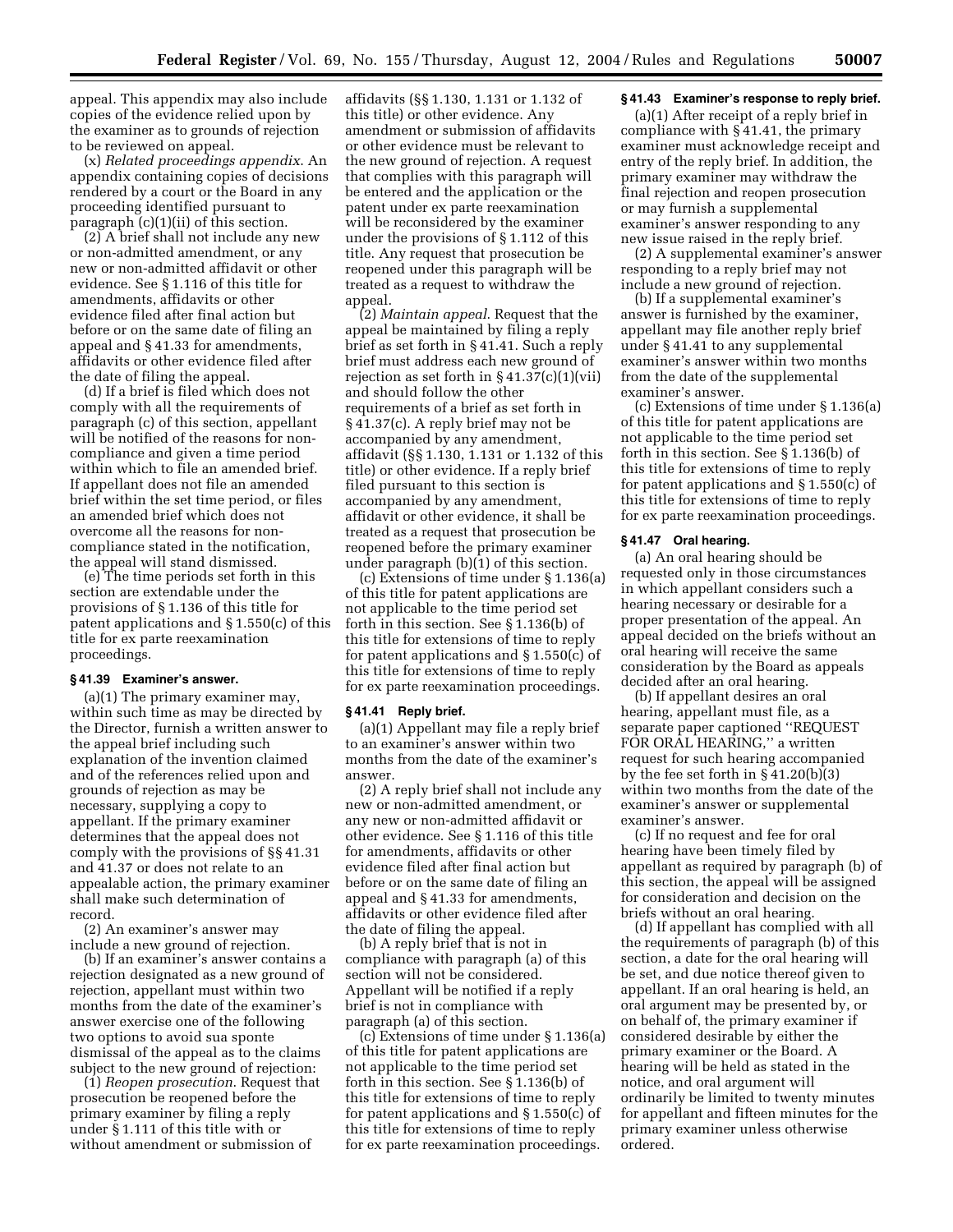(e)(1) Appellant will argue first and may reserve time for rebuttal. At the oral hearing, appellant may only rely on evidence that has been previously entered and considered by the primary examiner and present argument that has been relied upon in the brief or reply brief except as permitted by paragraph (e)(2) of this section. The primary examiner may only rely on argument and evidence relied upon in an answer or a supplemental answer except as permitted by paragraph (e)(2) of this section.

(2) Upon a showing of good cause, appellant and/or the primary examiner may rely on a new argument based upon a recent relevant decision of either the Board or a Federal Court.

(f) Notwithstanding the submission of a request for oral hearing complying with this rule, if the Board decides that a hearing is not necessary, the Board will so notify appellant.

(g) Extensions of time under § 1.136(a) of this title for patent applications are not applicable to the time periods set forth in this section. See  $\S$  1.136(b) of this title for extensions of time to reply for patent applications and § 1.550(c) of this title for extensions of time to reply for ex parte reexamination proceedings.

## **§ 41.50 Decisions and other actions by the Board.**

(a)(1) The Board, in its decision, may affirm or reverse the decision of the examiner in whole or in part on the grounds and on the claims specified by the examiner. The affirmance of the rejection of a claim on any of the grounds specified constitutes a general affirmance of the decision of the examiner on that claim, except as to any ground specifically reversed. The Board may also remand an application to the examiner.

(2) If a supplemental examiner's answer is written in response to a remand by the Board for further consideration of a rejection pursuant to paragraph (a)(1) of this section, the appellant must within two months from the date of the supplemental examiner's answer exercise one of the following two options to avoid sua sponte dismissal of the appeal as to the claims subject to the rejection for which the Board has remanded the proceeding:

(i) *Reopen prosecution*. Request that prosecution be reopened before the examiner by filing a reply under § 1.111 of this title with or without amendment or submission of affidavits (§§ 1.130, 1.131 or 1.132 of this title) or other evidence. Any amendment or submission of affidavits or other evidence must be relevant to the issues set forth in the remand or raised in the

supplemental examiner's answer. A request that complies with this paragraph will be entered and the application or the patent under ex parte reexamination will be reconsidered by the examiner under the provisions of § 1.112 of this title. Any request that prosecution be reopened under this paragraph will be treated as a request to withdraw the appeal.

(ii) *Maintain appeal*. Request that the appeal be maintained by filing a reply brief as provided in § 41.41. If such a reply brief is accompanied by any amendment, affidavit or other evidence, it shall be treated as a request that prosecution be reopened before the examiner under paragraph (a)(2)(i) of this section.

(b) Should the Board have knowledge of any grounds not involved in the appeal for rejecting any pending claim, it may include in its opinion a statement to that effect with its reasons for so holding, which statement constitutes a new ground of rejection of the claim. A new ground of rejection pursuant to this paragraph shall not be considered final for judicial review. When the Board makes a new ground of rejection, the appellant, within two months from the date of the decision, must exercise one of the following two options with respect to the new ground of rejection to avoid termination of the appeal as to the rejected claims:

(1) *Reopen prosecution*. Submit an appropriate amendment of the claims so rejected or new evidence relating to the claims so rejected, or both, and have the matter reconsidered by the examiner, in which event the proceeding will be remanded to the examiner. The new ground of rejection is binding upon the examiner unless an amendment or new evidence not previously of record is made which, in the opinion of the examiner, overcomes the new ground of rejection stated in the decision. Should the examiner reject the claims, appellant may again appeal to the Board pursuant to this subpart.

(2) *Request rehearing*. Request that the proceeding be reheard under § 41.52 by the Board upon the same record. The request for rehearing must address any new ground of rejection and state with particularity the points believed to have been misapprehended or overlooked in entering the new ground of rejection and also state all other grounds upon which rehearing is sought.

(c) The opinion of the Board may include an explicit statement of how a claim on appeal may be amended to overcome a specific rejection. When the opinion of the Board includes such a statement, appellant has the right to amend in conformity therewith. An

amendment in conformity with such statement will overcome the specific rejection. An examiner may reject a claim so-amended, provided that the rejection constitutes a new ground of rejection.

(d) The Board may order appellant to additionally brief any matter that the Board considers to be of assistance in reaching a reasoned decision on the pending appeal. Appellant will be given a non-extendable time period within which to respond to such an order. Failure to timely comply with the order may result in the sua sponte dismissal of the appeal.

(e) Whenever a decision of the Board includes a remand, that decision shall not be considered final for judicial review. When appropriate, upon conclusion of proceedings on remand before the examiner, the Board may enter an order otherwise making its decision final for judicial review.

(f) Extensions of time under § 1.136(a) of this title for patent applications are not applicable to the time periods set forth in this section. See § 1.136(b) of this title for extensions of time to reply for patent applications and § 1.550(c) of this title for extensions of time to reply for ex parte reexamination proceedings.

#### **§ 41.52 Rehearing.**

(a)(1) Appellant may file a single request for rehearing within two months of the date of the original decision of the Board. No request for rehearing from a decision on rehearing will be permitted, unless the rehearing decision so modified the original decision as to become, in effect, a new decision, and the Board states that a second request for rehearing would be permitted. The request for rehearing must state with particularity the points believed to have been misapprehended or overlooked by the Board. Arguments not raised in the briefs before the Board and evidence not previously relied upon in the brief and any reply brief(s) are not permitted in the request for rehearing except as permitted by paragraphs (a)(2) and (a)(3) of this section. When a request for rehearing is made, the Board shall render a decision on the request for rehearing. The decision on the request for rehearing is deemed to incorporate the earlier opinion reflecting its decision for appeal, except for those portions specifically withdrawn on rehearing, and is final for the purpose of judicial review, except when noted otherwise in the decision on rehearing.

(2) Upon a showing of good cause, appellant may present a new argument based upon a recent relevant decision of either the Board or a Federal Court.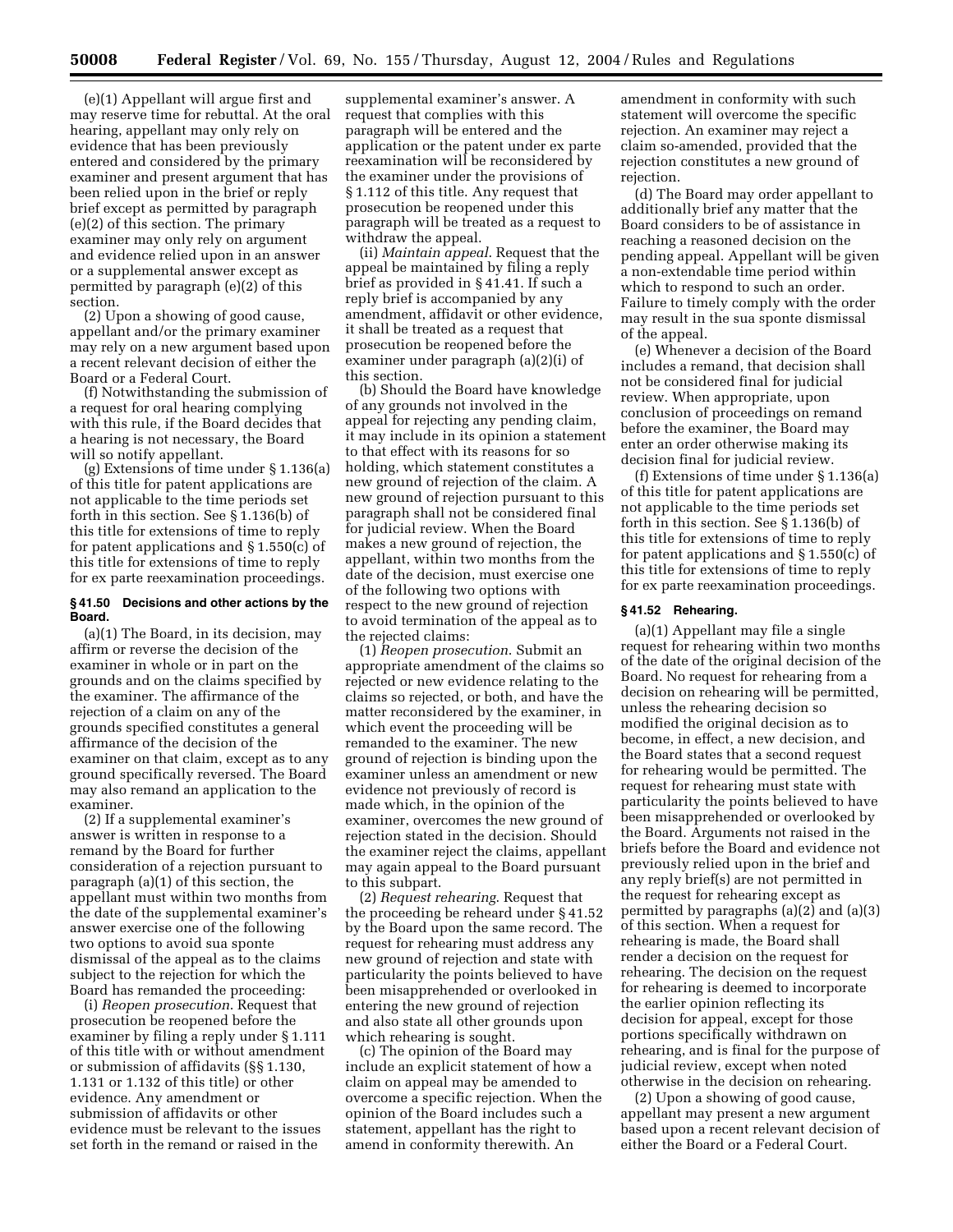(3) New arguments responding to a new ground of rejection made pursuant to § 41.50(b) are permitted.

(b) Extensions of time under § 1.136(a) of this title for patent applications are not applicable to the time period set forth in this section. See § 1.136(b) of this title for extensions of time to reply for patent applications and § 1.550(c) of this title for extensions of time to reply for ex parte reexamination proceedings.

#### **§ 41.54 Action following decision.**

After decision by the Board, the proceeding will be returned to the examiner, subject to appellant's right of appeal or other review, for such further action by appellant or by the examiner, as the condition of the proceeding may require, to carry into effect the decision.

## **Subpart C—Inter Partes Appeals**

#### **§ 41.60 Definitions.**

In addition to the definitions in § 41.2, the following definitions apply to proceedings under this subpart unless otherwise clear from the context:

*Appellant* means any party, whether the owner or a requester, filing a notice of appeal or cross appeal under § 41.61. If more than one party appeals or cross appeals, each appealing or cross appealing party is an appellant with respect to the claims to which his or her appeal or cross appeal is directed.

*Filing* means filing with a certificate indicating service of the document under § 1.903 of this title.

*Owner* means the owner of the patent undergoing *inter partes* reexamination under § 1.915 of this title.

*Proceeding* means an *inter partes*  reexamination proceeding. Appeal to the Board in an *ex parte* reexamination proceeding is controlled by subpart B of this part. An *inter partes* reexamination proceeding is not a contested case subject to subpart D.

*Requester* means each party, other than the owner, who requested that the patent undergo *inter partes*  reexamination under § 1.915 of this title.

*Respondent* means any requester responding under § 41.68 to the appellant's brief of the owner, or the owner responding under § 41.68 to the appellant's brief of any requester. No requester may be a respondent to the appellant brief of any other requester.

## **§ 41.61 Notice of appeal and cross appeal to Board.**

(a)(1) Upon the issuance of a Right of Appeal Notice under § 1.953 of this title, the owner may appeal to the Board with respect to the final rejection of any claim of the patent by filing a notice of appeal within the time provided in the

Right of Appeal Notice and paying the fee set forth in § 41.20(b)(1).

(2) Upon the issuance of a Right of Appeal Notice under § 1.953 of this title, the requester may appeal to the Board with respect to any final decision favorable to the patentability, including any final determination not to make a proposed rejection, of any original, proposed amended, or new claim of the patent by filing a notice of appeal within the time provided in the Right of Appeal Notice and paying the fee set forth in § 41.20(b)(1).

(b)(1) Within fourteen days of service of a requester's notice of appeal under paragraph (a)(2) of this section and upon payment of the fee set forth in § 41.20(b)(1), an owner who has not filed a notice of appeal may file a notice of cross appeal with respect to the final rejection of any claim of the patent.

(2) Within fourteen days of service of an owner's notice of appeal under paragraph (a)(1) of this section and upon payment of the fee set forth in § 41.20(b)(1), a requester who has not filed a notice of appeal may file a notice of cross appeal with respect to any final decision favorable to the patentability, including any final determination not to make a proposed rejection, of any original, proposed amended, or new claim of the patent.

(c) The notice of appeal or cross appeal in the proceeding must identify the appealed claim(s) and must be signed by the owner, the requester, or a duly authorized attorney or agent.

(d) An appeal or cross appeal, when taken, must be taken from all the rejections of the claims in a Right of Appeal Notice which the patent owner proposes to contest or from all the determinations favorable to patentability, including any final determination not to make a proposed rejection, in a Right of Appeal Notice which a requester proposes to contest. Questions relating to matters not affecting the merits of the invention may be required to be settled before an appeal is decided.

(e) The time periods for filing a notice of appeal or cross appeal may not be extended.

(f) If a notice of appeal or cross appeal is timely filed but does not comply with any requirement of this section, appellant will be notified of the reasons for non-compliance and given a nonextendable time period within which to file an amended notice of appeal or cross appeal. If the appellant does not then file an amended notice of appeal or cross appeal within the set time period, or files a notice which does not overcome all the reasons for noncompliance stated in the notification of

the reasons for non-compliance, that appellant's appeal or cross appeal will stand dismissed.

#### **§ 41.63 Amendments and affidavits or other evidence after appeal.**

(a) Amendments filed after the date of filing an appeal pursuant to § 41.61 canceling claims may be admitted where such cancellation does not affect the scope of any other pending claim in the proceeding.

(b) All other amendments filed after the date of filing an appeal pursuant to § 41.61 will not be admitted except as permitted by § 41.77(b)(1).

(c) Affidavits or other evidence filed after the date of filing an appeal pursuant to § 41.61 will not be admitted except as permitted by reopening prosecution under § 41.77(b)(1).

## **§ 41.64 Jurisdiction over appeal in inter partes reexamination.**

(a) Jurisdiction over the proceeding passes to the Board upon transmittal of the file, including all briefs and examiner's answers, to the Board.

(b) If, after receipt and review of the proceeding, the Board determines that the file is not complete or is not in compliance with the requirements of this subpart, the Board may relinquish jurisdiction to the examiner or take other appropriate action to permit completion of the file.

(c) Prior to the entry of a decision on the appeal by the Board, the Director may sua sponte order the proceeding remanded to the examiner.

#### **§ 41.66 Time for filing briefs.**

(a) An appellant's brief must be filed no later than two months from the latest filing date of the last-filed notice of appeal or cross appeal or, if any party to the proceeding is entitled to file an appeal or cross appeal but fails to timely do so, no later than two months from the expiration of the time for filing (by the last party entitled to do so) such notice of appeal or cross appeal. The time for filing an appellant's brief or an amended appellant's brief may not be extended.

(b) Once an appellant's brief has been properly filed, any brief must be filed by respondent within one month from the date of service of the appellant's brief. The time for filing a respondent's brief or an amended respondent's brief may not be extended.

(c) The examiner will consider both the appellant's and respondent's briefs and may prepare an examiner's answer under § 41.69.

(d) Any appellant may file a rebuttal brief under § 41.71 within one month of the date of the examiner's answer. The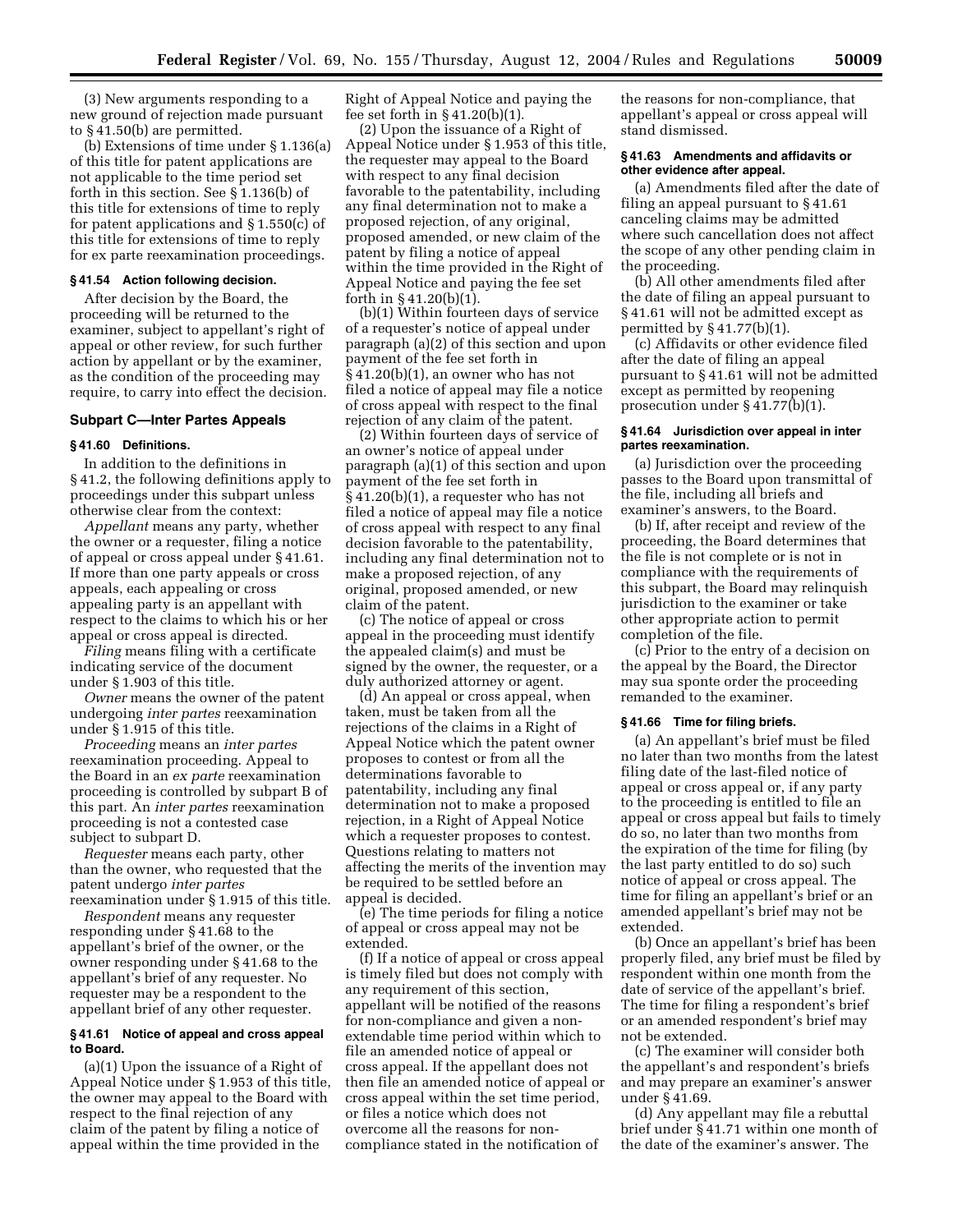time for filing a rebuttal brief or an amended rebuttal brief may not be extended.

(e) No further submission will be considered and any such submission will be treated in accordance with § 1.939 of this title.

#### **§ 41.67 Appellant's brief.**

(a)(1) Appellant(s) may once, within time limits for filing set forth in § 41.66, file a brief and serve the brief on all other parties to the proceeding in accordance with § 1.903 of this title.

(2) The brief must be signed by the appellant, or the appellant's duly authorized attorney or agent and must be accompanied by the requisite fee set forth in § 41.20(b)(2).

(b) An appellant's appeal shall stand dismissed upon failure of that appellant to file an appellant's brief, accompanied by the requisite fee, within the time allowed under § 41.66(a).

(c)(1) The appellant's brief shall contain the following items under appropriate headings and in the order indicated in paragraphs (c)(1)(i) through  $(c)(1)(xi)$  of this section.

(i) *Real party in interest*. A statement identifying by name the real party in interest.

(ii) *Related appeals and interferences*. A statement identifying by application, patent, appeal or interference number all other prior and pending appeals, interferences or judicial proceedings known to appellant, the appellant's legal representative, or assignee which may be related to, directly affect or be directly affected by or have a bearing on the Board's decision in the pending appeal. Copies of any decisions rendered by a court or the Board in any proceeding identified under this paragraph must be included in an appendix as required by paragraph  $(c)(1)(xi)$  of this section.

(iii) *Status of claims*. A statement of the status of all the claims in the proceeding (*e.g.*, rejected, allowed or confirmed, withdrawn, objected to, canceled). If the appellant is the owner, the appellant must also identify the rejected claims whose rejection is being appealed. If the appellant is a requester, the appellant must identify the claims that the examiner has made a determination favorable to patentability, which determination is being appealed.

(iv) *Status of amendments*. A statement of the status of any amendment filed subsequent to the close of prosecution.

(v) *Summary of claimed subject matter*. A concise explanation of the subject matter defined in each of the independent claims involved in the appeal, which shall refer to the

specification by column and line number, and to the drawing(s), if any, by reference characters. For each independent claim involved in the appeal and for each dependent claim argued separately under the provisions of paragraph (c)(1)(vii) of this section, every means plus function and step plus function as permitted by 35 U.S.C. 112, sixth paragraph, must be identified and the structure, material, or acts described in the specification as corresponding to each claimed function must be set forth with reference to the specification by page and line number, and to the drawing, if any, by reference characters.

(vi) *Issues to be reviewed on appeal*. A concise statement of each issue presented for review. No new ground of rejection can be proposed by a third party requester appellant, unless such ground was withdrawn by the examiner during the prosecution of the proceeding, and the third party requester has not yet had an opportunity to propose it as a third party requester proposed ground of rejection.

(vii) *Argument*. The contentions of appellant with respect to each issue presented for review in paragraph (c)(1)(vi) of this section, and the basis therefor, with citations of the statutes, regulations, authorities, and parts of the record relied on. Any arguments or authorities not included in the brief permitted under this section or §§ 41.68 and 41.71 will be refused consideration by the Board, unless good cause is shown. Each issue must be treated under a separate heading. If the appellant is the patent owner, for each ground of rejection in the Right of Appeal Notice which appellant contests and which applies to two or more claims, the claims may be argued separately or as a group. When multiple claims subject to the same ground of rejection are argued as a group by appellant, the Board may select a single claim from the group of claims that are argued together to decide the appeal with respect to the group of claims as to the ground of rejection on the basis of the selected claim alone. Notwithstanding any other provision of this paragraph, the failure of appellant to separately argue claims which appellant has grouped together shall constitute a waiver of any argument that the Board must consider the patentability of any grouped claim separately. Any claim argued separately should be placed under a subheading identifying the claim by number. Claims argued as a group should be placed under a subheading identifying the claims by number. A statement which merely points out what a claim recites

will not be considered an argument for separate patentability of the claim.

(viii) *Claims appendix*. An appendix containing a copy of the claims to be reviewed on appeal.

(ix) *Evidence appendix*. An appendix containing copies of any evidence submitted pursuant to §§ 1.130, 1.131, or 1.132 of this title or of any other evidence entered by the examiner and relied upon by appellant in the appeal, along with a statement setting forth where in the record that evidence was entered in the record by the examiner. Reference to unentered evidence is not permitted in the brief. See § 41.63 for treatment of evidence submitted after appeal. This appendix may also include copies of the evidence relied upon by the examiner in any ground of rejection to be reviewed on appeal.

(x) *Related proceedings appendix*. An appendix containing copies of decisions rendered by a court or the Board in any proceeding identified pursuant to paragraph (c)(1)(ii) of this section.

(xi) *Certificate of service*. A certification that a copy of the brief has been served in its entirety on all other parties to the reexamination proceeding. The names and addresses of the parties served must be indicated.

(2) A brief shall not include any new or non-admitted amendment, or any new or non-admitted affidavit or other evidence. See § 1.116 of this title for amendments, affidavits or other evidence filed after final action but before or on the same date of filing an appeal and § 41.63 for amendments, affidavits or other evidence after the date of filing the appeal.

(d) If a brief is filed which does not comply with all the requirements of paragraph (a) and paragraph (c) of this section, appellant will be notified of the reasons for non-compliance and given a non-extendable time period within which to file an amended brief. If appellant does not file an amended brief within the set time period, or files an amended brief which does not overcome all the reasons for non-compliance stated in the notification, that appellant's appeal will stand dismissed.

#### **§ 41.68 Respondent's brief.**

(a)(1) Respondent(s) in an appeal may once, within the time limit for filing set forth in § 41.66, file a respondent brief and serve the brief on all parties in accordance with § 1.903 of this title.

(2) The brief must be signed by the party, or the party's duly authorized attorney or agent, and must be accompanied by the requisite fee set forth in § 41.20(b)(2).

(3) The respondent brief shall be limited to issues raised in the appellant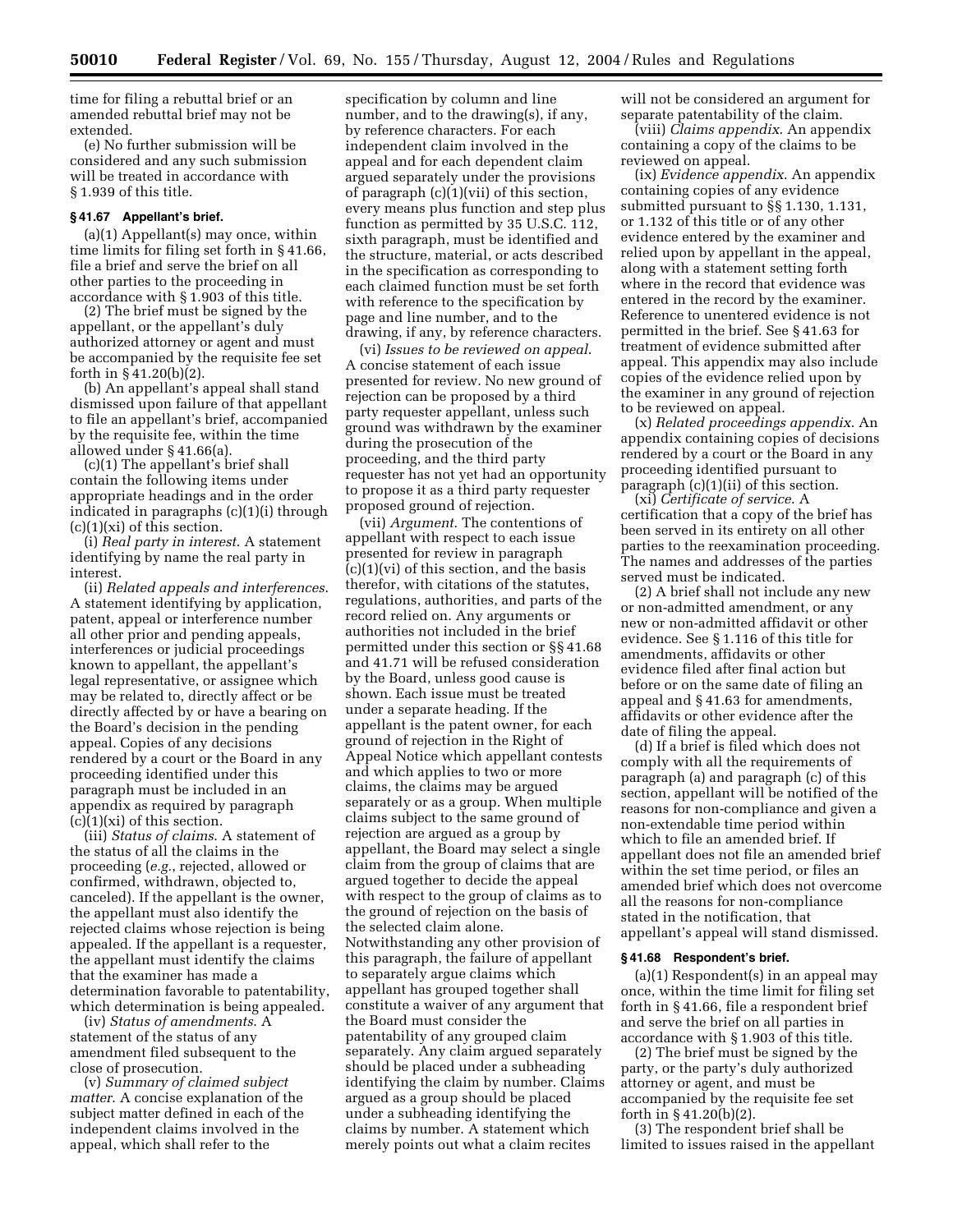brief to which the respondent brief is directed.

(4) A requester's respondent brief may not address any brief of any other requester.

(b)(1) The respondent brief shall contain the following items under appropriate headings and in the order here indicated, and may include an appendix containing only those portions of the record on which reliance has been made.

(i) *Real Party in Interest*. A statement identifying by name the real party in interest.

(ii) *Related Appeals and Interferences*. A statement identifying by application, patent, appeal or interference number all other prior and pending appeals, interferences or judicial proceedings known to respondent, the respondent's legal representative, or assignee which may be related to, directly affect or be directly affected by or have a bearing on the Board's decision in the pending appeal. Copies of any decisions rendered by a court or the Board in any proceeding identified under this paragraph must be included in an appendix as required by paragraph  $(b)(1)(ix)$  of this section.

(iii) *Status of claims*. A statement accepting or disputing appellant's statement of the status of claims. If appellant's statement of the status of claims is disputed, the errors in appellant's statement must be specified with particularity.

(iv) *Status of amendments*. A statement accepting or disputing appellant's statement of the status of amendments. If appellant's statement of the status of amendments is disputed, the errors in appellant's statement must be specified with particularity.

(v) *Summary of claimed subject matter*. A statement accepting or disputing appellant's summary of the subject matter defined in each of the independent claims involved in the appeal. If appellant's summary of the subject matter is disputed, the errors in appellant's summary must be specified.

(vi) *Issues to be reviewed on appeal*. A statement accepting or disputing appellant's statement of the issues presented for review. If appellant's statement of the issues presented for review is disputed, the errors in appellant's statement must be specified. A counter statement of the issues for review may be made. No new ground of rejection can be proposed by a requester respondent.

(vii) *Argument*. A statement accepting or disputing the contentions of appellant with each of the issues presented by the appellant for review. If

a contention of the appellant is disputed, the errors in appellant's argument must be specified, stating the basis therefor, with citations of the statutes, regulations, authorities, and parts of the record relied on. Each issue must be treated under a separate heading. An argument may be made with each of the issues stated in the counter statement of the issues, with each counter-stated issue being treated under a separate heading.

(viii) *Evidence appendix*. An appendix containing copies of any evidence submitted pursuant to §§ 1.130, 1.131, or 1.132 of this title or of any other evidence entered by the examiner and relied upon by respondent in the appeal, along with a statement setting forth where in the record that evidence was entered in the record by the examiner. Reference to unentered evidence is not permitted in the respondent's brief. See § 41.63 for treatment of evidence submitted after appeal.

(ix) *Related proceedings appendix*. An appendix containing copies of decisions rendered by a court or the Board in any proceeding identified pursuant to paragraph (b)(1)(ii) of this section.

(x) *Certificate of service*. A certification that a copy of the respondent brief has been served in its entirety on all other parties to the reexamination proceeding. The names and addresses of the parties served must be indicated.

(2) A respondent brief shall not include any new or non-admitted amendment, or any new or nonadmitted affidavit or other evidence. See § 1.116 of this title for amendments, affidavits or other evidence filed after final action but before or on the same date of filing an appeal and § 41.63 for amendments, affidavits or other evidence filed after the date of filing the appeal.

(c) If a respondent brief is filed which does not comply with all the requirements of paragraph (a) and paragraph (b) of this section, respondent will be notified of the reasons for noncompliance and given a non-extendable time period within which to file an amended brief. If respondent does not file an amended respondent brief within the set time period, or files an amended respondent brief which does not overcome all the reasons for noncompliance stated in the notification, the respondent brief and any amended respondent brief by that respondent will not be considered.

#### **§ 41.69 Examiner's answer.**

(a) The primary examiner may, within such time as directed by the Director, furnish a written answer to the owner's and/or requester's appellant brief or respondent brief including, as may be necessary, such explanation of the invention claimed and of the references relied upon, the grounds of rejection, and the reasons for patentability, including grounds for not adopting any proposed rejection. A copy of the answer shall be supplied to the owner and all requesters. If the primary examiner determines that the appeal does not comply with the provisions of §§ 41.61, 41.66, 41.67 and 41.68 or does not relate to an appealable action, the primary examiner shall make such determination of record.

(b) An examiner's answer may not include a new ground of rejection.

(c) An examiner's answer may not include a new determination not to make a proposed rejection of a claim.

(d) Any new ground of rejection, or any new determination not to make a proposed rejection, must be made in an Office action reopening prosecution.

#### **§ 41.71 Rebuttal brief.**

(a) Within one month of the examiner's answer, any appellant may once file a rebuttal brief.

(b)(1) The rebuttal brief of the owner may be directed to the examiner's answer and/or any respondent brief.

(2) The rebuttal brief of the owner shall not include any new or nonadmitted amendment, or an affidavit or other evidence. See § 1.116 of this title for amendments, affidavits or other evidence filed after final action but before or on the same date of filing an appeal and § 41.63 for amendments, affidavits or other evidence filed after the date of filing the appeal.

(c)(1) The rebuttal brief of any requester may be directed to the examiner's answer and/or the respondent brief of the owner.

(2) The rebuttal brief of a requester may not be directed to the respondent brief of any other requester.

(3) No new ground of rejection can be proposed by a requester.

(4) The rebuttal brief of a requester shall not include any new or nonadmitted affidavit or other evidence. See § 1.116(d) of this title for affidavits or other evidence filed after final action but before or on the same date of filing an appeal and § 41.63(c) for affidavits or other evidence filed after the date of filing the appeal.

(d) The rebuttal brief must include a certification that a copy of the rebuttal brief has been served in its entirety on all other parties to the proceeding. The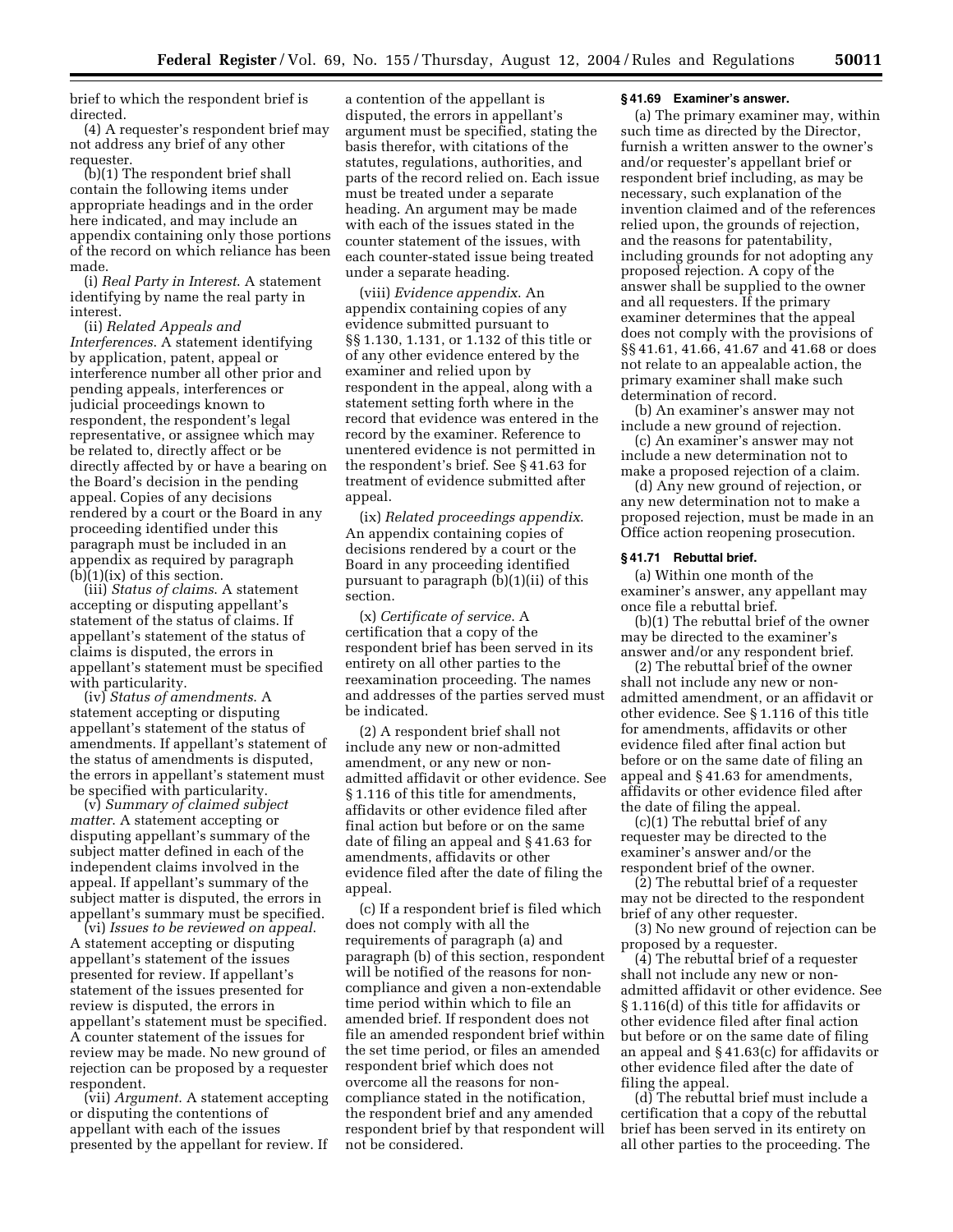names and addresses of the parties served must be indicated.

(e) If a rebuttal brief is timely filed under paragraph (a) of this section but does not comply with all the requirements of paragraphs (a) through (d) of this section, appellant will be notified of the reasons for noncompliance and provided with a nonextendable period of one month within which to file an amended rebuttal brief. If the appellant does not file an amended rebuttal brief during the onemonth period, or files an amended rebuttal brief which does not overcome all the reasons for non-compliance stated in the notification, that appellant's rebuttal brief and any amended rebuttal brief by that appellant will not be considered.

## **§ 41.73 Oral hearing.**

(a) An oral hearing should be requested only in those circumstances in which an appellant or a respondent considers such a hearing necessary or desirable for a proper presentation of the appeal. An appeal decided on the briefs without an oral hearing will receive the same consideration by the Board as an appeal decided after an oral hearing.

(b) If an appellant or a respondent desires an oral hearing, he or she must file, as a separate paper captioned ''REQUEST FOR ORAL HEARING,'' a written request for such hearing accompanied by the fee set forth in § 41.20(b)(3) within two months after the date of the examiner's answer. The time for requesting an oral hearing may not be extended. The request must include a certification that a copy of the request has been served in its entirety on all other parties to the proceeding. The names and addresses of the parties served must be indicated.

(c) If no request and fee for oral hearing have been timely filed by appellant or respondent as required by paragraph (b) of this section, the appeal will be assigned for consideration and decision on the briefs without an oral hearing.

(d) If appellant or respondent has complied with all the requirements of paragraph (b) of this section, a hearing date will be set, and notice given to the owner and all requesters. If an oral hearing is held, an oral argument may be presented by, or on behalf of, the primary examiner if considered desirable by either the primary examiner or the Board. The notice shall set a non-extendable period within which all requests for oral hearing shall be submitted by any other party to the appeal desiring to participate in the oral hearing. A hearing will be held as stated

in the notice, and oral argument will be limited to thirty minutes for each appellant or respondent who has requested an oral hearing, and twenty minutes for the primary examiner unless otherwise ordered. No appellant or respondent will be permitted to participate in an oral hearing unless he or she has requested an oral hearing and submitted the fee set forth in § 41.20(b)(3).

(e)(1) At the oral hearing, each appellant and respondent may only rely on evidence that has been previously entered and considered by the primary examiner and present argument that has been relied upon in the briefs except as permitted by paragraph (e)(2) of this section. The primary examiner may only rely on argument and evidence relied upon in an answer except as permitted by paragraph (e)(2) of this section. The Board will determine the order of the arguments presented at the oral hearing.

(2) Upon a showing of good cause, appellant, respondent and/or the primary examiner may rely on a new argument based upon a recent relevant decision of either the Board or a Federal Court.

(f) Notwithstanding the submission of a request for oral hearing complying with this rule, if the Board decides that a hearing is not necessary, the Board will so notify the owner and all requesters.

## **§ 41.77 Decisions and other actions by the Board.**

(a) The Board of Patent Appeals and Interferences, in its decision, may affirm or reverse each decision of the examiner on all issues raised on each appealed claim, or remand the reexamination proceeding to the examiner for further consideration. The reversal of the examiner's determination not to make a rejection proposed by the third party requester constitutes a decision adverse to the patentability of the claims which are subject to that proposed rejection which will be set forth in the decision of the Board of Patent Appeals and Interferences as a new ground of rejection under paragraph (b) of this section. The affirmance of the rejection of a claim on any of the grounds specified constitutes a general affirmance of the decision of the examiner on that claim, except as to any ground specifically reversed.

(b) Should the Board reverse the examiner's determination not to make a rejection proposed by a requester, the Board shall set forth in the opinion in support of its decision a new ground of rejection; or should the Board have knowledge of any grounds not raised in the appeal for rejecting any pending

claim, it may include in its opinion a statement to that effect with its reasons for so holding, which statement shall constitute a new ground of rejection of the claim. Any decision which includes a new ground of rejection pursuant to this paragraph shall not be considered final for judicial review. When the Board makes a new ground of rejection, the owner, within one month from the date of the decision, must exercise one of the following two options with respect to the new ground of rejection to avoid termination of the appeal proceeding as to the rejected claim:

(1) *Reopen prosecution.* The owner may file a response requesting reopening of prosecution before the examiner. Such a response must be either an amendment of the claims so rejected or new evidence relating to the claims so rejected, or both.

(2) *Request rehearing.* The owner may request that the proceeding be reheard under § 41.79 by the Board upon the same record. The request for rehearing must address any new ground of rejection and state with particularity the points believed to have been misapprehended or overlooked in entering the new ground of rejection and also state all other grounds upon which rehearing is sought.

(c) Where the owner has filed a response requesting reopening of prosecution under paragraph (b)(1) of this section, any requester, within one month of the date of service of the owner's response, may once file comments on the response. Such written comments must be limited to the issues raised by the Board's opinion reflecting its decision and the owner's response. Any requester that had not previously filed an appeal or cross appeal and is seeking under this subsection to file comments or a reply to the comments is subject to the appeal and brief fees under § 41.20(b)(1) and (2), respectively, which must accompany the comments or reply.

(d) Following any response by the owner under paragraph (b)(1) of this section and any written comments from a requester under paragraph (c) of this section, the proceeding will be remanded to the examiner. The statement of the Board shall be binding upon the examiner unless an amendment or new evidence not previously of record is made which, in the opinion of the examiner, overcomes the new ground of rejection stated in the decision. The examiner will consider any owner response under paragraph (b)(1) of this section and any written comments by a requester under paragraph (c) of this section and issue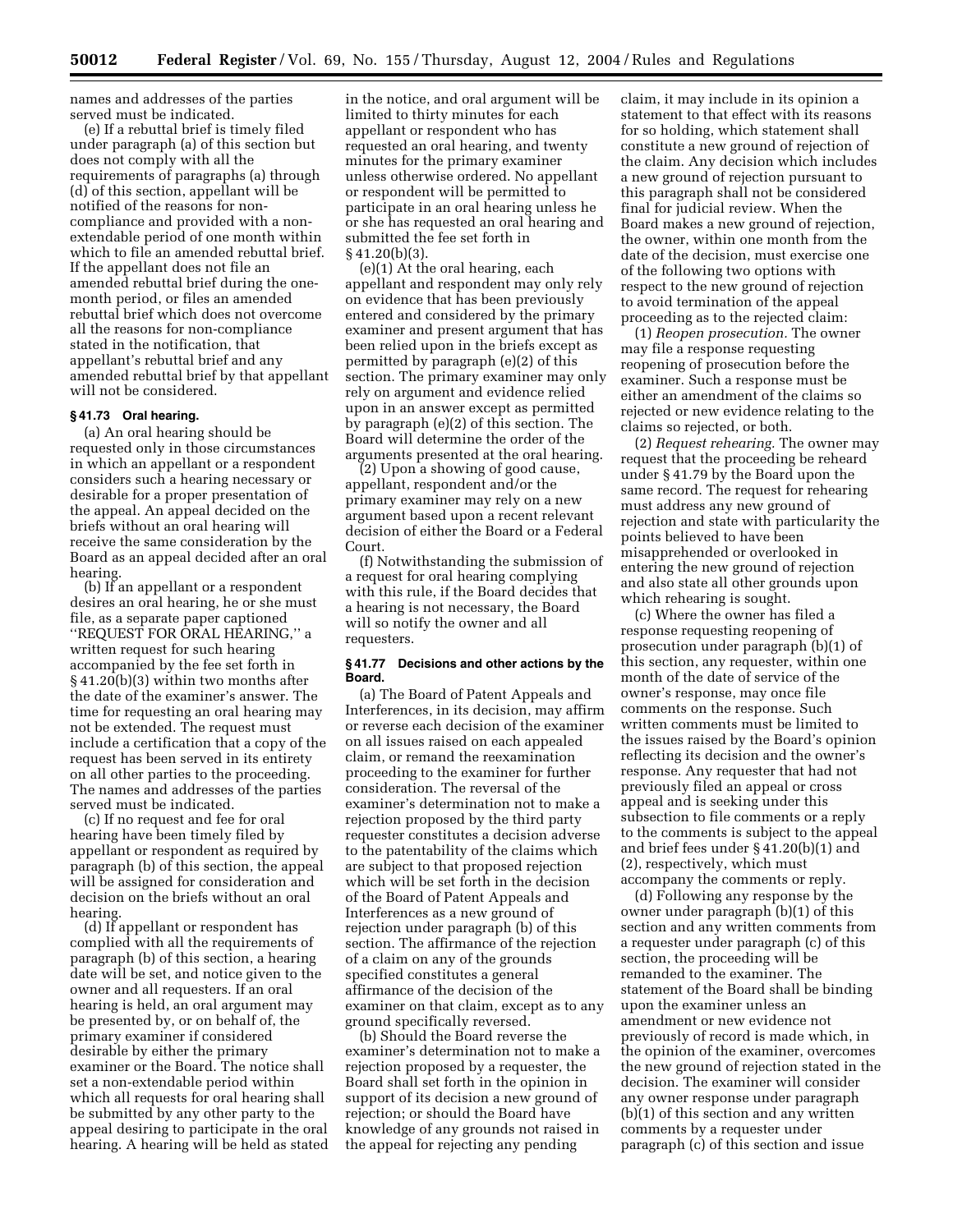a determination that the rejection is maintained or has been overcome.

(e) Within one month of the examiner's determination pursuant to paragraph (d) of this section, the owner or any requester may once submit comments in response to the examiner's determination. Within one month of the date of service of comments in response to the examiner's determination, the owner and any requesters may file a reply to the comments. No requester reply may address the comments of any other requester reply. Any requester that had not previously filed an appeal or cross appeal and is seeking under this subsection to file comments or a reply to the comments is subject to the appeal and brief fees under § 41.20(b)(1) and (2), respectively, which must accompany the comments or reply.

(f) After submission of any comments and any reply pursuant to paragraph (e) of this section, or after time has expired, the proceeding will be returned to the Board which shall reconsider the matter and issue a new decision. The new decision is deemed to incorporate the earlier decision, except for those portions specifically withdrawn.

(g) The time period set forth in paragraph (b) of this section is subject to the extension of time provisions of § 1.956 of this title when the owner is responding under paragraph (b)(1) of this section. The time period set forth in paragraph (b) of this section may not be extended when the owner is responding under paragraph (b)(2) of this section. The time periods set forth in paragraphs (c) and (e) of this section may not be extended.

#### **§ 41.79 Rehearing.**

(a) Parties to the appeal may file a request for rehearing of the decision within one month of the date of:

(1) The original decision of the Board under § 41.77(a),

(2) The original § 41.77(b) decision under the provisions of § 41.77(b)(2),

(3) The expiration of the time for the owner to take action under § 41.77(b)(2), or

(4) The new decision of the Board under § 41.77(f).

(b)(1) The request for rehearing must state with particularity the points believed to have been misapprehended or overlooked in rendering the Board's opinion reflecting its decision. Arguments not raised in the briefs before the Board and evidence not previously relied upon in the briefs are not permitted in the request for rehearing except as permitted by paragraphs (b)(2) and (b)(3) of this section.

(2) Upon a showing of good cause, appellant and/or respondent may present a new argument based upon a recent relevant decision of either the Board or a Federal Court.

(3) New arguments responding to a new ground of rejection made pursuant to § 41.77(b) are permitted.

(c) Within one month of the date of service of any request for rehearing under paragraph (a) of this section, or any further request for rehearing under paragraph (d) of this section, the owner and all requesters may once file comments in opposition to the request for rehearing or the further request for rehearing. The comments in opposition must be limited to the issues raised in the request for rehearing or the further request for rehearing.

(d) If a party to an appeal files a request for rehearing under paragraph (a) of this section, or a further request for rehearing under this section, the Board shall render a decision on the request for rehearing. The decision on the request for rehearing is deemed to incorporate the earlier opinion reflecting its decision for appeal, except for those portions specifically withdrawn on rehearing and is final for the purpose of judicial review, except when noted otherwise in the decision on rehearing. If the Board opinion reflecting its decision on rehearing becomes, in effect, a new decision, and the Board so indicates, then any party to the appeal may, within one month of the new decision, file a further request for rehearing of the new decision under this subsection. Such further request for rehearing must comply with paragraph (b) of this section.

(e) The times for requesting rehearing under paragraph (a) of this section, for requesting further rehearing under paragraph (c) of this section, and for submitting comments under paragraph (b) of this section may not be extended.

#### **§ 41.81 Action following decision.**

The parties to an appeal to the Board may not appeal to the U.S. Court of Appeals for the Federal Circuit under § 1.983 of this title until all parties' rights to request rehearing have been exhausted, at which time the decision of the Board is final and appealable by any party to the appeal to the Board.

#### **Subpart D—Contested Cases**

## **§ 41.100 Definitions.**

In addition to the definitions in § 41.2, the following definitions apply to proceedings under this subpart:

*Business day* means a day other than a Saturday, Sunday, or Federal holiday within the District of Columbia.

*Involved* means the Board has declared the patent application, patent, or claim so described to be a subject of the contested case.

## **§ 41.101 Notice of proceeding.**

(a) Notice of a contested case will be sent to every party to the proceeding. The entry of the notice initiates the proceeding.

(b) When the Board is unable to provide actual notice of a contested case on a party through the correspondence address of record for the party, the Board may authorize other modes of notice, including:

(1) Sending notice to another address associated with the party, or

(2) Publishing the notice in the Official Gazette of the United States Patent and Trademark Office.

#### **§ 41.102 Completion of examination.**

Before a contested case is initiated, except as the Board may otherwise authorize, for each involved application and patent:

(a) Examination or reexamination must be completed, and

(b) There must be at least one claim that:

(1) Is patentable but for a judgment in the contested case, and

(2) Would be involved in the contested case.

## **§ 41.103 Jurisdiction over involved files.**

The Board acquires jurisdiction over any involved file when the Board initiates a contested case. Other proceedings for the involved file within the Office are suspended except as the Board may order.

#### **§ 41.104 Conduct of contested case.**

(a) The Board may determine a proper course of conduct in a proceeding for any situation not specifically covered by this part and may enter non-final orders to administer the proceeding.

(b) An administrative patent judge may waive or suspend in a proceeding the application of any rule in this subpart, subject to such conditions as the administrative patent judge may impose.

(c) Times set in this subpart are defaults. In the event of a conflict between a time set by rule and a time set by order, the time set by order is controlling. Action due on a day other than a business day may be completed on the next business day unless the Board expressly states otherwise.

## **§ 41.106 Filing and service.**

(a) *General format requirements.* (1) The paper used for filings must be durable and white. A party must choose to file on either A4-sized paper or  $8\frac{1}{2}$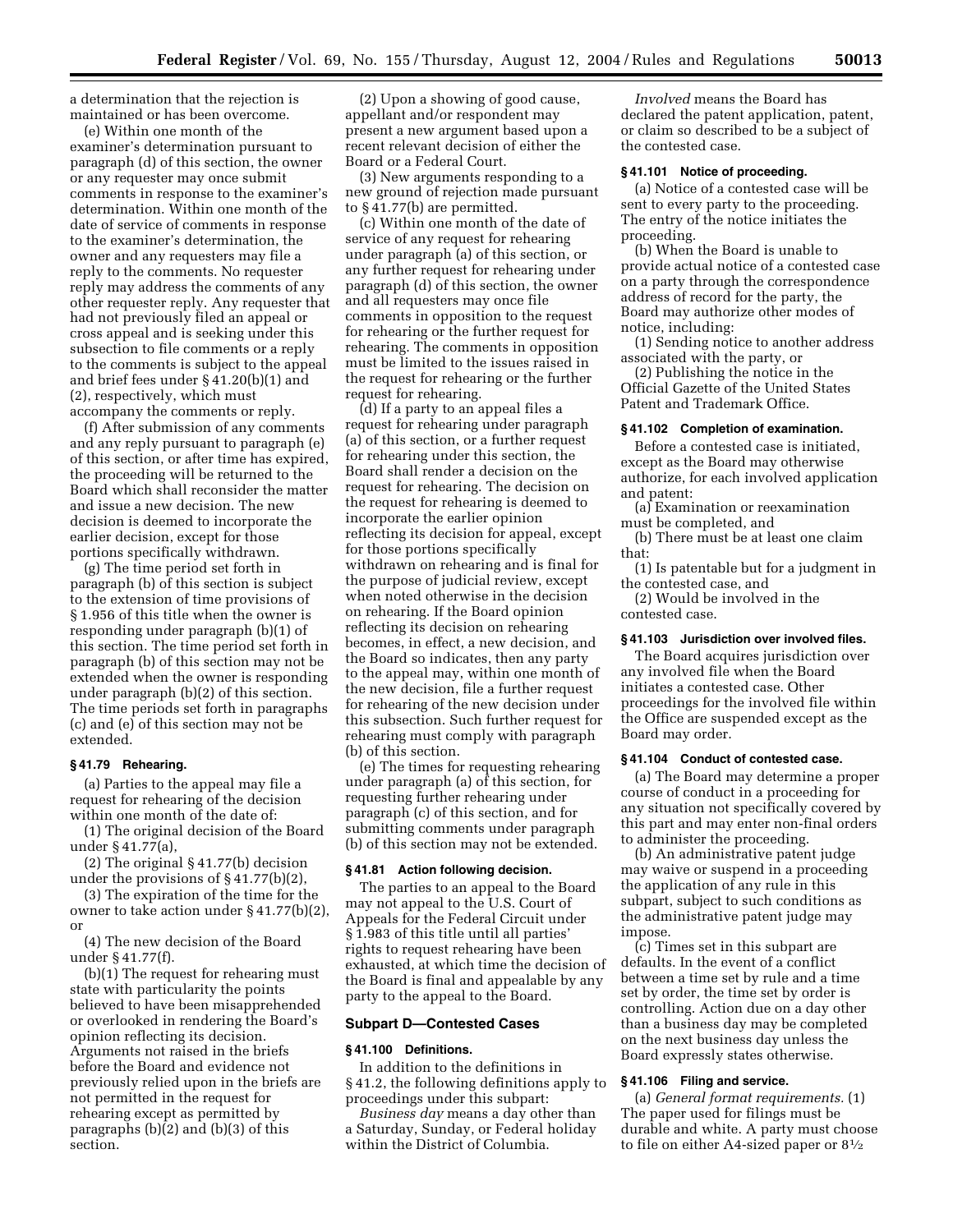$inch \times 11$  inch paper except in the case of exhibits that require a larger size in order to preserve details of the original. A party may not switch between paper sizes in a single proceeding. Only one side of the paper may be used.

(2) In papers, including affidavits, created for the proceeding:

(i) Markings must be in black ink or must otherwise provide an equivalently permanent, dark, high-contrast image on the paper. The quality of printing must be equivalent to the quality produced by a laser printer. Either a proportional or monospaced font may be used, but the proportional font must be 12-point or larger and a monospaced font must not contain more than 4 characters per centimeter (10 characters per inch). Case names must be underlined or italicized.

(ii) Double spacing must be used except in headings, tables of contents, tables of authorities, indices, signature blocks, and certificates of service. Block quotations may be single-spaced and must be indented. Margins must be at least 2.5 centimeters (1 inch) on all sides.

(b) *Papers other than exhibits*—(1) *Cover sheet.* (i) The cover sheet must include the caption the Board specifies for the proceeding, a header indicating the party and contact information for the party, and a title indicating the sequence and subject of the paper. For example, ''JONES MOTION 2, For benefit of an earlier application''.

(ii) If the Board specifies a color other than white for the cover sheet, the cover sheet must be that color.

(2) Papers must have two 0.5 cm  $\left(\frac{1}{4}\right)$ inch) holes with centers  $1 \text{ cm}$  ( $\frac{1}{2} \text{inch}$ ) from the top of the page and 7 cm (2 3⁄4 inch) apart, centered horizontally on the page.

(3) *Incorporation by reference; combined papers.* Arguments must not be incorporated by reference from one paper into another paper. Combined motions, oppositions, replies, or other combined papers are not permitted.

(4) *Exhibits.* Additional requirements for exhibits appear in § 41.154(c).

(c) *Working copy.* Every paper filed must be accompanied by a working copy marked ''APJ Copy''.

(d) *Specific filing forms.* (1) *Filing by mail.* A paper filed using the EXPRESS MAIL<sup>®</sup> service of the United States Postal Service will be deemed to be filed as of ''date-in'' on the EXPRESS MAIL mailing label; otherwise, mail will be deemed to be filed as of the stamped date of receipt at the Board.

(2) *Other modes of filing.* The Board may authorize other modes of filing, including electronic filing and hand filing, and may set conditions for the use of such other modes.

(e) *Service.* (1) Papers filed with the Board, if not previously served, must be served simultaneously on every opposing party except as the Board expressly directs.

(2) If a party is represented by counsel, service must be on counsel.

(3) Service must be by EXPRESS MAIL ® or by means at least as fast and reliable as EXPRESS MAIL ®. Electronic service is not permitted without Board authorization.

(4) The date of service does not count in computing the time for responding.

(f) *Certificate of service.* (1) Papers other than exhibits must include a certificate of service as a separate page at the end of each paper that must be served on an opposing party.

(2) Exhibits must be accompanied by a certificate of service, but a single certificate may accompany any group of exhibits submitted together.

(3) A certificate of service must state:

(i) The date and manner of service,

(ii) The name and address of every person served, and

(iii) For exhibits filed as a group, the name and number of each exhibit served.

(4) A certificate made by a person other than a registered patent practitioner must be in the form of an affidavit.

#### **§ 41.108 Lead counsel.**

(a) A party may be represented by counsel. The Board may require a party to appoint a lead counsel. If counsel is not of record in a party's involved application or patent, then a power of attorney for that counsel for the party's involved application or patent must be filed with the notice required in paragraph (b) of this section.

(b) Within 14 days of the initiation of each contested case, each party must file a separate notice identifying its counsel, if any, and providing contact information for each counsel identified or, if the party has no counsel, then for the party. Contact information must, at a minimum, include:

(1) A mailing address;

(2) An address for courier delivery when the mailing address is not available for such delivery (for example, when the mailing address is a Post Office box);

(3) A telephone number;

(4) A facsimile number; and

(5) An electronic mail address.

(c) A party must promptly notify the Board of any change in the contact information required in paragraph (b) of this section.

## **§ 41.109 Access to and copies of Office records.**

(a) *Request for access or copies.* Any request from a party for access to or copies of Office records directly related to a contested case must be filed with the Board. The request must precisely identify the records and in the case of copies include the appropriate fee set under § 1.19(b) of this title.

(b) *Authorization of access and copies.* Access and copies will ordinarily only be authorized for the following records:

(1) The application file for an involved patent;

(2) An involved application; and

(3) An application for which a party has been accorded benefit under subpart E of this part.

(c) *Missing or incomplete copies.* If a party does not receive a complete copy of a record within 21 days of the authorization, the party must promptly notify the Board.

#### **§ 41.110 Filing claim information.**

(a) *Clean copy of claims.* Within 14 days of the initiation of the proceeding, each party must file a clean copy of its involved claims and, if a biotechnology material sequence is a limitation, a clean copy of the sequence.

(b) *Annotated copy of claims.* Within 28 days of the initiation of the proceeding, each party must:

(1) For each involved claim having a limitation that is illustrated in a drawing or biotechnology material sequence, file an annotated copy of the claim indicating in bold face between braces ({}) where each limitation is shown in the drawing or sequence.

(2) For each involved claim that contains a means-plus-function or stepplus-function limitation in the form permitted under 35 U.S.C. 112(6), file an annotated copy of the claim indicating in bold face between braces ({}) the specific portions of the specification that describe the structure, material, or acts corresponding to each claimed function.

(c) Any motion to add or amend a claim must include:

(1) A clean copy of the claim,

(2) A claim chart showing where the disclosure of the patent or application provides written description of the subject matter of the claim, and

(3) Where applicable, a copy of the claims annotated according to paragraph (b) of this section.

## **§ 41.120 Notice of basis for relief.**

(a) The Board may require a party to provide a notice stating the relief it requests and the basis for its entitlement to relief. The Board may provide for the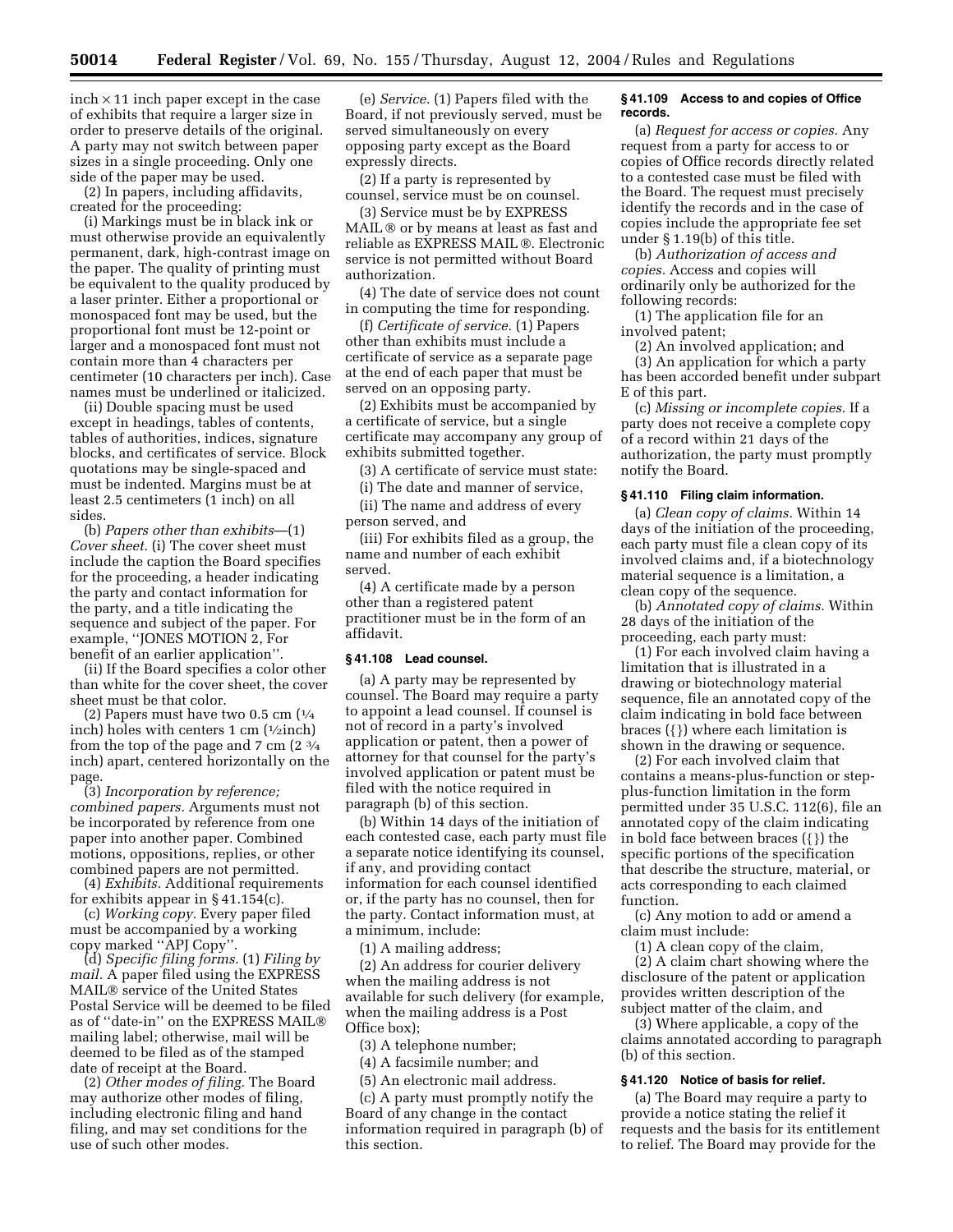notice to be maintained in confidence for a limited time.

(b) *Effect.* If a notice under paragraph (a) of this section is required, a party will be limited to filing substantive motions consistent with the notice. Ambiguities in the notice will be construed against the party. A notice is not evidence except as an admission by a party-opponent.

(c) *Correction.* A party may move to correct its notice. The motion should be filed promptly after the party becomes aware of the basis for the correction. A correction filed after the time set for filing notices will only be entered if entry would serve the interests of justice.

## **§ 41.121 Motions.**

(a) *Types of motions*—(1) *Substantive motions.* Consistent with the notice of requested relief, if any, and to the extent the Board authorizes, a party may file a motion:

(i) To redefine the scope of the contested case,

(ii) To change benefit accorded for the contested subject matter, or

(iii) For judgment in the contested case.

(2) *Responsive motions.* The Board may authorize a party to file a motion to amend or add a claim, to change inventorship, or otherwise to cure a defect raised in a notice of requested relief or in a substantive motion.

(3) *Miscellaneous motions.* Any request for relief other than a substantive or responsive motion must be filed as a miscellaneous motion.

(b) *Burden of proof.* The party filing the motion has the burden of proof to establish that it is entitled to the requested relief.

(c) *Content of motions; oppositions and replies.* (1) Each motion must be filed as a separate paper and must include:

(i) A statement of the precise relief requested.

(ii) A statement of material facts (see paragraph (d) of this section), and

(iii) A full statement of the reasons for the relief requested, including a detailed explanation of the significance of the evidence and the governing law, rules, and precedent.

(2) *Compliance with rules.* Where a rule in part 1 of this title ordinarily governs the relief sought, the motion must make any showings required under that rule in addition to any showings required in this part.

(3) The Board may order additional showings or explanations as a condition for filing a motion.

(d) *Statement of material facts.* (1) Each material fact shall be set forth as a separate numbered sentence with specific citations to the portions of the record that support the fact.

(2) The Board may require that the statement of material facts be submitted as a separate paper.

(e) *Claim charts.* Claim charts must be used in support of any paper requiring the comparison of a claim to something else, such as another claim, prior art, or a specification. Claim charts must accompany the paper as an appendix. Claim charts are not a substitute for appropriate argument and explanation in the paper.

(f) The Board may order briefing on any issue that could be raised by motion.

#### **§ 41.122 Oppositions and replies.**

(a) Oppositions and replies must comply with the content requirements for motions and must include a statement identifying material facts in dispute. Any material fact not specifically denied shall be considered admitted.

(b) All arguments for the relief requested in a motion must be made in the motion. A reply may only respond to arguments raised in the corresponding opposition.

## **§ 41.123 Default filing times.**

(a) A *motion,* other than a miscellaneous motion, may only be filed according to a schedule the Board sets. The default times for acting are:

(1) An *opposition* is due 30 days after service of the motion.

(2) A *reply* is due 30 days after service of the opposition.

(3) A *responsive motion* is due 30 days after the service of the motion.

(b) *Miscellaneous motions.* (1) If no time for filing a specific miscellaneous motion is provided in this part or in a Board order:

(i) The opposing party must be consulted prior to filing the miscellaneous motion, and

(ii) If an opposing party plans to oppose the miscellaneous motion, the movant may not file the motion without Board authorization. Such authorization should ordinarily be obtained through a telephone conference including the Board and every other party to the proceeding. Delay in seeking relief may justify a denial of the motion.

(2) An opposition may not be filed without authorization. The default times for acting are:

(i) An *opposition* to a miscellaneous motion is due five business days after service of the motion.

(ii) A *reply* to a miscellaneous motion opposition is due three business days after service of the opposition.

(c) *Exhibits.* Each exhibit must be filed and served with the first paper in which it is cited except as the Board may otherwise order.

## **§ 41.124 Oral argument.**

(a) *Request for oral argument.* A party may request an oral argument on an issue raised in a paper within five business days of the filing of the paper. The request must be filed as a separate paper and must specify the issues to be considered.

(b) *Copies for panel.* If an oral argument is set for a panel, the movant on any issue to be argued must provide three working copies of the motion, the opposition, and the reply. Each party is responsible for providing three working copies of its exhibits relating to the motion.

(c) *Length of argument.* If a request for oral argument is granted, each party will have a total of 20 minutes to present its arguments, including any time for rebuttal.

(d) *Demonstrative exhibits* must be served at least five business days before the oral argument and filed no later than the time of the oral argument.

(e) *Transcription.* The Board encourages the use of a transcription service at oral arguments but, if such a service is to be used, the Board must be notified in advance to ensure adequate facilities are available and a transcript must be filed with the Board promptly after the oral argument.

#### **§ 41.125 Decision on motions.**

(a) *Order of consideration.* The Board may take up motions for decisions in any order, may grant, deny, or dismiss any motion, and may take such other action appropriate to secure the just, speedy, and inexpensive determination of the proceeding. A decision on a motion may include deferral of action on an issue until a later point in the proceeding.

(b) *Interlocutory decisions.* A decision on motions without a judgment is not final for the purposes of judicial review. A panel decision on an issue will govern further proceedings in the contested case.

(c) *Rehearing*—(1) *Time for request.* A request for rehearing of a decision on a motion must be filed within fourteen days of the decision.

(2) *No tolling.* The filing of a request for rehearing does not toll times for taking action.

(3) *Burden on rehearing.* The burden of showing a decision should be modified lies with the party attacking the decision. The request must specifically identify: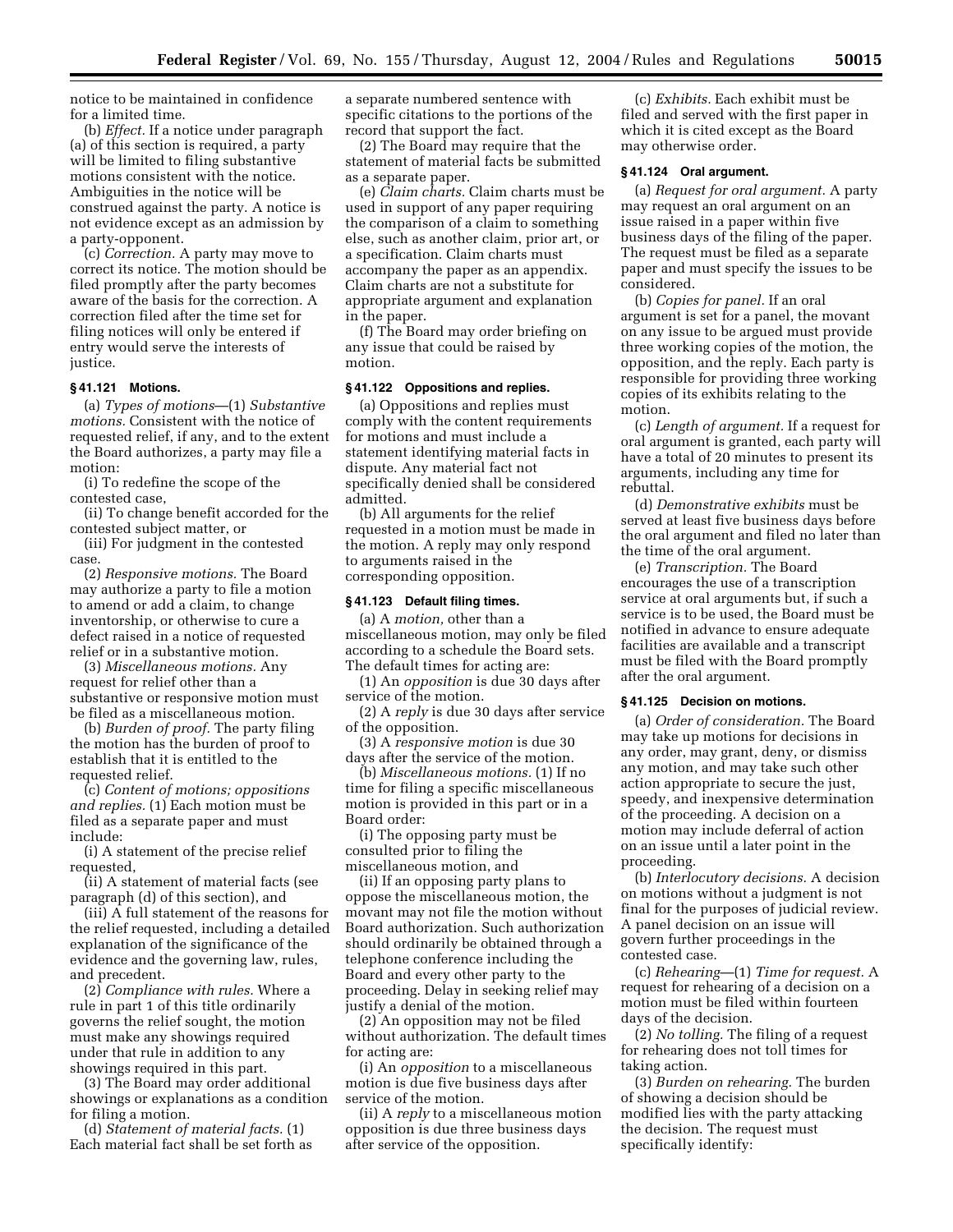(i) All matters the party believes to have been misapprehended or overlooked, and

(ii) The place where the matter was previously addressed in a motion, opposition, or reply.

(4) *Opposition; reply.* Neither an opposition nor a reply to a request for rehearing may be filed without Board authorization.

(5) *Panel rehearing.* If a decision is not a panel decision, the party requesting rehearing may request that a panel rehear the decision. A panel rehearing a procedural decision will review the decision for an abuse of discretion.

#### **§ 41.126 Arbitration.**

(a) Parties to a contested case may resort to binding arbitration to determine any issue in a contested case. The Office is not a party to the arbitration. The Board is not bound and may independently determine questions of patentability, jurisdiction, and Office practice.

(b) The Board will not authorize arbitration unless:

(1) It is to be conducted according to Title 9 of the United States Code.

(2) The parties notify the Board in

writing of their intention to arbitrate. (3) The agreement to arbitrate:

(i) Is in writing,

(ii) Specifies the issues to be arbitrated,

(iii) Names the arbitrator, or provides a date not more than 30 days after the execution of the agreement for the selection of the arbitrator, and

(iv) Provides that the arbitrator's award shall be binding on the parties and that judgment thereon can be entered by the Board.

(4) A copy of the agreement is filed within 20 days after its execution.

(5) The arbitration is completed within the time the Board sets.

(c) The parties are solely responsible for the selection of the arbitrator and the conduct of proceedings before the arbitrator.

(d) Issues not disposed of by the arbitration will be resolved in accordance with the procedures established in this subpart.

(e) The Board will not consider the arbitration award unless it:

(1) Is binding on the parties,

(2) Is in writing,

(3) States in a clear and definite manner each issue arbitrated and the disposition of each issue, and

(4) Is filed within 20 days of the date of the award.

(f) Once the award is filed, the parties to the award may not take actions inconsistent with the award. If the

award is dispositive of the contested subject matter for a party, the Board may enter judgment as to that party.

## **§ 41.127 Judgment.**

(a) *Effect within Office*—(1) *Estoppel*. A judgment disposes of all issues that were, or by motion could have properly been, raised and decided. A losing party who could have properly moved for relief on an issue, but did not so move, may not take action in the Office after the judgment that is inconsistent with that party's failure to move, except that a losing party shall not be estopped with respect to any contested subject matter for which that party was awarded a favorable judgment.

(2) *Final disposal of claim*. Adverse judgment against a claim is a final action of the Office requiring no further action by the Office to dispose of the claim permanently.

(b) *Request for adverse judgment*. A party may at any time in the proceeding request judgment against itself. Actions construed to be a request for adverse judgment include:

(1) Abandonment of an involved application such that the party no longer has an application or patent involved in the proceeding,

(2) Cancellation or disclaiming of a claim such that the party no longer has a claim involved in the proceeding,

(3) Concession of priority or unpatentability of the contested subject matter, and

(4) Abandonment of the contest.

(c) *Recommendation*. The judgment may include a recommendation for further action by the examiner or by the Director. If the Board recommends rejection of a claim of an involved application, the examiner must enter and maintain the recommended rejection unless an amendment or showing of facts not previously of record is filed which, in the opinion of the examiner, overcomes the recommended rejection.

(d) *Rehearing*. A party dissatisfied with the judgment may file a request for rehearing within 30 calendar days of the entry of the judgment. The request must specifically identify all matters the party believes to have been misapprehended or overlooked, and the place where the matter was previously addressed in a motion, opposition, or reply.

#### **§ 41.128 Sanctions.**

(a) The Board may impose a sanction against a party for misconduct, including:

(1) Failure to comply with an applicable rule or order in the proceeding;

(2) Advancing a misleading or frivolous request for relief or argument; or

(3) Engaging in dilatory tactics.

(b) Sanctions include entry of:

(1) An order holding certain facts to have been established in the proceeding;

(2) An order expunging, or precluding a party from filing, a paper;

(3) An order precluding a party from presenting or contesting a particular issue;

(4) An order precluding a party from requesting, obtaining, or opposing discovery;

(5) An order excluding evidence; (6) An order awarding compensatory expenses, including attorney fees;

(7) An order requiring terminal disclaimer of patent term; or

(8) Judgment in the contested case.

#### **§ 41.150 Discovery.**

(a) *Limited discovery*. A party is not entitled to discovery except as authorized in this subpart. The parties may agree to discovery among themselves at any time.

(b) *Automatic discovery*. (1) Within 21 days of a request by an opposing party, a party must:

(i) Serve a legible copy of every requested patent, patent application, literature reference, and test standard mentioned in the specification of the party's involved patent or application, or application upon which the party will rely for benefit, and, if the requested material is in a language other than English, a translation, if available, and

(ii) File with the Board a notice (without copies of the requested materials) of service of the requested materials.

(2) Unless previously served, or the Board orders otherwise, any exhibit cited in a motion or in testimony must be served with the citing motion or testimony.

(c) *Additional discovery*. (1) A party may request additional discovery. The requesting party must show that such additional discovery is in the interests of justice. The Board may specify conditions for such additional discovery.

(2) When appropriate, a party may obtain production of documents and things during cross examination of an opponent's witness or during testimony authorized under § 41.156.

#### **§ 41.151 Admissibility.**

Evidence that is not taken, sought, or filed in accordance with this subpart shall not be admissible.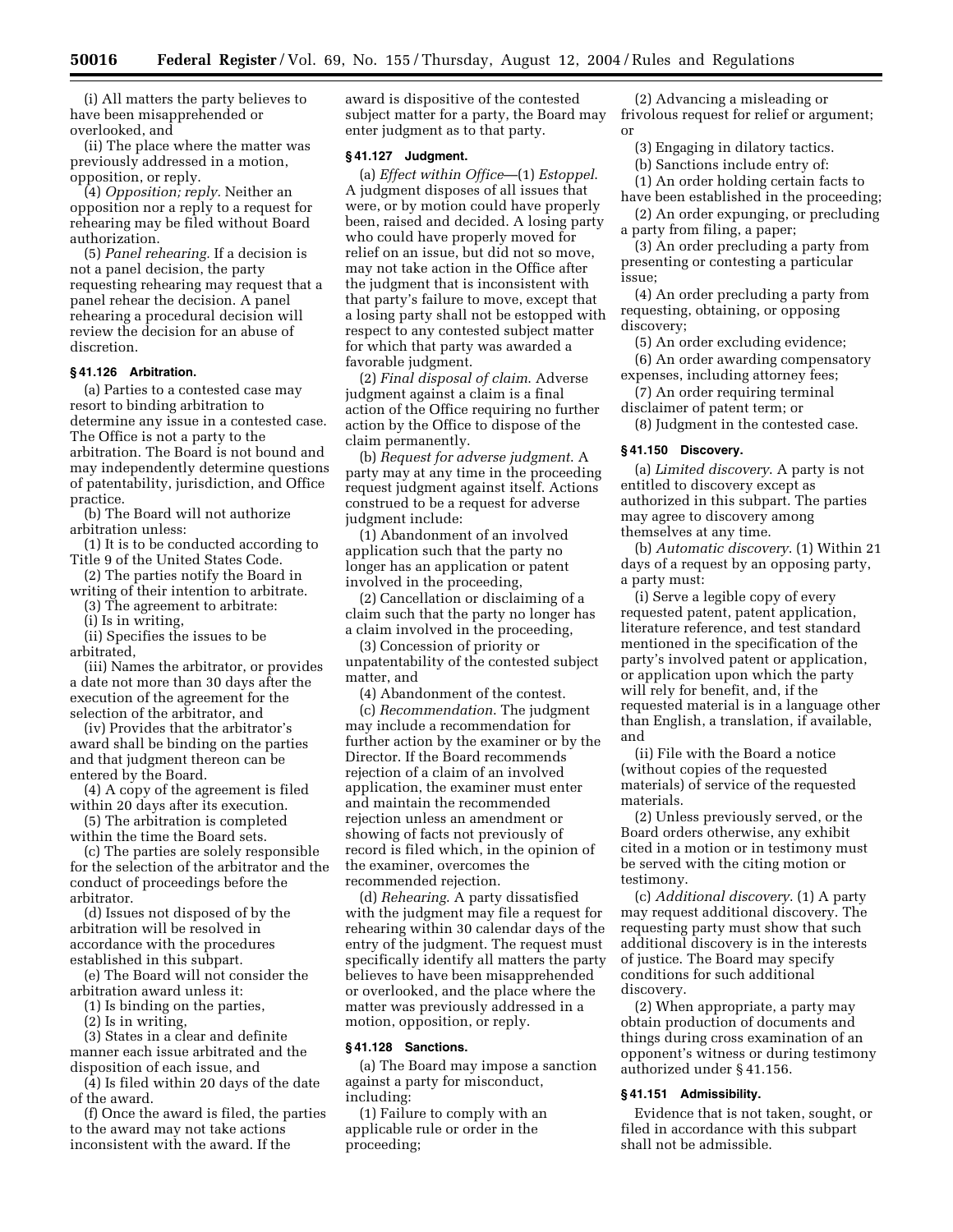## **§ 41.152 Applicability of the Federal Rules of Evidence.**

(a) *Generally*. Except as otherwise provided in this subpart, the Federal Rules of Evidence shall apply to contested cases.

(b) *Exclusions*. Those portions of the Federal Rules of Evidence relating to criminal proceedings, juries, and other matters not relevant to proceedings under this subpart shall not apply.

(c) *Modifications in terminology*. Unless otherwise clear from context, the following terms of the Federal Rules of Evidence shall be construed as indicated:

*Appellate court* means United States Court of Appeals for the Federal Circuit or a United States district court when judicial review is under 35 U.S.C. 146.

*Civil action, civil proceeding, action,*  and *trial* mean contested case.

*Courts of the United States, U.S. Magistrate, court, trial court,* and *trier of fact* mean Board.

*Hearing* means:

(i) In Federal Rule of Evidence 703, the time when the expert testifies.

- (ii) In Federal Rule of Evidence 804(a)(5), the time for taking testimony.
- *Judge* means the Board.

*Judicial notice* means official notice. *Trial or hearing* means, in Federal

Rule of Evidence 807, the time for taking testimony.

(d) The Board, in determining foreign law, may consider any relevant material or source, including testimony, whether or not submitted by a party or admissible under the Federal Rules of Evidence.

## **§ 41.153 Records of the Office.**

Certification is not necessary as a condition to admissibility when the evidence to be submitted is a record of the Office to which all parties have access.

## **§ 41.154 Form of evidence.**

(a) Evidence consists of affidavits, transcripts of depositions, documents, and things. All evidence must be submitted in the form of an exhibit.

(b) *Translation required*. When a party relies on a document or is required to produce a document in a language other than English, a translation of the document into English and an affidavit attesting to the accuracy of the translation must be filed with the document.

(c) An exhibit must conform with the requirements for papers in § 41.106 of this subpart and the requirements of this paragraph.

(1) Each exhibit must have an exhibit label with a unique number in a range assigned by the Board, the names of the parties, and the proceeding number in the following format: JONES EXHIBIT 2001 Jones v. Smith Interference 104,999

(2) When the exhibit is a paper: (i) Each page must be uniquely numbered in sequence, and

(ii) The exhibit label must be affixed to the lower right corner of the first page of the exhibit without obscuring information on the first page or, if obscuring is unavoidable, affixed to a duplicate first page.

(d) *Exhibit list*. Each party must maintain an exhibit list with the exhibit number and a brief description of each exhibit. If the exhibit is not filed, the exhibit list should note that fact. The Board may require the filing of a current exhibit list prior to acting on a motion.

## **§ 41.155 Objection; motion to exclude; motion in limine.**

(a) *Deposition*. Objections to deposition evidence must be made during the deposition. Evidence to cure the objection must be provided during the deposition unless the parties to the deposition stipulate otherwise on the deposition record.

(b) *Other than deposition*. For evidence other than deposition evidence:

(1) *Objection*. Any objection must be filed within five business days of service of evidence, other than deposition evidence, to which the objection is directed. The objection must identify the grounds for the objection with sufficient particularity to allow correction in the form of supplemental evidence.

(2) *Supplemental evidence*. The party relying on evidence to which an objection is timely filed may respond to the objection by filing supplemental evidence within ten business days of service of the objection.

(c) *Motion to exclude*. A miscellaneous motion to exclude evidence must be filed to preserve any objection. The motion must identify the objections in the record in order and must explain the objections.

(d) *Motion in limine*. A party may file a miscellaneous motion in limine for a ruling on the admissibility of evidence.

#### **§ 41.156 Compelling testimony and production.**

(a) *Authorization required*. A party seeking to compel testimony or production of documents or things must file a miscellaneous motion for authorization. The miscellaneous motion must describe the general relevance of the testimony, document, or thing and must:

(1) In the case of testimony, identify the witness by name or title, and

(2) In the case of a document or thing, the general nature of the document or thing.

(b) *Outside the United States*. For testimony or production sought outside the United States, the motion must also:

(1) *In the case of testimony*. (i) Identify the foreign country and explain why the party believes the witness can be compelled to testify in the foreign country, including a description of the procedures that will be used to compel the testimony in the foreign country and an estimate of the time it is expected to take to obtain the testimony; and

(ii) Demonstrate that the party has made reasonable efforts to secure the agreement of the witness to testify in the United States but has been unsuccessful in obtaining the agreement, even though the party has offered to pay the expenses of the witness to travel to and testify in the United States.

(2) *In the case of production of a document or thing*. (i) Identify the foreign country and explain why the party believes production of the document or thing can be compelled in the foreign country, including a description of the procedures that will be used to compel production of the document or thing in the foreign country and an estimate of the time it is expected to take to obtain production of the document or thing; and

(ii) Demonstrate that the party has made reasonable efforts to obtain the agreement of the individual or entity having possession, custody, or control of the document to produce the document or thing in the United States but has been unsuccessful in obtaining that agreement, even though the party has offered to pay the expenses of producing the document or thing in the United States.

#### **§ 41.157 Taking testimony.**

(a) *Form*. Direct testimony must be submitted in the form of an affidavit except when the testimony is compelled under 35 U.S.C. 24, in which case it may be in the form of a deposition transcript.

(b) *Time and location*. (1) *Uncompelled direct testimony* may be taken at any time; otherwise, testimony may only be taken during such time period as the Board may authorize.

(2) *Other testimony*. (i) Except as the Board otherwise orders, authorized testimony may be taken at any reasonable time and location within the United States before any disinterested official authorized to administer oaths at that location.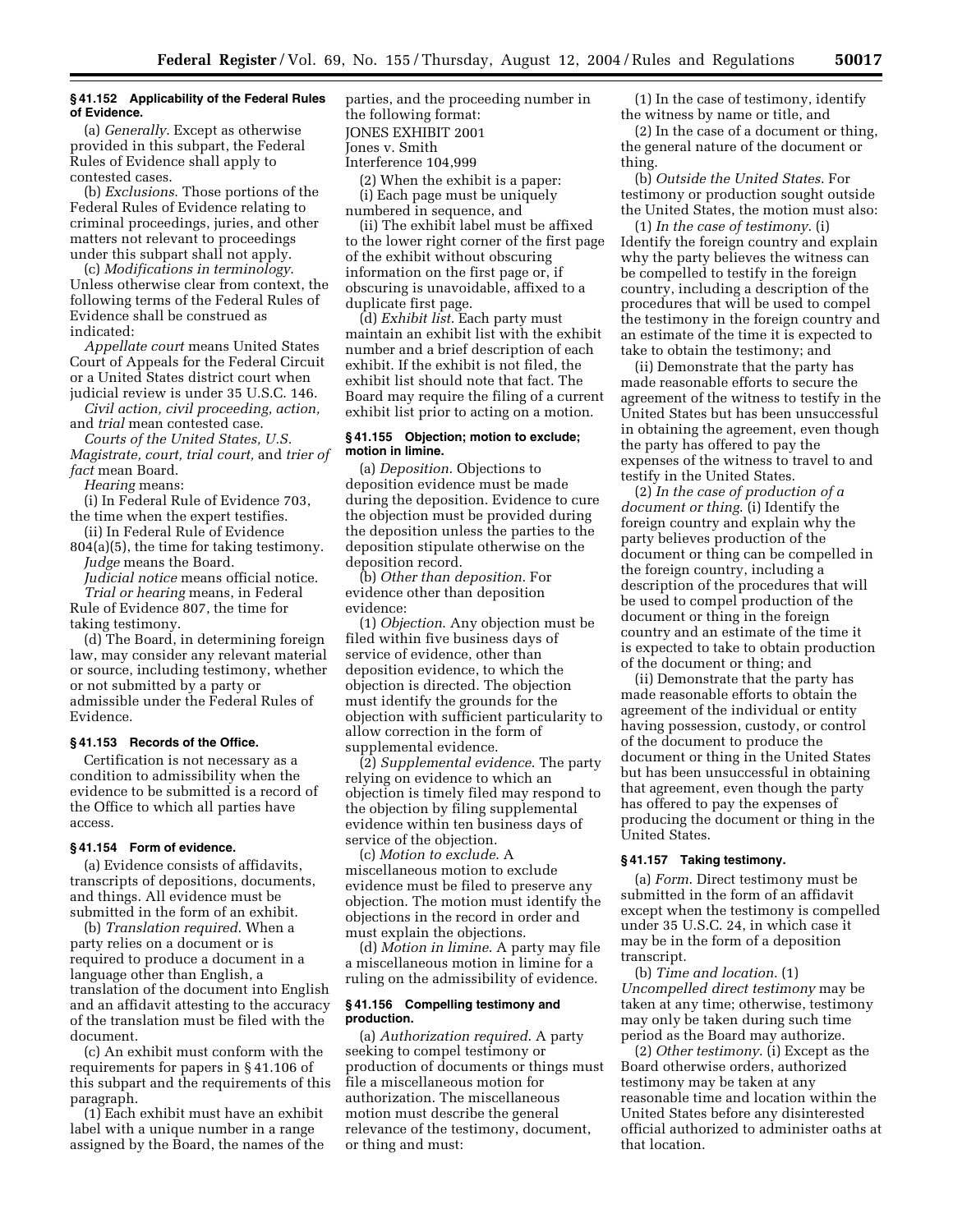(ii) Testimony outside the United States may only be taken as the Board specifically directs.

(c) *Notice of deposition*. (1) Prior to the taking of testimony, all parties to the proceeding must agree on the time and place for taking testimony. If the parties cannot agree, the party seeking the testimony must initiate a conference with the Board to set a time and place.

(2) Cross-examination should ordinarily take place after any supplemental evidence relating to the direct testimony has been filed and more than a week before the filing date for any paper in which the crossexamination testimony is expected to be used. A party requesting crossexamination testimony of more than one witness may choose the order in which the witnesses are to be cross-examined.

(3) In the case of direct testimony, at least three business days prior to the conference in paragraph (c)(1) of this section, the party seeking the direct testimony must serve:

(i) A list and copy of each document under the party's control and on which the party intends to rely, and

(ii) A list of, and proffer of reasonable access to, any thing other than a document under the party's control and on which the party intends to rely.

(4) Notice of the deposition must be filed at least two business days before a deposition. The notice limits the scope of the testimony and must list:

(i) The time and place of the deposition,

(ii) The name and address of the witness,

(iii) A list of the exhibits to be relied upon during the deposition, and

(iv) A general description of the scope and nature of the testimony to be elicited.

(5) *Motion to quash.* Objection to a defect in the notice is waived unless a miscellaneous motion to quash is promptly filed.

(d) *Deposition in a foreign language.*  If an interpreter will be used during the deposition, the party calling the witness must initiate a conference with the Board at least five business days before the deposition.

(e) *Manner of taking testimony.* (1) Each witness before giving a deposition shall be duly sworn according to law by the officer before whom the deposition is to be taken. The officer must be authorized to take testimony under 35 U.S.C. 23.

(2) The testimony shall be taken in answer to interrogatories with any questions and answers recorded in their regular order by the officer, or by some other disinterested person in the presence of the officer, unless the

presence of the officer is waived on the record by agreement of all parties.

(3) Any exhibits relied upon must be numbered according to the numbering scheme assigned for the contested case and must, if not previously served, be served at the deposition.

(4) All objections made at the time of the deposition to the qualifications of the officer taking the deposition, the manner of taking it, the evidence presented, the conduct of any party, and any other objection to the proceeding shall be noted on the record by the officer. Evidence objected to shall be taken subject to a ruling on the objection.

(5) When the testimony has been transcribed, the witness shall read and sign (in the form of an affidavit) a transcript of the deposition unless:

(i) The parties otherwise agree in writing, (ii) The parties waive reading and signature by the witness on the record at the deposition, or

(iii) The witness refuses to read or sign the transcript of the deposition.

(6) The officer shall prepare a certified transcript by attaching to the transcript of the deposition a certificate in the form of an affidavit signed and sealed by the officer. Unless the parties waive any of the following requirements, in which case the certificate shall so state, the certificate must state:

(i) The witness was duly sworn by the officer before commencement of testimony by the witness;

(ii) The transcript is a true record of the testimony given by the witness;

(iii) The name of the person who recorded the testimony and, if the officer did not record it, whether the testimony was recorded in the presence of the officer;

(iv) The presence or absence of any opponent;

(v) The place where the deposition was taken and the day and hour when the deposition began and ended;

(vi) The officer has no disqualifying interest, personal or financial, in a party; and

(vii) If a witness refuses to read or sign the transcript, the circumstances under which the witness refused.

(7) The officer must promptly provide a copy of the transcript to all parties. The proponent of the testimony must file the original as an exhibit.

(8) Any objection to the content, form, or manner of taking the deposition, including the qualifications of the officer, is waived unless made on the record during the deposition and preserved in a timely filed miscellaneous motion to exclude.

(f) *Costs.* Except as the Board may order or the parties may agree in

writing, the proponent of the testimony shall bear all costs associated with the testimony, including the reasonable costs associated with making the witness available for the crossexamination.

## **§ 41.158 Expert testimony; tests and data.**

(a) Expert testimony that does not disclose the underlying facts or data on which the opinion is based is entitled to little or no weight. Testimony on United States patent law will not be admitted.

(b) If a party relies on a technical test or data from such a test, the party must provide an affidavit explaining:

(1) Why the test or data is being used, (2) How the test was performed and

the data was generated, (3) How the data is used to determine a value,

(4) How the test is regarded in the relevant art, and

(5) Any other information necessary for the Board to evaluate the test and data.

## **Subpart E—Patent Interferences**

## **§ 41.200 Procedure; pendency.**

(a) A patent interference is a contested case subject to the procedures set forth in subpart D of this part.

(b) A claim shall be given its broadest reasonable construction in light of the specification of the application or patent in which it appears.

(c) Patent interferences shall be administered such that pendency before the Board is normally no more than two years.

#### **§ 41.201 Definitions.**

In addition to the definitions in §§ 41.2 and 41.100, the following definitions apply to proceedings under this subpart:

*Accord benefit* means Board recognition that a patent application provides a proper constructive reduction to practice under 35 U.S.C. 102(g)(1).

*Constructive reduction to practice*  means a described and enabled anticipation under 35 U.S.C. 102(g)(1) in a patent application of the subject matter of a count. *Earliest constructive reduction to practice* means the first constructive reduction to practice that has been continuously disclosed through a chain of patent applications including in the involved application or patent. For the chain to be continuous, each subsequent application must have been co-pending under 35 U.S.C. 120 or 121 or timely filed under 35 U.S.C. 119 or 365(a).

*Count* means the Board's description of the interfering subject matter that sets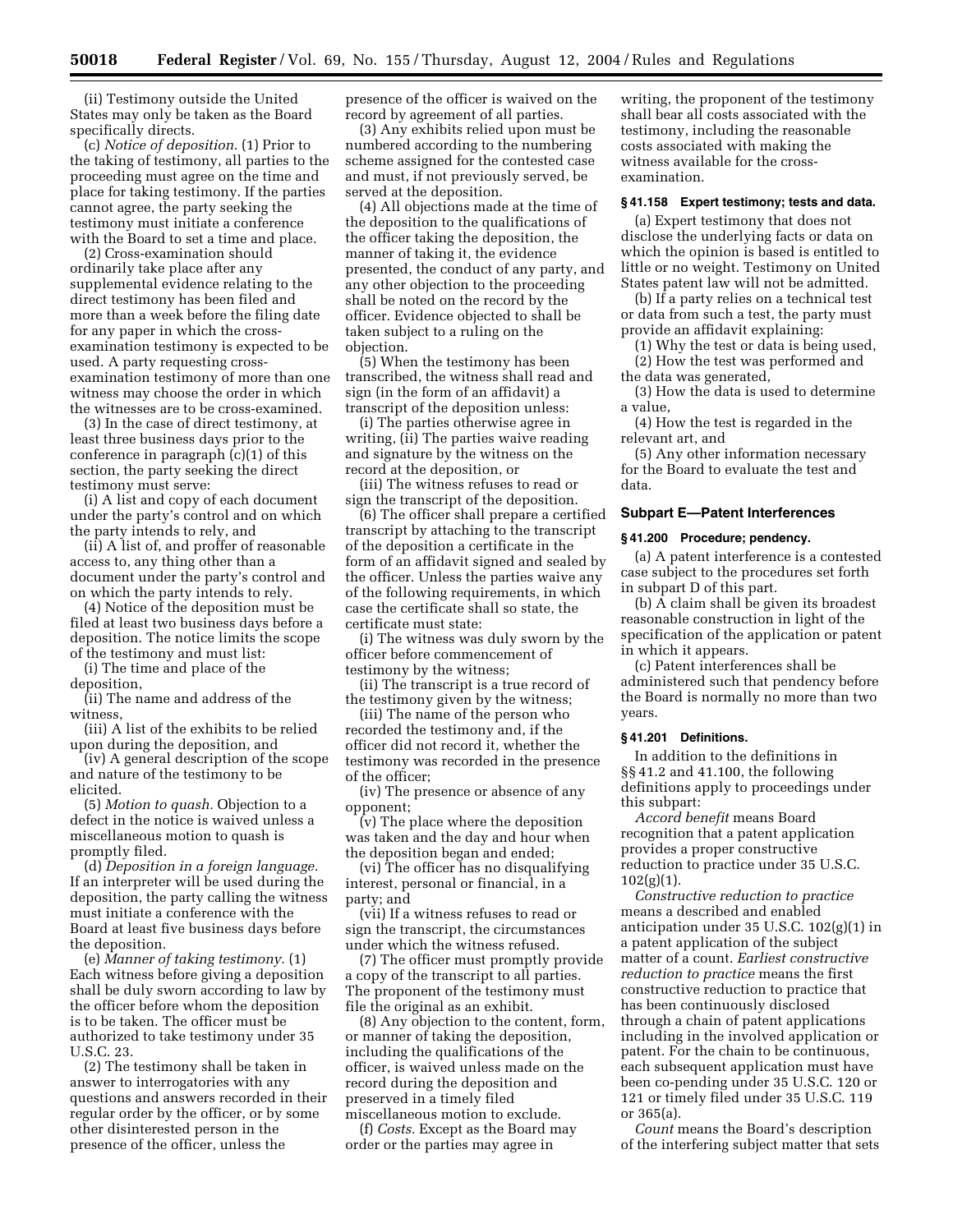the scope of admissible proofs on priority. Where there is more than one count, each count must describe a patentably distinct invention.

*Involved claim* means, for the purposes of 35 U.S.C. 135(a), a claim that has been designated as corresponding to the count.

*Senior party* means the party entitled to the presumption under § 41.207(a)(1) that it is the prior inventor. Any other party is a *junior party.* 

*Threshold issue* means an issue that, if resolved in favor of the movant, would deprive the opponent of standing in the interference. Threshold issues may include:

(1) No interference-in-fact, and

(2) In the case of an involved application claim first made after the publication of the movant's application or issuance of the movant's patent:

(i) Repose under 35 U.S.C. 135(b) in view of the movant's patent or published application, or

(ii) Unpatentability for lack of written description under 35 U.S.C. 112(1) of an involved application claim where the applicant suggested, or could have suggested, an interference under § 41.202(a).

#### **§ 41.202 Suggesting an interference.**

(a) *Applicant.* An applicant, including a reissue applicant, may suggest an interference with another application or a patent. The suggestion must:

(1) Provide sufficient information to identify the application or patent with which the applicant seeks an interference,

(2) Identify all claims the applicant believes interfere, propose one or more counts, and show how the claims correspond to one or more counts,

(3) For each count, provide a claim chart comparing at least one claim of each party corresponding to the count and show why the claims interfere within the meaning of § 41.203(a),

(4) Explain in detail why the applicant will prevail on priority,

(5) If a claim has been added or amended to provoke an interference, provide a claim chart showing the written description for each claim in the applicant's specification, and

(6) For each constructive reduction to practice for which the applicant wishes to be accorded benefit, provide a chart showing where the disclosure provides a constructive reduction to practice within the scope of the interfering subject matter.

(b) *Patentee.* A patentee cannot suggest an interference under this section but may, to the extent permitted under § 1.99 and § 1.291 of this title, alert the examiner of an application

claiming interfering subject matter to the possibility of an interference.

(c) *Examiner.* An examiner may require an applicant to add a claim to provoke an interference. Failure to satisfy the requirement within a period (not less than one month) the examiner sets will operate as a concession of priority for the subject matter of the claim. If the interference would be with a patent, the applicant must also comply with paragraphs (a)(2) through (a)(6) of this section. The claim the examiner proposes to have added must, apart from the question of priority under 35 U.S.C. 102(g):

(1) Be patentable to the applicant, and (2) Be drawn to patentable subject

matter claimed by another applicant or patentee.

(d) *Requirement to show priority under 35 U.S.C. 102(g).* (1) When an applicant has an earliest constructive reduction to practice that is later than the apparent earliest constructive reduction to practice for a patent or published application claiming interfering subject matter, the applicant must show why it would prevail on priority.

(2) If an applicant fails to show priority under paragraph (d)(1) of this section, an administrative patent judge may nevertheless declare an interference to place the applicant under an order to show cause why judgment should not be entered against the applicant on priority. New evidence in support of priority will not be admitted except on a showing of good cause. The Board may authorize the filing of motions to redefine the interfering subject matter or to change the benefit accorded to the parties.

(e) *Sufficiency of showing.* (1) A showing of priority under this section is not sufficient unless it would, if unrebutted, support a determination of priority in favor of the party making the showing.

(2) When testimony or production necessary to show priority is not available without authorization under § 41.150(c) or § 41.156(a), the showing shall include:

(i) Any necessary interrogatory, request for admission, request for production, or deposition request, and

(ii) A detailed proffer of what the response to the interrogatory or request would be expected to be and an explanation of the relevance of the response to the question of priority.

#### **§ 41.203 Declaration.**

(a) *Interfering subject matter.* An interference exists if the subject matter of a claim of one party would, if prior art, have anticipated or rendered

obvious the subject matter of a claim of the opposing party and vice versa.

(b) *Notice of declaration.* An administrative patent judge declares the patent interference on behalf of the Director. A notice declaring an interference identifies:

(1) The interfering subject matter; (2) The involved applications,

patents, and claims;

(3) The accorded benefit for each count; and

(4) The claims corresponding to each count.

(c) *Redeclaration.* An administrative patent judge may redeclare a patent interference on behalf of the Director to change the declaration made under paragraph (b) of this section.

(d) A party may suggest the addition of a patent or application to the interference or the declaration of an additional interference. The suggestion should make the showings required under § 41.202(a) of this part.

#### **§ 41.204 Notice of basis for relief.**

(a) *Priority statement.* (1) A party may not submit evidence of its priority in addition to its accorded benefit unless it files a statement setting forth all bases on which the party intends to establish its entitlement to judgment on priority.

(2) The priority statement must:

(i) State the date and location of the party's earliest corroborated conception,

(ii) State the date and location of the party's earliest corroborated actual reduction to practice,

(iii) State the earliest corroborated date on which the party's diligence began, and

(iv) Provide a copy of the earliest document upon which the party will rely to show conception.

(3) If a junior party fails to file a priority statement overcoming a senior party's accorded benefit, judgment shall be entered against the junior party absent a showing of good cause.

(b) *Other substantive motions.* The Board may require a party to list the motions it intends to file, including sufficient detail to place the Board and the opponent on notice of the precise relief sought.

(c) *Filing and service.* The Board will set the times for filing and serving statements required under this section.

## **§ 41.205 Settlement agreements.**

(a) *Constructive notice; time for filing.*  Pursuant to 35 U.S.C. 135(c), an agreement or understanding, including collateral agreements referred to therein, made in connection with or in contemplation of the termination of an interference must be filed prior to the termination of the interference between